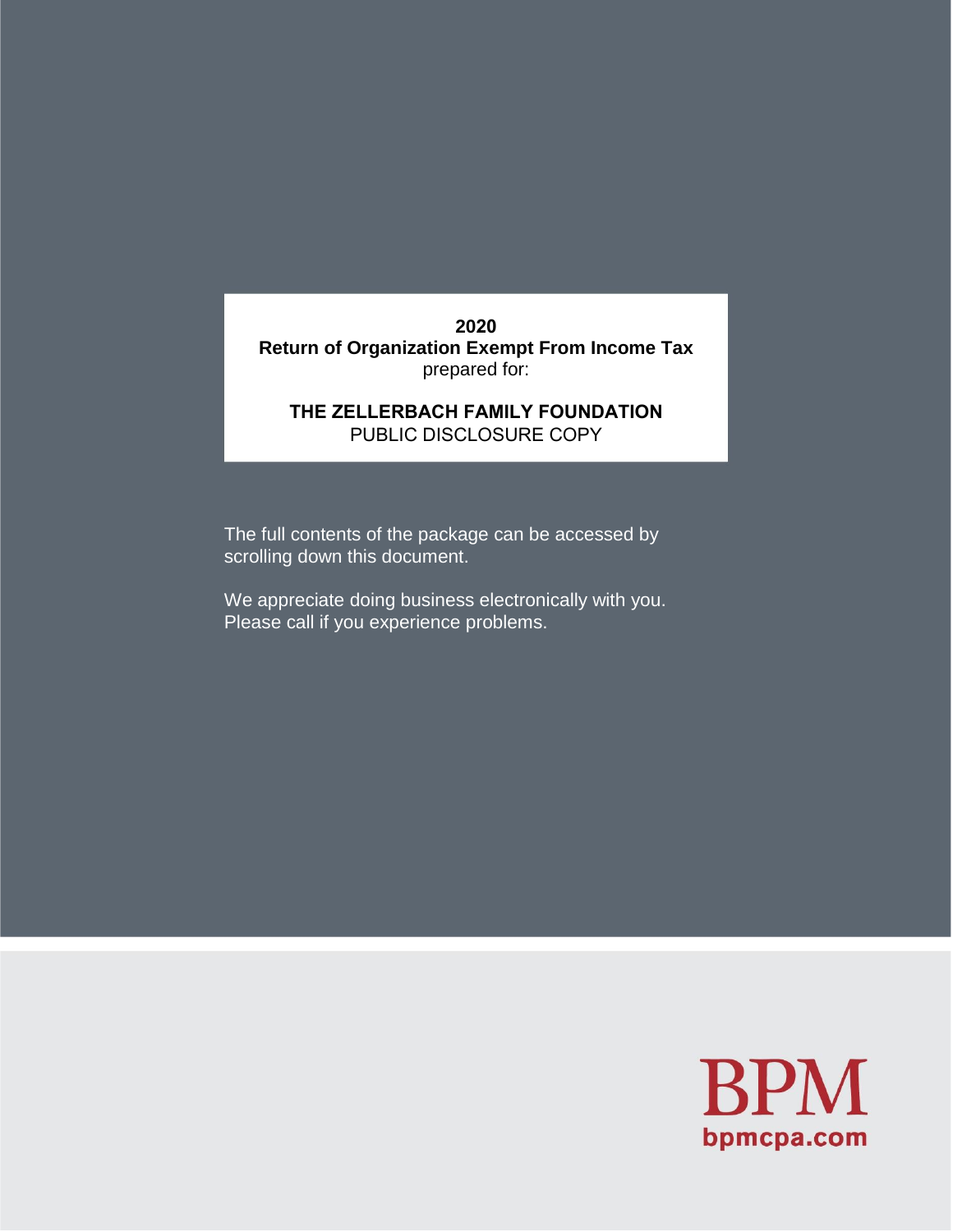### \*\*PUBLIC DISCLOSURE COPY\*\*

EXTENDED TO NOVEMBER 15, 2021

Form **990-PF**

**or Section 4947(a)(1) Trust Treated as Private Foundation Return of Private Foundation**



**For calendar year 2020 or tax year beginning** Name of foundation

| Form JJU-LL<br>Department of the Treasury<br>Internal Revenue Service | or Section 4947(a)(1) Trust Treated as Private Foundation<br>Do not enter social security numbers on this form as it may be made public.<br>$\triangleright$ Go to www.irs.gov/Form990PF for instructions and the latest information. |                                  | 2020<br>Open to Public Inspection |
|-----------------------------------------------------------------------|---------------------------------------------------------------------------------------------------------------------------------------------------------------------------------------------------------------------------------------|----------------------------------|-----------------------------------|
| For calendar year 2020 or tax year beginning                          | and ending                                                                                                                                                                                                                            |                                  |                                   |
| Name of foundation                                                    |                                                                                                                                                                                                                                       | A Employer identification number |                                   |

|                                                                                                 |                          | THE ZELLERBACH FAMILY FOUNDATION                                                                                                                                                                                               | 94-6069482                                                       |                                           |                                                                                     |                                                                   |
|-------------------------------------------------------------------------------------------------|--------------------------|--------------------------------------------------------------------------------------------------------------------------------------------------------------------------------------------------------------------------------|------------------------------------------------------------------|-------------------------------------------|-------------------------------------------------------------------------------------|-------------------------------------------------------------------|
| Number and street (or P.O. box number if mail is not delivered to street address)<br>Room/suite |                          |                                                                                                                                                                                                                                |                                                                  |                                           | <b>B</b> Telephone number                                                           |                                                                   |
|                                                                                                 |                          | 455 MARKET ST., SUITE 2200                                                                                                                                                                                                     |                                                                  | 2200                                      | 4154212629                                                                          |                                                                   |
|                                                                                                 |                          | City or town, state or province, country, and ZIP or foreign postal code                                                                                                                                                       |                                                                  |                                           | $\mathsf C$ If exemption application is pending, check here $\blacktriangleright$   |                                                                   |
|                                                                                                 |                          | SAN FRANCISCO, CA<br>94105                                                                                                                                                                                                     |                                                                  |                                           |                                                                                     |                                                                   |
|                                                                                                 |                          | <b>G</b> Check all that apply:<br>Initial return                                                                                                                                                                               |                                                                  | Initial return of a former public charity | <b>D</b> 1. Foreign organizations, check here $\qquad \qquad \blacktriangleright$   |                                                                   |
|                                                                                                 |                          | Final return                                                                                                                                                                                                                   | Amended return                                                   |                                           | 2. Foreign organizations meeting the 85% test,<br>check here and attach computation |                                                                   |
|                                                                                                 |                          | Address change                                                                                                                                                                                                                 | Name change                                                      |                                           |                                                                                     |                                                                   |
|                                                                                                 |                          | H Check type of organization:                                                                                                                                                                                                  | $\boxed{\mathbf{X}}$ Section 501(c)(3) exempt private foundation |                                           | E If private foundation status was terminated                                       |                                                                   |
|                                                                                                 |                          | Section 4947(a)(1) nonexempt charitable trust                                                                                                                                                                                  | Other taxable private foundation                                 |                                           | under section 507(b)(1)(A), check here $\Box$                                       |                                                                   |
|                                                                                                 |                          | I Fair market value of all assets at end of year                                                                                                                                                                               | J Accounting method:<br>Cash                                     | $\overline{X}$ Accrual                    | $ F $ If the foundation is in a 60-month termination                                |                                                                   |
|                                                                                                 |                          | (from Part II, col. (c), line 16)                                                                                                                                                                                              | Other (specify) _____                                            |                                           | under section 507(b)(1)(B), check here $\mathbb{R}$                                 |                                                                   |
|                                                                                                 | $\blacktriangleright$ \$ | 159, 306, 311. (Part I, column (d), must be on cash basis.)                                                                                                                                                                    |                                                                  |                                           |                                                                                     |                                                                   |
|                                                                                                 |                          | <b>Part I</b> Analysis of Revenue and Expenses<br>(The total of amounts in columns (b), (c), and (d) may not<br>necessarily equal the amounts in column (a).)                                                                  | (a) Revenue and<br>expenses per books                            | (b) Net investment<br>income              | (c) Adjusted net<br>income                                                          | (d) Disbursements<br>for charitable purposes<br>(cash basis only) |
|                                                                                                 | 1.                       | Contributions, gifts, grants, etc., received                                                                                                                                                                                   | 55,000.                                                          |                                           | N/A                                                                                 |                                                                   |
|                                                                                                 | 2                        | Check<br>if the foundation is not required to attach Sch. B                                                                                                                                                                    |                                                                  |                                           |                                                                                     |                                                                   |
|                                                                                                 | 3                        |                                                                                                                                                                                                                                |                                                                  |                                           |                                                                                     |                                                                   |
|                                                                                                 | 4                        | Dividends and interest from securities                                                                                                                                                                                         | $\overline{669}$ , 907.                                          | 1,514,525.                                |                                                                                     | <b>STATEMENT</b>                                                  |
|                                                                                                 |                          |                                                                                                                                                                                                                                |                                                                  |                                           |                                                                                     |                                                                   |
|                                                                                                 |                          | $\mathbf b$ Net rental income or (loss)                                                                                                                                                                                        |                                                                  |                                           |                                                                                     |                                                                   |
|                                                                                                 |                          | 6a Net gain or (loss) from sale of assets not on line 10                                                                                                                                                                       | 38,632.                                                          |                                           |                                                                                     | <b>STATEMENT</b>                                                  |
|                                                                                                 |                          | Gross sales price for all 15, 463, 934.                                                                                                                                                                                        |                                                                  |                                           |                                                                                     |                                                                   |
| Revenue                                                                                         |                          | 7 Capital gain net income (from Part IV, line 2)                                                                                                                                                                               |                                                                  | 7,714,351.                                |                                                                                     |                                                                   |
|                                                                                                 | 8                        |                                                                                                                                                                                                                                |                                                                  |                                           |                                                                                     |                                                                   |
|                                                                                                 | 9                        |                                                                                                                                                                                                                                |                                                                  |                                           |                                                                                     |                                                                   |
|                                                                                                 | 10a                      | Gross sales less returns<br>and allowances                                                                                                                                                                                     |                                                                  |                                           |                                                                                     |                                                                   |
|                                                                                                 |                          | D Less: Cost of goods sold                                                                                                                                                                                                     |                                                                  |                                           |                                                                                     |                                                                   |
|                                                                                                 |                          |                                                                                                                                                                                                                                |                                                                  |                                           |                                                                                     |                                                                   |
|                                                                                                 | 11                       |                                                                                                                                                                                                                                |                                                                  | $99,057.$ 1,572,264.                      |                                                                                     | <b>STATEMENT</b><br>3                                             |
|                                                                                                 | 12                       |                                                                                                                                                                                                                                |                                                                  | $862, 596.$ 10, 801, 140.                 |                                                                                     |                                                                   |
|                                                                                                 | 13                       | Compensation of officers, directors, trustees, etc.                                                                                                                                                                            | 284, 332.                                                        | 14,217.                                   |                                                                                     | 270, 115.                                                         |
|                                                                                                 | 14                       | Other employee salaries and wages                                                                                                                                                                                              | 756, 292.                                                        | 80,271.                                   |                                                                                     | 626,021.                                                          |
|                                                                                                 | 15                       |                                                                                                                                                                                                                                | 317,703.                                                         | 30, 303.                                  |                                                                                     | 287,400.                                                          |
|                                                                                                 |                          |                                                                                                                                                                                                                                | 8,362.                                                           | 0.                                        |                                                                                     | 8,362.                                                            |
| <u>enses</u>                                                                                    |                          | <b>b</b> Accounting fees <b>STMT</b> 5                                                                                                                                                                                         | 57,837.                                                          | 20, 243.                                  |                                                                                     | 37,594.                                                           |
| 9                                                                                               |                          | c Other professional fees ___________ STMT 6                                                                                                                                                                                   | 525,144                                                          | 384, 366.                                 |                                                                                     | 274,887.                                                          |
| ш                                                                                               | 17                       |                                                                                                                                                                                                                                |                                                                  |                                           |                                                                                     |                                                                   |
| Administrative                                                                                  | 18                       |                                                                                                                                                                                                                                | 388,991.                                                         | 91, 290.                                  |                                                                                     | 59,989.                                                           |
|                                                                                                 | 19                       |                                                                                                                                                                                                                                | 75,318.                                                          | 0.                                        |                                                                                     |                                                                   |
|                                                                                                 | 20                       |                                                                                                                                                                                                                                | 308, 367.                                                        | 29,413.                                   |                                                                                     | $\overline{278}$ , 954.                                           |
|                                                                                                 | 21                       | Travel, conferences, and meetings                                                                                                                                                                                              | 5,831.                                                           | 0.                                        |                                                                                     | 5,831.                                                            |
| and                                                                                             | 22                       | Printing and publications [100] [100] [100] [100] [100] [100] [100] [100] [100] [100] [100] [100] [100] [100] [100] [100] [100] [100] [100] [100] [100] [100] [100] [100] [100] [100] [100] [100] [100] [100] [100] [100] [100 |                                                                  |                                           |                                                                                     |                                                                   |
| ō                                                                                               | 23                       |                                                                                                                                                                                                                                | 109,738.                                                         | 4,189.                                    |                                                                                     | 105,549.                                                          |
|                                                                                                 | 24                       | Total operating and administrative                                                                                                                                                                                             |                                                                  |                                           |                                                                                     |                                                                   |
| Operatin                                                                                        |                          | expenses. Add lines 13 through 23                                                                                                                                                                                              | 2,837,915.                                                       | 654,292.                                  |                                                                                     |                                                                   |
|                                                                                                 | 25                       | Contributions, gifts, grants paid                                                                                                                                                                                              | 5,050,775.                                                       |                                           |                                                                                     | 1,954,702.<br>5,313,775.                                          |
|                                                                                                 | 26                       | Total expenses and disbursements.                                                                                                                                                                                              |                                                                  |                                           |                                                                                     |                                                                   |
|                                                                                                 |                          | Add lines 24 and 25                                                                                                                                                                                                            | 7,888,690.                                                       | 654,292.                                  |                                                                                     | 7,268,477.                                                        |
|                                                                                                 |                          | 27 Subtract line 26 from line 12:                                                                                                                                                                                              |                                                                  |                                           |                                                                                     |                                                                   |
|                                                                                                 |                          | a Excess of revenue over expenses and disbursements                                                                                                                                                                            | $-7,026,094.$                                                    |                                           |                                                                                     |                                                                   |
|                                                                                                 |                          | <b>b</b> Net investment income (if negative, enter -0-)                                                                                                                                                                        |                                                                  | 10, 146, 848.                             |                                                                                     |                                                                   |
|                                                                                                 |                          | C Adjusted net income (if negative, enter -0-)                                                                                                                                                                                 |                                                                  |                                           | N/A                                                                                 |                                                                   |

023501 12-02-20 **For Paperwork Reduction Act Notice, see instructions.** LHA Form (2020)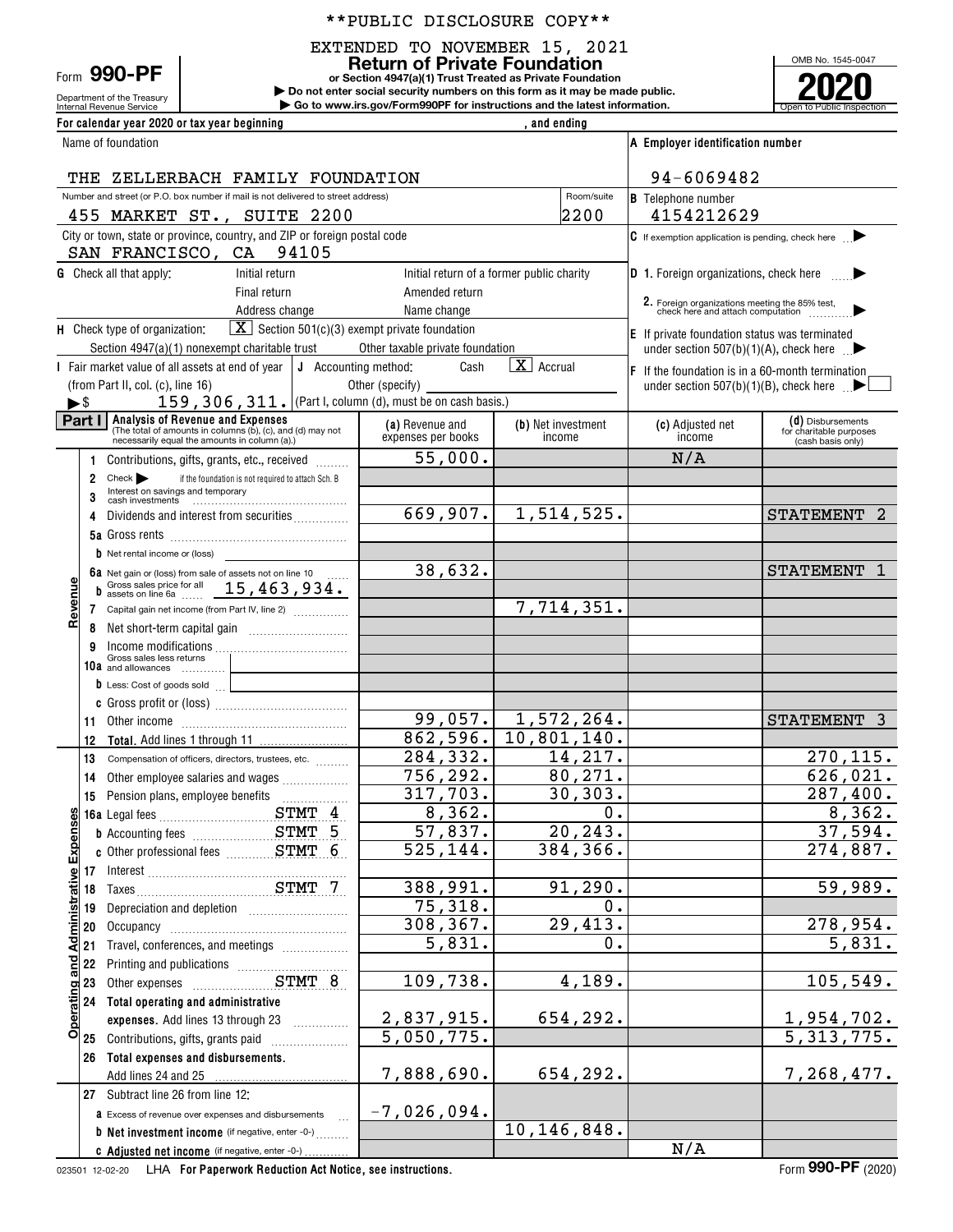| 94-6069482<br>ZELLERBACH FAMILY FOUNDATION<br>Form 990-PF (2020)<br>THE |                                                                                                            |                                                                                                                                                                                                                                                                                                               |                               |                                 |                                                                                                                               |  |  |  |
|-------------------------------------------------------------------------|------------------------------------------------------------------------------------------------------------|---------------------------------------------------------------------------------------------------------------------------------------------------------------------------------------------------------------------------------------------------------------------------------------------------------------|-------------------------------|---------------------------------|-------------------------------------------------------------------------------------------------------------------------------|--|--|--|
|                                                                         | Beginning of year<br>Attached schedules and amounts in the description<br><b>Balance Sheets</b><br>Part II |                                                                                                                                                                                                                                                                                                               |                               |                                 | End of year                                                                                                                   |  |  |  |
|                                                                         | column should be for end-of-year amounts only.<br>(a) Book Value<br>(b) Book Value                         |                                                                                                                                                                                                                                                                                                               |                               |                                 | (c) Fair Market Value                                                                                                         |  |  |  |
|                                                                         |                                                                                                            | 1 Cash - non-interest-bearing                                                                                                                                                                                                                                                                                 |                               |                                 |                                                                                                                               |  |  |  |
|                                                                         |                                                                                                            | 2 Savings and temporary cash investments                                                                                                                                                                                                                                                                      | 1,016,487.                    | 5,401,354.                      | 5,401,354.                                                                                                                    |  |  |  |
|                                                                         |                                                                                                            | 3,637.<br>3 Accounts receivable                                                                                                                                                                                                                                                                               |                               |                                 |                                                                                                                               |  |  |  |
|                                                                         |                                                                                                            | Less: allowance for doubtful accounts                                                                                                                                                                                                                                                                         | 12,609.                       | 3,637.                          | 3,637.                                                                                                                        |  |  |  |
|                                                                         |                                                                                                            | 4 Pledges receivable                                                                                                                                                                                                                                                                                          |                               |                                 |                                                                                                                               |  |  |  |
|                                                                         |                                                                                                            | Less: allowance for doubtful accounts                                                                                                                                                                                                                                                                         |                               |                                 |                                                                                                                               |  |  |  |
|                                                                         |                                                                                                            |                                                                                                                                                                                                                                                                                                               |                               |                                 |                                                                                                                               |  |  |  |
|                                                                         |                                                                                                            | 6 Receivables due from officers, directors, trustees, and other                                                                                                                                                                                                                                               |                               |                                 |                                                                                                                               |  |  |  |
|                                                                         |                                                                                                            |                                                                                                                                                                                                                                                                                                               |                               |                                 |                                                                                                                               |  |  |  |
|                                                                         |                                                                                                            |                                                                                                                                                                                                                                                                                                               |                               |                                 |                                                                                                                               |  |  |  |
|                                                                         |                                                                                                            | Less: allowance for doubtful accounts                                                                                                                                                                                                                                                                         |                               |                                 |                                                                                                                               |  |  |  |
|                                                                         |                                                                                                            |                                                                                                                                                                                                                                                                                                               |                               |                                 |                                                                                                                               |  |  |  |
| Assets                                                                  |                                                                                                            |                                                                                                                                                                                                                                                                                                               | 17,900.                       | 17,900.                         | 17,900.                                                                                                                       |  |  |  |
|                                                                         |                                                                                                            | 10a Investments - U.S. and state government obligations STMT 9                                                                                                                                                                                                                                                | 13,416,350.                   | 9,403,416.                      | 9,403,416.                                                                                                                    |  |  |  |
|                                                                         |                                                                                                            |                                                                                                                                                                                                                                                                                                               | 63,039,018.                   | 65,021,402.                     | 65,021,402.                                                                                                                   |  |  |  |
|                                                                         |                                                                                                            |                                                                                                                                                                                                                                                                                                               | 3,856,224.                    | 0.                              | $0$ .                                                                                                                         |  |  |  |
|                                                                         |                                                                                                            | 11 Investments - land, buildings, and equipment: basis                                                                                                                                                                                                                                                        |                               |                                 |                                                                                                                               |  |  |  |
|                                                                         |                                                                                                            |                                                                                                                                                                                                                                                                                                               |                               |                                 |                                                                                                                               |  |  |  |
|                                                                         | 12                                                                                                         |                                                                                                                                                                                                                                                                                                               |                               |                                 |                                                                                                                               |  |  |  |
|                                                                         | 13                                                                                                         |                                                                                                                                                                                                                                                                                                               | 61, 133, 258.                 | 78, 130, 719.                   | 78,130,719.                                                                                                                   |  |  |  |
|                                                                         | 14                                                                                                         | Land, buildings, and equipment: basis $\blacktriangleright$ 1, 599, 216.                                                                                                                                                                                                                                      |                               |                                 |                                                                                                                               |  |  |  |
|                                                                         |                                                                                                            | 303,067.                                                                                                                                                                                                                                                                                                      |                               |                                 |                                                                                                                               |  |  |  |
|                                                                         | 15                                                                                                         | Other assets (describe > SECURITY DEPOSIT                                                                                                                                                                                                                                                                     | $\frac{1,603,016.}{31,734.}$  |                                 | $\begin{array}{ c c c c c }\n\hline\n1,296,149. & \quad 1,296,149. \\ \hline\n31,734. & \quad 31,734. \\ \hline\n\end{array}$ |  |  |  |
|                                                                         |                                                                                                            | 16 Total assets (to be completed by all filers - see the                                                                                                                                                                                                                                                      |                               |                                 |                                                                                                                               |  |  |  |
|                                                                         |                                                                                                            |                                                                                                                                                                                                                                                                                                               |                               |                                 | 144, 126, 596.   159, 306, 311.   159, 306, 311.                                                                              |  |  |  |
|                                                                         |                                                                                                            |                                                                                                                                                                                                                                                                                                               | 239, 292.                     | 192,408.                        |                                                                                                                               |  |  |  |
|                                                                         | 18                                                                                                         |                                                                                                                                                                                                                                                                                                               | 565,000.                      | 452,000.                        |                                                                                                                               |  |  |  |
|                                                                         | 19                                                                                                         |                                                                                                                                                                                                                                                                                                               |                               |                                 |                                                                                                                               |  |  |  |
| Liabilities                                                             |                                                                                                            | Deferred revenue imminimum contracts and the contracts of the contracts of the contracts of the contracts of the contracts of the contracts of the contracts of the contracts of the contracts of the contracts of the contrac<br>20 Loans from officers, directors, trustees, and other disqualified persons |                               |                                 |                                                                                                                               |  |  |  |
|                                                                         | 21                                                                                                         |                                                                                                                                                                                                                                                                                                               |                               |                                 |                                                                                                                               |  |  |  |
|                                                                         |                                                                                                            |                                                                                                                                                                                                                                                                                                               | 1,960,335.                    | 1,873,835.                      |                                                                                                                               |  |  |  |
|                                                                         |                                                                                                            |                                                                                                                                                                                                                                                                                                               |                               |                                 |                                                                                                                               |  |  |  |
|                                                                         |                                                                                                            | 23 Total liabilities (add lines 17 through 22)                                                                                                                                                                                                                                                                | 2,764,627.                    | 2,518,243.                      |                                                                                                                               |  |  |  |
|                                                                         |                                                                                                            | Foundations that follow FASB ASC 958, check here $\Box$                                                                                                                                                                                                                                                       |                               |                                 |                                                                                                                               |  |  |  |
|                                                                         |                                                                                                            | and complete lines 24, 25, 29, and 30.                                                                                                                                                                                                                                                                        |                               |                                 |                                                                                                                               |  |  |  |
|                                                                         | 24                                                                                                         | Net assets without donor restrictions                                                                                                                                                                                                                                                                         |                               | 141, 361, 969.   156, 788, 068. |                                                                                                                               |  |  |  |
|                                                                         | 25                                                                                                         | Net assets with donor restrictions                                                                                                                                                                                                                                                                            |                               |                                 |                                                                                                                               |  |  |  |
| or Fund Balances                                                        |                                                                                                            | Foundations that do not follow FASB ASC 958, check here $\blacktriangleright$                                                                                                                                                                                                                                 |                               |                                 |                                                                                                                               |  |  |  |
|                                                                         |                                                                                                            | and complete lines 26 through 30.                                                                                                                                                                                                                                                                             |                               |                                 |                                                                                                                               |  |  |  |
|                                                                         | 26                                                                                                         | Capital stock, trust principal, or current funds                                                                                                                                                                                                                                                              |                               |                                 |                                                                                                                               |  |  |  |
|                                                                         | 27                                                                                                         | Paid-in or capital surplus, or land, bldg., and equipment fund <i>minimal</i>                                                                                                                                                                                                                                 |                               |                                 |                                                                                                                               |  |  |  |
|                                                                         | 28                                                                                                         | Retained earnings, accumulated income, endowment, or other funds                                                                                                                                                                                                                                              |                               |                                 |                                                                                                                               |  |  |  |
|                                                                         | 29                                                                                                         |                                                                                                                                                                                                                                                                                                               |                               | 141, 361, 969. 156, 788, 068.   |                                                                                                                               |  |  |  |
| <b>Net Assets</b>                                                       |                                                                                                            |                                                                                                                                                                                                                                                                                                               |                               |                                 |                                                                                                                               |  |  |  |
|                                                                         | 30                                                                                                         |                                                                                                                                                                                                                                                                                                               | 144, 126, 596. 159, 306, 311. |                                 |                                                                                                                               |  |  |  |
|                                                                         |                                                                                                            |                                                                                                                                                                                                                                                                                                               |                               |                                 |                                                                                                                               |  |  |  |
|                                                                         | Part III                                                                                                   | Analysis of Changes in Net Assets or Fund Balances                                                                                                                                                                                                                                                            |                               |                                 |                                                                                                                               |  |  |  |
|                                                                         |                                                                                                            | 1 Total net assets or fund balances at beginning of year - Part II, column (a), line 29                                                                                                                                                                                                                       |                               |                                 |                                                                                                                               |  |  |  |
|                                                                         |                                                                                                            | (must agree with end-of-year figure reported on prior year's return) with an accommutation and agree with end-of-year figure reported on prior year's return)                                                                                                                                                 | $\mathbf{1}$                  | 141,361,969.                    |                                                                                                                               |  |  |  |
|                                                                         |                                                                                                            | 2 Enter amount from Part I, line 27a                                                                                                                                                                                                                                                                          | $\overline{2}$                | $-7,026,094.$                   |                                                                                                                               |  |  |  |
| 3                                                                       |                                                                                                            | Other increases not included in line 2 (itemize) > UNREALIZED GAINS ON INVESTMENTS                                                                                                                                                                                                                            | 3                             | 22,452,193.                     |                                                                                                                               |  |  |  |
|                                                                         | 156, 788, 068.<br>4 Add lines 1, 2, and 3<br>4                                                             |                                                                                                                                                                                                                                                                                                               |                               |                                 |                                                                                                                               |  |  |  |
|                                                                         |                                                                                                            | 5 Decreases not included in line 2 (itemize) >                                                                                                                                                                                                                                                                |                               | $\sqrt{5}$                      | υ.                                                                                                                            |  |  |  |
|                                                                         |                                                                                                            |                                                                                                                                                                                                                                                                                                               |                               | $6\phantom{a}$                  | 156,788,068.                                                                                                                  |  |  |  |

| <b>5</b> Decreases not included in line 2 (itemize) $\triangleright$ |  |
|----------------------------------------------------------------------|--|
|                                                                      |  |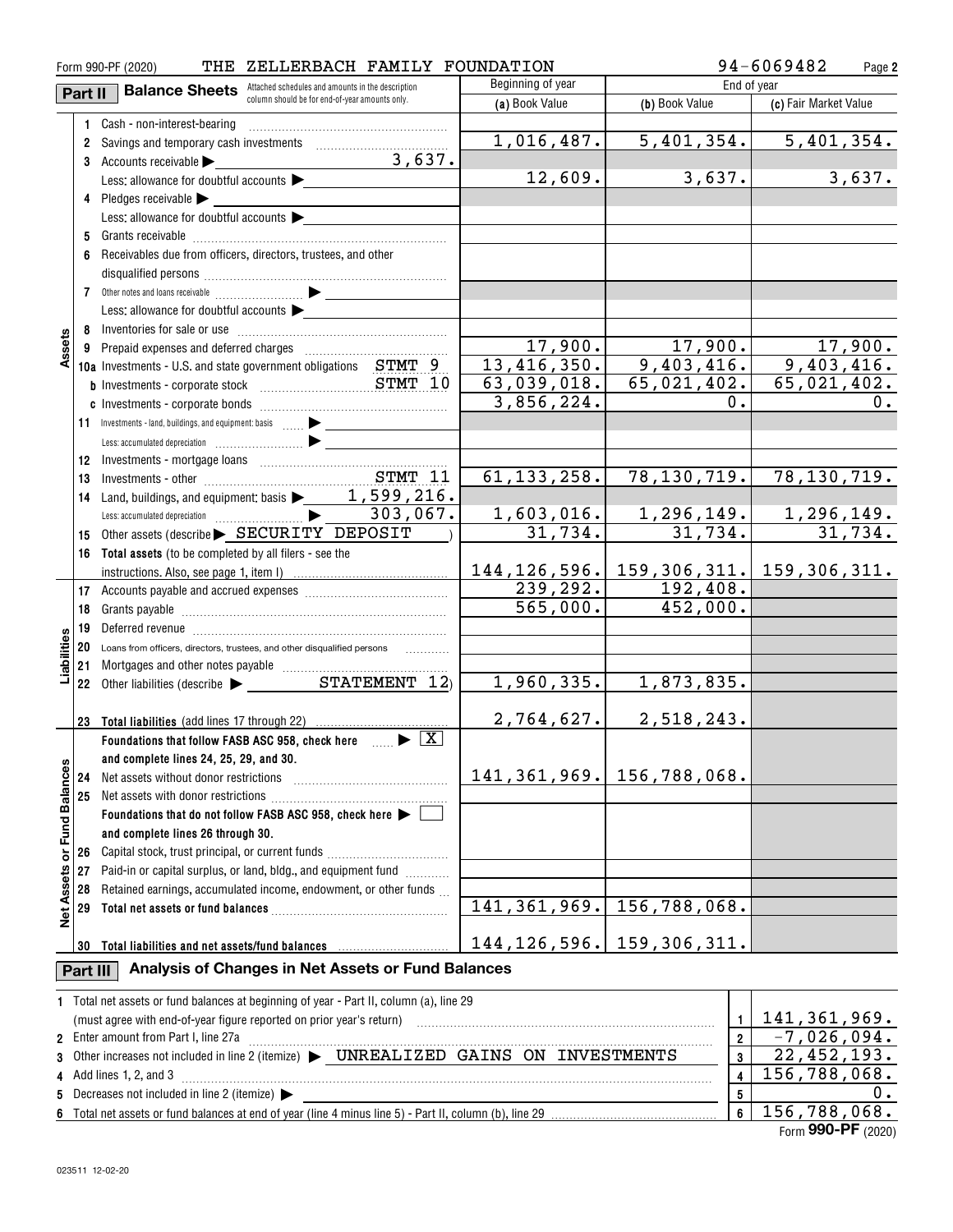| Form 990-PF (2020)                              | THE ZELLERBACH FAMILY FOUNDATION                                                                                                                                                |                                                 |                                                  |              | 94-6069482                                                    |                                  | Page 3 |
|-------------------------------------------------|---------------------------------------------------------------------------------------------------------------------------------------------------------------------------------|-------------------------------------------------|--------------------------------------------------|--------------|---------------------------------------------------------------|----------------------------------|--------|
| <b>Part IV</b>                                  | <b>Capital Gains and Losses for Tax on Investment Income</b>                                                                                                                    |                                                 |                                                  | SEE ATTACHED | <b>STATEMENT</b>                                              |                                  |        |
|                                                 | (a) List and describe the kind(s) of property sold (for example, real estate,<br>2-story brick warehouse; or common stock, 200 shs. MLC Co.)                                    |                                                 | (b) How acquired<br>P - Purchase<br>D - Donation |              | (c) Date acquired<br>(mo., day, yr.)                          | (d) Date sold<br>(mo., day, yr.) |        |
| 1a                                              |                                                                                                                                                                                 |                                                 |                                                  |              |                                                               |                                  |        |
| b                                               |                                                                                                                                                                                 |                                                 |                                                  |              |                                                               |                                  |        |
| $\mathbf{c}$                                    |                                                                                                                                                                                 |                                                 |                                                  |              |                                                               |                                  |        |
| d                                               |                                                                                                                                                                                 |                                                 |                                                  |              |                                                               |                                  |        |
| e                                               |                                                                                                                                                                                 |                                                 |                                                  |              |                                                               |                                  |        |
| (e) Gross sales price                           | (f) Depreciation allowed<br>(or allowable)                                                                                                                                      | (g) Cost or other basis<br>plus expense of sale |                                                  |              | (h) Gain or (loss)<br>$((e)$ plus $(f)$ minus $(g))$          |                                  |        |
|                                                 |                                                                                                                                                                                 |                                                 |                                                  |              |                                                               |                                  |        |
| a<br>b                                          |                                                                                                                                                                                 |                                                 |                                                  |              |                                                               |                                  |        |
| $\mathbf{c}$                                    |                                                                                                                                                                                 |                                                 |                                                  |              |                                                               |                                  |        |
| $\mathbf{d}$                                    |                                                                                                                                                                                 |                                                 |                                                  |              |                                                               |                                  |        |
| 15,463,934.<br>e                                |                                                                                                                                                                                 | 15,791,752.                                     |                                                  |              |                                                               | 7,714,351.                       |        |
|                                                 | Complete only for assets showing gain in column (h) and owned by the foundation on 12/31/69.                                                                                    |                                                 |                                                  |              | (I) Gains (Col. (h) gain minus                                |                                  |        |
|                                                 | (j) Adjusted basis                                                                                                                                                              | $(k)$ Excess of col. $(i)$                      |                                                  |              | col. (k), but not less than -0-) or<br>Losses (from col. (h)) |                                  |        |
| (i) FMV as of 12/31/69                          | as of 12/31/69                                                                                                                                                                  | over col. (j), if any                           |                                                  |              |                                                               |                                  |        |
| a                                               |                                                                                                                                                                                 |                                                 |                                                  |              |                                                               |                                  |        |
| b                                               |                                                                                                                                                                                 |                                                 |                                                  |              |                                                               |                                  |        |
| C                                               |                                                                                                                                                                                 |                                                 |                                                  |              |                                                               |                                  |        |
| d                                               |                                                                                                                                                                                 |                                                 |                                                  |              |                                                               | 7,714,351.                       |        |
| e                                               |                                                                                                                                                                                 |                                                 |                                                  |              |                                                               |                                  |        |
| 2 Capital gain net income or (net capital loss) | If gain, also enter in Part I, line 7<br>If (loss), enter -0- in Part I, line 7                                                                                                 |                                                 | 2                                                |              |                                                               | 7,714,351.                       |        |
|                                                 |                                                                                                                                                                                 |                                                 |                                                  |              |                                                               |                                  |        |
|                                                 | 3 Net short-term capital gain or (loss) as defined in sections 1222(5) and (6):<br>If gain, also enter in Part I, line 8, column (c). See instructions. If (loss), enter -0- in |                                                 |                                                  |              |                                                               |                                  |        |
| Part I, line 8                                  |                                                                                                                                                                                 |                                                 | 3                                                |              | N/A                                                           |                                  |        |
| <b>Part V</b>                                   | Qualification Under Section 4940(e) for Reduced Tax on Net Investment Income                                                                                                    |                                                 |                                                  |              |                                                               |                                  |        |
|                                                 | SECTION 4940(e) REPEALED ON DECEMBER 20, 2019 - DO NOT COMPLETE.                                                                                                                |                                                 |                                                  |              |                                                               |                                  |        |
| Reserved<br>1.                                  |                                                                                                                                                                                 |                                                 |                                                  |              |                                                               |                                  |        |
| (a)<br>Reserved                                 | (b)<br>Reserved                                                                                                                                                                 |                                                 | (c)<br>Reserved                                  |              |                                                               | (d)<br>Reserved                  |        |
|                                                 |                                                                                                                                                                                 |                                                 |                                                  |              |                                                               |                                  |        |
| Reserved<br>Reserved                            |                                                                                                                                                                                 |                                                 |                                                  |              |                                                               |                                  |        |
| Reserved                                        |                                                                                                                                                                                 |                                                 |                                                  |              |                                                               |                                  |        |
| Reserved                                        |                                                                                                                                                                                 |                                                 |                                                  |              |                                                               |                                  |        |
| Reserved                                        |                                                                                                                                                                                 |                                                 |                                                  |              |                                                               |                                  |        |
|                                                 |                                                                                                                                                                                 |                                                 |                                                  |              |                                                               |                                  |        |
|                                                 |                                                                                                                                                                                 |                                                 |                                                  |              | 2                                                             |                                  |        |
|                                                 |                                                                                                                                                                                 |                                                 |                                                  |              |                                                               |                                  |        |
|                                                 |                                                                                                                                                                                 |                                                 |                                                  |              | 3                                                             |                                  |        |
|                                                 |                                                                                                                                                                                 |                                                 |                                                  |              |                                                               |                                  |        |
|                                                 |                                                                                                                                                                                 |                                                 |                                                  |              | 4                                                             |                                  |        |
|                                                 |                                                                                                                                                                                 |                                                 |                                                  |              | 5                                                             |                                  |        |
|                                                 |                                                                                                                                                                                 |                                                 |                                                  |              |                                                               |                                  |        |
|                                                 |                                                                                                                                                                                 |                                                 |                                                  |              | 6                                                             |                                  |        |
|                                                 |                                                                                                                                                                                 |                                                 |                                                  |              |                                                               |                                  |        |
|                                                 |                                                                                                                                                                                 |                                                 |                                                  | 7            |                                                               |                                  |        |
|                                                 |                                                                                                                                                                                 |                                                 |                                                  |              |                                                               |                                  |        |
| 8 Reserved                                      |                                                                                                                                                                                 |                                                 |                                                  |              | 8                                                             |                                  |        |
|                                                 |                                                                                                                                                                                 |                                                 |                                                  |              |                                                               | Form 990-PF (2020)               |        |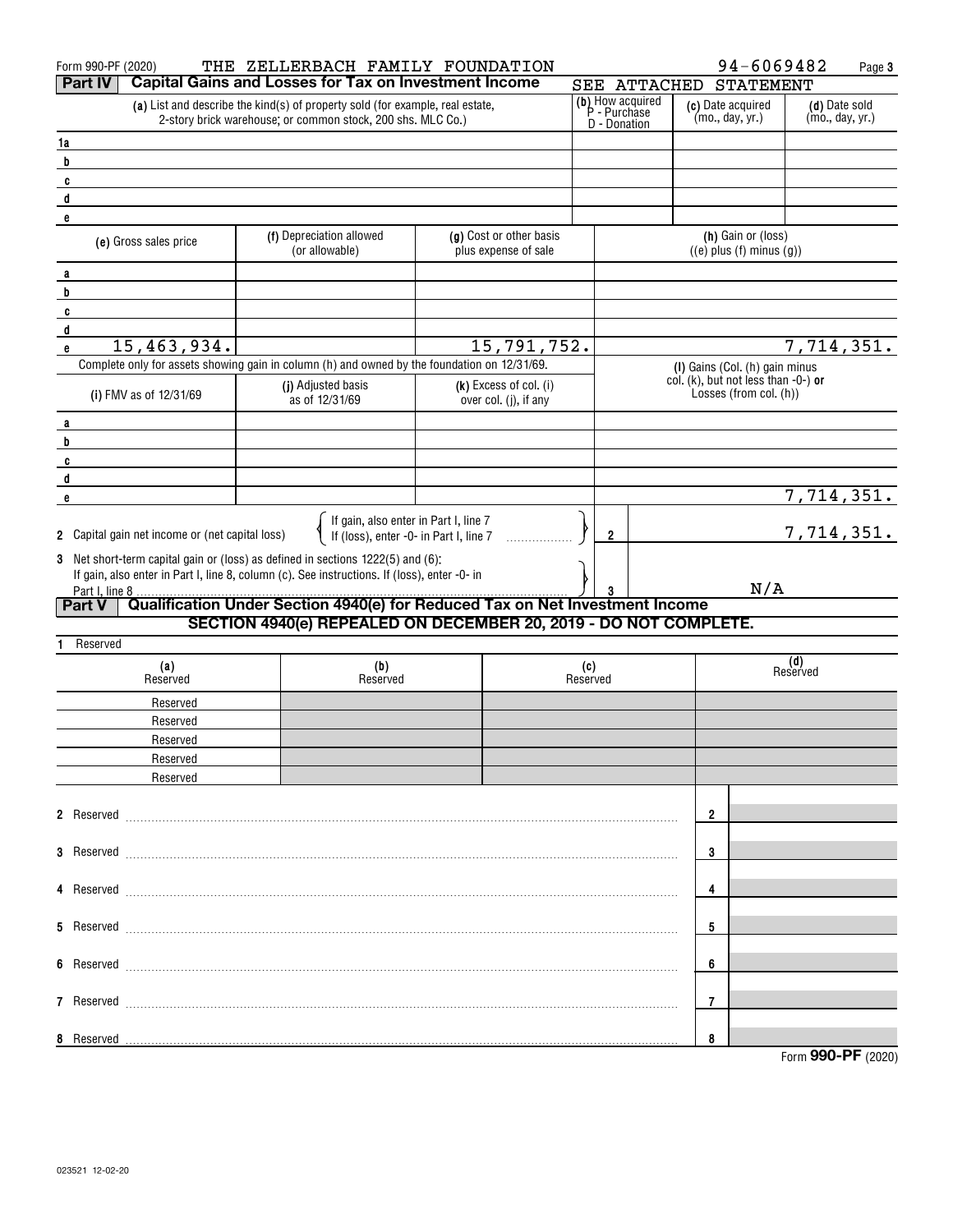|    | THE ZELLERBACH FAMILY FOUNDATION<br>Form 990-PF (2020)<br>Excise Tax Based on Investment Income (Section 4940(a), 4940(b), or 4948 - see instructions)<br><b>Part VI</b>                               | 94-6069482     |                       | Page 4                  |
|----|--------------------------------------------------------------------------------------------------------------------------------------------------------------------------------------------------------|----------------|-----------------------|-------------------------|
|    |                                                                                                                                                                                                        |                |                       |                         |
|    | <b>1a</b> Exempt operating foundations described in section $4940(d)(2)$ , check here $\Box$ and enter "N/A" on line 1.                                                                                |                |                       |                         |
|    |                                                                                                                                                                                                        |                |                       |                         |
|    | $\mathbf{1}$                                                                                                                                                                                           |                |                       | 141,041.                |
|    | c All other domestic foundations enter 1.39% of line 27b. Exempt foreign organizations, enter 4%                                                                                                       |                |                       |                         |
|    |                                                                                                                                                                                                        |                |                       |                         |
|    | $\overline{\mathbf{2}}$                                                                                                                                                                                |                |                       | 0.                      |
| 3  | 3<br>Add lines 1 and 2                                                                                                                                                                                 |                | 141,041.              |                         |
|    | $\overline{\mathbf{4}}$                                                                                                                                                                                |                |                       | 0.                      |
|    | 5                                                                                                                                                                                                      |                |                       | 141,041.                |
|    | Credits/Payments:                                                                                                                                                                                      |                |                       |                         |
|    | <u>94,557.</u><br>6а<br>a 2020 estimated tax payments and 2019 overpayment credited to 2020 [11, 12, 12, 13, 13, 13, 13, 13, 13, 13, 1                                                                 |                |                       |                         |
|    | $\overline{0}$ .<br>6b<br><b>b</b> Exempt foreign organizations - tax withheld at source <i>manumanal component foreign</i> organizations -                                                            |                |                       |                         |
|    | 30,000.<br>6c                                                                                                                                                                                          |                |                       |                         |
|    | $\mathbf 0$ .<br>6d                                                                                                                                                                                    |                |                       |                         |
|    | 7 Total credits and payments. Add lines 6a through 6d [11] [11] Total Conservation material credits and payments. Add lines 6a through 6d<br>$\overline{7}$                                            |                |                       | 124,557.                |
|    | 8                                                                                                                                                                                                      |                |                       | 840.                    |
|    | 9<br>Tax due. If the total of lines 5 and 8 is more than line 7, enter amount owed <i>manumerand communicancerem</i>                                                                                   |                |                       | 17,324.                 |
| 10 | Overpayment. If line 7 is more than the total of lines 5 and 8, enter the amount overpaid manufactured and $\blacktriangleright$<br>10                                                                 |                |                       |                         |
|    | 11 Enter the amount of line 10 to be: Credited to 2021 estimated tax<br>Refunded $\blacktriangleright$<br>11                                                                                           |                |                       |                         |
|    | <b>Part VII-A   Statements Regarding Activities</b>                                                                                                                                                    |                |                       |                         |
|    | 1a During the tax year, did the foundation attempt to influence any national, state, or local legislation or did it participate or intervene in                                                        |                |                       | Yes  No                 |
|    |                                                                                                                                                                                                        | 1a             |                       | X                       |
|    | b Did it spend more than \$100 during the year (either directly or indirectly) for political purposes? See the instructions for the definition                                                         | 1b             |                       | $\overline{\mathbf{x}}$ |
|    | If the answer is "Yes" to 1a or 1b, attach a detailed description of the activities and copies of any materials published or                                                                           |                |                       |                         |
|    | distributed by the foundation in connection with the activities.                                                                                                                                       |                |                       |                         |
|    |                                                                                                                                                                                                        | 1c             |                       | х                       |
|    | d Enter the amount (if any) of tax on political expenditures (section 4955) imposed during the year:                                                                                                   |                |                       |                         |
|    | $0$ .                                                                                                                                                                                                  |                |                       |                         |
|    | e Enter the reimbursement (if any) paid by the foundation during the year for political expenditure tax imposed on foundation                                                                          |                |                       |                         |
|    |                                                                                                                                                                                                        |                |                       |                         |
|    | 2 Has the foundation engaged in any activities that have not previously been reported to the IRS?<br>2 Has the foundation engaged in any activities that have not previously been reported to the IRS? | $\mathbf{2}$   |                       | х                       |
|    | If "Yes," attach a detailed description of the activities.                                                                                                                                             |                |                       |                         |
|    | 3 Has the foundation made any changes, not previously reported to the IRS, in its governing instrument, articles of incorporation, or                                                                  |                |                       |                         |
|    |                                                                                                                                                                                                        | 3              |                       | х                       |
|    |                                                                                                                                                                                                        | 4a             | X                     |                         |
|    |                                                                                                                                                                                                        | 4b             | $\overline{\text{x}}$ |                         |
|    |                                                                                                                                                                                                        | 5              |                       | X                       |
|    | If "Yes," attach the statement required by General Instruction T.                                                                                                                                      |                |                       |                         |
| 6  | Are the requirements of section 508(e) (relating to sections 4941 through 4945) satisfied either:                                                                                                      |                |                       |                         |
|    | • By language in the governing instrument, or                                                                                                                                                          |                |                       |                         |
|    | · By state legislation that effectively amends the governing instrument so that no mandatory directions that conflict with the state law                                                               |                |                       |                         |
|    | remain in the governing instrument?                                                                                                                                                                    | 6              | Χ                     |                         |
| 7  |                                                                                                                                                                                                        | $\overline{7}$ | $\overline{\text{X}}$ |                         |
|    |                                                                                                                                                                                                        |                |                       |                         |
|    | 8a Enter the states to which the foundation reports or with which it is registered. See instructions.                                                                                                  |                |                       |                         |
|    | CA                                                                                                                                                                                                     |                |                       |                         |
|    | <b>b</b> If the answer is "Yes" to line 7, has the foundation furnished a copy of Form 990-PF to the Attorney General (or designate)                                                                   |                |                       |                         |
|    |                                                                                                                                                                                                        | 8b             | х                     |                         |
| 9  | Is the foundation claiming status as a private operating foundation within the meaning of section 4942(j)(3) or 4942(j)(5) for calendar                                                                |                |                       |                         |
|    |                                                                                                                                                                                                        | 9              |                       | x                       |
| 10 |                                                                                                                                                                                                        | 10             |                       | $\overline{\text{x}}$   |

Form (2020) **990-PF**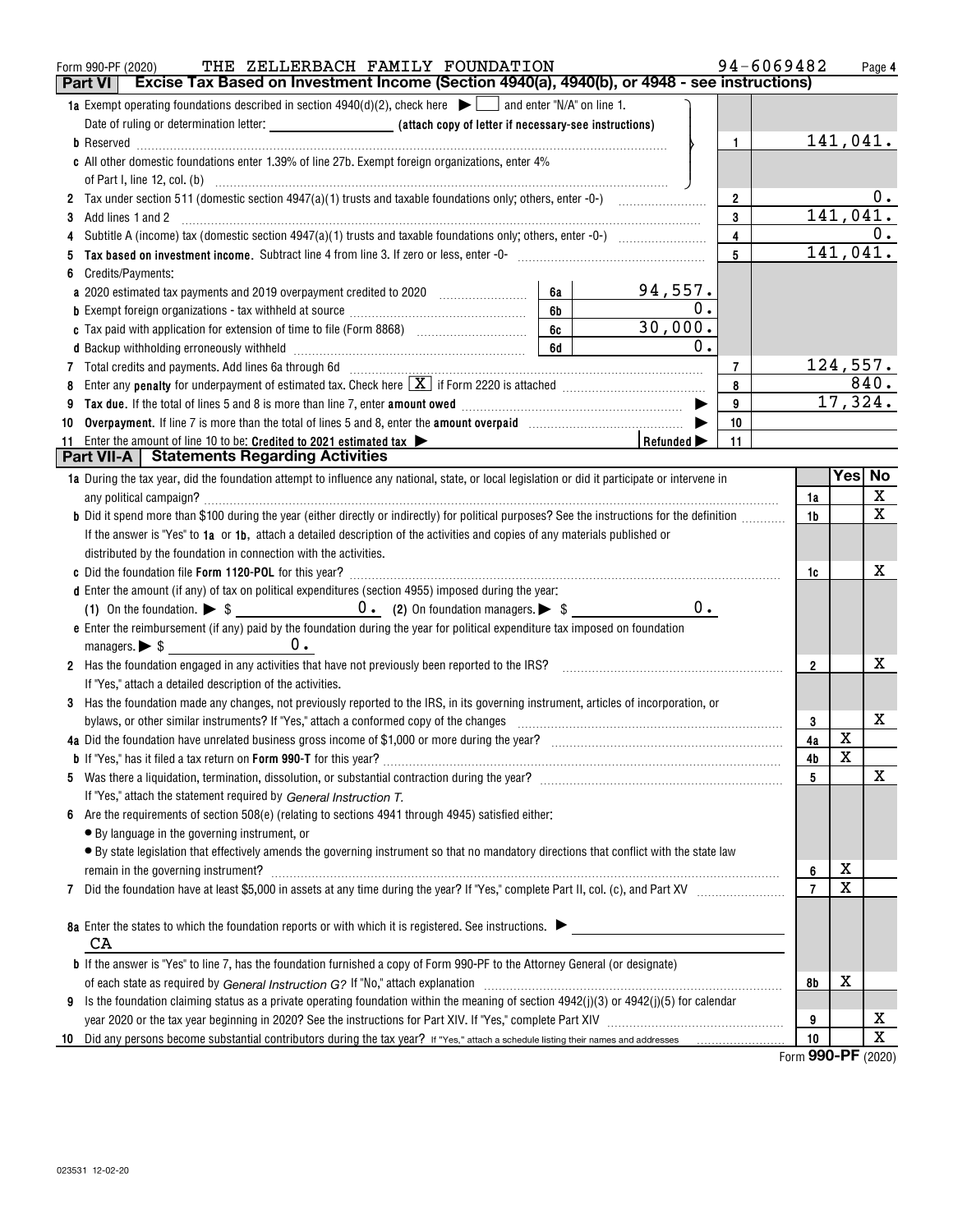|    | 94-6069482<br>THE ZELLERBACH FAMILY FOUNDATION<br>Form 990-PF (2020)                                                                                                                                    |                |             | Page 5      |
|----|---------------------------------------------------------------------------------------------------------------------------------------------------------------------------------------------------------|----------------|-------------|-------------|
|    | <b>Part VII-A   Statements Regarding Activities (CONTINGO)</b>                                                                                                                                          |                |             |             |
|    |                                                                                                                                                                                                         |                | Yes No      |             |
|    | 11 At any time during the year, did the foundation, directly or indirectly, own a controlled entity within the meaning of                                                                               |                |             |             |
|    |                                                                                                                                                                                                         | 11             |             | x           |
| 12 | Did the foundation make a distribution to a donor advised fund over which the foundation or a disqualified person had advisory privileges?                                                              |                |             |             |
|    | If "Yes," attach statement. See instructions                                                                                                                                                            | 12             |             | x           |
| 13 | Did the foundation comply with the public inspection requirements for its annual returns and exemption application?                                                                                     | 13             | $\mathbf X$ |             |
|    | Website address $\blacktriangleright$ ZFF.ORG                                                                                                                                                           |                |             |             |
| 14 | The books are in care of $\triangleright$ THE ZELLERBACH FAMILY FOUNDATION Telephone no. $\triangleright$ 415-421-2629                                                                                  |                |             |             |
|    | Located at > 455 MARKET STREET, SUITE 2200, SAN FRANCISCO, CA 2IP+4 > 94105                                                                                                                             |                |             |             |
| 15 |                                                                                                                                                                                                         |                |             |             |
|    |                                                                                                                                                                                                         |                | N/A<br>Yes∣ | <b>No</b>   |
| 16 | At any time during calendar year 2020, did the foundation have an interest in or a signature or other authority over a bank,                                                                            |                |             | $\mathbf x$ |
|    | securities, or other financial account in a foreign country?                                                                                                                                            | 16             |             |             |
|    | See the instructions for exceptions and filing requirements for FinCEN Form 114. If "Yes," enter the name of the                                                                                        |                |             |             |
|    | foreign country $\blacktriangleright$<br>Part VII-B   Statements Regarding Activities for Which Form 4720 May Be Required                                                                               |                |             |             |
|    | File Form 4720 if any item is checked in the "Yes" column, unless an exception applies.                                                                                                                 |                | Yes No      |             |
|    | 1a During the year, did the foundation (either directly or indirectly);                                                                                                                                 |                |             |             |
|    | Yes $\boxed{X}$ No<br>(1) Engage in the sale or exchange, or leasing of property with a disqualified person?<br>the contract of the contract of the contract of                                         |                |             |             |
|    | (2) Borrow money from, lend money to, or otherwise extend credit to (or accept it from)                                                                                                                 |                |             |             |
|    | Yes $\boxed{X}$ No<br>a disqualified person?                                                                                                                                                            |                |             |             |
|    | Yes $X$ No<br>(3) Furnish goods, services, or facilities to (or accept them from) a disqualified person? $\Box$                                                                                         |                |             |             |
|    | $\boxed{\textbf{X}}$ Yes<br>No<br>(4) Pay compensation to, or pay or reimburse the expenses of, a disqualified person?                                                                                  |                |             |             |
|    | (5) Transfer any income or assets to a disqualified person (or make any of either available                                                                                                             |                |             |             |
|    |                                                                                                                                                                                                         |                |             |             |
|    | (6) Agree to pay money or property to a government official? (Exception. Check "No"                                                                                                                     |                |             |             |
|    | if the foundation agreed to make a grant to or to employ the official for a period after                                                                                                                |                |             |             |
|    |                                                                                                                                                                                                         |                |             |             |
|    | <b>b</b> If any answer is "Yes" to $1a(1)$ -(6), did any of the acts fail to qualify under the exceptions described in Regulations                                                                      |                |             |             |
|    | section 53.4941(d)-3 or in a current notice regarding disaster assistance? See instructions [11,11] and the section 53.4941(d)-3 or in a current notice regarding disaster assistance? See instructions | 1b             |             | x           |
|    | Organizations relying on a current notice regarding disaster assistance, check here manufaction contains and announced $\blacktriangleright$                                                            |                |             |             |
|    | c Did the foundation engage in a prior year in any of the acts described in 1a, other than excepted acts, that were not corrected                                                                       |                |             |             |
|    |                                                                                                                                                                                                         | 1c             |             | x           |
|    | 2 Taxes on failure to distribute income (section 4942) (does not apply for years the foundation was a private operating foundation                                                                      |                |             |             |
|    | defined in section $4942(i)(3)$ or $4942(i)(5)$ :                                                                                                                                                       |                |             |             |
|    | a At the end of tax year 2020, did the foundation have any undistributed income (Part XIII, lines                                                                                                       |                |             |             |
|    | Yes $X$ No                                                                                                                                                                                              |                |             |             |
|    | If "Yes," list the years $\blacktriangleright$                                                                                                                                                          |                |             |             |
|    |                                                                                                                                                                                                         |                |             |             |
|    | valuation of assets) to the year's undistributed income? (If applying section $4942(a)(2)$ to all years listed, answer "No" and attach<br>N/A                                                           |                |             |             |
|    | c If the provisions of section $4942(a)(2)$ are being applied to any of the years listed in 2a, list the years here.                                                                                    | 2 <sub>b</sub> |             |             |
|    |                                                                                                                                                                                                         |                |             |             |
|    | 3a Did the foundation hold more than a 2% direct or indirect interest in any business enterprise at any time                                                                                            |                |             |             |
|    | Yes $X$ No<br>during the year?                                                                                                                                                                          |                |             |             |
|    | <b>b</b> If "Yes," did it have excess business holdings in 2020 as a result of (1) any purchase by the foundation or disqualified persons after                                                         |                |             |             |
|    | May 26, 1969; (2) the lapse of the 5-year period (or longer period approved by the Commissioner under section $4943(c)(7)$ ) to dispose                                                                 |                |             |             |
|    | of holdings acquired by gift or bequest; or (3) the lapse of the 10-, 15-, or 20-year first phase holding period? (Use Form 4720,                                                                       |                |             |             |
|    |                                                                                                                                                                                                         | 3b             |             |             |
|    |                                                                                                                                                                                                         | 4a             |             | x           |
|    | <b>b</b> Did the foundation make any investment in a prior year (but after December 31, 1969) that could jeopardize its charitable purpose that                                                         |                |             |             |
|    |                                                                                                                                                                                                         | 4 <sub>b</sub> |             | x           |

<u>Form</u> 990-PF <sub>(2020)</sub>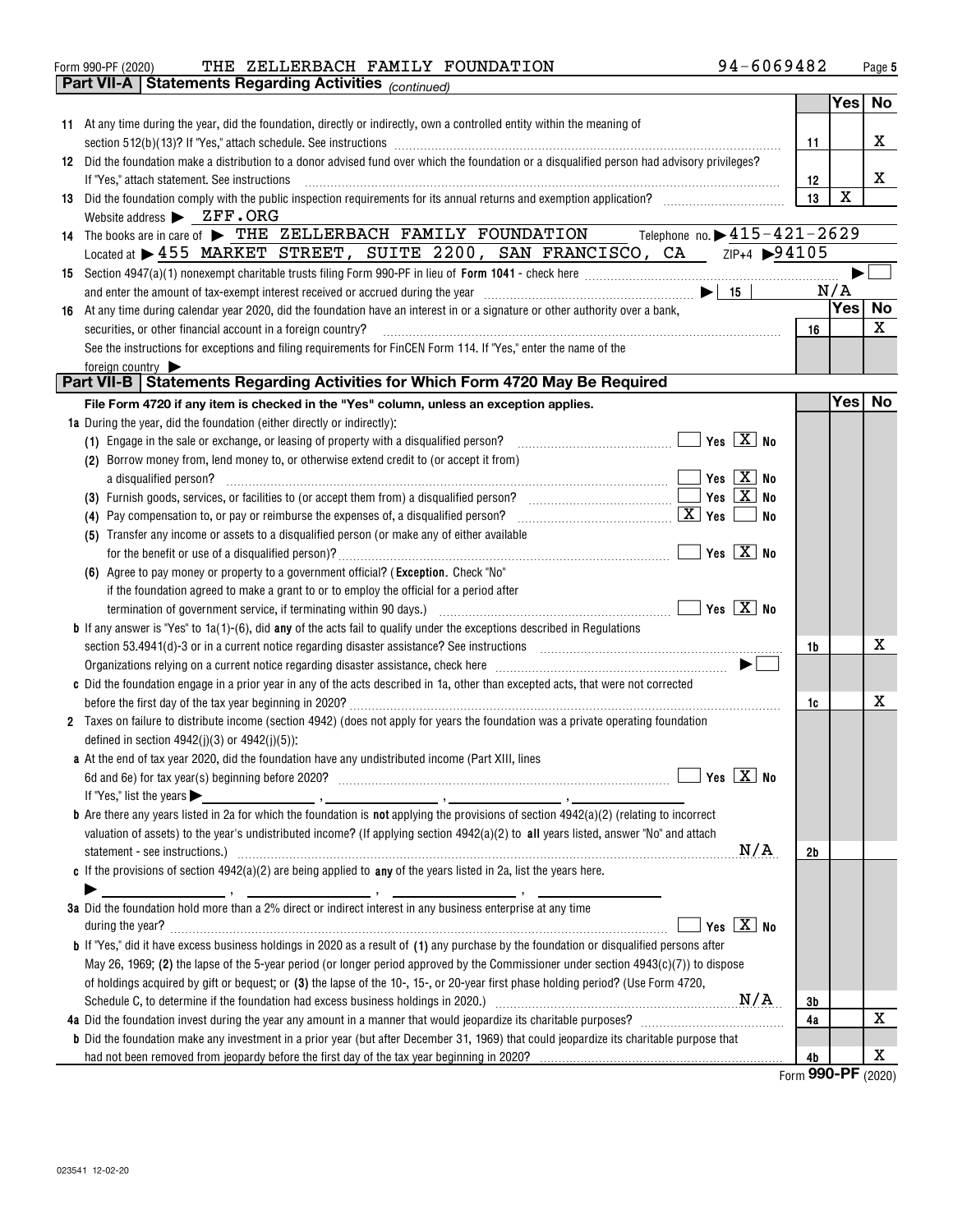| THE ZELLERBACH FAMILY FOUNDATION<br>Form 990-PF (2020)                                                                                  |             | 94-6069482                                 |    |     | Page 6         |
|-----------------------------------------------------------------------------------------------------------------------------------------|-------------|--------------------------------------------|----|-----|----------------|
| Part VII-B   Statements Regarding Activities for Which Form 4720 May Be Required                                                        | (continued) |                                            |    |     |                |
| <b>5a</b> During the year, did the foundation pay or incur any amount to:                                                               |             |                                            |    | Yes | N <sub>o</sub> |
|                                                                                                                                         |             | $\blacksquare$ Yes $\boxed{\mathrm{X}}$ No |    |     |                |
| Influence the outcome of any specific public election (see section 4955); or to carry on, directly or indirectly,<br>(2)                |             |                                            |    |     |                |
| any voter registration drive?                                                                                                           |             |                                            |    |     |                |
|                                                                                                                                         |             | $\blacksquare$ Yes $\boxed{\mathrm{X}}$ No |    |     |                |
| Provide a grant to an organization other than a charitable, etc., organization described in section<br>(4)                              |             |                                            |    |     |                |
|                                                                                                                                         |             | $\blacksquare$ Yes $\boxed{\mathrm{X}}$ No |    |     |                |
| Provide for any purpose other than religious, charitable, scientific, literary, or educational purposes, or for<br>(5)                  |             |                                            |    |     |                |
|                                                                                                                                         |             | Yes $X$ No                                 |    |     |                |
| <b>b</b> If any answer is "Yes" to 5a(1)-(5), did any of the transactions fail to qualify under the exceptions described in Regulations |             |                                            |    |     |                |
|                                                                                                                                         |             | N/A                                        | 5b |     |                |
|                                                                                                                                         |             | $\blacktriangleright$                      |    |     |                |
| c If the answer is "Yes" to question 5a(4), does the foundation claim exemption from the tax because it maintained                      |             |                                            |    |     |                |
| N/A                                                                                                                                     | Yes         | No                                         |    |     |                |
| If "Yes," attach the statement required by Regulations section 53.4945-5(d).                                                            |             |                                            |    |     |                |
| 6a Did the foundation, during the year, receive any funds, directly or indirectly, to pay premiums on                                   |             |                                            |    |     |                |
|                                                                                                                                         |             | $\blacksquare$ Yes $\boxed{\mathrm{X}}$ No |    |     |                |
| <b>b</b> Did the foundation, during the year, pay premiums, directly or indirectly, on a personal benefit contract?                     |             |                                            | 6b |     | x              |
| If "Yes" to 6b, file Form 8870.                                                                                                         |             |                                            |    |     |                |
| 7a At any time during the tax year, was the foundation a party to a prohibited tax shelter transaction? $\Box$ $\Box$ Yes $\Box$ No     |             |                                            |    |     |                |
|                                                                                                                                         |             | N/A                                        | 7b |     |                |
| 8 Is the foundation subject to the section 4960 tax on payment(s) of more than \$1,000,000 in remuneration or                           |             |                                            |    |     |                |
| Dart VIII   Information About Officers Directors Trustees Foundation Menorers Uirkhy                                                    |             | $\sqrt{Y}$ es $\boxed{X}$ No               |    |     |                |

### **Part VIII Information About Officers, Directors, Trustees, Foundation Managers, Highly Paid Employees, and Contractors**

|  | 1 List all officers, directors, trustees, and foundation managers and their compensation. |  |  |  |  |  |  |
|--|-------------------------------------------------------------------------------------------|--|--|--|--|--|--|
|--|-------------------------------------------------------------------------------------------|--|--|--|--|--|--|

| (b) Title, and average<br>hours per week devoted<br>to position | (c) Compensation<br>(If not paid,<br>enter -0-) | (e) Expense<br>account, other<br>allowances                                                            |
|-----------------------------------------------------------------|-------------------------------------------------|--------------------------------------------------------------------------------------------------------|
|                                                                 |                                                 | 0.                                                                                                     |
|                                                                 |                                                 |                                                                                                        |
|                                                                 |                                                 |                                                                                                        |
|                                                                 |                                                 |                                                                                                        |
|                                                                 |                                                 | (d) Contributions to<br>employee benefit plans<br>and deferred<br>compensation<br>284, 332.   48, 374. |

# **2 Compensation of five highest-paid employees (other than those included on line 1). If none, enter "NONE."**

| (a) Name and address of each employee paid more than \$50,000              | (b) Title, and average<br>`hours per week<br>devoted to position | <b>(c)</b> Compensation | (d) Contributions to<br>employee benefit plans<br>and deferred<br>compensation | (e) Expense<br>account, other<br>allowances |
|----------------------------------------------------------------------------|------------------------------------------------------------------|-------------------------|--------------------------------------------------------------------------------|---------------------------------------------|
| 455<br>MARKET<br>STREET,<br>SUITE<br>AMY PRICE<br>$\overline{\phantom{m}}$ | PROGRAM EXECUTIVE                                                |                         |                                                                                |                                             |
| 2200, SAN FRANCISCO, CA 94105                                              | 40.00                                                            | 151,882.                | 60,033.                                                                        | 0.                                          |
| HONEGGER<br>455 MARKET<br>HEATHER<br>$\overline{\phantom{m}}$              | FINANCE DIRECTOR                                                 |                         |                                                                                |                                             |
| SUITE 2200,<br>SAN FRANCISCO,<br>STREET,                                   | 28.00                                                            | 127,980.                | 58,751.                                                                        | 0.                                          |
| NAVIN MOUL - 455 MARKET STREET,                                            | PROGRAM EXECUTIVE                                                |                         |                                                                                |                                             |
| SUITE 2200, SAN FRANCISCO, CA 94105                                        | 40.00                                                            | 134, 168.               | 31,673.                                                                        | 0.                                          |
| 455 MARKET<br>STREET.<br>MARGOT MELCON<br>$\overline{\phantom{m}}$         | EXECUTIVE<br>PROGRAM                                             |                         |                                                                                |                                             |
| SUITE 2200, SAN FRANCISCO, CA 94105                                        | 36.00                                                            | 121,788.                | 32,192.                                                                        | 0.                                          |
| 455 MARKET<br>PATRICK TAYLOR<br>STREET.<br>$\overline{\phantom{m}}$        | GRANTS MANAGER                                                   |                         |                                                                                |                                             |
| <b>SUITE 2200,</b><br>SAN FRANCISCO, CA 94105                              | 40.00                                                            | 100, 809.               | 36,973.                                                                        | 0.                                          |
| <b>Total</b> number of other employees paid over \$50,000                  |                                                                  |                         |                                                                                |                                             |

Form (2020) **990-PF**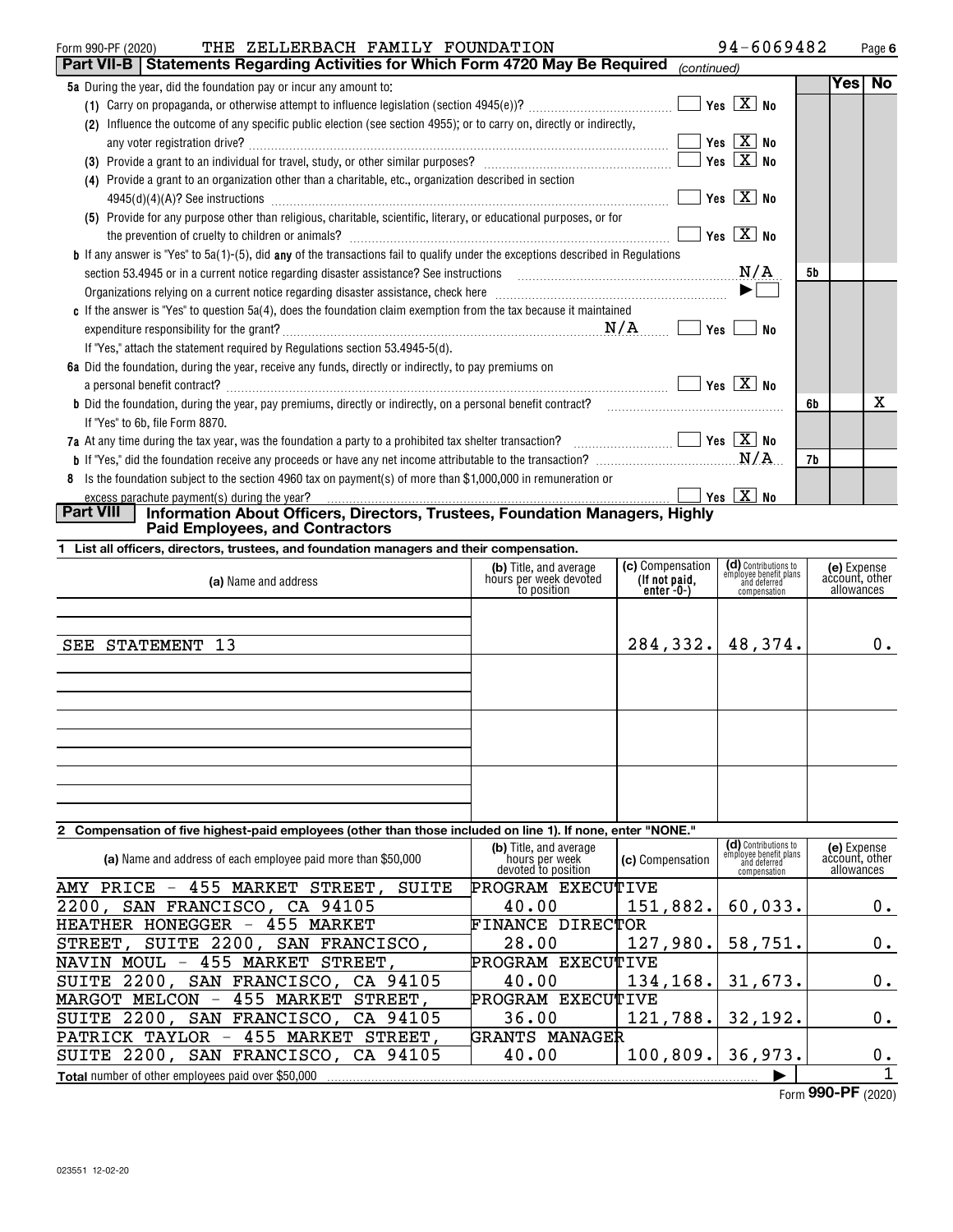| Form 990-PF (2020)<br>THE ZELLERBACH FAMILY FOUNDATION                                                                                                                                                                                                    |                           | 94-6069482<br>Page 7 |
|-----------------------------------------------------------------------------------------------------------------------------------------------------------------------------------------------------------------------------------------------------------|---------------------------|----------------------|
| <b>Part VIII</b><br>Information About Officers, Directors, Trustees, Foundation Managers, Highly<br>Paid Employees, and Contractors (continued)                                                                                                           |                           |                      |
| 3 Five highest-paid independent contractors for professional services. If none, enter "NONE."                                                                                                                                                             |                           |                      |
| (a) Name and address of each person paid more than \$50,000                                                                                                                                                                                               | (b) Type of service       | (c) Compensation     |
| CAMBRIDGE ASSOCIATES                                                                                                                                                                                                                                      |                           |                      |
| 125 HIGH ST, BOSTON, MA 02110                                                                                                                                                                                                                             | INVESTMENT ADVISOR        | 200,566.             |
| SILCHESTER INTERNATIONAL INVESTORS - 780                                                                                                                                                                                                                  |                           |                      |
| THIRD AVENUE, 42ND FLOOR, NEW YORK, NY 10017                                                                                                                                                                                                              | <b>INVESTMENT ADVISOR</b> | 100, 710.            |
| WICOFF CONSULTING LLP                                                                                                                                                                                                                                     |                           |                      |
| 23 POWERS AVE, SAN FRANCISCO, CA 94110                                                                                                                                                                                                                    | STRATEGIC PLANNING        | 87,050.              |
| ENGAGE $R+D - 556 S$ . FAIR OAKS AVE.,<br><b>STE 101</b>                                                                                                                                                                                                  |                           |                      |
| #603, PASADENA, CA 91105                                                                                                                                                                                                                                  | STRATEGIC ANALYSIS        | 67,211.              |
| BPM LLP - 600 CALIFORNIA STREET, SUITE 600,                                                                                                                                                                                                               |                           |                      |
| SAN FRANCISCO, CA 94108                                                                                                                                                                                                                                   | TAX AND ACCOUNTING        | <u>57,837.</u>       |
|                                                                                                                                                                                                                                                           |                           | ▶                    |
| Part IX-A   Summary of Direct Charitable Activities                                                                                                                                                                                                       |                           |                      |
| List the foundation's four largest direct charitable activities during the tax year. Include relevant statistical information such as the<br>number of organizations and other beneficiaries served, conferences convened, research papers produced, etc. |                           | Expenses             |
| N/A<br>$1 \quad$                                                                                                                                                                                                                                          |                           |                      |
|                                                                                                                                                                                                                                                           |                           |                      |
|                                                                                                                                                                                                                                                           |                           |                      |
| $\mathbf{2}$                                                                                                                                                                                                                                              |                           |                      |
|                                                                                                                                                                                                                                                           |                           |                      |
|                                                                                                                                                                                                                                                           |                           |                      |
| 3                                                                                                                                                                                                                                                         |                           |                      |
|                                                                                                                                                                                                                                                           |                           |                      |
|                                                                                                                                                                                                                                                           |                           |                      |
|                                                                                                                                                                                                                                                           |                           |                      |
| 4                                                                                                                                                                                                                                                         |                           |                      |
|                                                                                                                                                                                                                                                           |                           |                      |
| Part IX-B Summary of Program-Related Investments                                                                                                                                                                                                          |                           |                      |
| Describe the two largest program-related investments made by the foundation during the tax year on lines 1 and 2.                                                                                                                                         |                           | Amount               |
| N/A<br>1.                                                                                                                                                                                                                                                 |                           |                      |
|                                                                                                                                                                                                                                                           |                           |                      |
|                                                                                                                                                                                                                                                           |                           |                      |
| $\mathbf{2}$                                                                                                                                                                                                                                              |                           |                      |
|                                                                                                                                                                                                                                                           |                           |                      |
|                                                                                                                                                                                                                                                           |                           |                      |
| All other program-related investments. See instructions.                                                                                                                                                                                                  |                           |                      |
| 3                                                                                                                                                                                                                                                         |                           |                      |
|                                                                                                                                                                                                                                                           |                           |                      |
|                                                                                                                                                                                                                                                           |                           |                      |
|                                                                                                                                                                                                                                                           |                           |                      |
|                                                                                                                                                                                                                                                           |                           |                      |
|                                                                                                                                                                                                                                                           |                           |                      |
|                                                                                                                                                                                                                                                           |                           | $0$ .                |
| Total. Add lines 1 through 3                                                                                                                                                                                                                              |                           |                      |

Form 990-PF (2020) THE ZELLERBACH FAMILY FOUNDATION  $94-6069482$  Page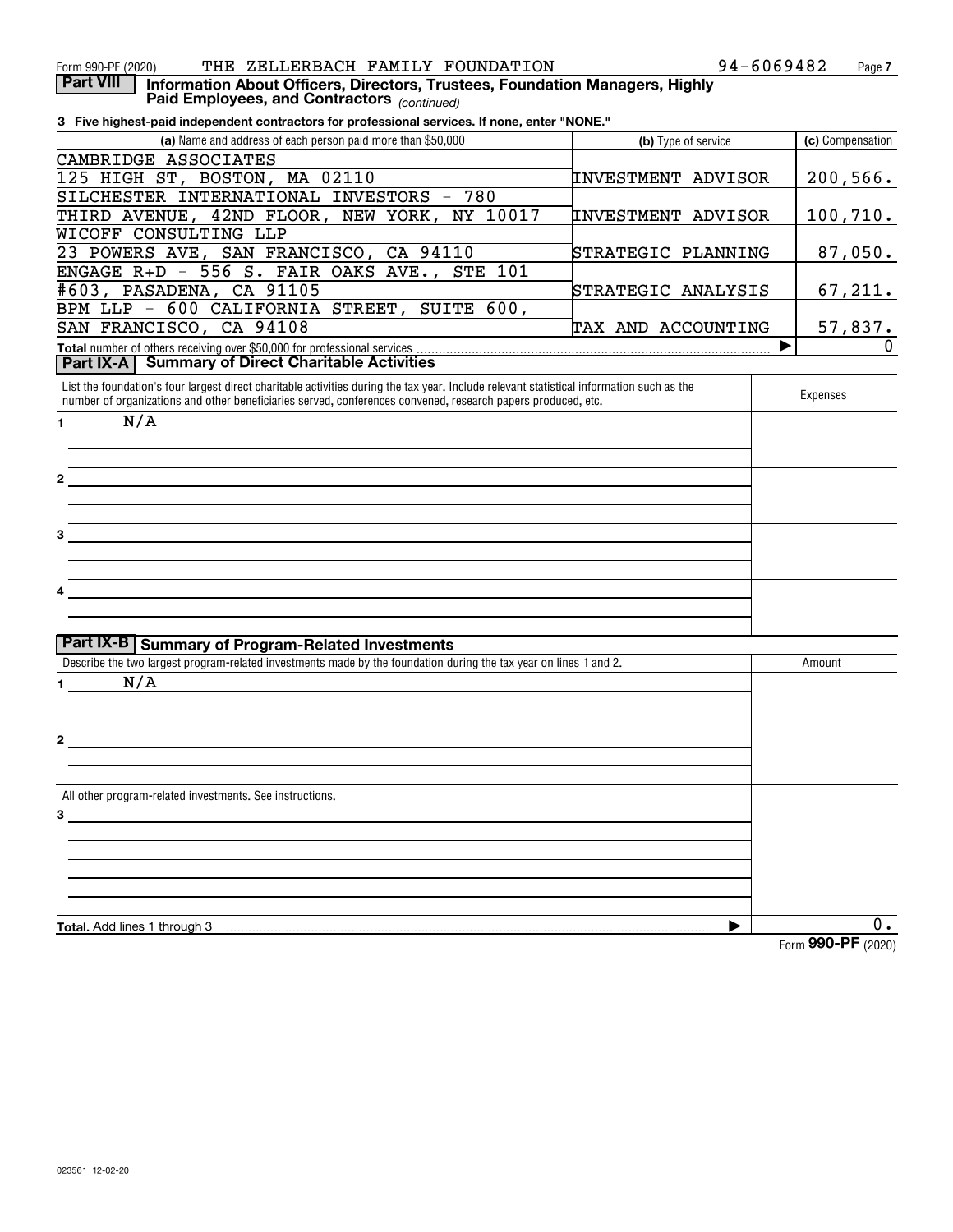|                | ZELLERBACH FAMILY FOUNDATION<br>THE<br>Form 990-PF (2020)                                                                          |          |                | 94-6069482   | Page 8   |
|----------------|------------------------------------------------------------------------------------------------------------------------------------|----------|----------------|--------------|----------|
|                | Part X<br>Minimum Investment Return (All domestic foundations must complete this part. Foreign foundations, see instructions.)     |          |                |              |          |
|                | Fair market value of assets not used (or held for use) directly in carrying out charitable, etc., purposes:                        |          |                |              |          |
|                |                                                                                                                                    |          | 1a             | 75,496,730.  |          |
|                | b Average of monthly cash balances encontractional contraction and a series of monthly cash balances                               |          | 1 <sub>b</sub> | 1,577,032.   |          |
|                |                                                                                                                                    |          | 1c             | 61,613,055.  |          |
|                |                                                                                                                                    |          | 1d             | 138,686,817. |          |
|                | e Reduction claimed for blockage or other factors reported on lines 1a and                                                         |          |                |              |          |
|                |                                                                                                                                    | 0.       |                |              |          |
| $\overline{2}$ |                                                                                                                                    |          | $\overline{2}$ |              | 0.       |
| 3              | Subtract line 2 from line 1d                                                                                                       |          | 3              | 138,686,817. |          |
| 4              |                                                                                                                                    |          | 4              | 2,080,302.   |          |
| 5              |                                                                                                                                    |          | 5              | 136,606,515. |          |
| 6              |                                                                                                                                    |          | ĥ              | 6,830,326.   |          |
|                | Part XI<br><b>Distributable Amount</b> (see instructions) (Section 4942(j)(3) and (j)(5) private operating foundations and certain |          |                |              |          |
|                | foreign organizations, check here $\blacktriangleright$ and do not complete this part.)                                            |          |                |              |          |
| 1              | Minimum investment return from Part X, line 6 [11] Martham Martin Martin Martha Martin Martin Martin Martin Ma                     |          | 1.             | 6,830,326.   |          |
|                | 2a<br>2a Tax on investment income for 2020 from Part VI, line 5 [100] [20] Tax on investment income for 2020 from Part VI, line 5  | 141,041. |                |              |          |
|                | 2 <sub>b</sub>                                                                                                                     |          |                |              |          |
|                | c Add lines 2a and 2b                                                                                                              |          | 2c             |              | 141,041. |

Distributable amount before adjustments. Subtract line 2c from line 1 ~~~~~~~~~~~~~~~~~~~~~~~

| 4 |                                                                                                                                                                                                  | 4            | О.         |
|---|--------------------------------------------------------------------------------------------------------------------------------------------------------------------------------------------------|--------------|------------|
| 5 | Add lines 3 and 4 <b>manufactures</b> 3 and 4                                                                                                                                                    | 5            | 6,689,285. |
| 6 |                                                                                                                                                                                                  | 6            |            |
|   |                                                                                                                                                                                                  |              | 6,689,285. |
|   | <b>Qualifying Distributions</b> (see instructions)<br>Part XII                                                                                                                                   |              |            |
|   | Amounts paid (including administrative expenses) to accomplish charitable, etc., purposes:                                                                                                       |              |            |
| a |                                                                                                                                                                                                  | 1a           | 7,268,477. |
| b |                                                                                                                                                                                                  | 1b           |            |
| 2 | Amounts paid to acquire assets used (or held for use) directly in carrying out charitable, etc., purposes                                                                                        | $\mathbf{2}$ | 4,672.     |
| 3 | Amounts set aside for specific charitable projects that satisfy the:                                                                                                                             |              |            |
|   |                                                                                                                                                                                                  | 3a           |            |
| b |                                                                                                                                                                                                  | 3b           |            |
| 4 | Qualifying distributions. Add lines 1a through 3b. Enter here and on Part V, line 8; and Part XIII, line 4                                                                                       | 4            | 7,273,149. |
| 5 | Foundations that qualify under section 4940(e) for the reduced rate of tax on net investment                                                                                                     |              |            |
|   |                                                                                                                                                                                                  | 5            | υ.         |
| 6 |                                                                                                                                                                                                  | 6            | 7,273,149. |
|   | Note: The amount on line 6 will be used in Part V, column (b), in subsequent years when calculating whether the foundation qualifies for the section<br>4940(e) reduction of tax in those years. |              | 000 DE     |

**3**

**c**

141,041. 6,689,285.

**3**

Form (2020) **990-PF**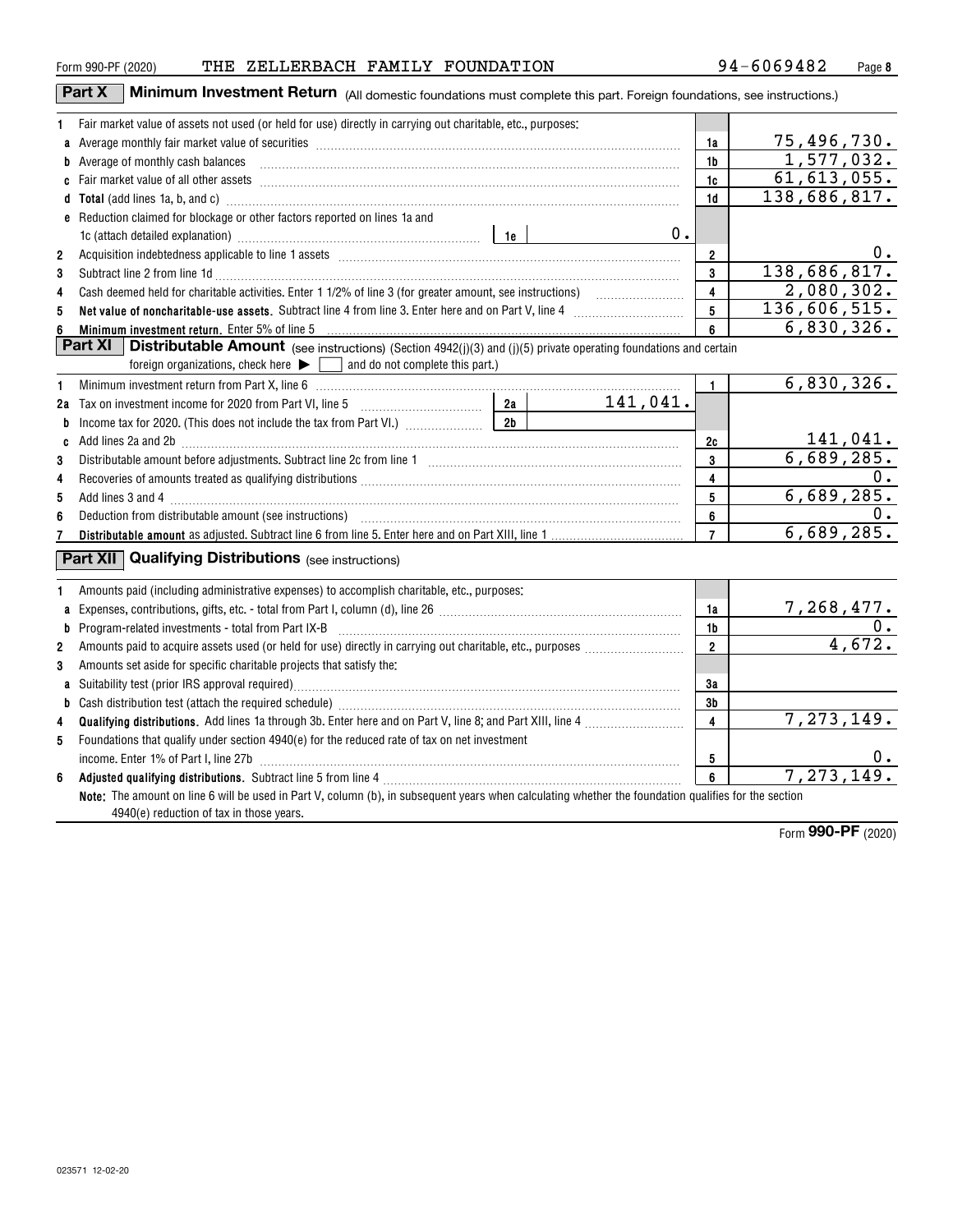### **Part XIII** Undistributed Income (see instructions)

|                                                                                                             | (a)<br>Corpus | (b)<br>Years prior to 2019 | (c)<br>2019 | (d)<br>2020  |
|-------------------------------------------------------------------------------------------------------------|---------------|----------------------------|-------------|--------------|
| 1 Distributable amount for 2020 from Part XI,                                                               |               |                            |             |              |
|                                                                                                             |               |                            |             | 6,689,285.   |
| 2 Undistributed income, if any, as of the end of 2020:                                                      |               |                            |             |              |
| a Enter amount for 2019 only                                                                                |               |                            | 2,130,247.  |              |
| <b>b</b> Total for prior years:                                                                             |               |                            |             |              |
|                                                                                                             |               | 0.                         |             |              |
| 3 Excess distributions carryover, if any, to 2020:                                                          |               |                            |             |              |
| a From 2015<br>1.1.1.1.1.1                                                                                  |               |                            |             |              |
| <b>b</b> From 2016<br>1.1.1.1.1.1.1<br>c From 2017                                                          |               |                            |             |              |
| .<br><b>d</b> From 2018                                                                                     |               |                            |             |              |
| .<br>e From 2019                                                                                            |               |                            |             |              |
| .                                                                                                           | 0.            |                            |             |              |
| 4 Qualifying distributions for 2020 from                                                                    |               |                            |             |              |
| Part XII, line 4: ▶ \$ 7, 273, 149.                                                                         |               |                            |             |              |
| <b>a</b> Applied to 2019, but not more than line 2a                                                         |               |                            | 2,130,247.  |              |
| <b>b</b> Applied to undistributed income of prior                                                           |               |                            |             |              |
| years (Election required - see instructions)                                                                |               | 0.                         |             |              |
| c Treated as distributions out of corpus                                                                    |               |                            |             |              |
| **<br>(Election required - see instructions)                                                                | 25,000.       |                            |             |              |
| d Applied to 2020 distributable amount<br>.                                                                 |               |                            |             | 5, 117, 902. |
| e Remaining amount distributed out of corpus                                                                | О.            |                            |             |              |
| Excess distributions carryover applied to 2020<br>5<br>(If an amount appears in column (d), the same amount | $0$ .         |                            |             | 0.           |
| Enter the net total of each column as<br>6<br>indicated below;                                              |               |                            |             |              |
| <b>a</b> Corpus. Add lines 3f, 4c, and 4e. Subtract line 5                                                  | 25,000.       |                            |             |              |
| <b>b</b> Prior years' undistributed income. Subtract                                                        |               |                            |             |              |
|                                                                                                             |               | 0.                         |             |              |
| <b>c</b> Enter the amount of prior years'                                                                   |               |                            |             |              |
| undistributed income for which a notice of                                                                  |               |                            |             |              |
| deficiency has been issued, or on which<br>the section 4942(a) tax has been previously                      |               |                            |             |              |
| assessed                                                                                                    |               | 0.                         |             |              |
| d Subtract line 6c from line 6b. Taxable                                                                    |               |                            |             |              |
|                                                                                                             |               | 0.                         |             |              |
| e Undistributed income for 2019. Subtract line                                                              |               |                            |             |              |
| 4a from line 2a. Taxable amount - see instr.                                                                |               |                            | 0.          |              |
| f Undistributed income for 2020. Subtract                                                                   |               |                            |             |              |
| lines 4d and 5 from line 1. This amount must                                                                |               |                            |             | 1,571,383.   |
| 7 Amounts treated as distributions out of                                                                   |               |                            |             |              |
| corpus to satisfy requirements imposed by                                                                   |               |                            |             |              |
| section 170(b)(1)(F) or 4942(g)(3) (Election                                                                |               |                            |             |              |
| may be required - see instructions)                                                                         | 25,000.       |                            |             |              |
| 8 Excess distributions carryover from 2015                                                                  |               |                            |             |              |
| not applied on line 5 or line 7                                                                             | 0.            |                            |             |              |
| 9 Excess distributions carryover to 2021.                                                                   |               |                            |             |              |
| Subtract lines 7 and 8 from line 6a                                                                         | 0.            |                            |             |              |
| 10 Analysis of line 9:                                                                                      |               |                            |             |              |
| <b>a</b> Excess from 2016 $\ldots$                                                                          |               |                            |             |              |
| <b>b</b> Excess from 2017                                                                                   |               |                            |             |              |
| c Excess from 2018 $\ldots$                                                                                 |               |                            |             |              |
| <b>d</b> Excess from 2019 $\ldots$                                                                          |               |                            |             |              |
| e Excess from 2020                                                                                          |               |                            |             |              |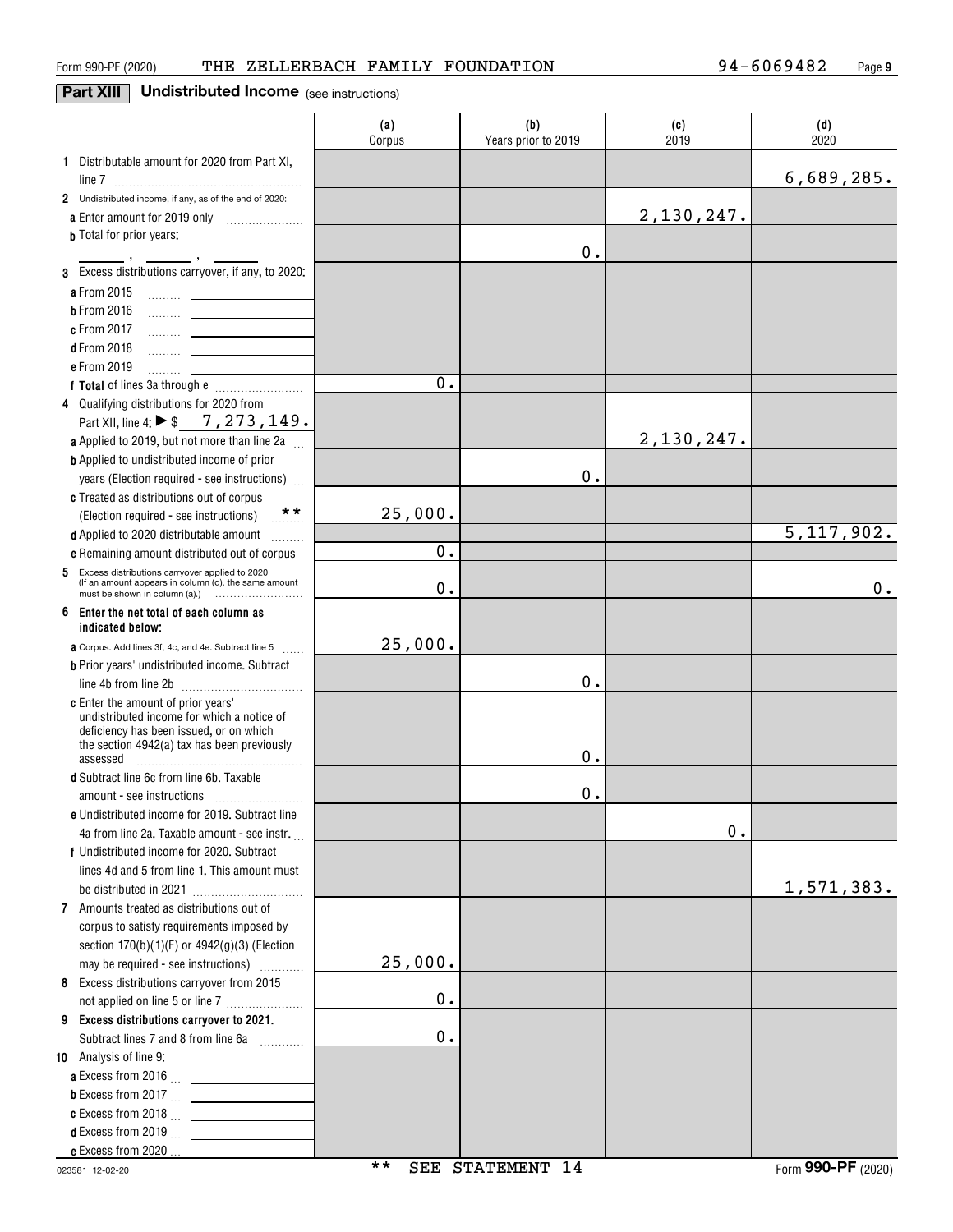| Form 990-PF (2020)                                                                                                   |          | THE ZELLERBACH FAMILY FOUNDATION |               | 94-6069482              | Page 10    |
|----------------------------------------------------------------------------------------------------------------------|----------|----------------------------------|---------------|-------------------------|------------|
| Part XIV<br>Private Operating Foundations (see instructions and Part VII-A, question 9)                              |          |                                  |               | N/A                     |            |
| <b>1 a</b> If the foundation has received a ruling or determination letter that it is a private operating            |          |                                  |               |                         |            |
| foundation, and the ruling is effective for 2020, enter the date of the ruling                                       |          |                                  |               |                         |            |
| <b>b</b> Check box to indicate whether the foundation is a private operating foundation described in section         |          |                                  |               | 4942(j)(3)<br><b>or</b> | 4942(j)(5) |
| 2 a Enter the lesser of the adjusted net                                                                             | Tax year |                                  | Prior 3 years |                         |            |
| income from Part I or the minimum                                                                                    | (a) 2020 | $(b)$ 2019                       | $(c)$ 2018    | $(d)$ 2017              | (e) Total  |
| investment return from Part X for                                                                                    |          |                                  |               |                         |            |
|                                                                                                                      |          |                                  |               |                         |            |
|                                                                                                                      |          |                                  |               |                         |            |
| c Qualifying distributions from Part XII,                                                                            |          |                                  |               |                         |            |
| line 4, for each year listed                                                                                         |          |                                  |               |                         |            |
| <b>d</b> Amounts included in line 2c not                                                                             |          |                                  |               |                         |            |
| used directly for active conduct of                                                                                  |          |                                  |               |                         |            |
| exempt activities                                                                                                    |          |                                  |               |                         |            |
| e Qualifying distributions made directly                                                                             |          |                                  |               |                         |            |
| for active conduct of exempt activities.                                                                             |          |                                  |               |                         |            |
| Subtract line 2d from line 2c                                                                                        |          |                                  |               |                         |            |
| Complete 3a, b, or c for the<br>3<br>alternative test relied upon:                                                   |          |                                  |               |                         |            |
| <b>a</b> "Assets" alternative test - enter:                                                                          |          |                                  |               |                         |            |
| (1) Value of all assets                                                                                              |          |                                  |               |                         |            |
| (2) Value of assets qualifying                                                                                       |          |                                  |               |                         |            |
| under section $4942(j)(3)(B)(i)$                                                                                     |          |                                  |               |                         |            |
| <b>b</b> "Endowment" alternative test - enter<br>2/3 of minimum investment return                                    |          |                                  |               |                         |            |
| shown in Part X, line 6, for each year                                                                               |          |                                  |               |                         |            |
|                                                                                                                      |          |                                  |               |                         |            |
| c "Support" alternative test - enter:                                                                                |          |                                  |               |                         |            |
| (1) Total support other than gross                                                                                   |          |                                  |               |                         |            |
| investment income (interest,<br>dividends, rents, payments on                                                        |          |                                  |               |                         |            |
| securities loans (section                                                                                            |          |                                  |               |                         |            |
| $512(a)(5)$ , or royalties)                                                                                          |          |                                  |               |                         |            |
| (2) Support from general public                                                                                      |          |                                  |               |                         |            |
| and 5 or more exempt<br>organizations as provided in                                                                 |          |                                  |               |                         |            |
| section $4942(j)(3)(B)(iii)$<br>.                                                                                    |          |                                  |               |                         |            |
| (3) Largest amount of support from                                                                                   |          |                                  |               |                         |            |
| an exempt organization                                                                                               |          |                                  |               |                         |            |
| (4) Gross investment income                                                                                          |          |                                  |               |                         |            |
| Supplementary Information (Complete this part only if the foundation had \$5,000 or more in assets<br><b>Part XV</b> |          |                                  |               |                         |            |
| at any time during the year-see instructions.)                                                                       |          |                                  |               |                         |            |

#### **1Information Regarding Foundation Managers:**

**a**List any managers of the foundation who have contributed more than 2% of the total contributions received by the foundation before the close of any tax year (but only if they have contributed more than \$5,000). (See section 507(d)(2).)

#### NONE

**b**List any managers of the foundation who own 10% or more of the stock of a corporation (or an equally large portion of the ownership of a partnership or other entity) of which the foundation has a 10% or greater interest.

#### NONE

#### **2Information Regarding Contribution, Grant, Gift, Loan, Scholarship, etc., Programs:**

Check here  $\blacktriangleright\Box$  if the foundation only makes contributions to preselected charitable organizations and does not accept unsolicited requests for funds. If the foundation makes gifts, grants, etc., to individuals or organizations under other conditions, complete items 2a, b, c, and d. Check here  $\blacktriangleright$  |

**a**The name, address, and telephone number or email address of the person to whom applications should be addressed:

#### SEE STATEMENT 15

**b**The form in which applications should be submitted and information and materials they should include:

**c**Any submission deadlines:

**d** Any restrictions or limitations on awards, such as by geographical areas, charitable fields, kinds of institutions, or other factors: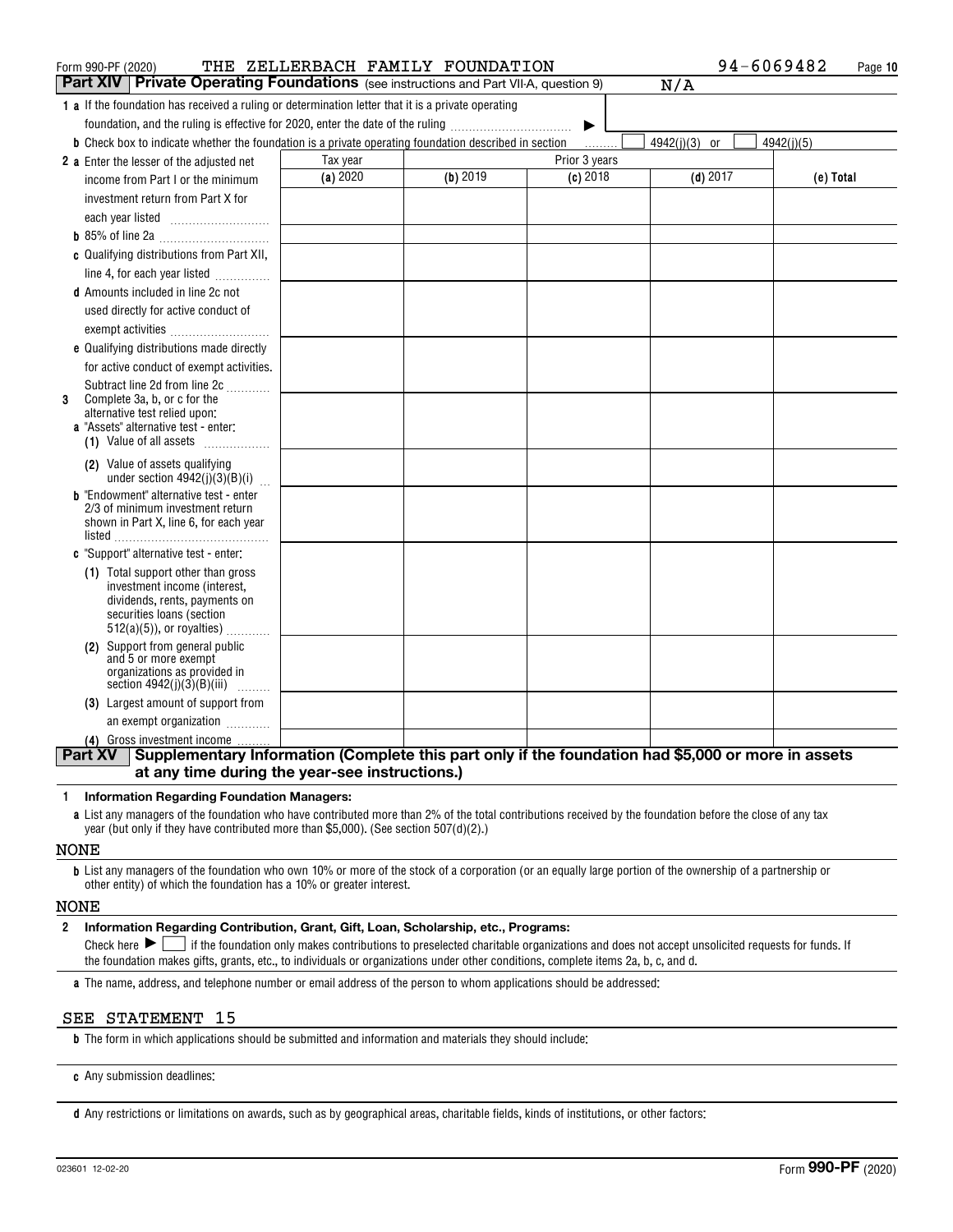| Part XV<br><b>Supplementary Information</b> (continued)                           |                                                                                      |                         |                                     |              |
|-----------------------------------------------------------------------------------|--------------------------------------------------------------------------------------|-------------------------|-------------------------------------|--------------|
| Grants and Contributions Paid During the Year or Approved for Future Payment<br>3 |                                                                                      |                         |                                     |              |
| Recipient                                                                         | If recipient is an individual,<br>show any relationship to<br>any foundation manager | Foundation<br>status of | Purpose of grant or<br>contribution | Amount       |
| Name and address (home or business)                                               | or substantial contributor                                                           | recipient               | $\star\star$                        |              |
| a Paid during the year                                                            |                                                                                      |                         |                                     |              |
|                                                                                   |                                                                                      |                         |                                     |              |
|                                                                                   |                                                                                      |                         |                                     |              |
| ADVANCING JUSTICE-ASIAN LAW CAUCUS                                                |                                                                                      | PС                      | GENERAL OPERATING                   |              |
| 55 COLUMBUS AVE.<br>SAN FRANCISCO, CA 94111                                       |                                                                                      |                         | SUPPORT.                            | 50,000.      |
|                                                                                   |                                                                                      |                         |                                     |              |
|                                                                                   |                                                                                      |                         |                                     |              |
| SOCIAL GOOD FUND                                                                  |                                                                                      | PС                      | GENERAL OPERATING                   |              |
| 12651 SAN PABLO AVE. #5473                                                        |                                                                                      |                         | SUPPORT: CALIFORNIA                 |              |
| RICHMOND, CA 94805                                                                |                                                                                      |                         | COLLABORATIVE FOR                   |              |
|                                                                                   |                                                                                      |                         | IMMIGRANT JUSTICE.                  | 65,000.      |
|                                                                                   |                                                                                      |                         |                                     |              |
| ASIAN HEALTH SERVICES                                                             |                                                                                      | PС                      | GENERAL OPERATING                   |              |
| 818 WEBSTER STREET                                                                |                                                                                      |                         | SUPPORT: CALIFORNIA                 |              |
| OAKLAND, CA 94607                                                                 |                                                                                      |                         | HEALTHY NAIL SALON                  |              |
|                                                                                   |                                                                                      |                         | COLLABORATIVE.                      | 58,000.      |
| CALIFORNIA IMMIGRANT POLICY CENTER                                                |                                                                                      | PС                      | TO SUPPORT STRATEGIC                |              |
| 634 S. SPRING ST, SUITE 600A                                                      |                                                                                      |                         | COMMUNICATIONS AND                  |              |
| LOS ANGELES, CA 90014                                                             |                                                                                      |                         | COMMUNITY OUTREACH                  |              |
|                                                                                   |                                                                                      |                         | THAT ADVANCE THE WELL               |              |
|                                                                                   |                                                                                      |                         | BEING AND FULL                      | 40,000.      |
|                                                                                   |                                                                                      |                         |                                     |              |
| CANAL ALLIANCE                                                                    |                                                                                      | PС                      | GENERAL OPERATING                   |              |
| 91 LARKSPUR STREET                                                                |                                                                                      |                         | SUPPORT.                            |              |
| SAN RAFAEL, CA 94901                                                              |                                                                                      |                         |                                     | 45,000.      |
|                                                                                   | SEE CONTINUATION SHEET(S)                                                            |                         | $\blacktriangleright$ 3a            | 5, 313, 775. |
| <b>b</b> Approved for future payment                                              |                                                                                      |                         |                                     |              |
|                                                                                   |                                                                                      |                         |                                     |              |
| YOUTH ALIVE!                                                                      |                                                                                      | PС                      | TEENS ON TARGET                     |              |
| 3300 ELM ST.                                                                      |                                                                                      |                         | PROGRAM                             |              |
| OAKLAND, CA 94609                                                                 |                                                                                      |                         |                                     | 25,000.      |
|                                                                                   |                                                                                      |                         |                                     |              |
|                                                                                   |                                                                                      |                         |                                     |              |
| COMMUNITY INITIATIVES                                                             |                                                                                      | PС                      | IMMIGRANTS RISING                   |              |
| 1000 BROADWAY, SUITE 480                                                          |                                                                                      |                         | PROGRAM                             |              |
| OAKLAND, CA 94607                                                                 |                                                                                      |                         |                                     | 40,000.      |
|                                                                                   |                                                                                      |                         |                                     |              |
|                                                                                   |                                                                                      |                         |                                     |              |
| COASTSIDE HOPE<br>P.O. BOX 1089                                                   |                                                                                      | PС                      | GENERAL OPERATING<br>SUPPORT        |              |
| EL GRANADA, CA 94018                                                              |                                                                                      |                         |                                     | 35,000.      |
| Total                                                                             | SEE CONTINUATION SHEET(S)                                                            |                         | $\blacktriangleright$ 3b            | 452,000.     |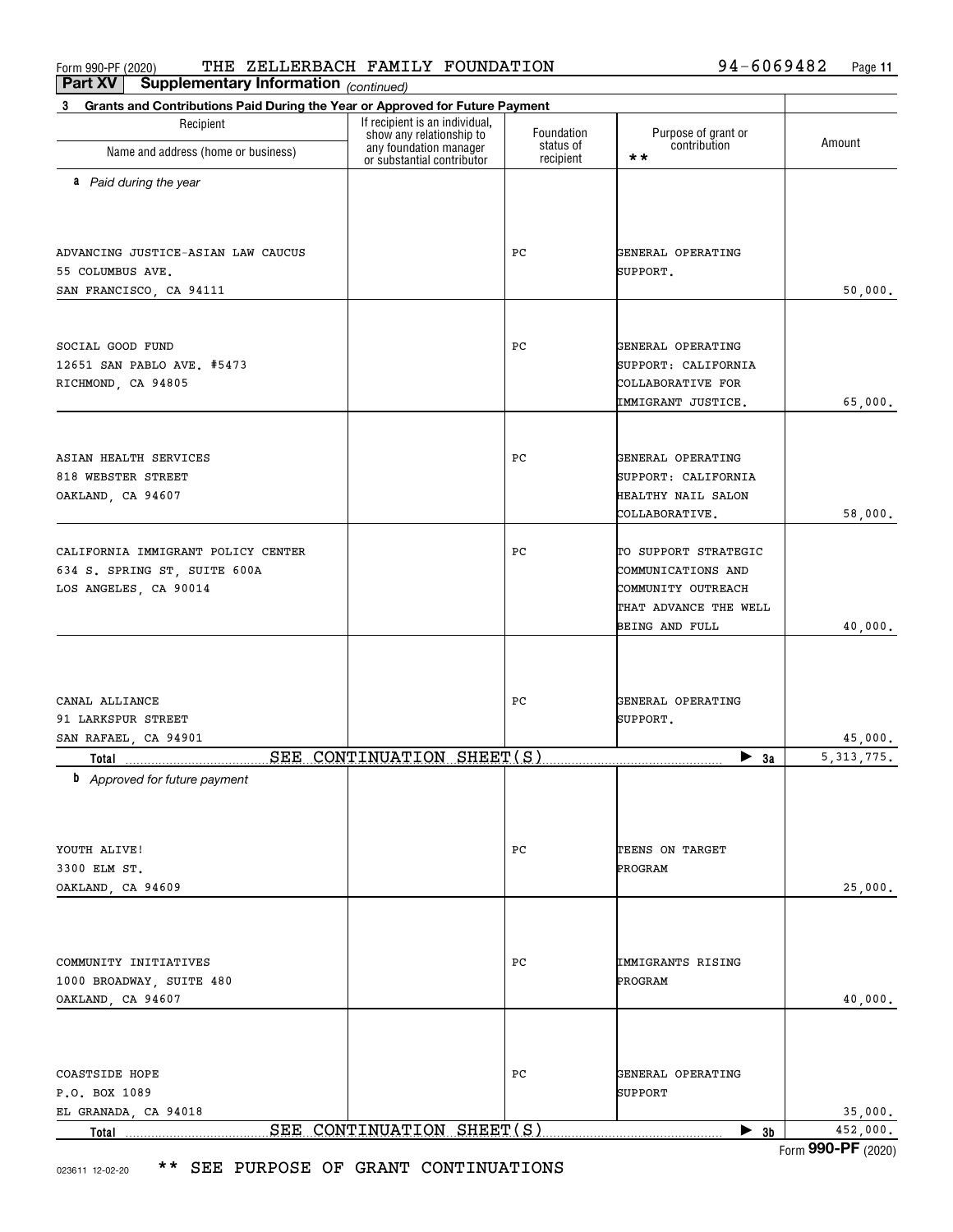## **Part XVI-A Analysis of Income-Producing Activities**

|                                                                                                                                                                                                           |                 | Unrelated business income |                                | Excluded by section 512, 513, or 514 |                                             |
|-----------------------------------------------------------------------------------------------------------------------------------------------------------------------------------------------------------|-----------------|---------------------------|--------------------------------|--------------------------------------|---------------------------------------------|
| Enter gross amounts unless otherwise indicated.                                                                                                                                                           | (a)<br>Business | (b)<br>Amount             | $E_{\rm XClu}$<br>sion<br>code | (d)<br>Amount                        | (e)<br>Related or exempt<br>function income |
| 1 Program service revenue:                                                                                                                                                                                | code            |                           |                                |                                      |                                             |
| a<br><u>and the control of the control of the control of</u>                                                                                                                                              |                 |                           |                                |                                      |                                             |
| b                                                                                                                                                                                                         |                 |                           |                                |                                      |                                             |
| C                                                                                                                                                                                                         |                 |                           |                                |                                      |                                             |
|                                                                                                                                                                                                           |                 |                           |                                |                                      |                                             |
|                                                                                                                                                                                                           |                 |                           |                                |                                      |                                             |
|                                                                                                                                                                                                           |                 |                           |                                |                                      |                                             |
| Fees and contracts from government agencies<br>g                                                                                                                                                          |                 |                           |                                |                                      |                                             |
| 2 Membership dues and assessments [111] Membership dues and assessments                                                                                                                                   |                 |                           |                                |                                      |                                             |
| 3 Interest on savings and temporary cash                                                                                                                                                                  |                 |                           |                                |                                      |                                             |
| 4 Dividends and interest from securities                                                                                                                                                                  |                 | 3,745.                    | 14                             | 666, 162.                            |                                             |
| 5 Net rental income or (loss) from real estate:                                                                                                                                                           |                 |                           |                                |                                      |                                             |
|                                                                                                                                                                                                           |                 |                           |                                |                                      |                                             |
|                                                                                                                                                                                                           |                 |                           |                                |                                      |                                             |
| 6 Net rental income or (loss) from personal                                                                                                                                                               |                 |                           |                                |                                      |                                             |
|                                                                                                                                                                                                           |                 |                           |                                |                                      |                                             |
|                                                                                                                                                                                                           |                 | 17,885.                   | 14                             | 81,172.                              |                                             |
| 8 Gain or (loss) from sales of assets other                                                                                                                                                               |                 |                           |                                |                                      |                                             |
|                                                                                                                                                                                                           |                 | 65, 283.                  | 18                             | $-26,651.$                           |                                             |
|                                                                                                                                                                                                           |                 |                           |                                |                                      |                                             |
| 10 Gross profit or (loss) from sales of inventory                                                                                                                                                         |                 |                           |                                |                                      |                                             |
| 11 Other revenue:                                                                                                                                                                                         |                 |                           |                                |                                      |                                             |
| a                                                                                                                                                                                                         |                 |                           |                                |                                      |                                             |
| b<br><u> 1989 - Johann John Stein, fransk politik (</u>                                                                                                                                                   |                 |                           |                                |                                      |                                             |
| C<br><u> 1989 - Johann Barbara, martxa alemaniar amerikan a</u>                                                                                                                                           |                 |                           |                                |                                      |                                             |
|                                                                                                                                                                                                           |                 |                           |                                |                                      |                                             |
|                                                                                                                                                                                                           |                 |                           |                                |                                      |                                             |
| 12 Subtotal. Add columns (b), (d), and (e) $\overline{\phantom{a} \phantom{a} \phantom{a}}$ and $\overline{\phantom{a} \phantom{a} \phantom{a}}$ and (e) $\overline{\phantom{a} \phantom{a} \phantom{a}}$ |                 |                           |                                | 720,683.                             | $0$ .                                       |
|                                                                                                                                                                                                           |                 |                           |                                | 13                                   | 807,596.                                    |
| (See worksheet in line 13 instructions to verify calculations.)                                                                                                                                           |                 |                           |                                |                                      |                                             |
| <b>Part XVI-B</b><br>Relationship of Activities to the Accomplishment of Exempt Purposes                                                                                                                  |                 |                           |                                |                                      |                                             |
| Explain below how each activity for which income is reported in column (e) of Part XVI-A contributed importantly to the accomplishment of<br>Line No.                                                     |                 |                           |                                |                                      |                                             |
| the foundation's exempt purposes (other than by providing funds for such purposes).<br>$\blacktriangledown$                                                                                               |                 |                           |                                |                                      |                                             |
|                                                                                                                                                                                                           |                 |                           |                                |                                      |                                             |
|                                                                                                                                                                                                           |                 |                           |                                |                                      |                                             |
|                                                                                                                                                                                                           |                 |                           |                                |                                      |                                             |
|                                                                                                                                                                                                           |                 |                           |                                |                                      |                                             |
|                                                                                                                                                                                                           |                 |                           |                                |                                      |                                             |
|                                                                                                                                                                                                           |                 |                           |                                |                                      |                                             |
|                                                                                                                                                                                                           |                 |                           |                                |                                      |                                             |
|                                                                                                                                                                                                           |                 |                           |                                |                                      |                                             |
|                                                                                                                                                                                                           |                 |                           |                                |                                      |                                             |
|                                                                                                                                                                                                           |                 |                           |                                |                                      |                                             |
|                                                                                                                                                                                                           |                 |                           |                                |                                      |                                             |
|                                                                                                                                                                                                           |                 |                           |                                |                                      |                                             |
|                                                                                                                                                                                                           |                 |                           |                                |                                      |                                             |
|                                                                                                                                                                                                           |                 |                           |                                |                                      |                                             |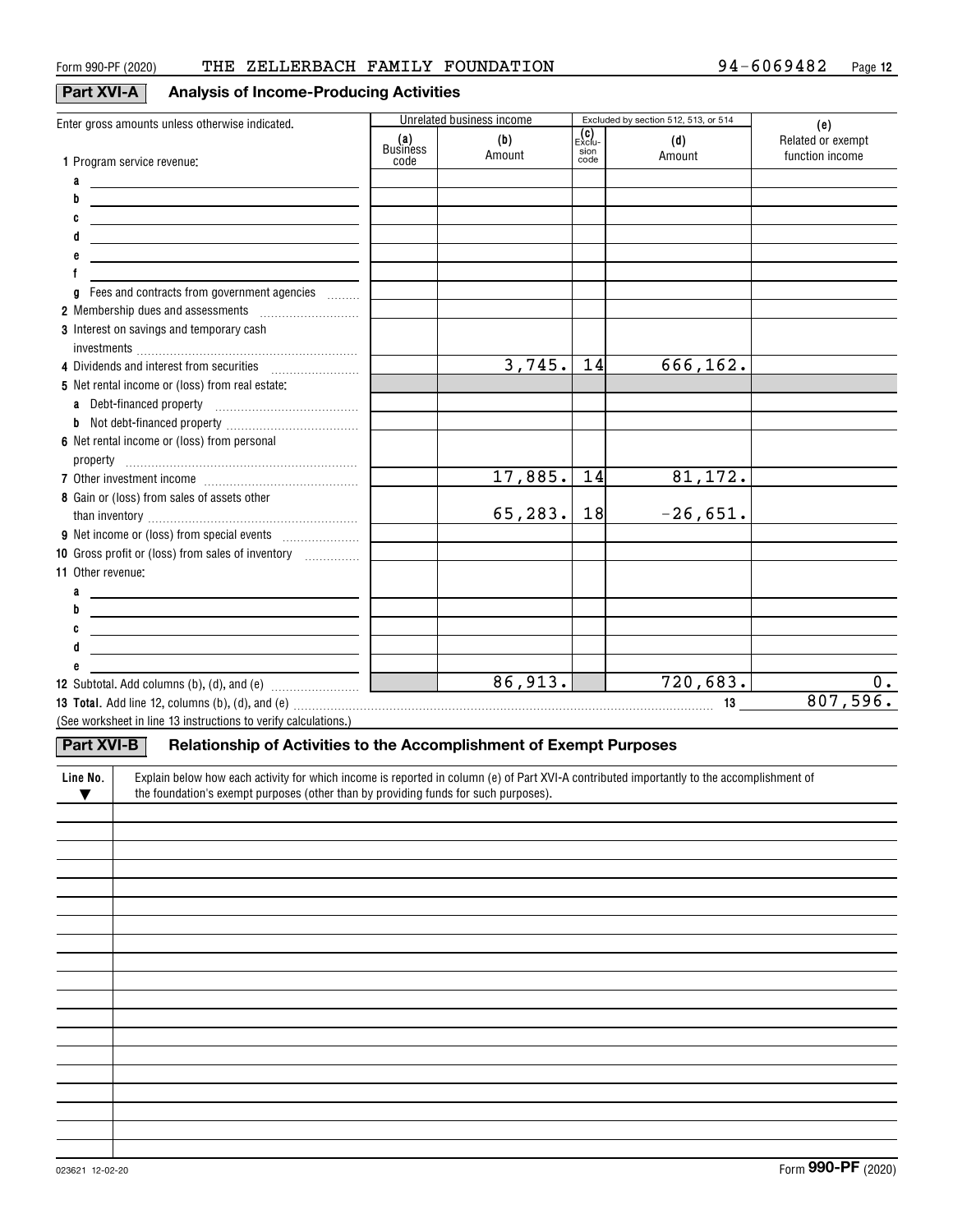|   | THE ZELLERBACH FAMILY FOUNDATION<br>Form 990-PF (2020)                                                                                                                                                                                | $94 - 6069482$ |      | Page 13 |
|---|---------------------------------------------------------------------------------------------------------------------------------------------------------------------------------------------------------------------------------------|----------------|------|---------|
|   | <b>Part XVII</b><br>Information Regarding Transfers to and Transactions and Relationships With Noncharitable                                                                                                                          |                |      |         |
|   | <b>Exempt Organizations</b>                                                                                                                                                                                                           |                |      |         |
|   | Did the organization directly or indirectly engage in any of the following with any other organization described in section 501(c)                                                                                                    |                | Yes⊺ | No.     |
|   | (other than section $501(c)(3)$ organizations) or in section 527, relating to political organizations?                                                                                                                                |                |      |         |
|   | a Transfers from the reporting foundation to a noncharitable exempt organization of:                                                                                                                                                  |                |      |         |
|   | (1) Cash $\ldots$                                                                                                                                                                                                                     | 1a(1)          |      | х       |
|   |                                                                                                                                                                                                                                       | 1a(2)          |      | X       |
| b | Other transactions:                                                                                                                                                                                                                   |                |      |         |
|   | Sales of assets to a noncharitable exempt organization contained and accommunication of assets to a noncharitable exempt organization<br>(1)                                                                                          | 1b(1)          |      | х       |
|   | Purchases of assets from a noncharitable exempt organization [[11] non-managedia manufacture in the set of assets from a noncharitable exempt organization [11] non-managedia manufacture in the set of the set of the set of<br>(2)  | 1b(2)          |      | х       |
|   | (3)                                                                                                                                                                                                                                   | 1b(3)          |      | х       |
|   | Reimbursement arrangements [111] March 2016 (2016) and the contract of the contract of the contract of the contract of the contract of the contract of the contract of the contract of the contract of the contract of the con<br>(4) | 1b(4)          |      | X       |
|   | (5)                                                                                                                                                                                                                                   | 1b(5)          |      | X       |
|   | (6) Performance of services or membership or fundraising solicitations [11] non-content content to the performance of services or membership or fundraising solicitations [11] non-content content of the performance of the p        | 1b(6)          |      | X       |
|   | Sharing of facilities, equipment, mailing lists, other assets, or paid employees [11] manufactures manufactures and the state in the state of the state of the state of the state of the state of the state of the state of th        | 1c             |      | х       |
|   | d If the answer to any of the above is "Yes," complete the following schedule. Column (b) should always show the fair market value of the goods, other assets,                                                                        |                |      |         |

column **(d)** the value of the goods, other assets, or services received. or services given by the reporting foundation. If the foundation received less than fair market value in any transaction or sharing arrangement, show in

| $(a)$ Line no.              |  | (b) Amount involved                                 |                      | (c) Name of noncharitable exempt organization                                                                                                                                                                                                                                                                                            |                          |                                 | $(d)$ Description of transfers, transactions, and sharing arrangements                                      |
|-----------------------------|--|-----------------------------------------------------|----------------------|------------------------------------------------------------------------------------------------------------------------------------------------------------------------------------------------------------------------------------------------------------------------------------------------------------------------------------------|--------------------------|---------------------------------|-------------------------------------------------------------------------------------------------------------|
|                             |  |                                                     | N/A                  |                                                                                                                                                                                                                                                                                                                                          |                          |                                 |                                                                                                             |
|                             |  |                                                     |                      |                                                                                                                                                                                                                                                                                                                                          |                          |                                 |                                                                                                             |
|                             |  |                                                     |                      |                                                                                                                                                                                                                                                                                                                                          |                          |                                 |                                                                                                             |
|                             |  |                                                     |                      |                                                                                                                                                                                                                                                                                                                                          |                          |                                 |                                                                                                             |
|                             |  |                                                     |                      |                                                                                                                                                                                                                                                                                                                                          |                          |                                 |                                                                                                             |
|                             |  |                                                     |                      |                                                                                                                                                                                                                                                                                                                                          |                          |                                 |                                                                                                             |
|                             |  |                                                     |                      |                                                                                                                                                                                                                                                                                                                                          |                          |                                 |                                                                                                             |
|                             |  |                                                     |                      |                                                                                                                                                                                                                                                                                                                                          |                          |                                 |                                                                                                             |
|                             |  |                                                     |                      |                                                                                                                                                                                                                                                                                                                                          |                          |                                 |                                                                                                             |
|                             |  |                                                     |                      |                                                                                                                                                                                                                                                                                                                                          |                          |                                 |                                                                                                             |
|                             |  |                                                     |                      |                                                                                                                                                                                                                                                                                                                                          |                          |                                 |                                                                                                             |
|                             |  |                                                     |                      |                                                                                                                                                                                                                                                                                                                                          |                          |                                 |                                                                                                             |
|                             |  |                                                     |                      |                                                                                                                                                                                                                                                                                                                                          |                          |                                 |                                                                                                             |
|                             |  |                                                     |                      |                                                                                                                                                                                                                                                                                                                                          |                          |                                 |                                                                                                             |
|                             |  | <b>b</b> If "Yes," complete the following schedule. |                      | 2a Is the foundation directly or indirectly affiliated with, or related to, one or more tax-exempt organizations described<br>in section 501(c) (other than section 501(c)(3)) or in section 527?                                                                                                                                        |                          |                                 | $\sqrt{X}$ No<br>Yes                                                                                        |
|                             |  | (a) Name of organization                            |                      | (b) Type of organization                                                                                                                                                                                                                                                                                                                 |                          | (c) Description of relationship |                                                                                                             |
|                             |  | N/A                                                 |                      |                                                                                                                                                                                                                                                                                                                                          |                          |                                 |                                                                                                             |
|                             |  |                                                     |                      |                                                                                                                                                                                                                                                                                                                                          |                          |                                 |                                                                                                             |
|                             |  |                                                     |                      |                                                                                                                                                                                                                                                                                                                                          |                          |                                 |                                                                                                             |
|                             |  |                                                     |                      |                                                                                                                                                                                                                                                                                                                                          |                          |                                 |                                                                                                             |
|                             |  |                                                     |                      |                                                                                                                                                                                                                                                                                                                                          |                          |                                 |                                                                                                             |
| Sign<br><b>Here</b>         |  | Signature of officer or trustee                     |                      | Under penalties of perjury, I declare that I have examined this return, including accompanying schedules and statements, and to the best of my knowledge<br>and belief, it is true, correct, and complete. Declaration of preparer (other than taxpayer) is based on all information of which preparer has any knowledge.<br><b>Date</b> | <b>DIRECTOR</b><br>Title |                                 | May the IRS discuss this<br>return with the preparer<br>shown below? See instr.<br>$\overline{X}$ Yes<br>No |
|                             |  | Print/Type preparer's name                          | Preparer's signature |                                                                                                                                                                                                                                                                                                                                          | Date                     | Check<br>if                     | PTIN                                                                                                        |
|                             |  |                                                     |                      |                                                                                                                                                                                                                                                                                                                                          |                          | self-employed                   |                                                                                                             |
| Paid                        |  |                                                     |                      | TAMARA L. MCINERNEY TAMARA L. MCINERN                                                                                                                                                                                                                                                                                                    | 11/05/21                 |                                 | P00011797                                                                                                   |
| Preparer<br><b>Use Only</b> |  | Firm's name BPM LLP                                 |                      |                                                                                                                                                                                                                                                                                                                                          |                          |                                 | Firm's EIN $\rightarrow 81 - 4234542$                                                                       |

Firm's address 94200 BOHANNON DRIVE, SUITE 250

MENLO PARK, CA 94025-1021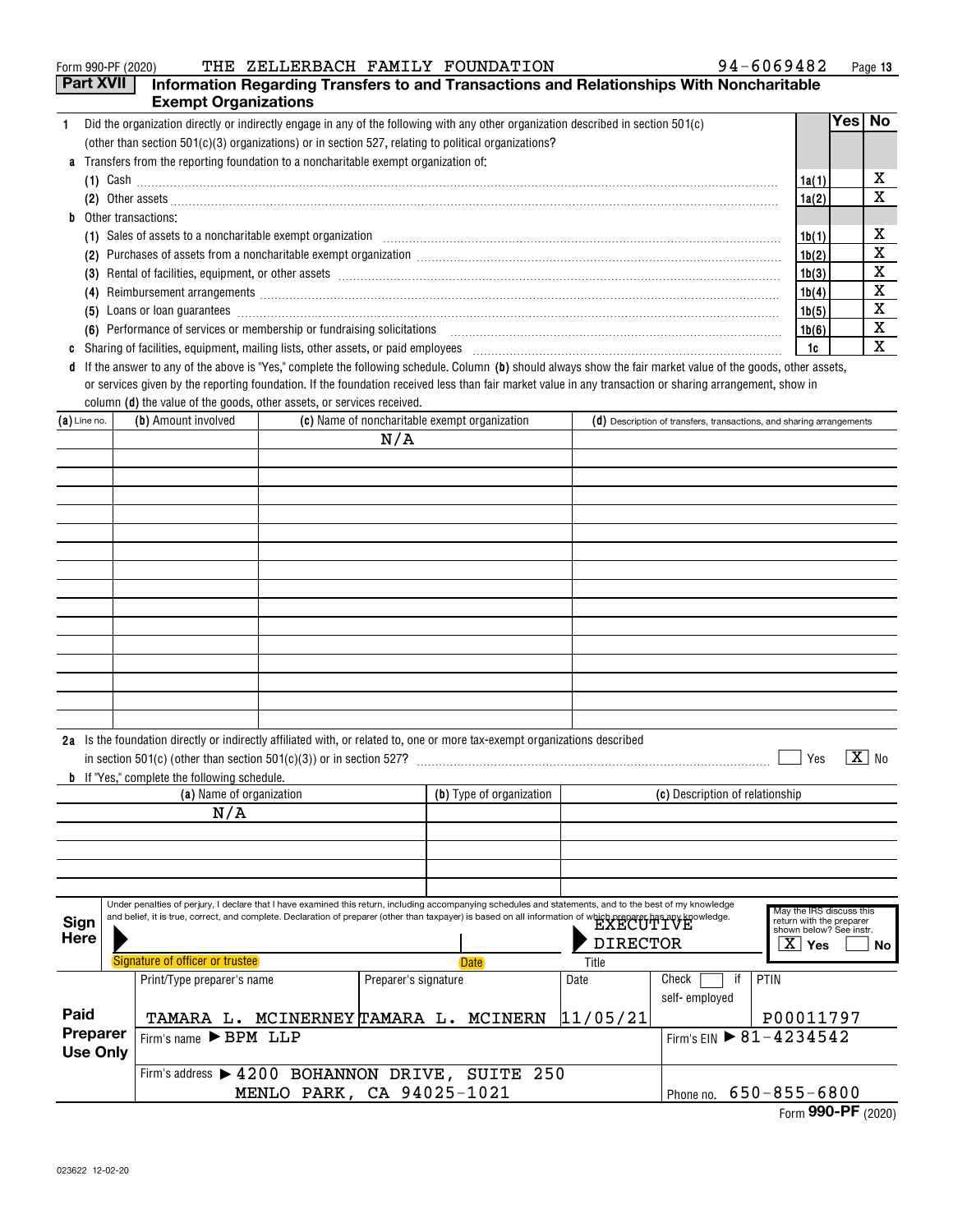(Rev. January 2020)

# **Application for Automatic Extension of Time To File an Exempt Organization Return**

Department of the Treasury Internal Revenue Service

**| File a separate application for each return.**

**| Go to www.irs.gov/Form8868 for the latest information.**

**Electronic filing (e-file).**  You can electronically file Form 8868 to request a 6-month automatic extension of time to file any of the filing of this form, visit www.irs.gov/e-file-providers/e-file-for-charities-and-non-profits. forms listed below with the exception of Form 8870, Information Return for Transfers Associated With Certain Personal Benefit Contracts, for which an extension request must be sent to the IRS in paper format (see instructions). For more details on the electronic

### **Automatic 6-Month Extension of Time.** Only submit original (no copies needed).

All corporations required to file an income tax return other than Form 990-T (including 1120-C filers), partnerships, REMICs, and trusts must use Form 7004 to request an extension of time to file income tax returns.

| Type or<br>Name of exempt organization or other filer, see instructions.                                                                                     |                                                                                                                                                                                                                                                                                                                                                                                                                                                                                                                                                                                                                                                                                                                                                                                                                                                                                    |        |                                                                                                                          |              |    | Taxpayer identification number (TIN) |  |
|--------------------------------------------------------------------------------------------------------------------------------------------------------------|------------------------------------------------------------------------------------------------------------------------------------------------------------------------------------------------------------------------------------------------------------------------------------------------------------------------------------------------------------------------------------------------------------------------------------------------------------------------------------------------------------------------------------------------------------------------------------------------------------------------------------------------------------------------------------------------------------------------------------------------------------------------------------------------------------------------------------------------------------------------------------|--------|--------------------------------------------------------------------------------------------------------------------------|--------------|----|--------------------------------------|--|
| print                                                                                                                                                        |                                                                                                                                                                                                                                                                                                                                                                                                                                                                                                                                                                                                                                                                                                                                                                                                                                                                                    |        |                                                                                                                          | 94-6069482   |    |                                      |  |
| File by the                                                                                                                                                  | THE ZELLERBACH FAMILY FOUNDATION                                                                                                                                                                                                                                                                                                                                                                                                                                                                                                                                                                                                                                                                                                                                                                                                                                                   |        |                                                                                                                          |              |    |                                      |  |
| Number, street, and room or suite no. If a P.O. box, see instructions.<br>due date for<br>filing your<br>455 MARKET ST., SUITE 2200, NO. 2200<br>return. See |                                                                                                                                                                                                                                                                                                                                                                                                                                                                                                                                                                                                                                                                                                                                                                                                                                                                                    |        |                                                                                                                          |              |    |                                      |  |
| City, town or post office, state, and ZIP code. For a foreign address, see instructions.<br>instructions.<br>SAN FRANCISCO, CA 94105                         |                                                                                                                                                                                                                                                                                                                                                                                                                                                                                                                                                                                                                                                                                                                                                                                                                                                                                    |        |                                                                                                                          |              |    |                                      |  |
|                                                                                                                                                              | Enter the Return Code for the return that this application is for (file a separate application for each return)                                                                                                                                                                                                                                                                                                                                                                                                                                                                                                                                                                                                                                                                                                                                                                    |        |                                                                                                                          |              |    | 0 <sup>1</sup><br>$\overline{4}$     |  |
| <b>Application</b>                                                                                                                                           |                                                                                                                                                                                                                                                                                                                                                                                                                                                                                                                                                                                                                                                                                                                                                                                                                                                                                    | Return | Application                                                                                                              |              |    | Return                               |  |
| Is For                                                                                                                                                       |                                                                                                                                                                                                                                                                                                                                                                                                                                                                                                                                                                                                                                                                                                                                                                                                                                                                                    | Code   | <b>Is For</b>                                                                                                            |              |    | Code                                 |  |
|                                                                                                                                                              | Form 990 or Form 990-EZ                                                                                                                                                                                                                                                                                                                                                                                                                                                                                                                                                                                                                                                                                                                                                                                                                                                            | 01     | Form 990-T (corporation)                                                                                                 |              |    | 07                                   |  |
| Form 990-BL                                                                                                                                                  |                                                                                                                                                                                                                                                                                                                                                                                                                                                                                                                                                                                                                                                                                                                                                                                                                                                                                    | 02     | Form 1041-A                                                                                                              |              |    | 08                                   |  |
|                                                                                                                                                              | Form 4720 (individual)                                                                                                                                                                                                                                                                                                                                                                                                                                                                                                                                                                                                                                                                                                                                                                                                                                                             | 03     | Form 4720 (other than individual)                                                                                        |              |    | 09                                   |  |
| Form 990-PF                                                                                                                                                  |                                                                                                                                                                                                                                                                                                                                                                                                                                                                                                                                                                                                                                                                                                                                                                                                                                                                                    | 04     | Form 5227                                                                                                                |              |    | 10                                   |  |
|                                                                                                                                                              | Form 990-T (sec. 401(a) or 408(a) trust)                                                                                                                                                                                                                                                                                                                                                                                                                                                                                                                                                                                                                                                                                                                                                                                                                                           | 05     | Form 6069                                                                                                                |              |    | 11                                   |  |
|                                                                                                                                                              | Form 990-T (trust other than above)<br>THE ZELLERBACH FAMILY FOUNDATION                                                                                                                                                                                                                                                                                                                                                                                                                                                                                                                                                                                                                                                                                                                                                                                                            | 06     | Form 8870                                                                                                                |              |    | 12                                   |  |
| $box \blacktriangleright$<br>1<br>$\mathbf{2}$                                                                                                               | • The books are in the care of $\blacktriangleright$ 455 MARKET STREET, SUITE 2200 - SAN FRANCISCO, CA 94105<br>Telephone No. $\triangleright$ 415-421-2629<br>If this is for a Group Return, enter the organization's four digit Group Exemption Number (GEN) [If this is for the whole group, check this<br>. If it is for part of the group, check this box $\bullet$   and attach a list with the names and TINs of all members the extension is for.<br>I request an automatic 6-month extension of time until MOVEMBER $15$ , $2021$ , to file the exempt organization return for<br>the organization named above. The extension is for the organization's return for:<br>$\blacktriangleright$ $\boxed{\text{X}}$ calendar year 2020 or<br>tax year beginning<br>If the tax year entered in line 1 is for less than 12 months, check reason:<br>Change in accounting period |        | Fax No. $\blacktriangleright$<br><u> 1989 - Johann Stoff, fransk politik (d. 1989)</u><br>, and ending<br>Initial return | Final return |    |                                      |  |
| За                                                                                                                                                           | If this application is for Forms 990-BL, 990-PF, 990-T, 4720, or 6069, enter the tentative tax, less<br>any nonrefundable credits. See instructions.                                                                                                                                                                                                                                                                                                                                                                                                                                                                                                                                                                                                                                                                                                                               |        |                                                                                                                          | За           | \$ | 74,557.                              |  |
| b                                                                                                                                                            | If this application is for Forms 990-PF, 990-T, 4720, or 6069, enter any refundable credits and                                                                                                                                                                                                                                                                                                                                                                                                                                                                                                                                                                                                                                                                                                                                                                                    |        |                                                                                                                          |              |    |                                      |  |
|                                                                                                                                                              | \$<br>estimated tax payments made. Include any prior year overpayment allowed as a credit.<br>3b                                                                                                                                                                                                                                                                                                                                                                                                                                                                                                                                                                                                                                                                                                                                                                                   |        |                                                                                                                          |              |    | 44,557.                              |  |
| <b>Balance due.</b> Subtract line 3b from line 3a. Include your payment with this form, if required, by<br>c                                                 |                                                                                                                                                                                                                                                                                                                                                                                                                                                                                                                                                                                                                                                                                                                                                                                                                                                                                    |        |                                                                                                                          |              |    |                                      |  |
|                                                                                                                                                              | using EFTPS (Electronic Federal Tax Payment System). See instructions.<br>3c                                                                                                                                                                                                                                                                                                                                                                                                                                                                                                                                                                                                                                                                                                                                                                                                       |        |                                                                                                                          |              |    | 30,000.                              |  |
| instructions.                                                                                                                                                | Caution: If you are going to make an electronic funds withdrawal (direct debit) with this Form 8868, see Form 8453-EO and Form 8879-EO for payment                                                                                                                                                                                                                                                                                                                                                                                                                                                                                                                                                                                                                                                                                                                                 |        |                                                                                                                          |              |    |                                      |  |

**HA** For Privacy Act and Paperwork Reduction Act Notice, see instructions. **But a struction of the Constantion Constant** Form 8868 (Rev. 1-2020) LHA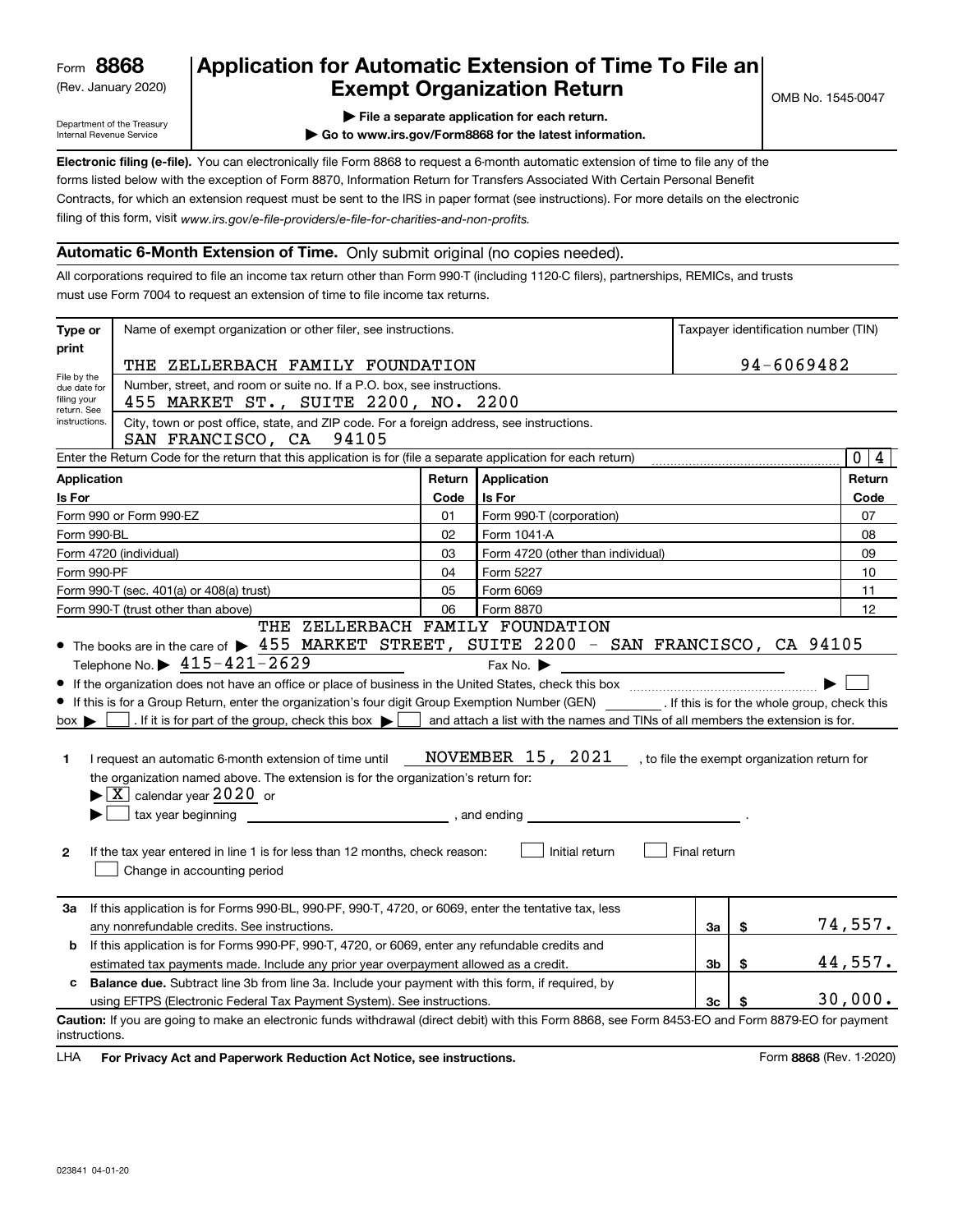| (a) List and describe the kind(s) of property sold, e.g., real estate,<br>2-story brick warehouse; or common stock, 200 shs. MLC Co. | (b) How acquired $(c)$ Date acquired $\begin{bmatrix} P-Purchase \end{bmatrix}$<br>D - Donation | (mo., day, yr.) | (d) Date sold<br>(mo., day, yr.) |
|--------------------------------------------------------------------------------------------------------------------------------------|-------------------------------------------------------------------------------------------------|-----------------|----------------------------------|
| INVESTMENTS<br>1a PASSTHROUGH<br>GAINS                                                                                               | Ρ                                                                                               |                 | 01/01/1012/31/20                 |
| GLOBAL<br>b WELLINGON<br>REDEEMED<br>SHARE                                                                                           | Ρ                                                                                               |                 | 01/01/1009/01/20                 |
| $K-1$<br>HIGHCLERE<br><b>INVESTORS</b><br>INTERNATIONAL<br>c SALE<br>OF                                                              | P                                                                                               |                 | 01/01/0812/31/20                 |
| <b>EDGBASTON</b><br>ASIAN EQUITY TRUST K-1<br>d SALE<br>OF                                                                           | Ρ                                                                                               |                 | 01/01/1412/31/20                 |
| e ARROWSTREET<br>REDEMPTION<br>$\overline{\phantom{m}}$                                                                              | P                                                                                               |                 | 01/01/2012/31/20                 |
| REDEMPTION<br>SIGMA<br>TWO<br>$\overline{\phantom{m}}$                                                                               | Ρ                                                                                               |                 | 01/01/1608/01/20                 |
| SIT<br>REDEEMED<br><b>SHARES</b><br>$\overline{\phantom{m}}$<br>g                                                                    | Ρ                                                                                               |                 | 01/01/1804/01/20                 |
| h PIMCO<br>SHORT<br><b>SHARES</b><br>TERM<br>FUND<br><b>REDEEMED</b>                                                                 | Ρ                                                                                               |                 | 01/01/2012/28/20                 |
| PACIFIER<br>TIGER<br>REDEEMED<br><b>SHARES</b><br>MATHEWS                                                                            | Ρ                                                                                               |                 | 11/01/1812/23/20                 |
| PACIFIER<br>MATHEWS<br>TIGER<br>REINVESTED<br><b>SHARES</b>                                                                          | P                                                                                               |                 | 11/01/1812/16/20                 |
| REINVESTED<br>k DODGE<br><b>SHARES</b><br>COX<br>&.<br>$\overline{\phantom{m}}$                                                      | P                                                                                               |                 | 01/01/1812/18/20                 |
| ACTION<br>CLASS<br><b>SETTLEMENTS</b>                                                                                                | Ρ                                                                                               |                 | 12/01/2012/31/20                 |
| SALE<br><b>VENTURE</b><br>III.<br>$LLC$ K-1<br>OF<br>LEGACY                                                                          | Ρ                                                                                               |                 | 01/01/0512/31/20                 |
| TREE AIV,<br>LLCP FIG<br>$LP$ K-1<br>$n$ SALE<br>OF                                                                                  | Ρ                                                                                               |                 | 03/23/1612/31/20                 |

| 0 |                       |                                                                                             |                                                 |                                                    |  |  |                |
|---|-----------------------|---------------------------------------------------------------------------------------------|-------------------------------------------------|----------------------------------------------------|--|--|----------------|
|   | (e) Gross sales price | (f) Depreciation allowed<br>(or allowable)                                                  | (g) Cost or other basis<br>plus expense of sale | (h) Gain or (loss)<br>$(e)$ plus $(f)$ minus $(g)$ |  |  |                |
| a |                       |                                                                                             |                                                 |                                                    |  |  | 8,042,169.     |
|   | 600,000.              |                                                                                             | 600,000.                                        |                                                    |  |  | $\mathsf{U}$ . |
|   | 1,749,853.            |                                                                                             | 1,749,854.                                      |                                                    |  |  | $-1.$          |
|   | 1,730,680.            |                                                                                             | 1,730,679.                                      |                                                    |  |  |                |
|   | 300,000.              |                                                                                             | 300,000.                                        |                                                    |  |  | 0.             |
|   | 100,000.              |                                                                                             |                                                 |                                                    |  |  | 100,000.       |
|   | 3, 290, 254.          |                                                                                             | 4,340,430.                                      |                                                    |  |  | $-1,050,176.$  |
|   | 3,871,963.            |                                                                                             | 3,890,424.                                      |                                                    |  |  | $-18,461.$     |
|   | 2,000,000.            |                                                                                             | 1,647,800.                                      |                                                    |  |  | 352,200.       |
|   | 188,335.              |                                                                                             |                                                 |                                                    |  |  | 188,335.       |
|   | 83,616.               |                                                                                             |                                                 |                                                    |  |  | 83,616.        |
|   | 875.                  |                                                                                             |                                                 |                                                    |  |  | 875.           |
| m | 283,825.              |                                                                                             | 268,037.                                        |                                                    |  |  | 15,788.        |
|   | 1,264,533.            |                                                                                             | 1,264,528.                                      |                                                    |  |  | 5.             |
| 0 |                       |                                                                                             |                                                 |                                                    |  |  |                |
|   |                       | Complete only for assets showing gain in column (h) and owned by the foundation on 12/31/69 |                                                 | $(I)$ Losses (from col. $(h)$ )                    |  |  |                |

| (i) F.M.V. as of 12/31/69                                                                      | (j) Adjusted basis<br>as of 12/31/69                                                                                                           | $(k)$ Excess of col. (i)<br>over col. (j), if any |                | Gains (excess of col. (h) gain over col. (k),<br>but not less than "-0-") |  |  |
|------------------------------------------------------------------------------------------------|------------------------------------------------------------------------------------------------------------------------------------------------|---------------------------------------------------|----------------|---------------------------------------------------------------------------|--|--|
| a                                                                                              |                                                                                                                                                |                                                   |                | 8,042,169.                                                                |  |  |
| b                                                                                              |                                                                                                                                                |                                                   |                | 0.                                                                        |  |  |
|                                                                                                |                                                                                                                                                |                                                   |                | $\overline{-1}$ .                                                         |  |  |
|                                                                                                |                                                                                                                                                |                                                   |                | 1.                                                                        |  |  |
|                                                                                                |                                                                                                                                                |                                                   |                | 0.                                                                        |  |  |
|                                                                                                |                                                                                                                                                |                                                   |                | 100,000.                                                                  |  |  |
|                                                                                                |                                                                                                                                                |                                                   | $-1,050,176.$  |                                                                           |  |  |
|                                                                                                |                                                                                                                                                |                                                   |                | $-18, 461.$                                                               |  |  |
|                                                                                                |                                                                                                                                                |                                                   |                | 352, 200.                                                                 |  |  |
|                                                                                                |                                                                                                                                                |                                                   |                | 188,335.                                                                  |  |  |
|                                                                                                |                                                                                                                                                |                                                   |                | 83,616.                                                                   |  |  |
|                                                                                                |                                                                                                                                                |                                                   |                | 875.                                                                      |  |  |
| m                                                                                              |                                                                                                                                                |                                                   |                | 15,788.                                                                   |  |  |
|                                                                                                |                                                                                                                                                |                                                   |                | 5.                                                                        |  |  |
|                                                                                                |                                                                                                                                                |                                                   |                |                                                                           |  |  |
|                                                                                                | 2 Capital gain net income or (net capital loss) $\cdots$ $\left\{\begin{array}{l}$ If gain, also enter in Part I, line 7 $\end{array}\right\}$ |                                                   | $\overline{2}$ | 7,714,351.                                                                |  |  |
| If gain, also enter in Part I, line 8, column (c).<br>If (loss), enter "-0-" in Part I, line 8 | 3 Net short-term capital gain or (loss) as defined in sections 1222(5) and (6):                                                                | 3                                                 | N/A            |                                                                           |  |  |

**3**

023591 04-01-20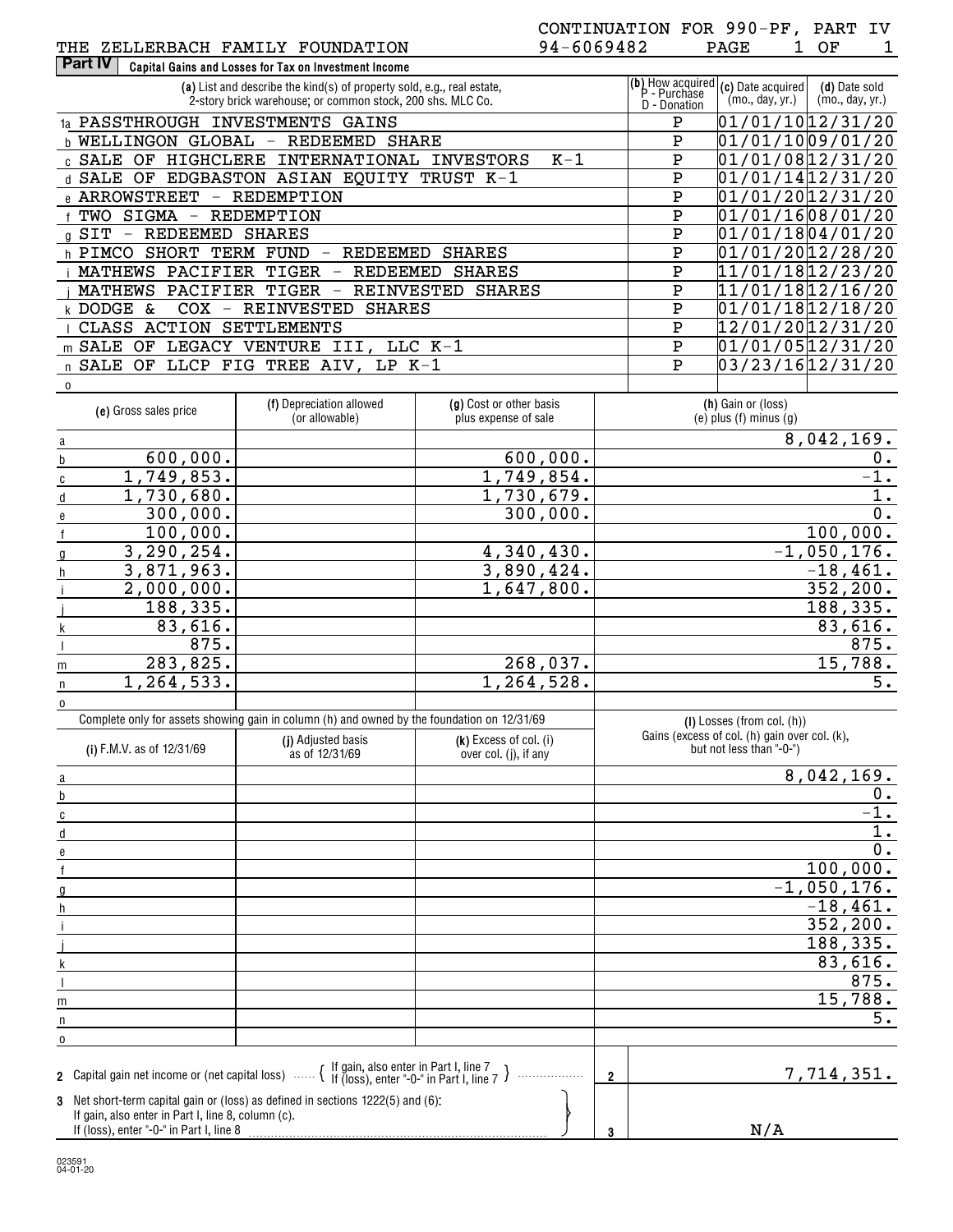| <b>Supplementary Information</b><br>Part XV                              |                                                            |                         |                                     |            |
|--------------------------------------------------------------------------|------------------------------------------------------------|-------------------------|-------------------------------------|------------|
| <b>Grants and Contributions Paid During the Year (Continuation)</b><br>3 |                                                            |                         |                                     |            |
| Recipient                                                                | If recipient is an individual,<br>show any relationship to | Foundation<br>status of | Purpose of grant or<br>contribution | Amount     |
| Name and address (home or business)                                      | any foundation manager<br>or substantial contributor       | recipient               |                                     |            |
|                                                                          |                                                            |                         |                                     |            |
| CANAL ALLIANCE                                                           |                                                            | РC                      | TO SUPPORT THE COVID                |            |
| 91 LARKSPUR STREET                                                       |                                                            |                         | RELIEF FUND.                        |            |
| SAN RAFAEL, CA 94901                                                     |                                                            |                         |                                     | 6,000.     |
| CATHOLIC CHARITIES OF THE DIOCESE OF                                     |                                                            | РC                      | TO SUPPORT                          |            |
| SANTA ROSA                                                               |                                                            |                         | <b>FAMILY-BASED</b>                 |            |
| 987 AIRWAY COURT                                                         |                                                            |                         | IMMIGRATION LEGAL                   |            |
| SANTA ROSA, CA 95402                                                     |                                                            |                         | SERVICES, CITIZENSHIP               |            |
|                                                                          |                                                            |                         | TEST PREPARATION, AND               | 70,000.    |
| CATHOLIC CHARITIES OF THE EAST BAY<br>433 JEFFERSON STREET               |                                                            | РC                      | TO SUPPORT<br><b>FAMILY-BASED</b>   |            |
| OAKLAND, CA 94607                                                        |                                                            |                         | IMMIGRATION LEGAL                   |            |
|                                                                          |                                                            |                         | SERVICES TO LOW-INCOME              |            |
|                                                                          |                                                            |                         | IMMIGRANTS AND TO                   | 50,000.    |
|                                                                          |                                                            |                         |                                     |            |
| CENTRO LABORAL DE GRATON                                                 |                                                            | РC                      | GENERAL OPERATING                   |            |
| 2981 BOWEN STREET                                                        |                                                            |                         | SUPPORT.                            |            |
| GRATON, CA 95444                                                         |                                                            |                         |                                     | 45,000.    |
| CENTRO LEGAL DE LA RAZA                                                  |                                                            | РC                      | TO SUPPORT IMMIGRATION              |            |
| 3400 EAST 12TH STREET                                                    |                                                            |                         | LEGAL SERVICES,                     |            |
| OAKLAND, CA 94601                                                        |                                                            |                         | INFORMATION, EDUCATION              |            |
|                                                                          |                                                            |                         | AND OUTREACH TO                     |            |
|                                                                          |                                                            |                         | UNACCOMPANIED                       | 90,000.    |
| CHINESE FOR AFFIRMATIVE ACTION                                           |                                                            | РC                      | TO SUPPORT WORK THAT                |            |
| 17 WALTER U. LUM PLACE                                                   |                                                            |                         | MONITORS, TRACKS, AND               |            |
| SAN FRANCISCO, CA 94108                                                  |                                                            |                         | ADDRESSES ANTI-ASIAN                |            |
|                                                                          |                                                            |                         | RACISM AND XENOPHOBIA               |            |
|                                                                          |                                                            |                         | ESPECIALLY DURING                   | 17,000.    |
| COASTSIDE HOPE                                                           |                                                            | PC                      | GENERAL OPERATING                   |            |
| 99 AVENUE ALHAMBRA                                                       |                                                            |                         | SUPPORT.                            |            |
| EL GRANADA, CA 94018                                                     |                                                            |                         |                                     | 35,000.    |
|                                                                          |                                                            |                         |                                     |            |
| COMMUNITY LEGAL SERVICES IN EAST PALO                                    |                                                            | PС                      | TO SUPPORT THE                      |            |
| ALTO                                                                     |                                                            |                         | PROVISION OF IMMIGRANT              |            |
| 1861 BAY ROAD                                                            |                                                            |                         | LEGAL SERVICES IN THE               |            |
| EAST PALO ALTO, CA 94303                                                 |                                                            |                         | BAYAREA.                            | 35,000.    |
| DAY WORKER CENTER OF MOUNTAIN VIEW                                       |                                                            | PС                      | GENERAL OPERATING                   |            |
| 113 ESCUELA STREET                                                       |                                                            |                         | SUPPORT.                            |            |
| MOUNTAIN VIEW, CA 94040                                                  |                                                            |                         |                                     | 40,000.    |
|                                                                          |                                                            |                         |                                     |            |
| EAST BAY SANCTUARY COVENANT                                              |                                                            | PС                      | GENERAL OPERATING                   |            |
| 2362 BANCROFT WAY                                                        |                                                            |                         | SUPPORT.                            |            |
| BERKELEY , CA 94704                                                      |                                                            |                         |                                     | 40,000.    |
| Total from continuation sheets                                           |                                                            |                         |                                     | 5,055,775. |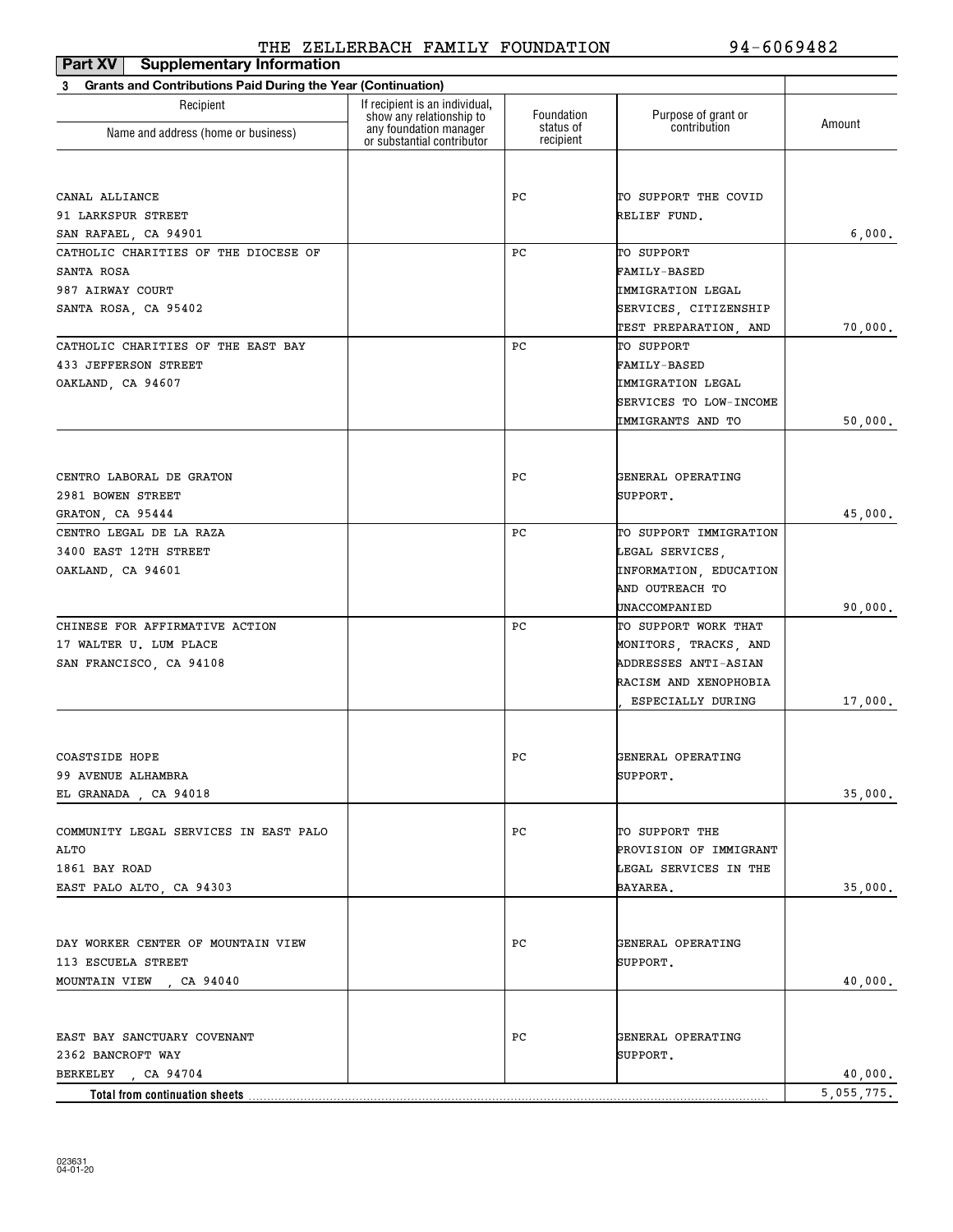| <b>Supplementary Information</b><br>Part XV                              |                                                            |                        |                                                    |          |
|--------------------------------------------------------------------------|------------------------------------------------------------|------------------------|----------------------------------------------------|----------|
| <b>Grants and Contributions Paid During the Year (Continuation)</b><br>3 |                                                            |                        |                                                    |          |
| Recipient                                                                | If recipient is an individual.<br>show any relationship to | Foundation             | Purpose of grant or<br>contribution                | Amount   |
| Name and address (home or business)                                      | any foundation manager<br>or substantial contributor       | status of<br>recipient |                                                    |          |
|                                                                          |                                                            |                        |                                                    |          |
| EAST BAY SANCTUARY COVENANT                                              |                                                            | РC                     | TO SUPPORT THE COVID                               |          |
| 2362 BANCROFT WAY                                                        |                                                            |                        | RELIEF FUND.                                       |          |
| BERKELEY , CA 94704                                                      |                                                            |                        |                                                    | 6,000.   |
|                                                                          |                                                            |                        |                                                    |          |
| EAST BAY ALLIANCE FOR A SUSTAINABLE                                      |                                                            | РC                     | GENERAL OPERATING                                  |          |
| <b>ECONOMY</b>                                                           |                                                            |                        | SUPPORT: THE CONTRA                                |          |
| 360 14TH STREET, 4TH FLOOR                                               |                                                            |                        | COSTA IMMIGRANT RIGHTS                             |          |
| OAKLAND, CA 94612                                                        |                                                            |                        | ALLIANCE.                                          | 30,000.  |
|                                                                          |                                                            |                        |                                                    |          |
| COMMUNITY INITIATIVES                                                    |                                                            | РC                     | GENERAL OPERATING                                  |          |
| COMMUNITY INITIATIVES, 354 PINE ST.,                                     |                                                            |                        | SUPPORT: IMMIGRANTS                                |          |
| SUITE 700 SAN FRANCISCO, CA 94104                                        |                                                            |                        | RISING.                                            | 40,000.  |
|                                                                          |                                                            |                        |                                                    |          |
| GRANTMAKERS CONCERNED W IMMIGRANTS                                       |                                                            | РC                     | TO SUPPORT THE                                     |          |
| AND REFUGEES                                                             |                                                            |                        | CALIFORNIA IMMIGRANT                               |          |
| 7151 WILTON AVE. #202                                                    |                                                            |                        | INTEGRATION                                        |          |
| SEBASTAPOL, CA 95472                                                     |                                                            |                        | INITIATIVE.                                        | 15,000.  |
| IMMIGRANT LEGAL DEFENSE                                                  |                                                            | РC                     | TO SUPPORT LEGAL                                   |          |
| 1322 WEBSTER ST., SUITE 300                                              |                                                            |                        | REPRESENTATION FOR                                 |          |
| OAKLAND, CA 94612                                                        |                                                            |                        | UNDOCUMENTED MINORS IN                             |          |
|                                                                          |                                                            |                        | THE OAKLAND UNIFIED                                |          |
|                                                                          |                                                            |                        | SCHOOL DISTRICT.                                   | 30,000.  |
|                                                                          |                                                            |                        |                                                    |          |
| IMMIGRANT LEGAL RESOURCE CENTER                                          |                                                            | РC                     | GENERAL OPERATING                                  |          |
| 1663 MISSION ST., SUITE 602                                              |                                                            |                        | SUPPORT.                                           |          |
| SAN FRANCISCO, CA 94103                                                  |                                                            |                        |                                                    | 50,000.  |
| INNOVATION LAW LAB                                                       |                                                            | РC                     | TO SUPPORT THE                                     |          |
| 333 SW FIFTH AVE., SUITE 200                                             |                                                            |                        | CREATION OF A                                      |          |
| PORTLAND, OR 97204                                                       |                                                            |                        | TECHNOLOGY PROTOTYPE                               |          |
|                                                                          |                                                            |                        | TO ASSIST WITH PRO SE                              |          |
|                                                                          |                                                            |                        | ASYLUM CLINICS.                                    | 30,000.  |
|                                                                          |                                                            |                        |                                                    |          |
| INTERFAITH MOVEMENT FOR HUMAN                                            |                                                            | PС                     | GENERAL OPERATING                                  |          |
| INTEGRITY                                                                |                                                            |                        | SUPPORT.                                           |          |
| 310 8TH STREET, SUITE 310                                                |                                                            |                        |                                                    |          |
| OAKLAND, CA 94607                                                        |                                                            |                        |                                                    | 50,000.  |
|                                                                          |                                                            |                        |                                                    |          |
| INTERNATIONAL INSTITUTE OF THE BAY                                       |                                                            | PС                     | GENERAL OPERATING                                  |          |
| AREA                                                                     |                                                            |                        | SUPPORT.                                           |          |
| 1111 MARKET STREET 4TH FLOOR                                             |                                                            |                        |                                                    |          |
| SAN FRANCISCO, CA 94103                                                  |                                                            | РC                     |                                                    | 178,000. |
| INTERNATIONALS NETWORK FOR PUBLIC                                        |                                                            |                        | GENERAL OPERATING                                  |          |
| <b>SCHOOLS</b>                                                           |                                                            |                        | SUPPORT: FAMILY                                    |          |
| 50 BROADWAY, SUITE 1601<br>NEW YORK, NY 10004                            |                                                            |                        | <b>RESOURCE CENTER AT</b><br>OAKLAND INTERNATIONAL |          |
|                                                                          |                                                            |                        | HIGH SCHOOL.                                       | 40,000.  |
| Total from continuation sheets                                           |                                                            |                        |                                                    |          |
|                                                                          |                                                            |                        |                                                    |          |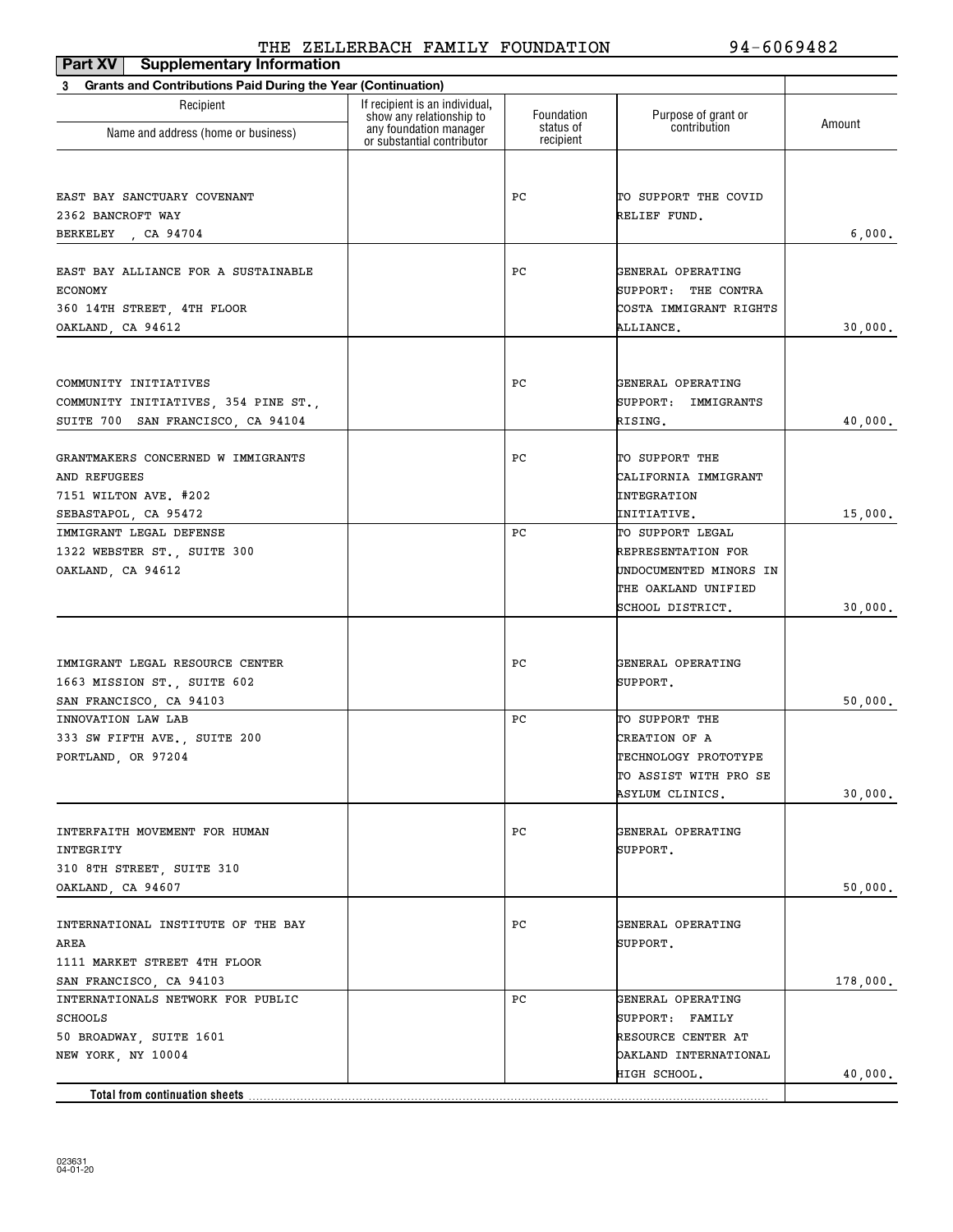| Part XV<br><b>Supplementary Information</b>                                                                                     |                                                            |                         |                                                                                                               |         |
|---------------------------------------------------------------------------------------------------------------------------------|------------------------------------------------------------|-------------------------|---------------------------------------------------------------------------------------------------------------|---------|
| <b>Grants and Contributions Paid During the Year (Continuation)</b><br>3                                                        |                                                            |                         |                                                                                                               |         |
| Recipient                                                                                                                       | If recipient is an individual,<br>show any relationship to | Foundation<br>status of | Purpose of grant or<br>contribution                                                                           | Amount  |
| Name and address (home or business)                                                                                             | any foundation manager<br>or substantial contributor       | recipient               |                                                                                                               |         |
| JEWISH FAMILY & COMMUNITY SERVICES<br>EAST BAY<br>2484 SHATTUCK AVENUE<br>BERKELEY, CA 94704                                    |                                                            | РC                      | TO SUPPORT REFUGEE<br>RESETTLEMENT AND<br>INTEGRATION PROGRAMS.                                               | 38,000. |
| JUSTICE & DIVERSITY CENTERTHE BAR<br>ASSOCIATION OF SAN FRANCISCO<br>301 BATTERY STREET, THIRD FLOOR<br>SAN FRANCISCO, CA 94111 |                                                            | РC                      | TO SUPPORT THE FEDERAL<br>HABEAS LITIGATION<br>FELLOWSHIP WITH<br>ALAMEDA COUNTY PUBLIC<br>DEFENDER'S OFFICE. | 20,000. |
| LA LUZ CENTER<br>17560 GREGER STREET<br>SONOMA, CA 95476                                                                        |                                                            | РC                      | GENERAL OPERATING<br>SUPPORT.                                                                                 | 42,000. |
| LA LUZ CENTER<br>17560 GREGER STREET<br>SONOMA, CA 95476                                                                        |                                                            | PС                      | TO SUPPORT THE COVID<br>RELIEF FUND.                                                                          | 6,000.  |
| LEGAL AID AT WORK<br>180 MONTGOMERY STREET, SUITE 600<br>SAN FRANCISCO, CA 94104                                                |                                                            | РC                      | TO SUPPORT THE COVID<br>RELIEF FUND.                                                                          | 6,000.  |
| LEGAL SERVICES FOR CHILDREN<br>1254 MARKET ST., 3RD FLOOR<br>SAN FRANCISCO, CA 94102                                            |                                                            | РC                      | GENERAL OPERATING<br>SUPPORT.                                                                                 | 55,000. |
| MONUMENT IMPACT<br>1760 CLAYTON RD.<br>CONCORD, CA 94520                                                                        |                                                            | $_{\rm PC}$             | GENERAL OPERATING<br>SUPPORT.                                                                                 | 40,000. |
| MUJERES UNIDAS Y ACTIVAS<br>3543 18TH ST., #23<br>SAN FRANCISCO, CA 94110                                                       |                                                            | PС                      | TO SUPPORT THE COVID<br>RELIEF FUND.                                                                          | 6,000.  |
| MUJERES UNIDAS Y ACTIVAS<br>3543 18TH ST., #23<br>SAN FRANCISCO, CA 94110                                                       |                                                            | PС                      | GENERAL OPERATING<br>SUPPORT.                                                                                 | 45,000. |
| NATIONAL IMMIGRATION FORUM<br>50 F STREET NW, SUITE 300<br>WASHINGTON, DC 20036                                                 |                                                            | PС                      | TO SUPPORT EFFORTS TO<br>PARTNER WITH<br>EMPLOYERSTO PROVIDE<br>CITIZENSHIP ASSISTANCE                        |         |
| Total from continuation sheets.                                                                                                 |                                                            |                         | TO ELIGIBLE EMPLOYEES                                                                                         | 25,000. |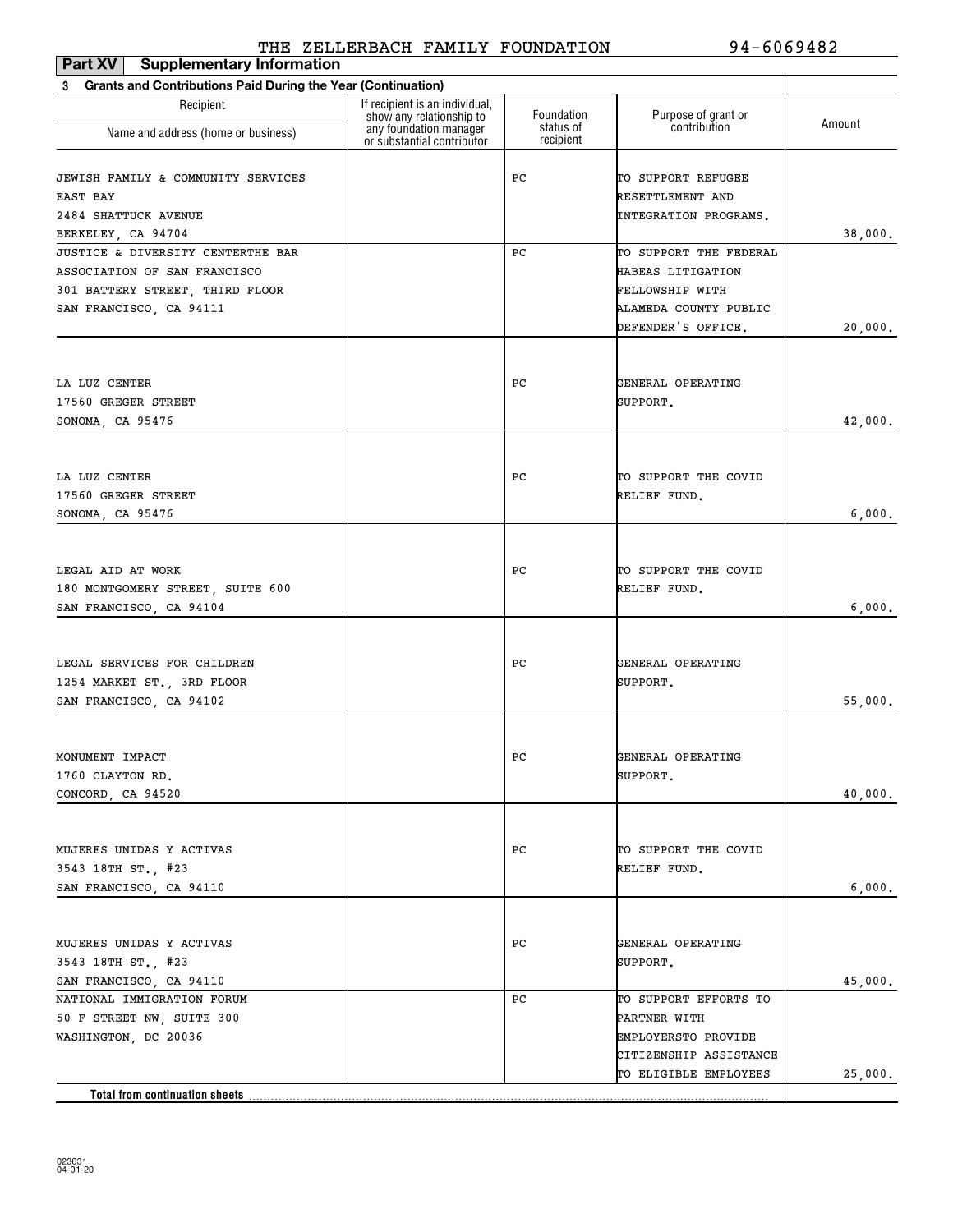| <b>Supplementary Information</b><br>Part XV                                                 |                                                                                      |                         |                                                                                                                    |          |
|---------------------------------------------------------------------------------------------|--------------------------------------------------------------------------------------|-------------------------|--------------------------------------------------------------------------------------------------------------------|----------|
| <b>Grants and Contributions Paid During the Year (Continuation)</b><br>3                    |                                                                                      |                         |                                                                                                                    |          |
| Recipient                                                                                   | If recipient is an individual,<br>show any relationship to<br>any foundation manager | Foundation<br>status of | Purpose of grant or<br>contribution                                                                                | Amount   |
| Name and address (home or business)                                                         | or substantial contributor                                                           | recipient               |                                                                                                                    |          |
| OASIS LEGAL SERVICES<br>1330 BROADWAY, SUITE 428<br>OAKLAND, CA 94612                       |                                                                                      | РC                      | TO SUPPORT PROVISION<br>OF LEGAL SERVICES FOR<br>ASYLUM SEEKERS WHO ARE<br>LGBTQIA+ AND TO<br>PROVIDE TRAINING AND | 40,000.  |
| ONEJUSTICE<br>433 CALIFORNIA STREET, SUITE 815<br>SAN FRANCISCO, CA 94104                   |                                                                                      | РC                      | TO SUPPORT RURAL<br><b>JUSTICE INITIATIVE FOR</b><br>LOW INCOME PETALUMA<br>RESIDENTS.                             | 25,000.  |
| PARTNERSHIPS FOR TRAUMA RECOVERY<br>1936 UNIVERSITY AVE., SUITE 191<br>BERKELEY, CA 94704   |                                                                                      | РC                      | GENERAL OPERATING<br>SUPPORT.                                                                                      | 55,000.  |
| PETALUMA CITY SCHOOLS<br>421 S. MCDOWELL BLVD.<br>PETALUMA, CA 94954                        |                                                                                      | РC                      | GENERAL OPERATING<br>SUPPORT: MCDOWELL<br><b>FAMILY RESOURCE</b><br>CENTER.                                        | 57,000.  |
| RENAISSANCE ENTREPRENEURSHIP CENTER<br>275 5TH STREET<br>SAN FRANCISCO, CA 94103            |                                                                                      | РC                      | TO SUPPORT A PROGRAM<br>FOR CREATING ECONOMIC<br>OPPORTUNITY FOR EAST<br>BAY IMMIGRANT LATINAS.                    | 45,000.  |
| TAHIRIH JUSTICE CENTER<br>6402 ARLINGTON BLVD, SUITE 300<br>FALLS CHURCH, VA 22042          |                                                                                      | РC                      | GENERAL OPERATING<br>SUPPORT.                                                                                      | 40,000.  |
| TIDES FOUNDATION<br>1014 TORNEY AVENUE<br>SAN FRANCISCO, CA 94129                           |                                                                                      | РC                      | GENERAL OPERATING<br>SUPPORT: CALIFORNIA<br>IMMIGRANT RESILIENCE<br>FUND.                                          | 100,000. |
| VILLAGE COMMUNITY RESOURCE CENTER<br>633 VILLAGE DRIVE<br>BRENTWOOD, CA 94513               |                                                                                      | РC                      | TO SUPPORT A PROGRAM<br>FOR LEADERSHIP<br>DEVELOPMENT OF<br>IMMIGRANT PARENTS.                                     | 25,000.  |
| VITAL IMMIGRANT DEFENSE ADVOCACY AND<br>svcs<br>576 B ST., SUITE IC<br>SANTA ROSA, CA 95401 |                                                                                      | РC                      | GENERAL OPERATING<br>SUPPORT: SONOMA<br>COUNTY SECURE FAMILIES<br>FUND.                                            | 30,000.  |
| UC HASTINGS FOUNDATION<br>200 MCALLISTER STREET<br>SAN FRANCISCO, CA 94102                  |                                                                                      | PС                      | TO SUPPORT AT ECHNICAL<br>ASSISTANCE, TRAININGS<br>AND A LITIGATION<br>STRATEGY TOSAFEGUARD                        |          |
| Total from continuation sheets                                                              |                                                                                      |                         | ASYLUM PROTECTIONS                                                                                                 | 30,000.  |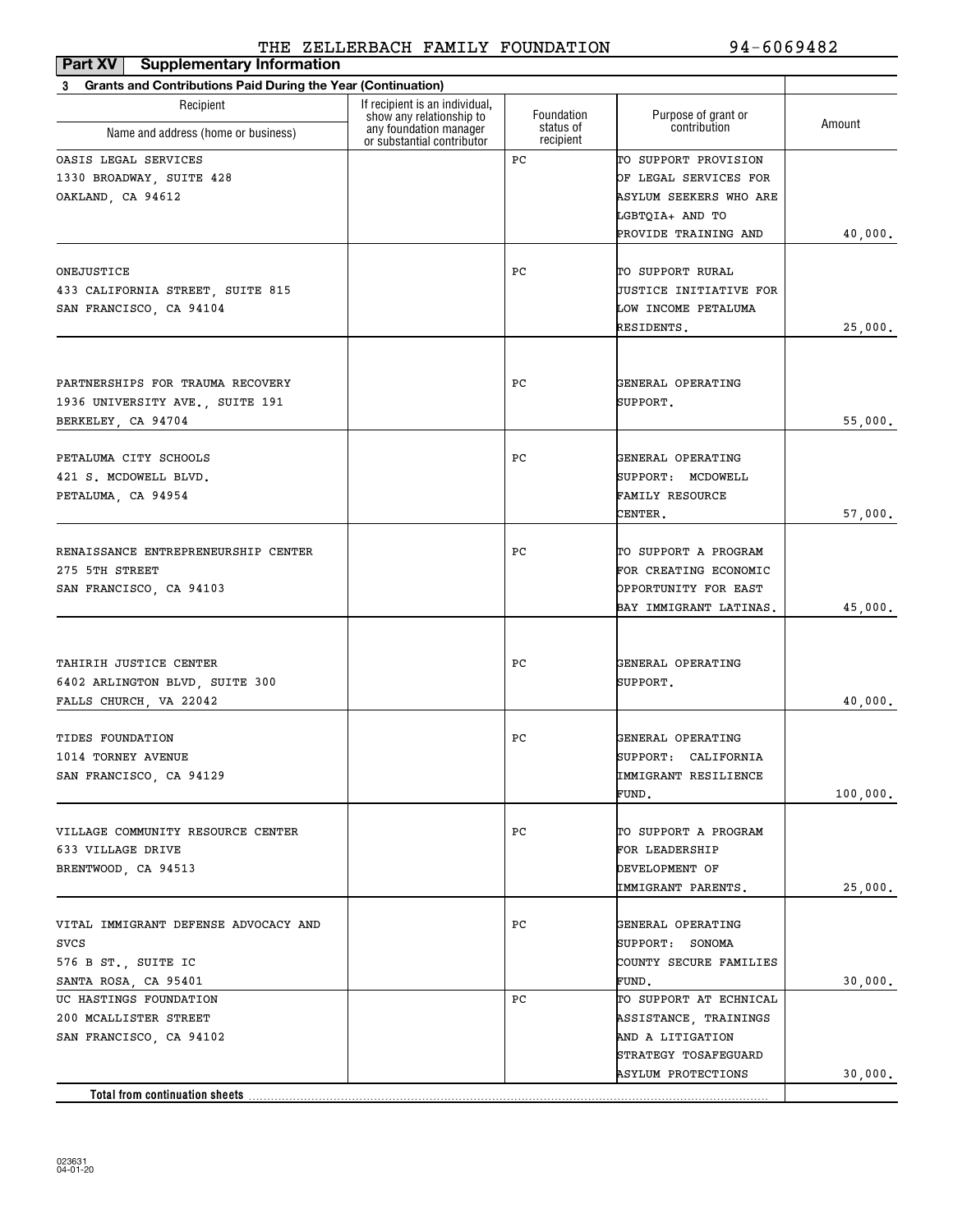| <b>Supplementary Information</b><br>Part XV                              |                                                            |                        |                        |          |
|--------------------------------------------------------------------------|------------------------------------------------------------|------------------------|------------------------|----------|
| <b>Grants and Contributions Paid During the Year (Continuation)</b><br>3 |                                                            |                        |                        |          |
| Recipient                                                                | If recipient is an individual,<br>show any relationship to | Foundation             | Purpose of grant or    | Amount   |
| Name and address (home or business)                                      | any foundation manager<br>or substantial contributor       | status of<br>recipient | contribution           |          |
|                                                                          |                                                            |                        |                        |          |
| ALLIANCE FOR GIRLS                                                       |                                                            | РC                     | GENERAL OPERATING      |          |
| 510 16TH STREET                                                          |                                                            |                        | SUPPORT.               |          |
| OAKLAND, CA 94612                                                        |                                                            |                        |                        | 20,000.  |
| BAY AREA LEGAL AID                                                       |                                                            | РC                     | TO SUPPORT THE YOUTH   |          |
| 1735 TELEGRAPH AVENUE                                                    |                                                            |                        | JUSTICE PROJECT, WHICH |          |
| OAKLAND, CA 94612                                                        |                                                            |                        | PROVIDES LEGAL         |          |
|                                                                          |                                                            |                        | <b>SERVICES AND</b>    |          |
|                                                                          |                                                            |                        | ASSISTANCE TO BAY AREA | 50,000.  |
| BECAUSE BLACK IS STILL BEAUTIFUL                                         |                                                            | РC                     | TO SUPPORT THE         |          |
| 562 14TH STREET                                                          |                                                            |                        | VALIDATION OF RESEARCH |          |
| OAKLAND, CA 94612                                                        |                                                            |                        | AND DEVELOPMENT OF A   |          |
|                                                                          |                                                            |                        | RESEARCH-BASED,        |          |
|                                                                          |                                                            |                        | USER-DESIGNED APPROACH | 25,000.  |
| COMMUNITY INITIATIVES                                                    |                                                            | РC                     | TO SUPPORT THE LAUNCH  |          |
| 1000 BROADWAY, SUITE 480                                                 |                                                            |                        | OFA YOUTH              |          |
| OAKLAND, CA 94607                                                        |                                                            |                        | COMMUNICATIONS         |          |
|                                                                          |                                                            |                        | INITIATIVE THAT        |          |
|                                                                          |                                                            |                        | AMPLIFIESTHE VOICESOF  | 50,000.  |
| COMMUNITY INITIATIVES                                                    |                                                            | ÞС                     | GENERAL OPERATING      |          |
| 1000 BROADWAY, SUITE 480                                                 |                                                            |                        | SUPPORT: GENESIS       |          |
| OAKLAND, CA 94607                                                        |                                                            |                        | HEALING INSTITUTE      |          |
|                                                                          |                                                            |                        | LEARNING               |          |
|                                                                          |                                                            |                        | COLLABORATIVE.         | 40,000.  |
| CALIFORNIA COURT APPOINTED SPECIAL                                       |                                                            | РC                     | GENERAL OPERATING      |          |
| ADVOCATE ASSOCIATION (CASA)                                              |                                                            |                        | SUPPORT: SERVE EVERY   |          |
| 663 13TH STREET, SUITE 200                                               |                                                            |                        | CHILD/CALIFORNIA.      |          |
| OAKLAND, CA 94612                                                        |                                                            |                        |                        | 25,000.  |
| CALIFORNIA YOUTH CONNECTION                                              |                                                            | РC                     | TO SUPPORT YOUTH-LED   |          |
| 1611 TELEGRAPH AVE., SUITE 1100                                          |                                                            |                        | ADVOCACY TO TRANSFORM  |          |
| OAKLAND, CA 94612                                                        |                                                            |                        | THE FOSTER CARE SYSTEM |          |
|                                                                          |                                                            |                        | THROUGH LEGISLATIVE,   |          |
|                                                                          |                                                            |                        | POLICY, AND PRACTICE   | 100,000. |
| CHILDREN NOW                                                             |                                                            | РC                     | TO SUPPORT EFFORTS TO  |          |
| 1404 FRANKLIN STREET, SUITE 700                                          |                                                            |                        | BRING TOGETHER         |          |
| OAKLAND, CA 94612                                                        |                                                            |                        | ADVOCATES AND STATE    |          |
|                                                                          |                                                            |                        | AND LOCAL LEADERSHIP   |          |
|                                                                          |                                                            |                        | FROM BEHAVIORAL HEALTH | 75,000.  |
| NEW VENTURE FUND                                                         |                                                            | РC                     | TO SUPPORT A           |          |
| 1201 CONNECTICUT AVE NW, SUITE 300                                       |                                                            |                        | <b>PUBLIC/PRIVATE</b>  |          |
| WASHINGTON, DC 20036                                                     |                                                            |                        | COALITION-BUILDING     |          |
|                                                                          |                                                            |                        | EFFORT THAT CAN        |          |
|                                                                          |                                                            |                        | TRANSFORM OUTCOMES FOR | 150,000. |
| COLEMAN CHILDREN AND YOUTH SERVICES                                      |                                                            | PС                     | TO SUPPORT A BROAD     |          |
| 459 VIENNA STREET                                                        |                                                            |                        | COALITION OF SAN       |          |
| SAN FRANCISCO, CA 94112                                                  |                                                            |                        | FRANCISCO YOUTH TO     |          |
|                                                                          |                                                            |                        | INFORM LOCAL POLICY    |          |
|                                                                          |                                                            |                        | DECISIONS AND HOLD     | 111,000. |
| Total from continuation sheets                                           |                                                            |                        |                        |          |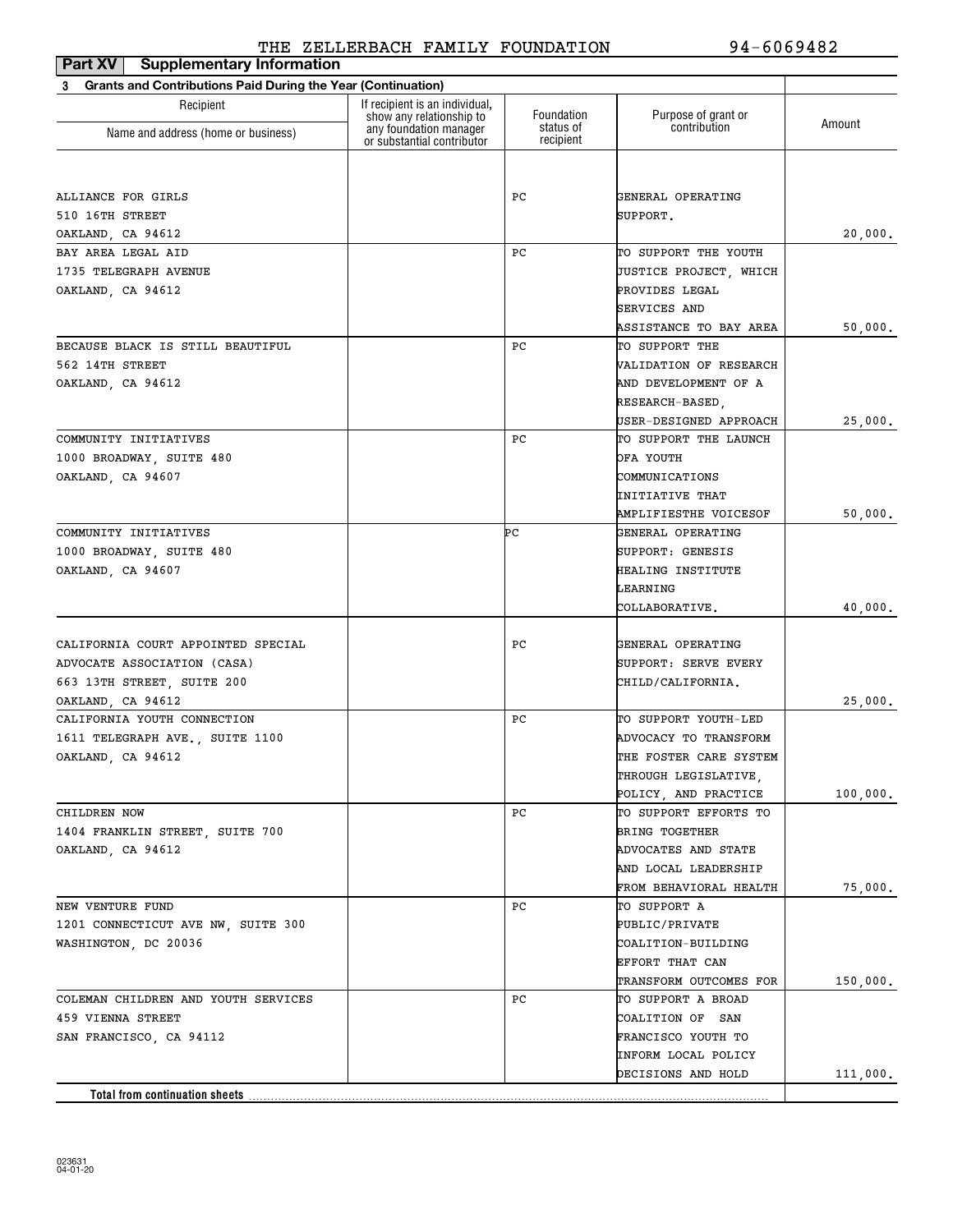| <b>Supplementary Information</b><br>Part XV                              |                                                            |                        |                                     |          |
|--------------------------------------------------------------------------|------------------------------------------------------------|------------------------|-------------------------------------|----------|
| <b>Grants and Contributions Paid During the Year (Continuation)</b><br>3 |                                                            |                        |                                     |          |
| Recipient                                                                | If recipient is an individual,<br>show any relationship to | Foundation             | Purpose of grant or<br>contribution | Amount   |
| Name and address (home or business)                                      | any foundation manager<br>or substantial contributor       | status of<br>recipient |                                     |          |
|                                                                          |                                                            |                        |                                     |          |
| CURYJ                                                                    |                                                            | РC                     | GENERAL OPERATING                   |          |
| 490 LAKE PARK AVENUE #16086                                              |                                                            |                        | SUPPORT.                            |          |
| OAKLAND, CA 94610                                                        |                                                            |                        |                                     | 50,000.  |
|                                                                          |                                                            |                        |                                     |          |
| COMMUNITY WORKS WEST                                                     |                                                            | РC                     | GENERAL OPERATING                   |          |
| 0110 BROADWAYO                                                           |                                                            |                        | SUPPORT.                            |          |
| OAKLAND, CA 94607                                                        |                                                            |                        |                                     | 100,000. |
| EAST BAY AGENCY FOR CHILDREN                                             |                                                            | РC                     | TO SUPPORT TRAUMA                   |          |
| 303 VAN BUREN AVENUE                                                     |                                                            |                        | TRANSFORMED, AREGIONAL              |          |
| OAKLAND, CA 94610                                                        |                                                            |                        | COLLABORATIVE TO                    |          |
|                                                                          |                                                            |                        | TRANSFORM OVERLAPPING               |          |
|                                                                          |                                                            |                        | SYSTEMS THAT CARE FOR               | 50,000.  |
|                                                                          |                                                            |                        |                                     |          |
| EAST BAY CHILDREN'S LAW OFFICES                                          |                                                            | РC                     | GENERAL OPERATING                   |          |
| 80 SWAN WAY, SUITE 300                                                   |                                                            |                        | SUPPORT.                            |          |
| OAKLAND, CA 94621                                                        |                                                            |                        |                                     | 40,000.  |
| EAST BAY FAMILY DEFENDERS                                                |                                                            | РC                     | TO SUPPORT A PROGRAM                |          |
| 101 CALLAN AVENUE, SUITE 210                                             |                                                            |                        | THAT PREVENTS FOSTER                |          |
| SAN LEANDRO, CA 94577                                                    |                                                            |                        | CARE PLACEMENT AND                  |          |
|                                                                          |                                                            |                        | PROMOTESFAMILY                      |          |
|                                                                          |                                                            |                        | REUNIFICATION BY                    | 75,000.  |
| EDGEWOOD CENTER FOR CHILDREN AND                                         |                                                            | РC                     | TO SUPPORT THE                      |          |
| FAMILIES                                                                 |                                                            |                        | EMERGENCY RESPONSE TO               |          |
| 1801 VICENTE STREET                                                      |                                                            |                        | COVID-19.                           |          |
| SAN FRANCISCO, CA 94116                                                  |                                                            |                        |                                     | 20,000.  |
| FLOURISH AGENDA INC.                                                     |                                                            | РC                     | TO SUPPORT ADVANCING                |          |
| 1714 FRANKLIN #100-321                                                   |                                                            |                        | HEALING CENTERED                    |          |
| OAKLAND, CA 94605                                                        |                                                            |                        | ENGAGEMENT WORK AT                  |          |
|                                                                          |                                                            |                        | YOUTH SERVING                       |          |
|                                                                          |                                                            |                        | ORGANIZATIONS,                      | 25,000.  |
|                                                                          |                                                            |                        |                                     |          |
| FOSTERING MEDIA CONNECTIONS                                              |                                                            | PС                     | TO SUPPORT THE YOUTH                |          |
| 412 WEST 6TH ST., SUITE 925                                              |                                                            |                        | VOICE PROGRAM.                      |          |
| LOS ANGELES, CA 90014                                                    |                                                            |                        |                                     | 30,000.  |
|                                                                          |                                                            |                        |                                     |          |
| FRESH LIFELINES FOR YOUTH                                                |                                                            | PC                     | GENERAL OPERATING                   |          |
| 568 VALLEY WAY                                                           |                                                            |                        | SUPPORT.                            |          |
| MILPITAS, CA 95035                                                       |                                                            |                        |                                     | 50,000.  |
|                                                                          |                                                            |                        |                                     |          |
| FUTURES WITHOUT VIOLENCE                                                 |                                                            | РC                     | TO SUPPORT THE ALL IN               |          |
| 100 MONTGOMERY STREET                                                    |                                                            |                        | FOR KIDS SUMMIT.                    |          |
| SAN FRANCISCO, CA 94129                                                  |                                                            |                        |                                     | 10,000.  |
| <b>Total from continuation sheets</b>                                    |                                                            |                        |                                     |          |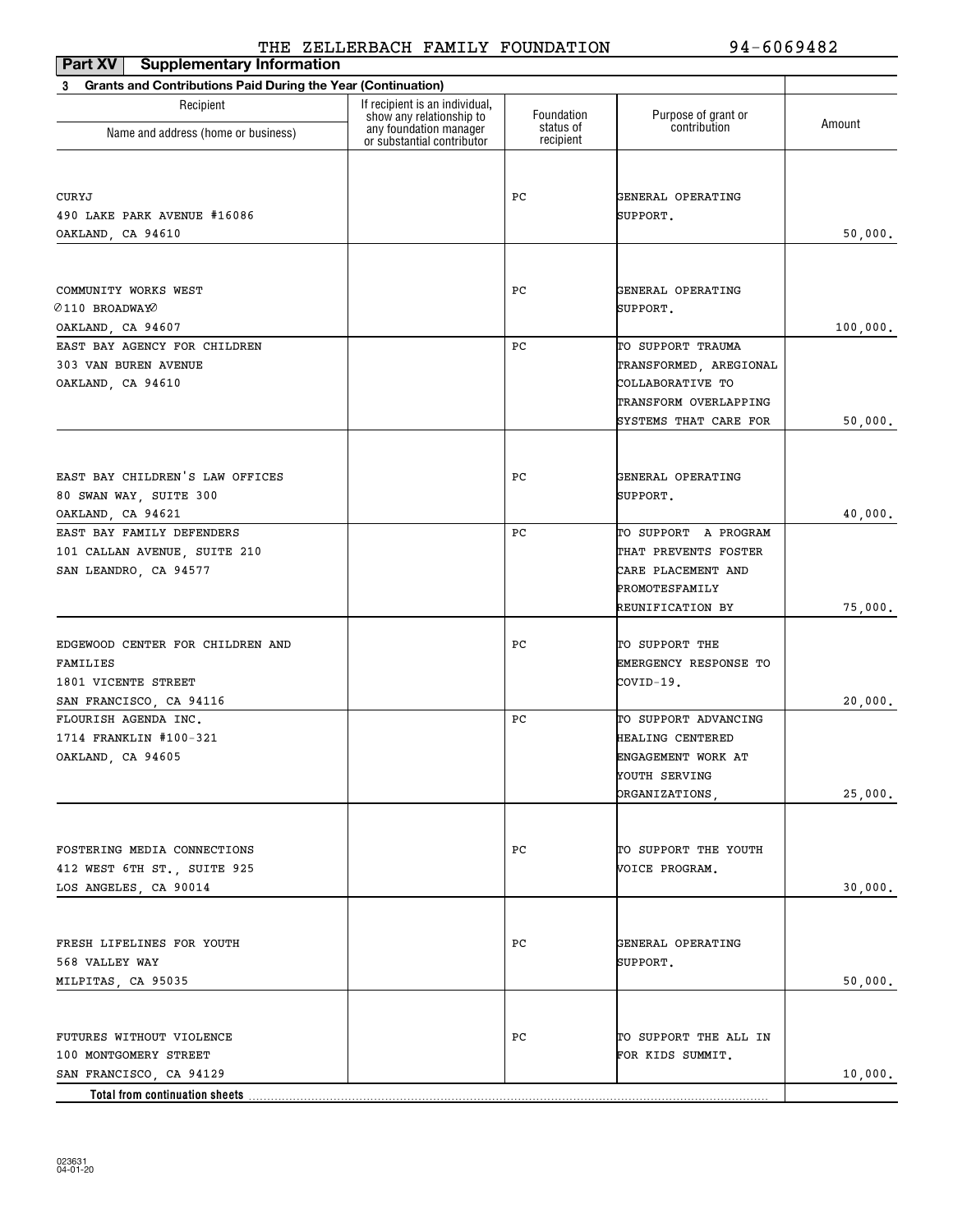| Part XV<br><b>Supplementary Information</b>                              |                                                            |                        |                                          |          |
|--------------------------------------------------------------------------|------------------------------------------------------------|------------------------|------------------------------------------|----------|
| <b>Grants and Contributions Paid During the Year (Continuation)</b><br>3 |                                                            |                        |                                          |          |
| Recipient                                                                | If recipient is an individual,<br>show any relationship to | Foundation             | Purpose of grant or                      | Amount   |
| Name and address (home or business)                                      | any foundation manager<br>or substantial contributor       | status of<br>recipient | contribution                             |          |
|                                                                          |                                                            |                        |                                          |          |
| LIFE LEARNING ACADEMY                                                    |                                                            | РC                     | GENERAL OPERATING                        |          |
| 651 8TH STREET, TREASURE ISLAND                                          |                                                            |                        | SUPPORT.                                 |          |
| SAN FRANCISCO, CA 94130                                                  |                                                            |                        |                                          | 100,000. |
|                                                                          |                                                            |                        |                                          |          |
| MOVEMENT STRATEGY CENTER                                                 |                                                            | РC                     | GENERAL OPERATING                        |          |
| 436 14TH STREET, 5TH FLOOR                                               |                                                            |                        | SUPPORT: URBAN PEACE                     |          |
| OAKLAND, CA 94612                                                        |                                                            |                        | MOVEMENT.                                | 25,000.  |
| NATIONAL CENTER FOR YOUTH LAW                                            |                                                            | РC                     | TO SUPPORT THE                           |          |
| 405 14TH STREET, 15TH FLOOR                                              |                                                            |                        | COMMERCIALLY SEXUALLY                    |          |
| OAKLAND, CA 94612                                                        |                                                            |                        | EXPLOITED CHILDREN                       |          |
|                                                                          |                                                            |                        | (CSEC) ACTION PROJECT.                   | 45,000.  |
| NATIONAL INST FOR CRIMINAL JUSTICE                                       |                                                            | РC                     | TO SUPPORT                               |          |
| REFORM                                                                   |                                                            |                        | NEIGHBORHOOD                             |          |
| 303 HEGENBERGER ROAD, SUITE 301                                          |                                                            |                        | OPPORTUNITY AND                          |          |
| OAKLAND, CA 94621                                                        |                                                            |                        | ACCOUNTABILITY BOARD                     |          |
|                                                                          |                                                            |                        | (NOAB) INITIATIVE IN                     | 50,000.  |
|                                                                          |                                                            |                        |                                          |          |
| RYSE INC                                                                 |                                                            | РC                     | GENERAL OPERATING                        |          |
| 205 41ST STREET                                                          |                                                            |                        | SUPPORT.                                 |          |
| RICHMOND, CA 94805                                                       |                                                            |                        |                                          | 50,000.  |
|                                                                          |                                                            |                        |                                          |          |
|                                                                          |                                                            |                        |                                          |          |
| SAFE & SOUND                                                             |                                                            | РC                     | GENERAL OPERATING                        |          |
| 1757 WALLER STREET                                                       |                                                            |                        | SUPPORT.                                 |          |
| SAN FRANCISCO, CA 94117                                                  |                                                            |                        |                                          | 60,000.  |
| THE ALLIANCE FOR CHILDREN'S RIGHTS                                       |                                                            | РC                     | TO SUPPORT A BETTER                      |          |
| 3333 WILSHIRE BLVD., SUITE 550                                           |                                                            |                        | UNDERSTANDING OF HOW                     |          |
| LOS ANGELES, CA 90010                                                    |                                                            |                        | DIVERTING CHILDREN                       |          |
|                                                                          |                                                            |                        | FROM FORMAL FOSTER                       |          |
| UNIVERSITY OF CHICAGO                                                    |                                                            | РC                     | CARE IMPACTS THEIR<br>TO CONTRIBUTE TO A | 75,000.  |
|                                                                          |                                                            |                        | STATEWIDE EVALUATION                     |          |
| 1427 EAST 60TH STREET, SUITE 120<br>CHICAGO, IL 60637                    |                                                            |                        | OF THE IMPACT OF THE                     |          |
|                                                                          |                                                            |                        | CALIFORNIA FOSTERING                     |          |
|                                                                          |                                                            |                        | CONNECTIONS TO SUCCESS                   | 60,000.  |
| W. HAYWOOD BURNS INSTITUTE                                               |                                                            | РC                     | TO SUPPORT A COALITION                   |          |
| 475 14TH STREET, SUITE 800                                               |                                                            |                        | OF ORGANIZATIONS TO                      |          |
| OAKLAND, CA 94612                                                        |                                                            |                        | DEVELOP AND IMPLEMENT                    |          |
|                                                                          |                                                            |                        | A COORDINATED,                           |          |
|                                                                          |                                                            |                        | STRATEGIC APPROACH TO                    | 60,000.  |
|                                                                          |                                                            |                        |                                          |          |
| WESTCOAST CHILDREN'S CLINIC                                              |                                                            | РC                     | TO SUPPORT ANALYSIS TO                   |          |
| 3301 EAST 12TH ST., SUITE 259                                            |                                                            |                        | INFORM CALIFORNIA'S                      |          |
| OAKLAND, CA 94601                                                        |                                                            |                        | CALAIM PROPOSAL.                         | 10,000.  |
| Total from continuation sheets                                           |                                                            |                        |                                          |          |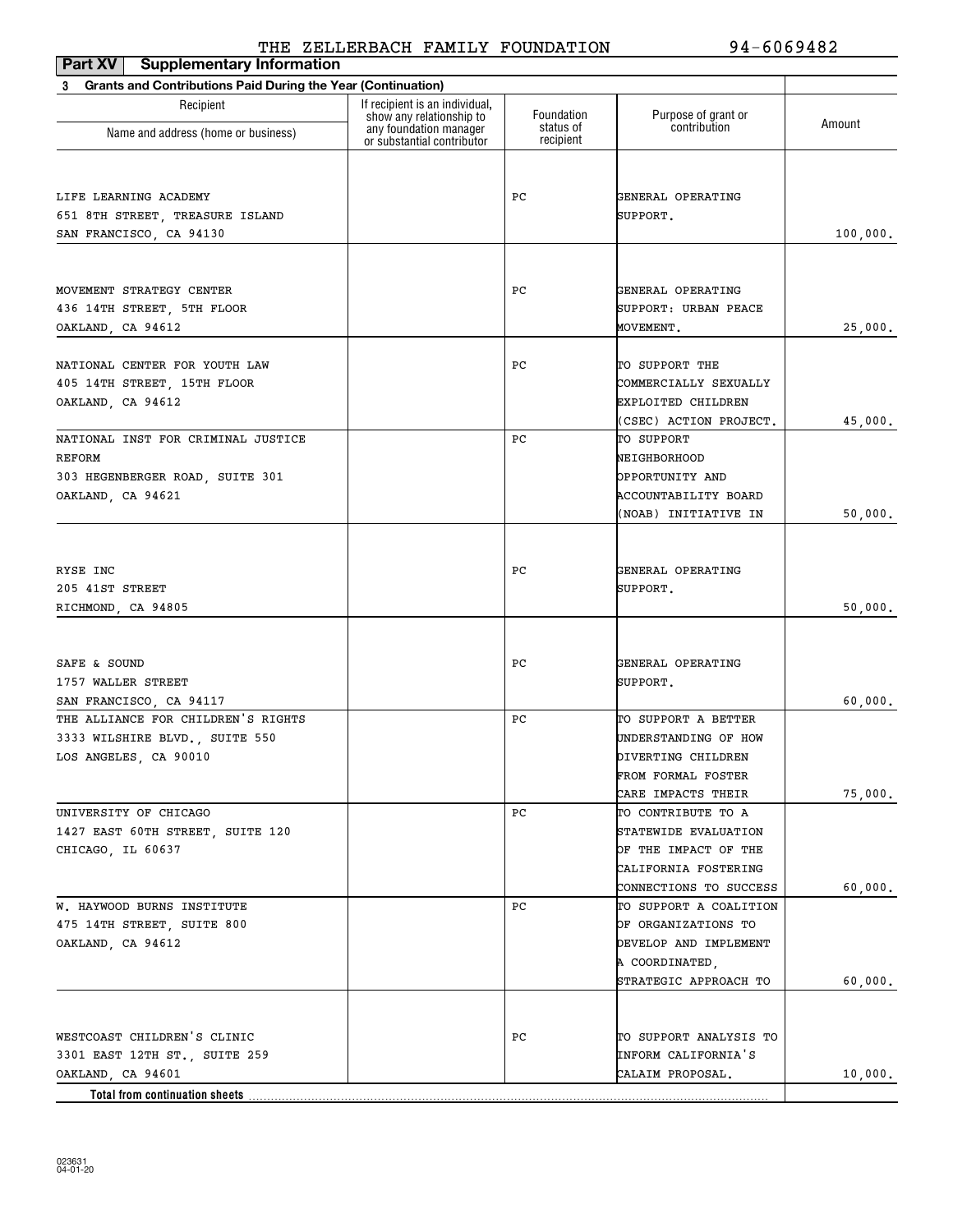| Part XV   Supplementary Information                               |                                                            |                        |                        |          |
|-------------------------------------------------------------------|------------------------------------------------------------|------------------------|------------------------|----------|
| Grants and Contributions Paid During the Year (Continuation)<br>3 |                                                            |                        |                        |          |
| Recipient                                                         | If recipient is an individual,<br>show any relationship to | Foundation             | Purpose of grant or    | Amount   |
| Name and address (home or business)                               | any foundation manager<br>or substantial contributor       | status of<br>recipient | contribution           |          |
|                                                                   |                                                            |                        |                        |          |
|                                                                   |                                                            |                        |                        |          |
| WESTCOAST CHILDREN'S CLINIC                                       |                                                            | PС                     | TO SUPPORT CHILDREN'S  |          |
| 3301 EAST 12TH ST., SUITE 259                                     |                                                            |                        | MENTAL HEALTH: EARLY   |          |
| OAKLAND, CA 94601                                                 |                                                            |                        | INTERVENTION PROJECT.  | 65,000.  |
|                                                                   |                                                            |                        |                        |          |
| YOUNG WOMEN'S FREEDOM CENTER                                      |                                                            | PС                     | GENERAL OPERATING      |          |
| 832 FOLSOM ST., SUITE 700                                         |                                                            |                        | SUPPORT.               |          |
| SAN FRANCISCO, CA 94104                                           |                                                            |                        |                        | 65,000.  |
| YOUTH ALIVE                                                       |                                                            | РC                     | TO SUPPORT TEENS ON    |          |
| 3300 ELM STREET                                                   |                                                            |                        | TARGET, A PEER         |          |
| OAKLAND, CA 94609                                                 |                                                            |                        | VIOLENCE PREVENTION    |          |
|                                                                   |                                                            |                        | PROGRAM FOR HIGH       |          |
|                                                                   |                                                            |                        | SCHOOL STUDENTS FROM   | 25,000.  |
|                                                                   |                                                            |                        |                        |          |
|                                                                   |                                                            |                        |                        |          |
| YOUTH LAW CENTER                                                  |                                                            | PС                     | TO SUPPORT A MAP OF    |          |
| 832 FOLSOM ST., SUITE 700                                         |                                                            |                        | KEY DELINQUENCY LAWS   |          |
| SAN FRANCISCO, CA 94104                                           |                                                            |                        | IN CALIFORNIA.         | 10,000.  |
|                                                                   |                                                            |                        |                        |          |
| YOUTH LAW CENTER                                                  |                                                            | PС                     | TO SUPPORT LEGAL       |          |
| 832 FOLSOM ST., SUITE 700                                         |                                                            |                        | ADVOCACY FOR JUVENILE  |          |
| SAN FRANCISCO, CA 94104                                           |                                                            |                        | JUSTICE REFORM         | 100,000. |
| SAN FRANCISCO BOTANICAL GARDEN                                    |                                                            | РC                     | TO SUPPORT MAINTENANCE |          |
| SOCIETY                                                           |                                                            |                        | OF THE JENNIE B.       |          |
| 1199 9TH AVENUE                                                   |                                                            |                        | ZELLERBACH GARDEN AT   |          |
| SAN FRANCISCO, CA 94122                                           |                                                            |                        | THE SAN FRANCISCO      |          |
|                                                                   |                                                            |                        | BOTANICAL GARDEN       | 10,000.  |
|                                                                   |                                                            |                        |                        |          |
| NORTHERN CALIFORNIA GRANTMAKERS                                   |                                                            | PС                     | GENERAL OPERATING      |          |
| 160 SPEAR STREET, SUITE 360                                       |                                                            |                        | SUPPORT.               |          |
| SAN FRANCISCO, CA 94105                                           |                                                            |                        |                        | 2,125.   |
|                                                                   |                                                            |                        |                        |          |
| SUNSET YOUTH SERVICES                                             |                                                            | PС                     | TO SUPPORT THE         |          |
| 3918 JUDAH ST.                                                    |                                                            |                        | JUVENILE JUSTICE       |          |
| SAN FRANCISCO, CA 94122                                           |                                                            |                        | PROVIDERS ASSOCIATION  |          |
|                                                                   |                                                            |                        | RETREAT.               | 650.     |
|                                                                   |                                                            |                        |                        |          |
| REGENTS, UNIVERSITY OF CA AT BERKELEY                             |                                                            | PС                     | TO SUPPORT REPAIRS AND |          |
| 2195 HEARST AVE, ROOM 130, MC1103                                 |                                                            |                        | <b>RENOVATION OF</b>   |          |
| BERKELEY, CA 94720-1103                                           |                                                            |                        | ZELLERBACH HALL.       |          |
|                                                                   |                                                            |                        |                        | 100,000. |
| TRUSTEE, UNIVERSITY OF PENNSYLVANIA                               |                                                            | PС                     | TO SUPPORT THE UPGRADE |          |
| 3451 WALNUT STREET                                                |                                                            |                        | OF LIGHTING SYSTEMS IN |          |
| PHILADELPHIA, PA 19104                                            |                                                            |                        | THE HAROLD L.          |          |
|                                                                   |                                                            |                        | ZELLERBACH THEATRE.    | 100,000. |
| Total from continuation sheets                                    |                                                            |                        |                        |          |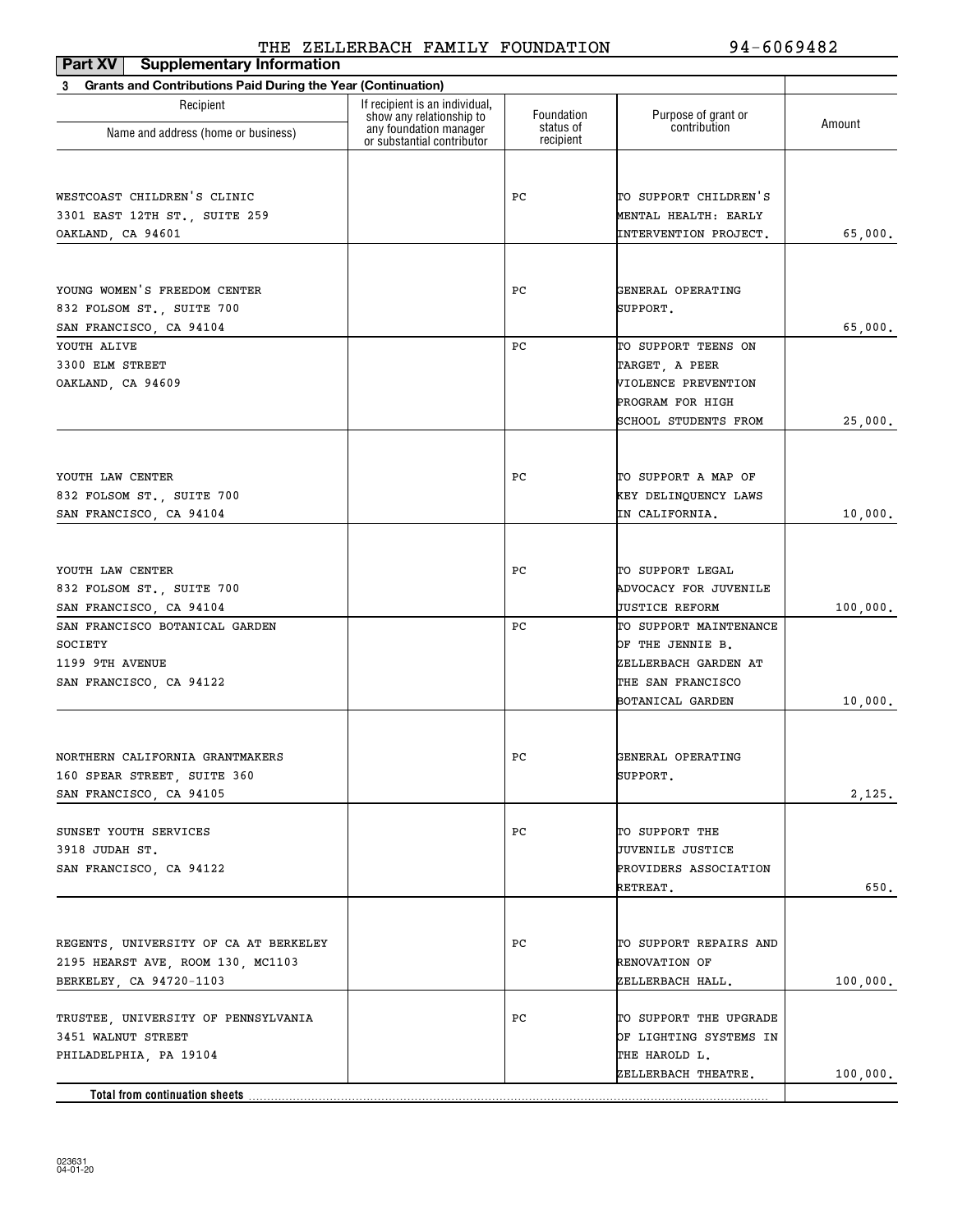| <b>Supplementary Information</b><br>Part XV                       |                                                                                      |                         |                                               |         |
|-------------------------------------------------------------------|--------------------------------------------------------------------------------------|-------------------------|-----------------------------------------------|---------|
| Grants and Contributions Paid During the Year (Continuation)<br>3 |                                                                                      |                         |                                               |         |
| Recipient                                                         | If recipient is an individual,<br>show any relationship to<br>any foundation manager | Foundation<br>status of | Purpose of grant or<br>contribution           | Amount  |
| Name and address (home or business)                               | or substantial contributor                                                           | recipient               |                                               |         |
|                                                                   |                                                                                      |                         |                                               |         |
| HIPHOPFORCHANGE                                                   |                                                                                      | РC                      | THE WILLIAM J.                                |         |
| 676 31ST ST.                                                      |                                                                                      |                         | ZELLERBACH AWARD FOR                          |         |
| OAKLAND, CA 94609                                                 |                                                                                      |                         | SOCIAL CHANGE.                                | 50,000. |
|                                                                   |                                                                                      |                         |                                               |         |
| ANNE BLUETHENTHAL AND DANCERS                                     |                                                                                      | РC                      | TO SUPPORT                                    |         |
| 3574 22ND STREET                                                  |                                                                                      |                         | <b>ABC/SKYWATCHERS</b>                        |         |
| SAN FRANCISCO, CA 94114                                           |                                                                                      |                         | ORGANIZATIONAL<br>TRANSITION.                 |         |
|                                                                   |                                                                                      |                         |                                               | 10,000. |
|                                                                   |                                                                                      |                         |                                               |         |
| AXIS DANCE COMPANY                                                |                                                                                      | РC                      | GENERAL OPERATING                             |         |
| 1428 ALICE ST., SUITE 200                                         |                                                                                      |                         | SUPPORT.                                      |         |
| OAKLAND, CA 94612                                                 |                                                                                      |                         |                                               | 10,000. |
|                                                                   |                                                                                      |                         |                                               |         |
| REGENTS, UNIVERSITY OF CA AT BERKELEY                             |                                                                                      | РC                      | GENERAL OPERATING                             |         |
| 2195 HEARST AVE, ROOM 130, MC1103                                 |                                                                                      |                         | SUPPORT: CAL                                  |         |
| BERKELEY, CA 94720-1102                                           |                                                                                      |                         | PERFORMANCES.                                 | 90,000. |
|                                                                   |                                                                                      |                         |                                               |         |
| CENTER FOR NEW MUSIC                                              |                                                                                      | РC                      | TO SUPPORT PANELIST                           |         |
| 55 TAYLOR STREET                                                  |                                                                                      |                         | GRANT TO CHRIS HOUSTON                        |         |
| SAN FRANCISCO, CA 94102                                           |                                                                                      |                         | FOR RESTORATIVE MUSIC                         |         |
|                                                                   |                                                                                      |                         | COMPOSITION.                                  | 7,500.  |
| CHINESE CULTURE FOUNDATION                                        |                                                                                      | РC                      | TO SUPPORT PANELIST                           |         |
| 750 KEARNY STREET, 3RD FLOOR                                      |                                                                                      |                         | GRANT TO WILSON TERUYA                        |         |
| SAN FRANCISCO, CA 94108                                           |                                                                                      |                         | FOR "CORRESPONDENCE                           |         |
|                                                                   |                                                                                      |                         | FROM OUR FUTURE                               |         |
|                                                                   |                                                                                      |                         | CITIES" EXHIBITION.                           | 7,500.  |
| CUSTOM MADE THEATRE CO.                                           |                                                                                      | РC                      | TO SUPPORT PANELIST                           |         |
| 533 SUTTER ST.                                                    |                                                                                      |                         | GRANT TO JEFFREY LO                           |         |
| SAN FRANCISCO, CA 94102                                           |                                                                                      |                         | FOR WORLD PREMIERE OF                         |         |
|                                                                   |                                                                                      |                         | ZAC AND SIAH OR, JESUS                        |         |
|                                                                   |                                                                                      |                         | IN A BODY BAG."                               | 7,500.  |
| CUTTING BALL THEATER                                              |                                                                                      | PС                      | TO SUPPORT THE WORLD                          |         |
| 141 TAYLOR STREET                                                 |                                                                                      |                         | PREMIERE OF UTOPIA, A                         |         |
| SAN FRANCISCO, CA 94102                                           |                                                                                      |                         | NEW PLAY BY CHARLES L.                        |         |
|                                                                   |                                                                                      |                         | MEE.                                          | 15,000. |
|                                                                   |                                                                                      |                         |                                               |         |
| EPIPHANY PRODUCTIONS SONIC DANCE                                  |                                                                                      | PС                      | GENERAL OPERATING                             |         |
| THEATER                                                           |                                                                                      |                         | SUPPORT.                                      |         |
| 1448 MARKET STREET                                                |                                                                                      |                         |                                               |         |
| SAN FRANCISCO, CA 94102                                           |                                                                                      |                         |                                               | 10,000. |
| FRACTURED ATLAS                                                   |                                                                                      | РC                      | TO SUPPORT PANELIST                           |         |
| 248 W 35TH ST, FLOOR 10                                           |                                                                                      |                         | GRANT TO LISA MARIE                           |         |
| NEW YORK, CA 10001                                                |                                                                                      |                         | ROLLINS AND THIRD ROOT<br>PRODUCTIONS FOR THE |         |
|                                                                   |                                                                                      |                         | NEW PLAY LOVE IS                              | 7,500.  |
|                                                                   |                                                                                      |                         |                                               |         |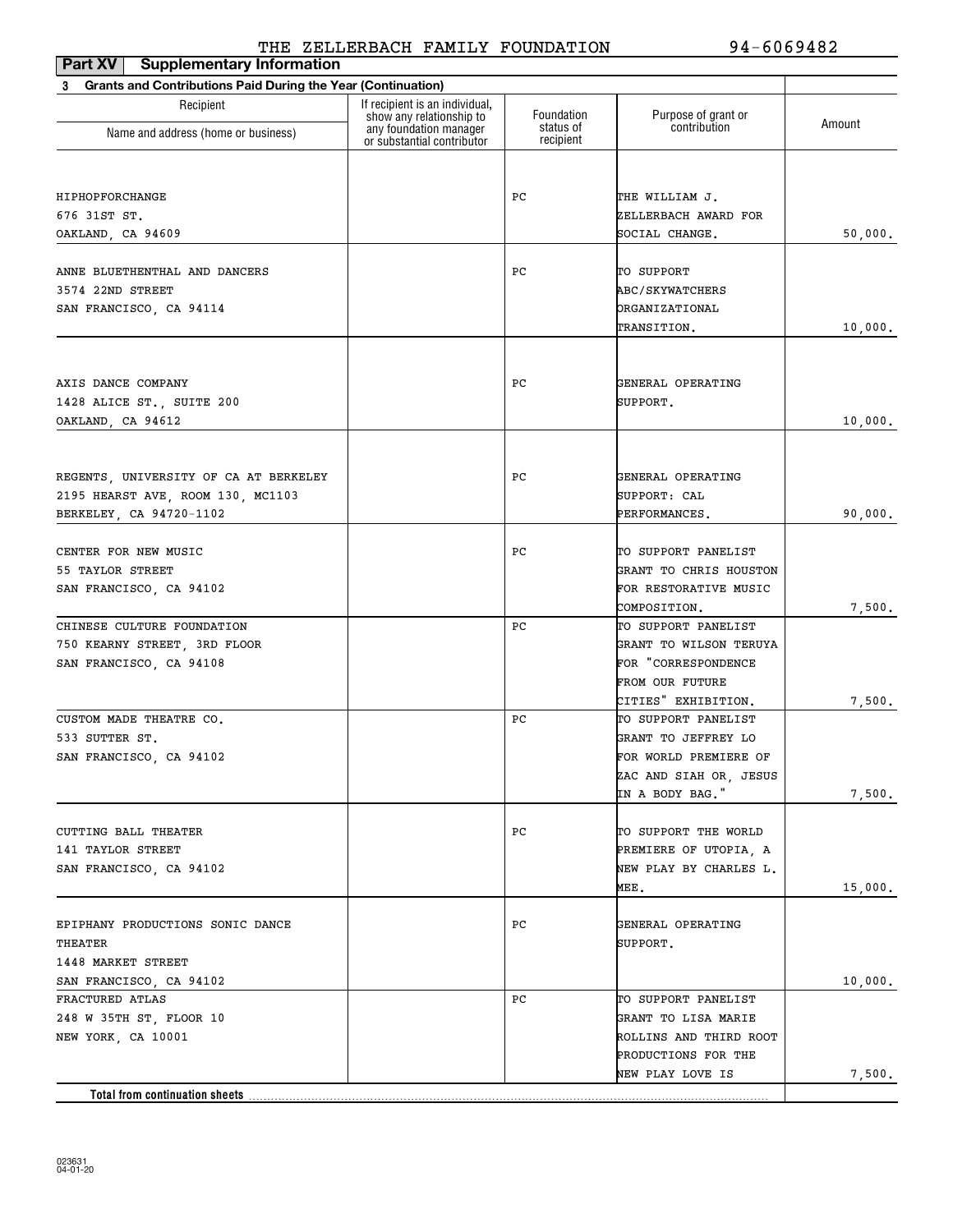| ---- <i>-</i> --<br>Part XV   Supplementary Information                  |                                                            |                        |                        |         |
|--------------------------------------------------------------------------|------------------------------------------------------------|------------------------|------------------------|---------|
| <b>Grants and Contributions Paid During the Year (Continuation)</b><br>3 |                                                            |                        |                        |         |
| Recipient                                                                | If recipient is an individual,<br>show any relationship to | Foundation             | Purpose of grant or    | Amount  |
| Name and address (home or business)                                      | any foundation manager<br>or substantial contributor       | status of<br>recipient | contribution           |         |
|                                                                          |                                                            |                        |                        |         |
| FRESH MEAT PRODUCTIONS                                                   |                                                            | PС                     | GENERAL OPERATING      |         |
| 375 27TH ST., SUITE A                                                    |                                                            |                        | SUPPORT.               |         |
| SAN FRANCISCO, CA 94131                                                  |                                                            |                        |                        |         |
|                                                                          |                                                            |                        |                        | 10,000. |
|                                                                          |                                                            |                        |                        |         |
| GOLDEN THREAD PRODUCTIONS                                                |                                                            | РC                     | GENERAL OPERATING      |         |
| 1695 18TH STREET #C101 ANNEX                                             |                                                            |                        | SUPPORT.               |         |
| SAN FRANCISCO, CA 94107                                                  |                                                            |                        |                        | 15,000. |
| HOPE MOHR DANCE                                                          |                                                            | РC                     | TO SUPPORT PANELIST    |         |
| P.O. BOX 225237                                                          |                                                            |                        | GRANT TO HOPE MOHR     |         |
| SAN FRANCISCO, CA 94122                                                  |                                                            |                        | DANCE FOR 2020 BRIDGE  |         |
|                                                                          |                                                            |                        | PROJECT, "POWER SHIFT: |         |
|                                                                          |                                                            |                        | IMPROVISATION,         | 7,500.  |
|                                                                          |                                                            |                        |                        |         |
| INDEPENDENT ARTS AND MEDIA                                               |                                                            | РC                     | TO SUPPORT THE ARTS    |         |
| P.O. BOX 420442                                                          |                                                            |                        | WORKERS RELIEF FUND.   |         |
| SAN FRANCISCO, CA 94142                                                  |                                                            |                        |                        | 15,000. |
|                                                                          |                                                            |                        |                        |         |
|                                                                          |                                                            |                        |                        |         |
| INDEPENDENT ARTS AND MEDIA                                               |                                                            | PС                     | TO SUPPORT PIANO       |         |
| P.O. BOX 420442                                                          |                                                            |                        | FIGHT: THE FLIGHT DECK |         |
| SAN FRANCISCO, CA 94142                                                  |                                                            |                        | ACQUISITION            | 15,000. |
|                                                                          |                                                            |                        |                        |         |
| INTERMUSIC SF                                                            |                                                            | PС                     | GENERAL OPERATING      |         |
| 1446 MARKET STREET                                                       |                                                            |                        | SUPPORT.               |         |
| SAN FRANCISCO, CA 94102                                                  |                                                            |                        |                        | 15,000. |
|                                                                          |                                                            |                        |                        |         |
|                                                                          |                                                            |                        |                        |         |
| INTERSECTION FOR THE ARTS                                                |                                                            | PС                     | GENERAL OPERATING      |         |
| 1446 MARKET ST.                                                          |                                                            |                        | SUPPORT.               |         |
| SAN FRANCISCO, CA 94102                                                  |                                                            |                        |                        | 15,000. |
|                                                                          |                                                            |                        |                        |         |
| NORTHERN CALIFORNIA GRANTMAKERS                                          |                                                            | PС                     | TO SUPPORT THE ARTS    |         |
| 160 SPEAR STREET, SUITE 360                                              |                                                            |                        | LOAN FUND.             |         |
| SAN FRANCISCO, CA 94105                                                  |                                                            |                        |                        | 50,000. |
|                                                                          |                                                            |                        |                        |         |
|                                                                          |                                                            |                        |                        |         |
| PLAYGROUND                                                               |                                                            | PС                     | TO SUPPORT             |         |
| 3286 ADELINE ST #8                                                       |                                                            |                        | PLAYGROUND'S           |         |
| BERKELEY, CA 94703                                                       |                                                            |                        | INNOVATION INCUBATOR.  | 15,000. |
|                                                                          |                                                            |                        |                        |         |
| PRO ARTS                                                                 |                                                            | PС                     | GENERAL OPERATING      |         |
| 150 FRANK OGAWA PLAZA                                                    |                                                            |                        | SUPPORT.               |         |
| OAKLAND, CA 94612                                                        |                                                            |                        |                        | 10,000. |
| Total from continuation sheets                                           |                                                            |                        |                        |         |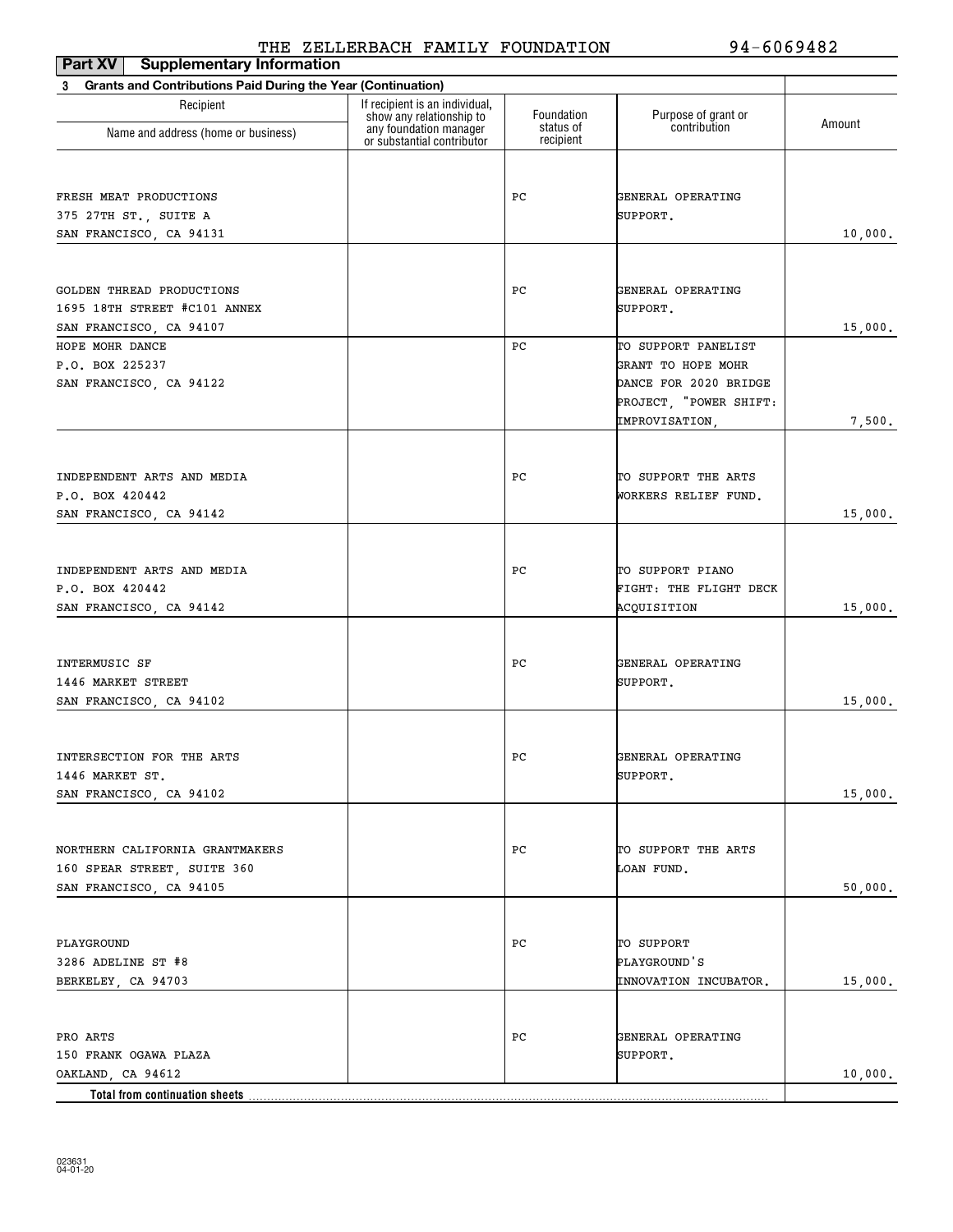| Part XV<br><b>Supplementary Information</b>                              |                                                                                      |                         |                                     |         |
|--------------------------------------------------------------------------|--------------------------------------------------------------------------------------|-------------------------|-------------------------------------|---------|
| <b>Grants and Contributions Paid During the Year (Continuation)</b><br>3 |                                                                                      |                         |                                     |         |
| Recipient                                                                | If recipient is an individual,<br>show any relationship to<br>any foundation manager | Foundation<br>status of | Purpose of grant or<br>contribution | Amount  |
| Name and address (home or business)                                      | or substantial contributor                                                           | recipient               |                                     |         |
|                                                                          |                                                                                      |                         |                                     |         |
| FINE ARTS MUSEUMS OF SAN FRANCISCO                                       |                                                                                      | РC                      | GENERAL OPERATING                   |         |
| 50 HAGIWARA TEA GARDEN DRIVE                                             |                                                                                      |                         | SUPPORT.                            |         |
| SAN FRANCISCO, CA 94118                                                  |                                                                                      |                         |                                     | 2,500.  |
|                                                                          |                                                                                      |                         |                                     |         |
| SAFEHOUSE FOR THE PERFORMING ARTS                                        |                                                                                      | PC                      | GENERAL OPERATING                   |         |
| 1 GROVE ST.                                                              |                                                                                      |                         | SUPPORT.                            |         |
| SAN FRANCISCO, CA 94102                                                  |                                                                                      |                         |                                     | 10,000. |
|                                                                          |                                                                                      |                         |                                     |         |
| SAN FRANCISCO BALLET ASSOCIATION                                         |                                                                                      | РC                      | GENERAL OPERATING                   |         |
| 455 FRANKLIN STREET                                                      |                                                                                      |                         | SUPPORT.                            |         |
| SAN FRANCISCO, CA 94102                                                  |                                                                                      |                         |                                     | 2,500.  |
|                                                                          |                                                                                      |                         |                                     |         |
| SAN FRANCISCO OPERA ASSOCIATION                                          |                                                                                      |                         |                                     |         |
| 301 VAN NESS AVENUE                                                      |                                                                                      | РC                      | GENERAL OPERATING<br>SUPPORT.       |         |
| SAN FRANCISCO, CA 94102                                                  |                                                                                      |                         |                                     | 2,500.  |
|                                                                          |                                                                                      |                         |                                     |         |
|                                                                          |                                                                                      |                         |                                     |         |
| SAN FRANCISCO SYMPHONY                                                   |                                                                                      | РC                      | GENERAL OPERATING                   |         |
| 201 VAN NESS AVENUE<br>SAN FRANCISCO, CA 94102                           |                                                                                      |                         | SUPPORT.                            | 2,500.  |
|                                                                          |                                                                                      |                         |                                     |         |
| SHAWL-ANDERSON MODERN DANCE CENTER                                       |                                                                                      | РC                      | TO SUPPORT PANELIST                 |         |
| 2704 ALCATRAZ AVE.                                                       |                                                                                      |                         | GRANT TO ROGELIO LOPEZ              |         |
| BERKELEY, CA 94705                                                       |                                                                                      |                         | & DANCERS FOR "LUZ Y<br>SOMBRA."    |         |
|                                                                          |                                                                                      |                         |                                     | 7,500.  |
|                                                                          |                                                                                      |                         |                                     |         |
| SHOTGUN PLAYERS INC.                                                     |                                                                                      | PC                      | GENERAL OPERATING                   |         |
| 1901 ASHBY AVE.                                                          |                                                                                      |                         | SUPPORT.                            |         |
| BERKELEY, CA 94703                                                       |                                                                                      |                         |                                     | 15,000. |
|                                                                          |                                                                                      |                         |                                     |         |
| THE DANCE BRIGADE                                                        |                                                                                      | PC                      | GENERAL OPERATING                   |         |
| 3316 24TH ST.                                                            |                                                                                      |                         | SUPPORT.                            |         |
| SAN FRANCISCO, CA 94110                                                  |                                                                                      |                         |                                     | 10,000. |
|                                                                          |                                                                                      |                         |                                     |         |
| THE LITQUAKE FOUNDATION                                                  |                                                                                      | PC                      | GENERAL OPERATING                   |         |
| 57 POST ST., SUITE 604                                                   |                                                                                      |                         | SUPPORT.                            |         |
| SAN FRANCISCO, CA 94104                                                  |                                                                                      |                         |                                     | 7,500.  |
|                                                                          |                                                                                      |                         |                                     |         |
| THEATRE BAY AREA                                                         |                                                                                      | PC                      | GENERAL OPERATING                   |         |
| 1119 MARKET ST. FLOOR 2                                                  |                                                                                      |                         | SUPPORT.                            |         |
| SAN FRANCISCO, CA 94103                                                  |                                                                                      |                         |                                     | 15,000. |
| <b>Total from continuation sheets</b>                                    |                                                                                      |                         |                                     |         |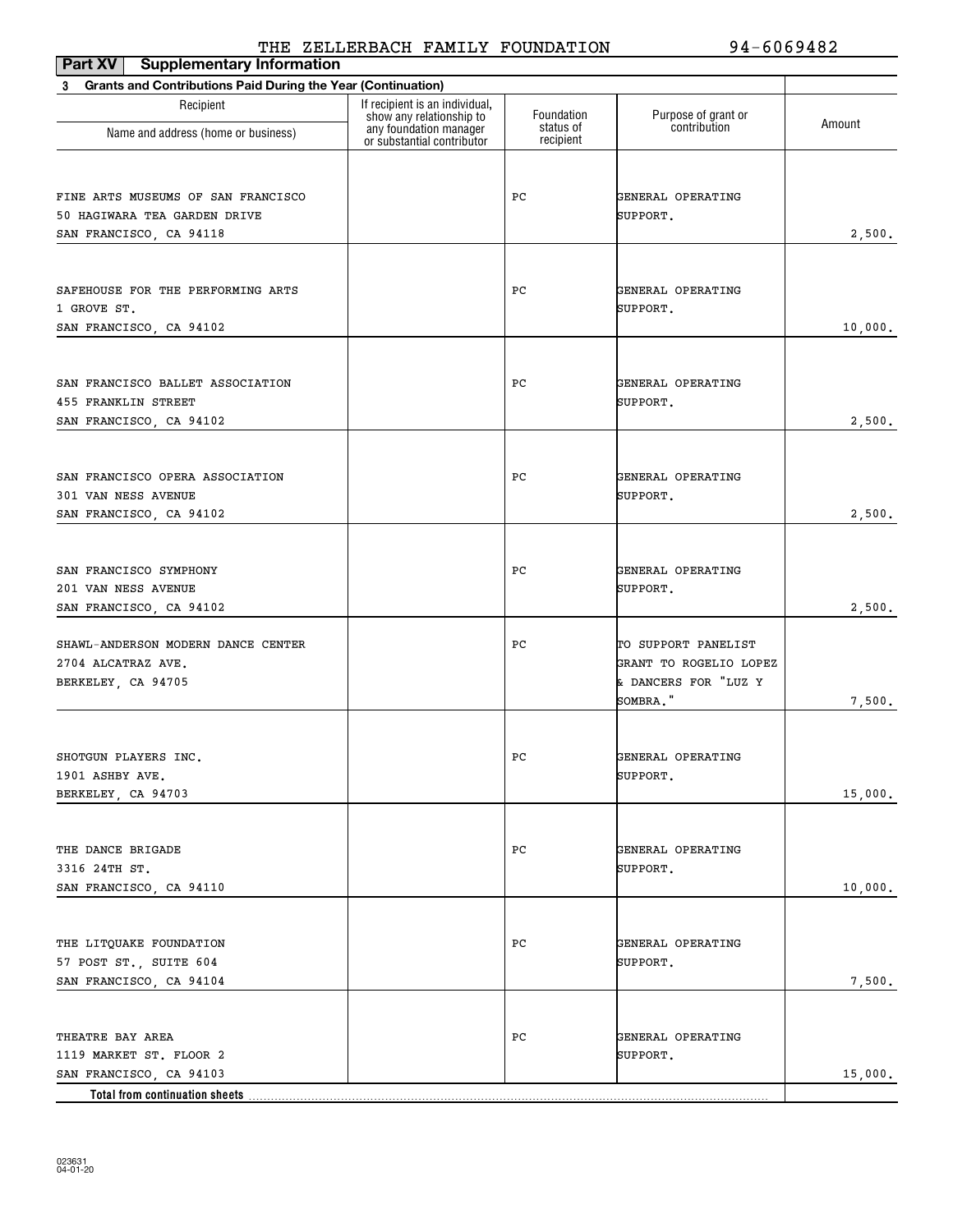| <b>Supplementary Information</b><br>Part XV                              |                                                            |                        |                               |         |
|--------------------------------------------------------------------------|------------------------------------------------------------|------------------------|-------------------------------|---------|
| <b>Grants and Contributions Paid During the Year (Continuation)</b><br>3 |                                                            |                        |                               |         |
| Recipient                                                                | If recipient is an individual,<br>show any relationship to | Foundation             | Purpose of grant or           | Amount  |
| Name and address (home or business)                                      | any foundation manager<br>or substantial contributor       | status of<br>recipient | contribution                  |         |
|                                                                          |                                                            |                        |                               |         |
| THEATRE BAY AREA                                                         |                                                            | РC                     | TO SUPPORT THE ARTS           |         |
| 1119 MARKET ST. FLOOR 2                                                  |                                                            |                        | WORKER RELIEF FUND            |         |
| SAN FRANCISCO, CA 94103                                                  |                                                            |                        |                               | 40,000. |
|                                                                          |                                                            |                        |                               |         |
| ZACCHO DANCE THEATRE                                                     |                                                            | РC                     | GENERAL OPERATING<br>SUPPORT. |         |
| 1777 YOSEMITE AVE. SUITE 330<br>SAN FRANCISCO, CA 94124                  |                                                            |                        |                               | 10,000. |
|                                                                          |                                                            |                        |                               |         |
| AFRICAN AMERICAN ART AND CULTURE                                         |                                                            | РC                     | COVID RESPONSE                |         |
| COMPLEX                                                                  |                                                            |                        |                               |         |
| 762 FULTON ST, SUITE 31                                                  |                                                            |                        |                               |         |
| SAN FRANCISCO, CA 94102                                                  |                                                            |                        |                               | 15,000. |
|                                                                          |                                                            |                        |                               |         |
| AFRICAN AMERICAN ART AND CULTURE<br>COMPLEX                              |                                                            | РC                     | THE BLACK WOMAN IS GOD        |         |
| 762 FULTON ST, SUITE 31                                                  |                                                            |                        |                               |         |
| SAN FRANCISCO, CA 94102                                                  |                                                            |                        |                               | 8,000.  |
|                                                                          |                                                            |                        |                               |         |
| ALLIANCE FOR COMMUNITY DEVELOPMENT SF                                    |                                                            | РC                     | COVID RESPONSE                |         |
| BAY                                                                      |                                                            |                        |                               |         |
| 2323 BROADWAY                                                            |                                                            |                        |                               |         |
| OAKLAND, CA 94612                                                        |                                                            |                        |                               | 5,000.  |
| ASIAN AMERICAN WOMEN ARTISTS                                             |                                                            | РC                     | <b>EMERGING CURATORS</b>      |         |
| ASSOCIATION                                                              |                                                            |                        | PROGRAM 2020                  |         |
| 1890 BRYANT STREET, SUITE 302                                            |                                                            |                        |                               |         |
| SAN FRANCISCO, CA 94110                                                  |                                                            |                        |                               | 8,000.  |
|                                                                          |                                                            |                        |                               |         |
| ASIAN AMERICAN WOMEN ARTISTS                                             |                                                            | РC                     | A PLACE OF HER OWN ART        |         |
| <b>ASSOCIATION</b>                                                       |                                                            |                        | EXHIBITION                    |         |
| 1890 BRYANT STREET, SUITE 302                                            |                                                            |                        |                               |         |
| SAN FRANCISCO, CA 94110                                                  |                                                            |                        |                               | 3,250.  |
| ASIAN PACIFIC ISLANDER CULTURAL                                          |                                                            | PС                     | COVID RESPONSE                |         |
| <b>CENTER</b>                                                            |                                                            |                        |                               |         |
| 934 BRANNAN STREET                                                       |                                                            |                        |                               |         |
| SAN FRANCISCO, CA 94103                                                  |                                                            |                        |                               | 10,000. |
|                                                                          |                                                            |                        |                               |         |
| ASIAN PACIFIC ISLANDER CULTURAL<br><b>CENTER</b>                         |                                                            | PС                     | LEGACY - AN ARTISTS'          |         |
| 934 BRANNAN STREET                                                       |                                                            |                        | <b>SHOWCASE</b>               |         |
| SAN FRANCISCO, CA 94103                                                  |                                                            |                        |                               | 2,250.  |
|                                                                          |                                                            |                        |                               |         |
| ASIAN PACIFIC ISLANDER CULTURAL                                          |                                                            | PС                     | AND THE COMMUNITY WILL        |         |
| <b>CENTER</b>                                                            |                                                            |                        | RISE                          |         |
| 934 BRANNAN STREET                                                       |                                                            |                        |                               |         |
| SAN FRANCISCO, CA 94103                                                  |                                                            |                        |                               | 5,000.  |
| Total from continuation sheets                                           |                                                            |                        |                               |         |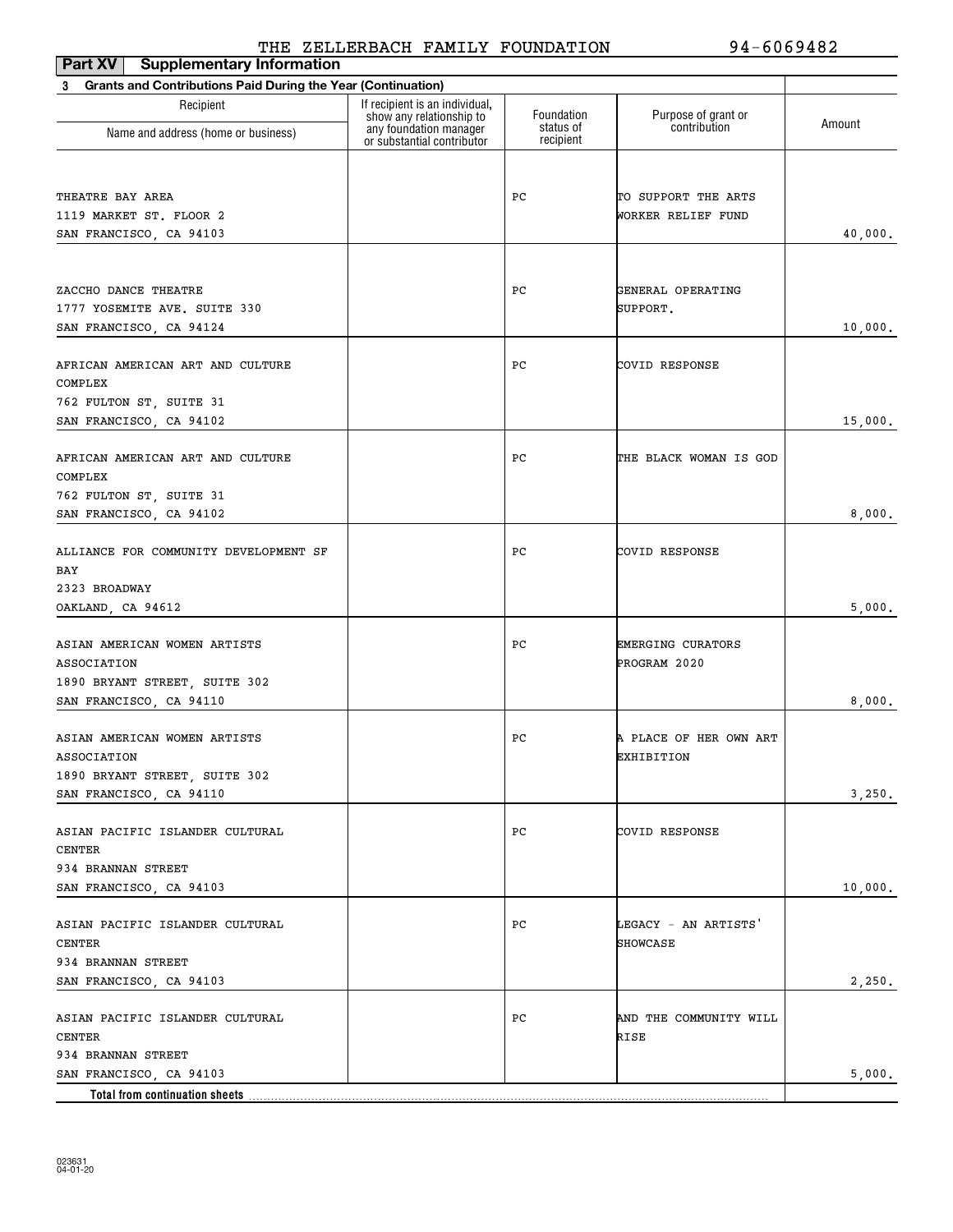| Part XV<br><b>Supplementary Information</b>                              |                                                                                      |                         |                                     |         |
|--------------------------------------------------------------------------|--------------------------------------------------------------------------------------|-------------------------|-------------------------------------|---------|
| <b>Grants and Contributions Paid During the Year (Continuation)</b><br>3 |                                                                                      |                         |                                     |         |
| Recipient                                                                | If recipient is an individual,<br>show any relationship to<br>any foundation manager | Foundation<br>status of | Purpose of grant or<br>contribution | Amount  |
| Name and address (home or business)                                      | or substantial contributor                                                           | recipient               |                                     |         |
| ASIAN PACIFIC ISLANDER CULTURAL<br><b>CENTER</b>                         |                                                                                      | PC                      | COVID RESPONSE                      |         |
| 934 BRANNAN STREET                                                       |                                                                                      |                         |                                     |         |
| SAN FRANCISCO, CA 94103                                                  |                                                                                      |                         |                                     | 5,000.  |
|                                                                          |                                                                                      |                         |                                     |         |
| BRAVA! FOR WOMEN IN THE ARTS                                             |                                                                                      | PC                      | COVID RESPONSE                      |         |
| 2781 24TH STREET                                                         |                                                                                      |                         |                                     |         |
| SAN FRANCISCO, CA 94110                                                  |                                                                                      |                         |                                     | 15,000. |
|                                                                          |                                                                                      |                         |                                     |         |
| BRAVA! FOR WOMEN IN THE ARTS                                             |                                                                                      | PC                      | BAILE EN LA CALLE: THE              |         |
| 2781 24TH STREET                                                         |                                                                                      |                         | <b>MURAL DANCES</b>                 |         |
| SAN FRANCISCO, CA 94110                                                  |                                                                                      |                         |                                     | 5,000.  |
|                                                                          |                                                                                      |                         |                                     |         |
|                                                                          |                                                                                      |                         |                                     |         |
| COMMUNITY MUSIC CENTER                                                   |                                                                                      | РC                      | LAYA IN TIMELESSNESS                |         |
| 544 CAPP STREET                                                          |                                                                                      |                         |                                     |         |
| SAN FRANCISCO, CA 94110                                                  |                                                                                      |                         |                                     | 3,200.  |
|                                                                          |                                                                                      |                         |                                     |         |
| COUNTERPULSE                                                             |                                                                                      | PC                      | COVID RESPONSE                      |         |
| 80 TURK ST.                                                              |                                                                                      |                         |                                     |         |
| SAN FRANCISCO, CA 94102                                                  |                                                                                      |                         |                                     | 5,000.  |
|                                                                          |                                                                                      |                         |                                     |         |
| COUNTERPULSE                                                             |                                                                                      | PC                      | GL^D8                               |         |
| 80 TURK ST.                                                              |                                                                                      |                         |                                     |         |
| SAN FRANCISCO, CA 94102                                                  |                                                                                      |                         |                                     | 6,000.  |
|                                                                          |                                                                                      |                         |                                     |         |
|                                                                          |                                                                                      |                         |                                     |         |
| COUNTERPULSE<br>80 TURK ST.                                              |                                                                                      | PC                      | A BODY IN SERVICE                   |         |
| SAN FRANCISCO, CA 94102                                                  |                                                                                      |                         |                                     | 4,000.  |
|                                                                          |                                                                                      |                         |                                     |         |
|                                                                          |                                                                                      |                         |                                     |         |
| DANCERS GROUP                                                            |                                                                                      | PС                      | COVID RESPONSE                      |         |
| 44 GOUGH ST., SUITE 201<br>SAN FRANCISCO, CA 94103                       |                                                                                      |                         |                                     | 10,000. |
|                                                                          |                                                                                      |                         |                                     |         |
|                                                                          |                                                                                      |                         |                                     |         |
| DANCERS GROUP                                                            |                                                                                      | PС                      | COVID RESPONSE                      |         |
| 44 GOUGH ST., SUITE 201                                                  |                                                                                      |                         |                                     |         |
| SAN FRANCISCO, CA 94103                                                  |                                                                                      |                         |                                     | 5,000.  |
|                                                                          |                                                                                      |                         |                                     |         |
| DANCERS GROUP                                                            |                                                                                      | PС                      | COVID RESPONSE                      |         |
| 44 GOUGH ST., SUITE 201                                                  |                                                                                      |                         |                                     |         |
| SAN FRANCISCO, CA 94103                                                  |                                                                                      |                         |                                     | 5,000.  |
| Total from continuation sheets.                                          |                                                                                      |                         |                                     |         |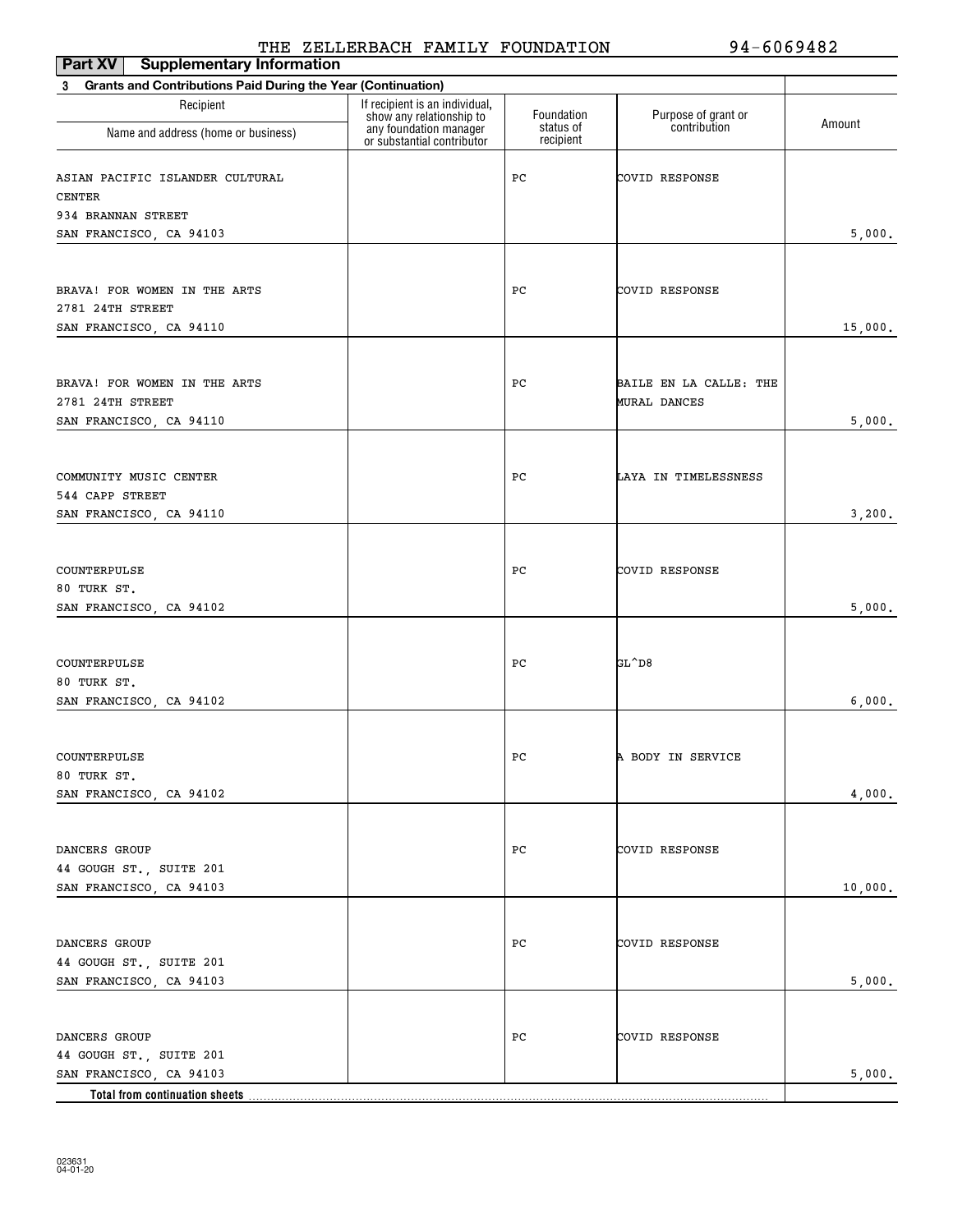| <b>Supplementary Information</b><br><b>Part XV</b>             |                                                            |                        |                         |         |
|----------------------------------------------------------------|------------------------------------------------------------|------------------------|-------------------------|---------|
| 3 Grants and Contributions Paid During the Year (Continuation) |                                                            |                        |                         |         |
| Recipient                                                      | If recipient is an individual,<br>show any relationship to | Foundation             | Purpose of grant or     | Amount  |
| Name and address (home or business)                            | any foundation manager<br>or substantial contributor       | status of<br>recipient | contribution            |         |
|                                                                |                                                            |                        |                         |         |
| DANCERS GROUP                                                  |                                                            | PС                     | COVID RESPONSE          |         |
| 44 GOUGH ST., SUITE 201                                        |                                                            |                        |                         |         |
| SAN FRANCISCO, CA 94103                                        |                                                            |                        |                         | 5,000.  |
| DANCERS GROUP                                                  |                                                            | PС                     | THE TIP OF MY TONGUE    |         |
| 44 GOUGH ST., SUITE 201                                        |                                                            |                        |                         |         |
| SAN FRANCISCO, CA 94103                                        |                                                            |                        |                         | 5,000.  |
|                                                                |                                                            |                        |                         |         |
| DANCERS GROUP                                                  |                                                            | PС                     | ONYE OZI                |         |
| 44 GOUGH ST., SUITE 201                                        |                                                            |                        |                         |         |
| SAN FRANCISCO, CA 94103                                        |                                                            |                        |                         | 4,000.  |
|                                                                |                                                            |                        |                         |         |
| DANCERS GROUP                                                  |                                                            | PС                     | DUNIYA DANCE AND DRUM   |         |
| 44 GOUGH ST., SUITE 201                                        |                                                            |                        | COMPANY                 |         |
| SAN FRANCISCO, CA 94103                                        |                                                            |                        |                         | 7,000.  |
| DANCERS GROUP                                                  |                                                            | PС                     | FUNSCH DANCE            |         |
| 44 GOUGH ST., SUITE 201                                        |                                                            |                        | EXPERIENCE              |         |
| SAN FRANCISCO, CA 94103                                        |                                                            |                        |                         | 2,500.  |
|                                                                |                                                            |                        |                         |         |
| DANCERS GROUP                                                  |                                                            | PС                     | TINYPISTOL              |         |
| 44 GOUGH ST., SUITE 201                                        |                                                            |                        |                         |         |
| SAN FRANCISCO, CA 94103                                        |                                                            |                        |                         | 4,000.  |
|                                                                |                                                            |                        |                         |         |
| DIMENSIONS DANCE THEATER, INC.                                 |                                                            | PC                     | COVID RESPONSE          |         |
| 1428 ALICE ST., SUITE 308<br>OAKLAND, CA 94103                 |                                                            |                        |                         | 10,000. |
|                                                                |                                                            |                        |                         |         |
| DIMENSIONS DANCE THEATER, INC.                                 |                                                            | РC                     | COVID RESPONSE          |         |
| 1428 ALICE ST., SUITE 308                                      |                                                            |                        |                         |         |
| OAKLAND, CA 94103                                              |                                                            |                        |                         | 10,000. |
|                                                                |                                                            |                        |                         |         |
| DIMENSIONS DANCE THEATER, INC.                                 |                                                            | РC                     | <b>DAKLAND CARNIVAL</b> |         |
| 1428 ALICE ST., SUITE 308                                      |                                                            |                        | PARADE 2020             |         |
| OAKLAND, CA 94103                                              |                                                            |                        |                         | 5,000.  |
|                                                                |                                                            |                        |                         |         |
| FACT/SF                                                        |                                                            | PС                     | $(E)$ CHO $(Q)$ UEUE    |         |
| 80 TURK STREET<br>SAN FRANCISCO, CA 94102                      |                                                            |                        |                         | 1,500.  |
| Total from continuation sheets                                 |                                                            |                        |                         |         |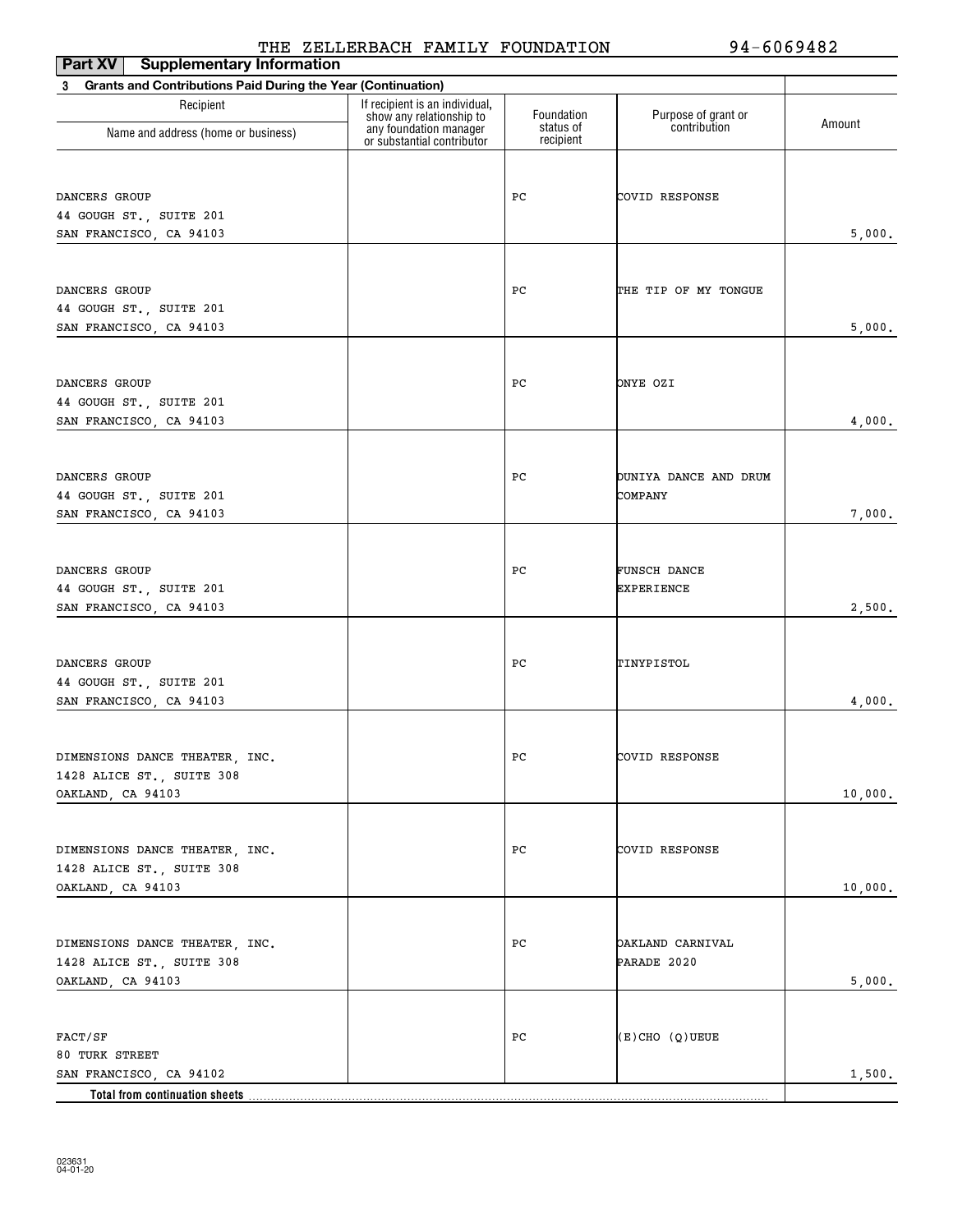| Part XV<br><b>Supplementary Information</b>                       |                                                                                      |                         |                                     |         |
|-------------------------------------------------------------------|--------------------------------------------------------------------------------------|-------------------------|-------------------------------------|---------|
| Grants and Contributions Paid During the Year (Continuation)<br>3 |                                                                                      |                         |                                     |         |
| Recipient                                                         | If recipient is an individual,<br>show any relationship to<br>any foundation manager | Foundation<br>status of | Purpose of grant or<br>contribution | Amount  |
| Name and address (home or business)                               | or substantial contributor                                                           | recipient               |                                     |         |
|                                                                   |                                                                                      |                         |                                     |         |
| INDEPENDENT ARTS AND MEDIA                                        |                                                                                      | РC                      | WALL + RESPONSE                     |         |
| P.O. BOX 420442                                                   |                                                                                      |                         |                                     |         |
| SAN FRANCISCO, CA 94142                                           |                                                                                      |                         |                                     | 5,000.  |
|                                                                   |                                                                                      |                         |                                     |         |
| INDEPENDENT ARTS AND MEDIA                                        |                                                                                      | PС                      | MAMI WATA                           |         |
| P.O. BOX 420442                                                   |                                                                                      |                         |                                     |         |
| SAN FRANCISCO, CA 94142                                           |                                                                                      |                         |                                     | 1,500.  |
|                                                                   |                                                                                      |                         |                                     |         |
| INTERSECTION FOR THE ARTS                                         |                                                                                      | РC                      | COVID RESPONSE                      |         |
| 1448 MARKET ST.                                                   |                                                                                      |                         |                                     |         |
| SAN FRANCISCO, CA 94102                                           |                                                                                      |                         |                                     | 10,000. |
|                                                                   |                                                                                      |                         |                                     |         |
| INTERSECTION FOR THE ARTS                                         |                                                                                      | РC                      | <b>BOOMSHAKE MUSIC</b>              |         |
| 1448 MARKET ST.                                                   |                                                                                      |                         |                                     |         |
| SAN FRANCISCO, CA 94102                                           |                                                                                      |                         |                                     | 5,000.  |
|                                                                   |                                                                                      |                         |                                     |         |
| INTERSECTION FOR THE ARTS                                         |                                                                                      | РC                      | COVID RESPONSE                      |         |
| 1448 MARKET ST.                                                   |                                                                                      |                         |                                     |         |
| SAN FRANCISCO, CA 94102                                           |                                                                                      |                         |                                     | 10,000. |
|                                                                   |                                                                                      |                         |                                     |         |
| INTERSECTION FOR THE ARTS                                         |                                                                                      | РC                      | DANCING EARTH                       |         |
| 1448 MARKET ST.                                                   |                                                                                      |                         | <b>CREATIONS</b>                    |         |
| SAN FRANCISCO, CA 94102                                           |                                                                                      |                         |                                     | 3,500.  |
|                                                                   |                                                                                      |                         |                                     |         |
| INTERSECTION FOR THE ARTS                                         |                                                                                      | $_{\rm PC}$             | COVID RESPONSE                      |         |
| 1448 MARKET ST.                                                   |                                                                                      |                         |                                     |         |
| SAN FRANCISCO, CA 94102                                           |                                                                                      |                         |                                     | 15,000. |
|                                                                   |                                                                                      |                         |                                     |         |
| INTERSECTION FOR THE ARTS                                         |                                                                                      | PС                      | COVID RESPONSE                      |         |
| 1448 MARKET ST.                                                   |                                                                                      |                         |                                     |         |
| SAN FRANCISCO, CA 94102                                           |                                                                                      |                         |                                     | 10,000. |
|                                                                   |                                                                                      |                         |                                     |         |
| INTERSECTION FOR THE ARTS                                         |                                                                                      | PС                      | SIDE EFFECTS A NEW SAN              |         |
| 1448 MARKET ST.                                                   |                                                                                      |                         | FRANCISCO PLAY BY STAR              |         |
| SAN FRANCISCO, CA 94102                                           |                                                                                      |                         | FINCH                               | 10,000. |
|                                                                   |                                                                                      |                         |                                     |         |
| INTERSECTION FOR THE ARTS                                         |                                                                                      | PС                      | <b>AMPLIFY!</b>                     |         |
| 1448 MARKET ST.                                                   |                                                                                      |                         |                                     |         |
| SAN FRANCISCO, CA 94102                                           |                                                                                      |                         |                                     | 7,000.  |
| Total from continuation sheets                                    |                                                                                      |                         |                                     |         |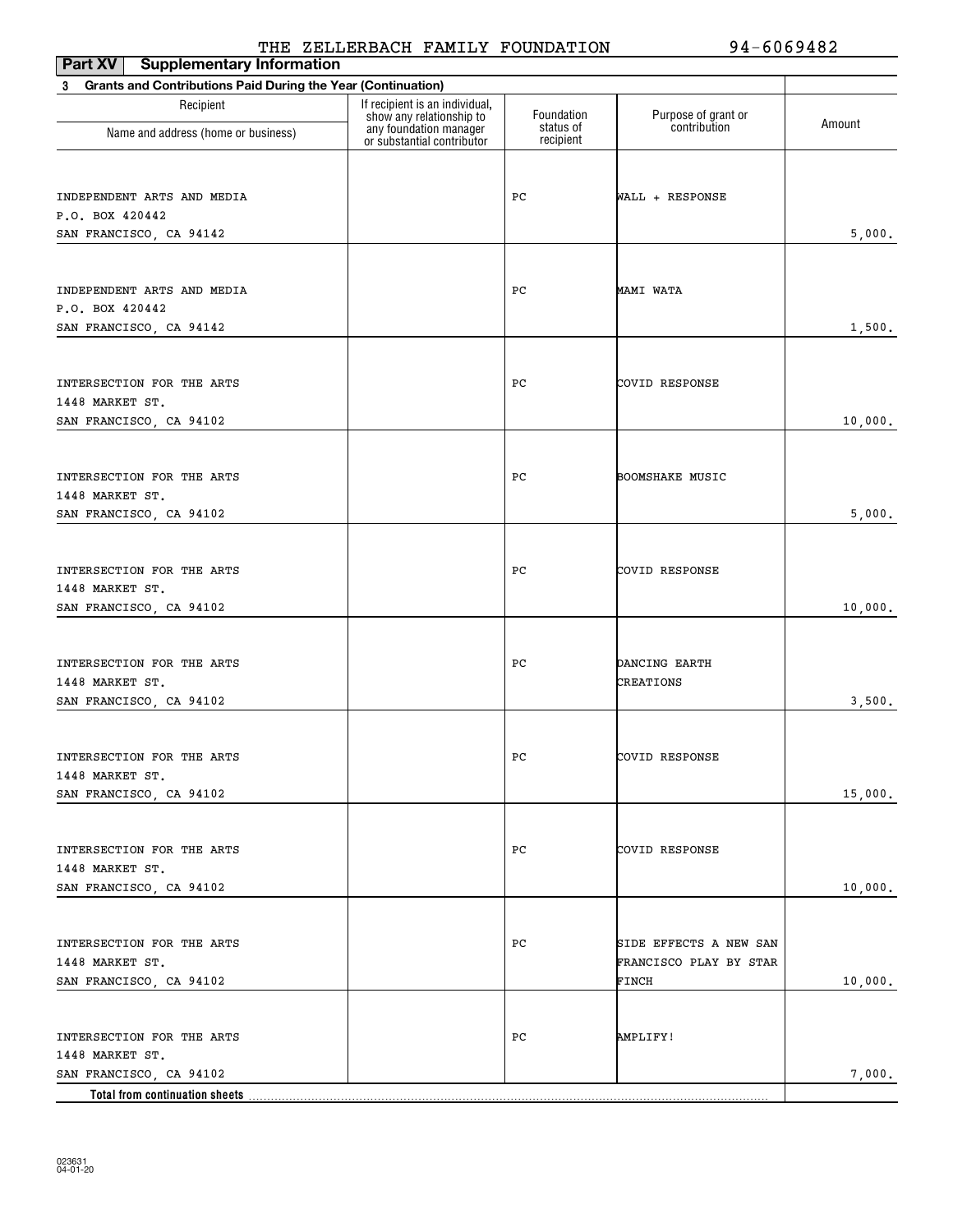| <b>Part XV</b> Supplementary Information                          |                                                            |                        |                            | ---- <i>-</i> -- |
|-------------------------------------------------------------------|------------------------------------------------------------|------------------------|----------------------------|------------------|
| Grants and Contributions Paid During the Year (Continuation)<br>3 |                                                            |                        |                            |                  |
| Recipient                                                         | If recipient is an individual,<br>show any relationship to | Foundation             | Purpose of grant or        | Amount           |
| Name and address (home or business)                               | any foundation manager<br>or substantial contributor       | status of<br>recipient | contribution               |                  |
|                                                                   |                                                            |                        |                            |                  |
| INTERSECTION FOR THE ARTS                                         |                                                            | PС                     | 2020 QUEER REBELS FEST     |                  |
| 1448 MARKET ST.                                                   |                                                            |                        |                            |                  |
| SAN FRANCISCO, CA 94102                                           |                                                            |                        |                            | 5,000.           |
|                                                                   |                                                            |                        |                            |                  |
| INTERSECTION FOR THE ARTS                                         |                                                            | PС                     | EMERGENT LANDSCAPES        |                  |
| 1448 MARKET ST.                                                   |                                                            |                        |                            |                  |
| SAN FRANCISCO, CA 94102                                           |                                                            |                        |                            | 4,000.           |
|                                                                   |                                                            |                        |                            |                  |
| INTERSECTION FOR THE ARTS                                         |                                                            | PС                     |                            |                  |
| 1448 MARKET ST.                                                   |                                                            |                        | EUGENIE CHAN/ MADAME<br>HО |                  |
| SAN FRANCISCO, CA 94102                                           |                                                            |                        |                            | 8,000.           |
|                                                                   |                                                            |                        |                            |                  |
|                                                                   |                                                            |                        |                            |                  |
| INTERSECTION FOR THE ARTS<br>1448 MARKET ST.                      |                                                            | РC                     | FAYE'S FRIDAYS             |                  |
| SAN FRANCISCO, CA 94102                                           |                                                            |                        |                            | 2,500.           |
|                                                                   |                                                            |                        |                            |                  |
|                                                                   |                                                            |                        |                            |                  |
| INTERSECTION FOR THE ARTS                                         |                                                            | PС                     | BAY AREA INTERNATIONAL     |                  |
| 1448 MARKET ST.<br>SAN FRANCISCO, CA 94102                        |                                                            |                        | DEAF DANCE FESTIVAL        | 10,000.          |
|                                                                   |                                                            |                        |                            |                  |
|                                                                   |                                                            |                        |                            |                  |
| PRO ARTS INC.                                                     |                                                            | PС                     | COVID RESPONSE             |                  |
| 150 FRANK H OGAWA PLAZA                                           |                                                            |                        |                            | 5,000.           |
| OAKLAND, CA 94612                                                 |                                                            |                        |                            |                  |
|                                                                   |                                                            |                        |                            |                  |
| PRO ARTS INC.                                                     |                                                            | PС                     | DREAM FARM COMMONS         |                  |
| 150 FRANK H OGAWA PLAZA                                           |                                                            |                        |                            |                  |
| OAKLAND, CA 94612                                                 |                                                            |                        |                            | 4,000.           |
|                                                                   |                                                            |                        |                            |                  |
| SHAWL-ANDERSON MODERN DANCE CENTER                                |                                                            | РC                     | COVID RESPONSE             |                  |
| 2704 ALCATRAZ AVE.                                                |                                                            |                        |                            |                  |
| BERKELEY, CA 94705                                                |                                                            |                        |                            | 6,600.           |
|                                                                   |                                                            |                        |                            |                  |
| SHAWL-ANDERSON MODERN DANCE CENTER                                |                                                            | РC                     | SECOND ANNUAL QUEERING     |                  |
| 2704 ALCATRAZ AVE.                                                |                                                            |                        | DANCE FESTIVAL             |                  |
| BERKELEY, CA 94705                                                |                                                            |                        |                            | 5,100.           |
|                                                                   |                                                            |                        |                            |                  |
| SHAWL-ANDERSON MODERN DANCE CENTER                                |                                                            | PС                     | DAVALOS DANCE COMPANY      |                  |
| 2704 ALCATRAZ AVE.                                                |                                                            |                        |                            |                  |
| BERKELEY, CA 94705                                                |                                                            |                        |                            | 8,000.           |
|                                                                   |                                                            |                        |                            |                  |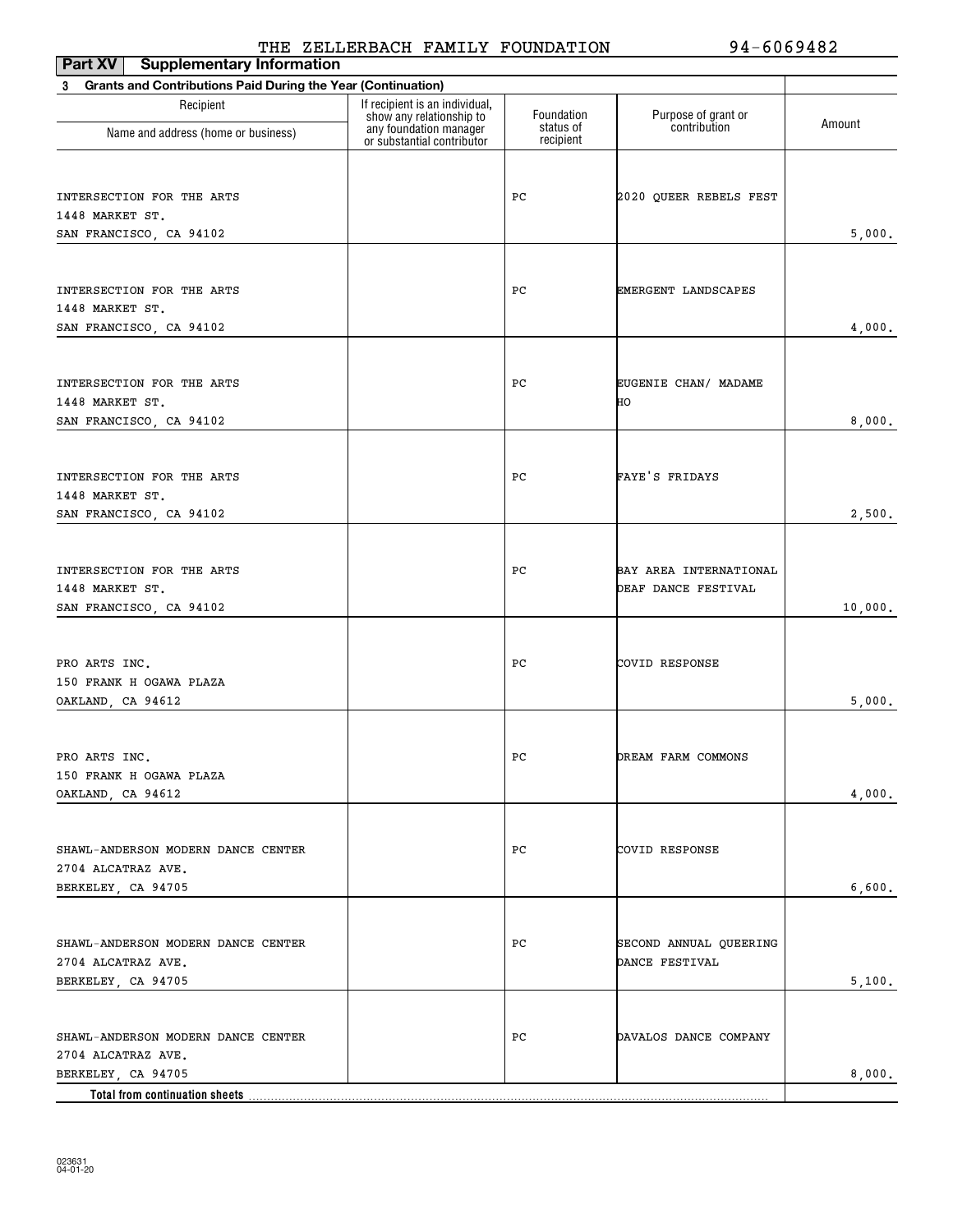| Part XV<br><b>Supplementary Information</b>                              |                                                                                      |                         |                                     |         |
|--------------------------------------------------------------------------|--------------------------------------------------------------------------------------|-------------------------|-------------------------------------|---------|
| <b>Grants and Contributions Paid During the Year (Continuation)</b><br>3 |                                                                                      |                         |                                     |         |
| Recipient                                                                | If recipient is an individual,<br>show any relationship to<br>any foundation manager | Foundation<br>status of | Purpose of grant or<br>contribution | Amount  |
| Name and address (home or business)                                      | or substantial contributor                                                           | recipient               |                                     |         |
|                                                                          |                                                                                      |                         |                                     |         |
| SHAWL-ANDERSON MODERN DANCE CENTER                                       |                                                                                      | PC                      | COVID RESPONSE                      |         |
| 2704 ALCATRAZ AVE.                                                       |                                                                                      |                         |                                     |         |
| BERKELEY, CA 94705                                                       |                                                                                      |                         |                                     | 5,000.  |
|                                                                          |                                                                                      |                         |                                     |         |
| SOCIAL GOOD FUND INC.                                                    |                                                                                      | PC                      | COVID RESPONSE                      |         |
| P.O. BOX 5472                                                            |                                                                                      |                         |                                     |         |
| RICHMOND, CA 94801                                                       |                                                                                      |                         |                                     | 10,000. |
|                                                                          |                                                                                      |                         |                                     |         |
| ABAD-CAPOEIRA SAN FRANCISCO                                              |                                                                                      | PC                      | COVID RESPONSE                      |         |
| 3221 22ND STREET                                                         |                                                                                      |                         |                                     |         |
| SAN FRANCISCO, CA 94110                                                  |                                                                                      |                         |                                     | 10,000. |
|                                                                          |                                                                                      |                         |                                     |         |
| AGGREGATE SPACE GALLERY                                                  |                                                                                      | PC                      | COVID RESPONSE                      |         |
| 801 WEST GRAND AVENUE                                                    |                                                                                      |                         |                                     |         |
| OAKLAND, CA 94607                                                        |                                                                                      |                         |                                     | 10,000. |
|                                                                          |                                                                                      |                         |                                     |         |
| ANNE BLUETHENTHAL AND DANCERS                                            |                                                                                      | PС                      | 9TH ANNUAL SKYWATCHERS              |         |
| 3574 22ND STREET                                                         |                                                                                      |                         | FESTIVAL                            |         |
| SAN FRANCISCO, CA 94114                                                  |                                                                                      |                         |                                     | 7,500.  |
|                                                                          |                                                                                      |                         |                                     |         |
| ART OF THE MATTER                                                        |                                                                                      | PC                      | GENERAL OPERATING                   |         |
| 3288 21ST STREET #71                                                     |                                                                                      |                         | SUPPORT.                            |         |
| SAN FRANCISCO, CA 94110                                                  |                                                                                      |                         |                                     | 3,000.  |
|                                                                          |                                                                                      |                         |                                     |         |
| ARTISTS' TELEVISION ACCESS                                               |                                                                                      | PC                      | COVID RESPONSE                      |         |
| 992 VALENCIA STREET<br>SAN FRANCISCO, CA 94110                           |                                                                                      |                         |                                     | 5,000.  |
|                                                                          |                                                                                      |                         |                                     |         |
|                                                                          |                                                                                      |                         |                                     |         |
| AUNT LUTE FOUNDATION                                                     |                                                                                      | PC                      | GENERAL OPERATING                   |         |
| P.O. BOX 410687<br>SAN FRANCISCO, CA 94141                               |                                                                                      |                         | SUPPORT.                            | 4,000.  |
|                                                                          |                                                                                      |                         |                                     |         |
|                                                                          |                                                                                      |                         |                                     |         |
| AXIS DANCE COMPANY                                                       |                                                                                      | PC                      | GENERAL OPERATING                   |         |
| 1428 ALICE ST., SUITE 200                                                |                                                                                      |                         | SUPPORT.                            |         |
| OAKLAND, CA 94612                                                        |                                                                                      |                         |                                     | 7,000.  |
|                                                                          |                                                                                      |                         |                                     |         |
| BAYVIEW OPERA HOUSE                                                      |                                                                                      | PС                      | COVID RESPONSE                      |         |
| 4705 THIRD STREET<br>SAN FRANCISCO, CA 94124                             |                                                                                      |                         |                                     | 10,000. |
| Total from continuation sheets                                           |                                                                                      |                         |                                     |         |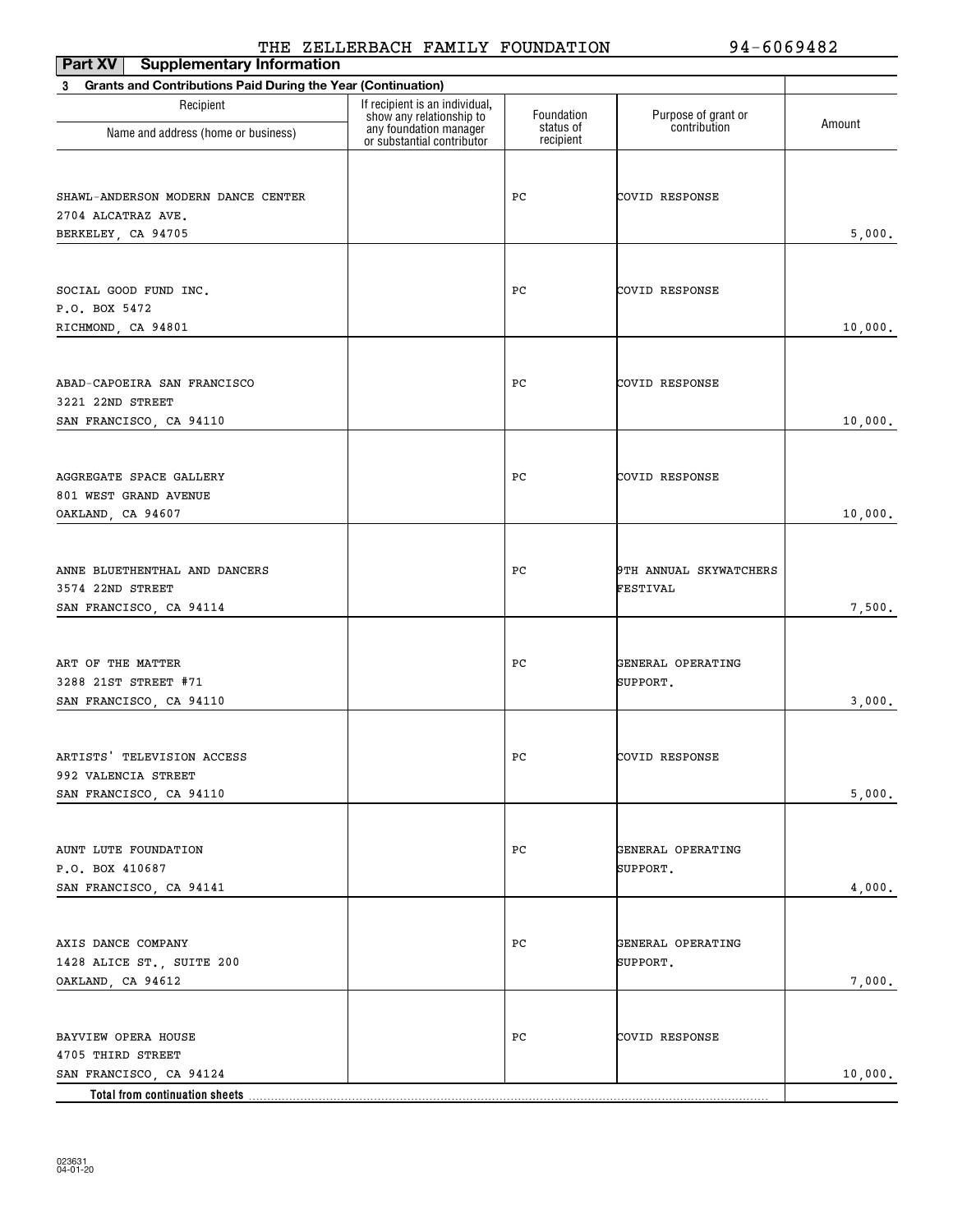| Part XV<br><b>Supplementary Information</b>                              |                                                                                      |                         |                                     |         |
|--------------------------------------------------------------------------|--------------------------------------------------------------------------------------|-------------------------|-------------------------------------|---------|
| <b>Grants and Contributions Paid During the Year (Continuation)</b><br>3 |                                                                                      |                         |                                     |         |
| Recipient                                                                | If recipient is an individual,<br>show any relationship to<br>any foundation manager | Foundation<br>status of | Purpose of grant or<br>contribution | Amount  |
| Name and address (home or business)                                      | or substantial contributor                                                           | recipient               |                                     |         |
|                                                                          |                                                                                      |                         |                                     |         |
| BLACK ARTS MOVEMENT DISTRICT                                             |                                                                                      | PC                      | COVID RESPONSE                      |         |
| 1791 11TH STREET                                                         |                                                                                      |                         |                                     |         |
| OAKLAND, CA 94602                                                        |                                                                                      |                         |                                     | 10,000. |
|                                                                          |                                                                                      |                         |                                     |         |
| CARTOON ART MUSEUM OF CALIFORNIA                                         |                                                                                      | РC                      | COVID RESPONSE                      |         |
| 275 5TH STREET, SUITE 303                                                |                                                                                      |                         |                                     |         |
| SAN FRANCISCO, CA 94103                                                  |                                                                                      |                         |                                     | 5,000.  |
|                                                                          |                                                                                      |                         |                                     |         |
| CENTER FOR NEW MUSIC                                                     |                                                                                      | PС                      | COVID RESPONSE                      |         |
| 55 TAYLOR STREET                                                         |                                                                                      |                         |                                     |         |
| SAN FRANCISCO, CA 94102                                                  |                                                                                      |                         |                                     | 5,000.  |
|                                                                          |                                                                                      |                         |                                     |         |
| CHINESE CULTURE FOUNDATION OF SF                                         |                                                                                      | PС                      | COVID RESPONSE                      |         |
| 750 KEARNY STREET, 3RD FLOOR                                             |                                                                                      |                         |                                     |         |
| SAN FRANCISCO, CA 94108                                                  |                                                                                      |                         |                                     | 5,000.  |
|                                                                          |                                                                                      |                         |                                     |         |
| CHINESE CULTURE FOUNDATION OF SF                                         |                                                                                      | PС                      | GENERAL OPERATING                   |         |
| 750 KEARNY STREET, 3RD FLOOR<br>SAN FRANCISCO, CA 94108                  |                                                                                      |                         | SUPPORT.                            | 3,500.  |
|                                                                          |                                                                                      |                         |                                     |         |
|                                                                          |                                                                                      |                         |                                     |         |
| CROWDED FIRE THEATER COMPANY<br>1695 18TH ST., C101 ANNEX                |                                                                                      | PС                      | COVID RESPONSE                      |         |
| SAN FRANCISCO, CA 94107                                                  |                                                                                      |                         |                                     | 10,000. |
|                                                                          |                                                                                      |                         |                                     |         |
| CROWDED FIRE THEATER COMPANY                                             |                                                                                      | PC                      | GENERAL OPERATING                   |         |
| 1695 18TH ST., C101 ANNEX                                                |                                                                                      |                         | SUPPORT.                            |         |
| SAN FRANCISCO, CA 94107                                                  |                                                                                      |                         |                                     | 4,500.  |
|                                                                          |                                                                                      |                         |                                     |         |
| CUBACARIBE                                                               |                                                                                      | PС                      | COVID RESPONSE                      |         |
| 60 29TH ST., SUITE 315                                                   |                                                                                      |                         |                                     |         |
| SAN FRANCISCO, CA 94110                                                  |                                                                                      |                         |                                     | 10,000. |
|                                                                          |                                                                                      |                         |                                     |         |
| CULTURA Y ARTE NATIVA DE LAS AMERICAS                                    |                                                                                      | PС                      | CARNAVAL SAN FRANCISCO              |         |
| 1333 FLORIDA STREET                                                      |                                                                                      |                         | FESTIVAL 2020                       |         |
| SAN FRANCISCO, CA 94110                                                  |                                                                                      |                         |                                     | 5,000.  |
|                                                                          |                                                                                      |                         |                                     |         |
| CULTURAL ODYSSEY                                                         |                                                                                      | PС                      | COVID RESPONSE                      |         |
| 762 FULTON ST., SUITE 306                                                |                                                                                      |                         |                                     |         |
| SAN FRANCISCO, CA 94102                                                  |                                                                                      |                         |                                     | 10,000. |
| Total from continuation sheets                                           |                                                                                      |                         |                                     |         |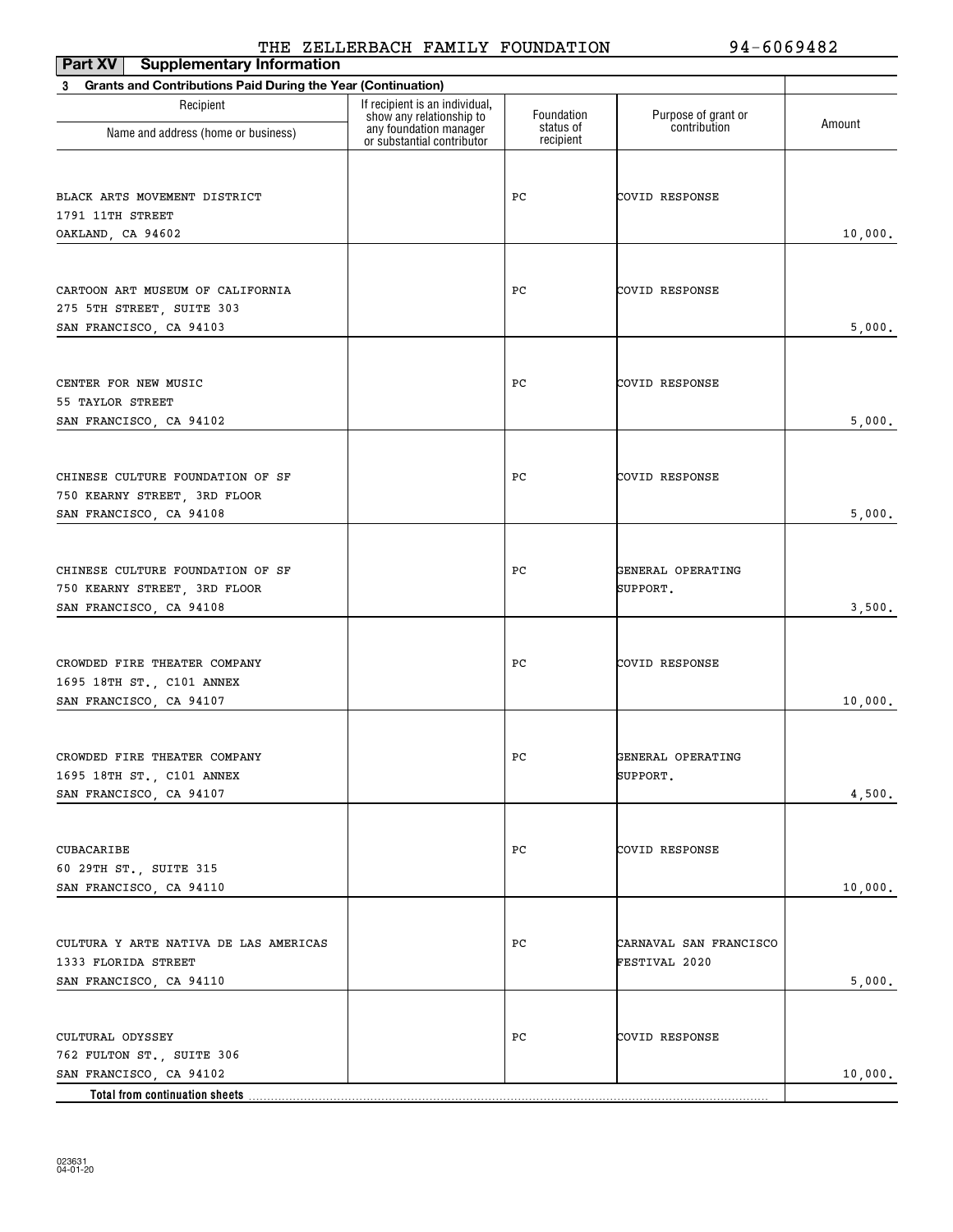| Part XV<br><b>Supplementary Information</b>                              |                                                                                      |                         |                                     |         |
|--------------------------------------------------------------------------|--------------------------------------------------------------------------------------|-------------------------|-------------------------------------|---------|
| <b>Grants and Contributions Paid During the Year (Continuation)</b><br>3 |                                                                                      |                         |                                     |         |
| Recipient                                                                | If recipient is an individual,<br>show any relationship to<br>any foundation manager | Foundation<br>status of | Purpose of grant or<br>contribution | Amount  |
| Name and address (home or business)                                      | or substantial contributor                                                           | recipient               |                                     |         |
|                                                                          |                                                                                      |                         |                                     |         |
| CUTTING BALL THEATER                                                     |                                                                                      | PC                      | COVID RESPONSE                      |         |
| 141 TAYLOR STREET                                                        |                                                                                      |                         |                                     |         |
| SAN FRANCISCO, CA 94102                                                  |                                                                                      |                         |                                     | 5,000.  |
|                                                                          |                                                                                      |                         |                                     |         |
| DIAMANO COURA WEST AFRICAN DANCE CO                                      |                                                                                      | PC                      | COVID RESPONSE                      |         |
| 1428 ALICE STREET, #201                                                  |                                                                                      |                         |                                     |         |
| OAKLAND, CA 94612                                                        |                                                                                      |                         |                                     | 10,000. |
|                                                                          |                                                                                      |                         |                                     |         |
| EAST BAY CENTER FOR THE PERFORMING<br>ARTS                               |                                                                                      | РC                      | COVID RESPONSE                      |         |
| 339 11TH STREET                                                          |                                                                                      |                         |                                     |         |
| RICHMOND, CA 94801                                                       |                                                                                      |                         |                                     | 10,000. |
|                                                                          |                                                                                      |                         |                                     |         |
| EASTSIDE ARTS ALLIANCE                                                   |                                                                                      | PC                      | COVID RESPONSE                      |         |
| P O BOX 17008                                                            |                                                                                      |                         |                                     |         |
| OAKLAND, CA 94601                                                        |                                                                                      |                         |                                     | 5,000.  |
|                                                                          |                                                                                      |                         |                                     |         |
|                                                                          |                                                                                      |                         |                                     |         |
| EMBODIMENT PROJECT<br>3316 24TH STREET                                   |                                                                                      | PC                      | COVID RESPONSE                      |         |
| SAN FRANCISCO, CA 94110                                                  |                                                                                      |                         |                                     | 10,000. |
|                                                                          |                                                                                      |                         |                                     |         |
|                                                                          |                                                                                      |                         |                                     |         |
| EMBODIMENT PROJECT<br>3316 24TH STREET                                   |                                                                                      | PC                      | X RATED PLANET                      |         |
| SAN FRANCISCO, CA 94110                                                  |                                                                                      |                         |                                     | 9,000.  |
|                                                                          |                                                                                      |                         |                                     |         |
|                                                                          |                                                                                      |                         |                                     |         |
| EXITHEATRE<br>156 EDDY ST                                                |                                                                                      | PC                      | GENERAL OPERATING<br>SUPPORT.       |         |
| SAN FRANCISCO, CA 94102                                                  |                                                                                      |                         |                                     | 5,000.  |
|                                                                          |                                                                                      |                         |                                     |         |
|                                                                          |                                                                                      |                         |                                     |         |
| FLYAWAY PRODUCTIONS<br>1068 BOWDOIN ST.                                  |                                                                                      | PC                      | GENERAL OPERATING                   |         |
| SAN FRANCISCO, CA 94134                                                  |                                                                                      |                         | SUPPORT.                            | 2,000.  |
|                                                                          |                                                                                      |                         |                                     |         |
|                                                                          |                                                                                      |                         |                                     |         |
| FOGLIFTER PRESS                                                          |                                                                                      | PC                      | COVID RESPONSE                      |         |
| 1200 CLAY STREET #4                                                      |                                                                                      |                         |                                     | 5,000.  |
| SAN FRANCISCO, CA 94108                                                  |                                                                                      |                         |                                     |         |
|                                                                          |                                                                                      |                         |                                     |         |
| FRESH MEAT PRODUCTIONS                                                   |                                                                                      | PC                      | COVID RESPONSE                      |         |
| 375 27TH STREET #A                                                       |                                                                                      |                         |                                     |         |
| SAN FRANCISCO, CA 94131<br>Total from continuation sheets.               |                                                                                      |                         |                                     | 10,000. |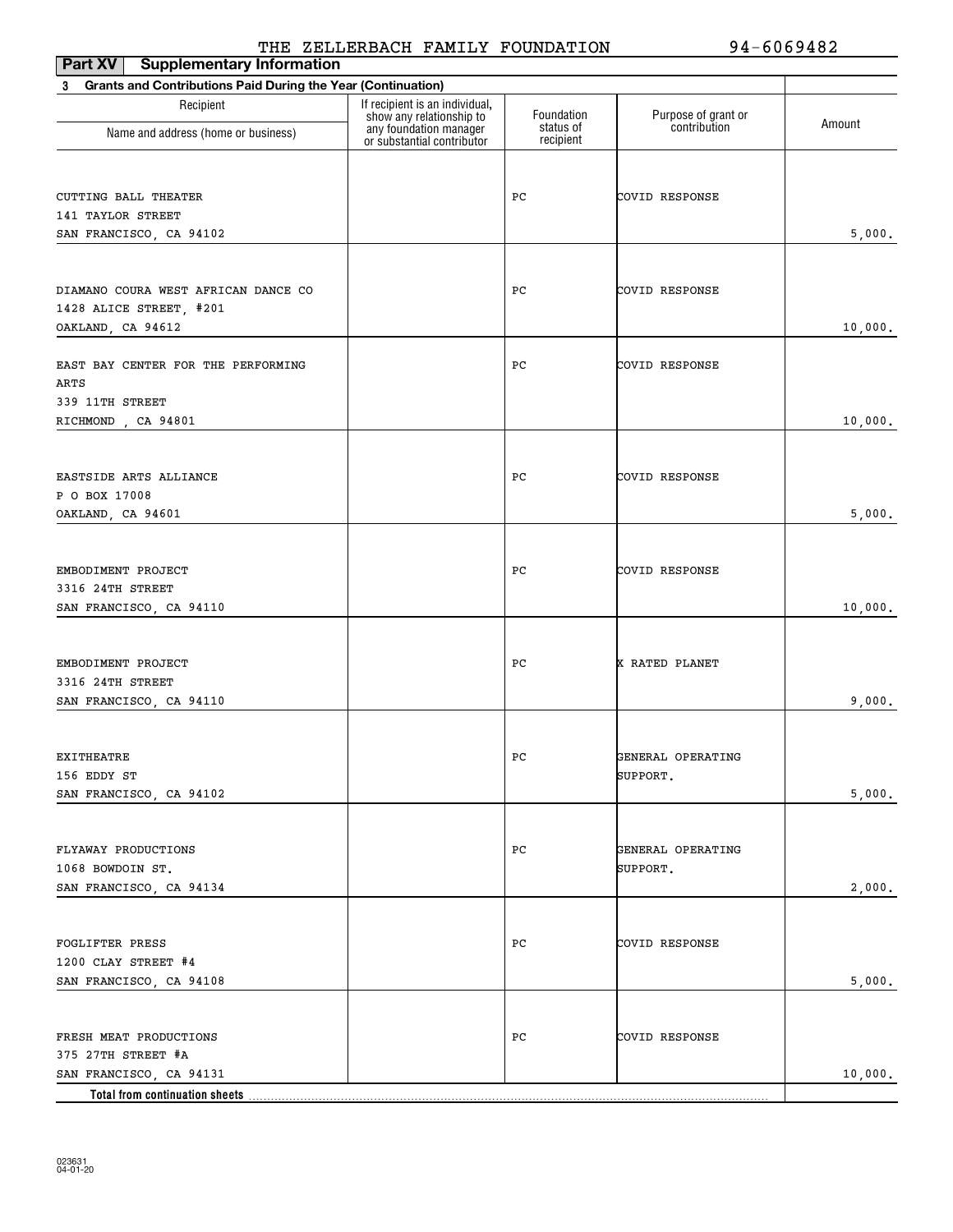| Part XV<br><b>Supplementary Information</b>                              |                                                                                      |                         |                                     |         |
|--------------------------------------------------------------------------|--------------------------------------------------------------------------------------|-------------------------|-------------------------------------|---------|
| <b>Grants and Contributions Paid During the Year (Continuation)</b><br>3 |                                                                                      |                         |                                     |         |
| Recipient                                                                | If recipient is an individual,<br>show any relationship to<br>any foundation manager | Foundation<br>status of | Purpose of grant or<br>contribution | Amount  |
| Name and address (home or business)                                      | or substantial contributor                                                           | recipient               |                                     |         |
|                                                                          |                                                                                      |                         |                                     |         |
| FRESH MEAT PRODUCTIONS                                                   |                                                                                      | РC                      | GENERAL OPERATING                   |         |
| 375 27TH STREET #A                                                       |                                                                                      |                         | SUPPORT.                            |         |
| SAN FRANCISCO, CA 94131                                                  |                                                                                      |                         |                                     | 8,000.  |
|                                                                          |                                                                                      |                         |                                     |         |
| GOLDEN THREAD PRODUCTIONS                                                |                                                                                      | РC                      | GENERAL OPERATING                   |         |
| 1695 18TH ST. #C101 ANNEX                                                |                                                                                      |                         | SUPPORT.                            |         |
| SAN FRANCISCO, CA 94107                                                  |                                                                                      |                         |                                     | 8,000.  |
|                                                                          |                                                                                      |                         |                                     |         |
| HIPHOPFORCHANGE                                                          |                                                                                      | РC                      | GENERAL OPERATING                   |         |
| 676 31ST ST.                                                             |                                                                                      |                         | SUPPORT.                            |         |
| OAKLAND, CA 94609                                                        |                                                                                      |                         |                                     | 7,000.  |
|                                                                          |                                                                                      |                         |                                     |         |
| HOMEY                                                                    |                                                                                      | РC                      | GENERAL OPERATING                   |         |
| 2221 MISSION STREET                                                      |                                                                                      |                         | SUPPORT.                            |         |
| SAN FRANCISCO, CA 94110                                                  |                                                                                      |                         |                                     | 5,000.  |
|                                                                          |                                                                                      |                         |                                     |         |
|                                                                          |                                                                                      |                         |                                     |         |
| INTERMUSIC SF                                                            |                                                                                      | РC                      | COVID RESPONSE                      |         |
| 901 MISSION STREET SUITE 306<br>SAN FRANCISCO, CA 94103                  |                                                                                      |                         |                                     | 5,000.  |
|                                                                          |                                                                                      |                         |                                     |         |
|                                                                          |                                                                                      |                         |                                     |         |
| JOE GOODE PERFORMANCE GROUP                                              |                                                                                      | РC                      | COVID RESPONSE                      |         |
| 499 ALABAMA ST. SUITE 150                                                |                                                                                      |                         |                                     |         |
| SAN FRANCISCO, CA 94110                                                  |                                                                                      |                         |                                     | 6,600.  |
|                                                                          |                                                                                      |                         |                                     |         |
| KULTIVATE LABS                                                           |                                                                                      | PC                      | GENERAL OPERATING                   |         |
| 1010 MISSION ST.                                                         |                                                                                      |                         | SUPPORT.                            |         |
| SAN FRANCISCO, CA 94103                                                  |                                                                                      |                         |                                     | 7,500.  |
|                                                                          |                                                                                      |                         |                                     |         |
| LORRAINE HANSBERRY THEATRE                                               |                                                                                      | РC                      | COVID RESPONSE                      |         |
| 762 FULTON STREET, SUITE 204                                             |                                                                                      |                         |                                     |         |
| SAN FRANCISCO, CA 94115                                                  |                                                                                      |                         |                                     | 15,000. |
|                                                                          |                                                                                      |                         |                                     |         |
| LOS CENZONTLES MEXICAN ARTS CENTER                                       |                                                                                      | РC                      | GENERAL OPERATING                   |         |
| 13108 SAN PABLO AVENUE                                                   |                                                                                      |                         | SUPPORT.                            |         |
| SAN PABLO, CA 94805                                                      |                                                                                      |                         |                                     | 8,000.  |
|                                                                          |                                                                                      |                         |                                     |         |
| LUNA DANCE INSTITUTE                                                     |                                                                                      | РC                      | COVID RESPONSE                      |         |
| 605 ADDISON STREET                                                       |                                                                                      |                         |                                     |         |
| BERKELEY, CA 94710                                                       |                                                                                      |                         |                                     | 5,000.  |
| Total from continuation sheets                                           |                                                                                      |                         |                                     |         |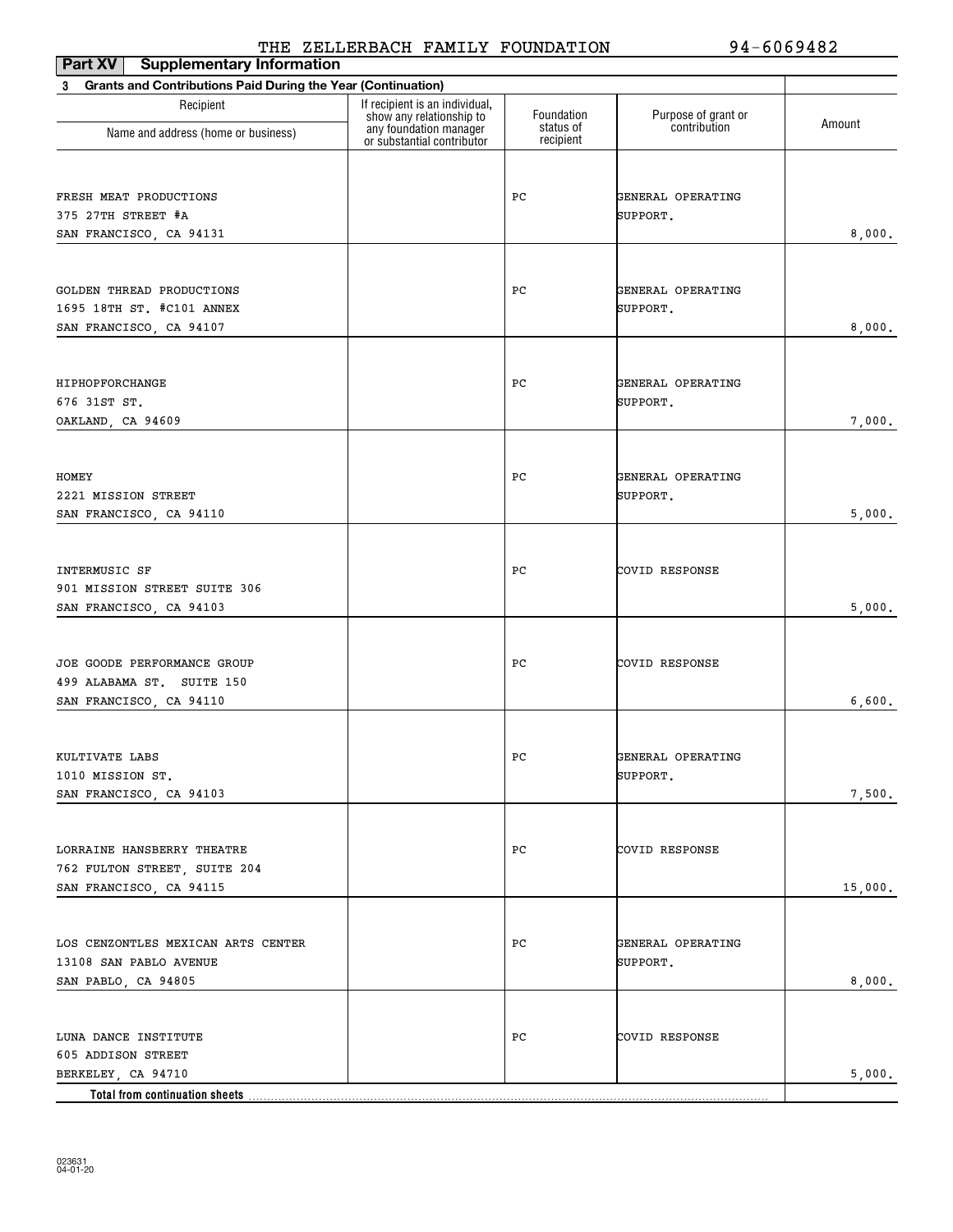| <b>Part XV</b> Supplementary Information                                 | ---- <i>-</i> --                                           |                        |                               |         |  |
|--------------------------------------------------------------------------|------------------------------------------------------------|------------------------|-------------------------------|---------|--|
| <b>Grants and Contributions Paid During the Year (Continuation)</b><br>3 |                                                            |                        |                               |         |  |
| Recipient                                                                | If recipient is an individual,<br>show any relationship to | Foundation             | Purpose of grant or           | Amount  |  |
| Name and address (home or business)                                      | any foundation manager<br>or substantial contributor       | status of<br>recipient | contribution                  |         |  |
| MISSION CULTURAL CENTER FOR LATINO                                       |                                                            | PС                     | COVID RESPONSE                |         |  |
| ARTS                                                                     |                                                            |                        |                               |         |  |
| 2868 MISSION ST.                                                         |                                                            |                        |                               |         |  |
| SAN FRANCISCO, CA 94110                                                  |                                                            |                        |                               | 10,000. |  |
|                                                                          |                                                            |                        |                               |         |  |
| OAKTOWN JAZZ WORKSHOP                                                    |                                                            | PС                     | CONTEMPORARY LEADERS          |         |  |
| P.O. BOX 3568                                                            |                                                            |                        | CONCERT SERIES                |         |  |
| OAKLAND, CA 94609                                                        |                                                            |                        |                               | 5,000.  |  |
|                                                                          |                                                            |                        |                               |         |  |
| PLAYWRIGHTS FOUNDATION                                                   |                                                            | РC                     | COVID RESPONSE                |         |  |
| 1616 16TH ST. #350                                                       |                                                            |                        |                               |         |  |
| SAN FRANCISCO, CA 94103                                                  |                                                            |                        |                               | 10,000. |  |
|                                                                          |                                                            |                        |                               |         |  |
| PLAYWRIGHTS FOUNDATION                                                   |                                                            | PС                     | GENERAL OPERATING             |         |  |
| 1616 16TH ST. #350                                                       |                                                            |                        | SUPPORT.                      |         |  |
| SAN FRANCISCO, CA 94103                                                  |                                                            |                        |                               | 5,000.  |  |
|                                                                          |                                                            |                        |                               |         |  |
|                                                                          |                                                            |                        |                               |         |  |
| PUSH DANCE COMPANY                                                       |                                                            | РC                     | COVID RESPONSE                |         |  |
| 179 OAK ST. SUITE J                                                      |                                                            |                        |                               |         |  |
| SAN FRANCISCO, CA 94102                                                  |                                                            |                        |                               | 10,000. |  |
|                                                                          |                                                            |                        |                               |         |  |
| QCC: THE CENTER FOR LGBT ART &<br>CULTURE                                |                                                            | PС                     | GENERAL OPERATING<br>SUPPORT. |         |  |
| 762 FULTON STREET                                                        |                                                            |                        |                               |         |  |
| SAN FRANCISCO, CA 94102                                                  |                                                            |                        |                               | 10,000. |  |
|                                                                          |                                                            |                        |                               |         |  |
| QUEER WOMEN OF COLOR MEDIA ARTS                                          |                                                            | PС                     | COVID RESPONSE                |         |  |
| PROJECT                                                                  |                                                            |                        |                               |         |  |
| 59 COOK STREET                                                           |                                                            |                        |                               |         |  |
| SAN FRANCISCO, CA 94118                                                  |                                                            |                        |                               | 5,000.  |  |
|                                                                          |                                                            |                        |                               |         |  |
| ROOT DIVISION                                                            |                                                            | PС                     | COVID RESPONSE                |         |  |
| 1131 MISSION STREET                                                      |                                                            |                        |                               |         |  |
| SAN FRANCISCO, CA 94103                                                  |                                                            |                        |                               | 15,000. |  |
|                                                                          |                                                            |                        |                               |         |  |
|                                                                          |                                                            |                        |                               |         |  |
| SAFEHOUSE FOR THE PERFORMING ARTS                                        |                                                            | PС                     | RAW (RESIDENT ARTIST          |         |  |
| 1 GROVE ST.                                                              |                                                            |                        | WORKSHOP)                     |         |  |
| SAN FRANCISCO, CA 94102                                                  |                                                            |                        |                               | 7,500.  |  |
|                                                                          |                                                            |                        |                               |         |  |
| SAN FRANCISCO MIME TROUPE                                                |                                                            | PС                     | GENERAL OPERATING             |         |  |
| 855 TREAT AVENUE                                                         |                                                            |                        | SUPPORT.                      |         |  |
| SAN FRANCISCO, CA 94110                                                  |                                                            |                        |                               | 5,000.  |  |
| Total from continuation sheets                                           |                                                            |                        |                               |         |  |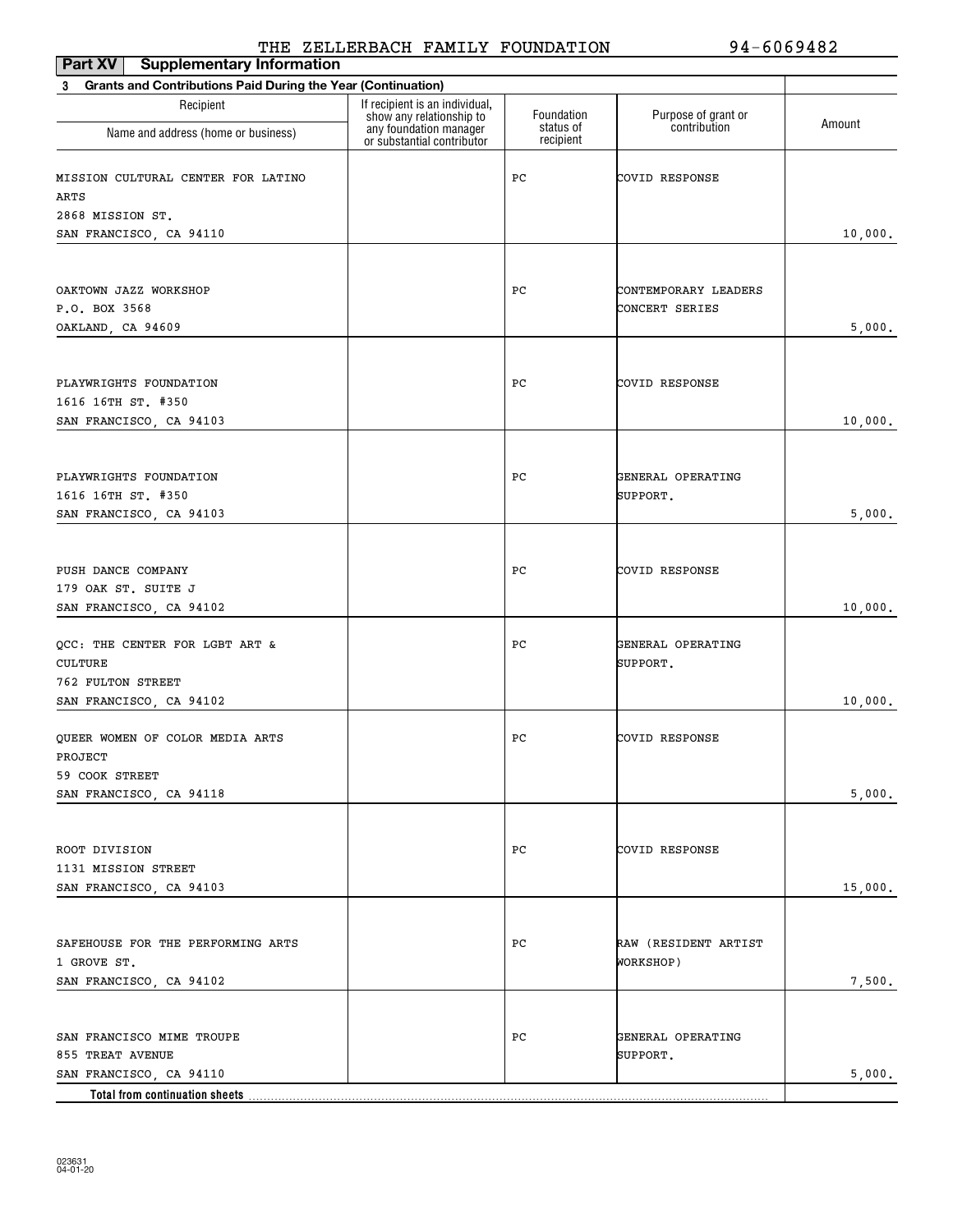| <b>Part XV</b> Supplementary Information                          | -------                                                    |                        |                       |         |  |
|-------------------------------------------------------------------|------------------------------------------------------------|------------------------|-----------------------|---------|--|
| Grants and Contributions Paid During the Year (Continuation)<br>3 |                                                            |                        |                       |         |  |
| Recipient                                                         | If recipient is an individual,<br>show any relationship to | Foundation             | Purpose of grant or   | Amount  |  |
| Name and address (home or business)                               | any foundation manager<br>or substantial contributor       | status of<br>recipient | contribution          |         |  |
|                                                                   |                                                            |                        |                       |         |  |
|                                                                   |                                                            | PС                     | COVID RESPONSE        |         |  |
| SMALL PRESS DISTRIBUTION, INC.<br>1341 7TH STREET                 |                                                            |                        |                       |         |  |
| BERKELEY, CA 94710                                                |                                                            |                        |                       |         |  |
|                                                                   |                                                            |                        |                       | 10,000. |  |
|                                                                   |                                                            |                        |                       |         |  |
| SOMARTS                                                           |                                                            | РC                     | COVID RESPONSE        |         |  |
| 934 BRANNAN STREET                                                |                                                            |                        |                       |         |  |
| SAN FRANCISCO, CA 94103                                           |                                                            |                        |                       | 10,000. |  |
|                                                                   |                                                            |                        |                       |         |  |
| SOUTHERN EXPOSURE                                                 |                                                            | РC                     | COVID RESPONSE        |         |  |
| 3030 20TH STREET                                                  |                                                            |                        |                       |         |  |
| SAN FRANCISCO, CA 94110                                           |                                                            |                        |                       | 10,000. |  |
|                                                                   |                                                            |                        |                       |         |  |
|                                                                   |                                                            |                        |                       |         |  |
| SOUTHERN EXPOSURE                                                 |                                                            | РC                     | PROP UP TO HOLD       |         |  |
| 3030 20TH STREET                                                  |                                                            |                        |                       |         |  |
| SAN FRANCISCO, CA 94110                                           |                                                            |                        |                       | 10,000. |  |
|                                                                   |                                                            |                        |                       |         |  |
| THE DANCE BRIGADE                                                 |                                                            | PС                     | COVID RESPONSE        |         |  |
| 3316 24TH ST.                                                     |                                                            |                        |                       |         |  |
| SAN FRANCISCO, CA 94110                                           |                                                            |                        |                       | 10,000. |  |
|                                                                   |                                                            |                        |                       |         |  |
|                                                                   |                                                            |                        |                       |         |  |
| THE LAB SF                                                        |                                                            | PС                     | COVID RESPONSE        |         |  |
| 2948 16TH STREET<br>SAN FRANCISCO, CA 94103                       |                                                            |                        |                       | 10,000. |  |
|                                                                   |                                                            |                        |                       |         |  |
|                                                                   |                                                            |                        |                       |         |  |
| THE LITQUAKE FOUNDATION                                           |                                                            | PС                     | GENERAL OPERATING     |         |  |
| 57 POST ST., SUITE 604                                            |                                                            |                        | SUPPORT.              |         |  |
| SAN FRANCISCO, CA 94104                                           |                                                            |                        |                       | 8,000.  |  |
|                                                                   |                                                            |                        |                       |         |  |
| THE LOWER BOTTOM PLAYAZ                                           |                                                            | PС                     | COVID RESPONSE        |         |  |
| 1540 BROADWAY ST.                                                 |                                                            |                        |                       |         |  |
| OAKLAND, CA 94612                                                 |                                                            |                        |                       | 5,000.  |  |
|                                                                   |                                                            |                        |                       |         |  |
|                                                                   |                                                            |                        |                       |         |  |
| THEATRE OF YUGEN INC.                                             |                                                            | PС                     | BRAIDED: A NATIVE NOH |         |  |
| 2840 MARIPOSA ST.                                                 |                                                            |                        | STORY                 |         |  |
| SAN FRANCISCO, CA 94110                                           |                                                            |                        |                       | 2,000.  |  |
|                                                                   |                                                            |                        |                       |         |  |
| UBUNTU THEATER PROJECT                                            |                                                            | PС                     | COVID RESPONSE        |         |  |
| 1433 12 AVENUE                                                    |                                                            |                        |                       |         |  |
| OAKLAND, CA 94606                                                 |                                                            |                        |                       | 15,000. |  |
|                                                                   |                                                            |                        |                       |         |  |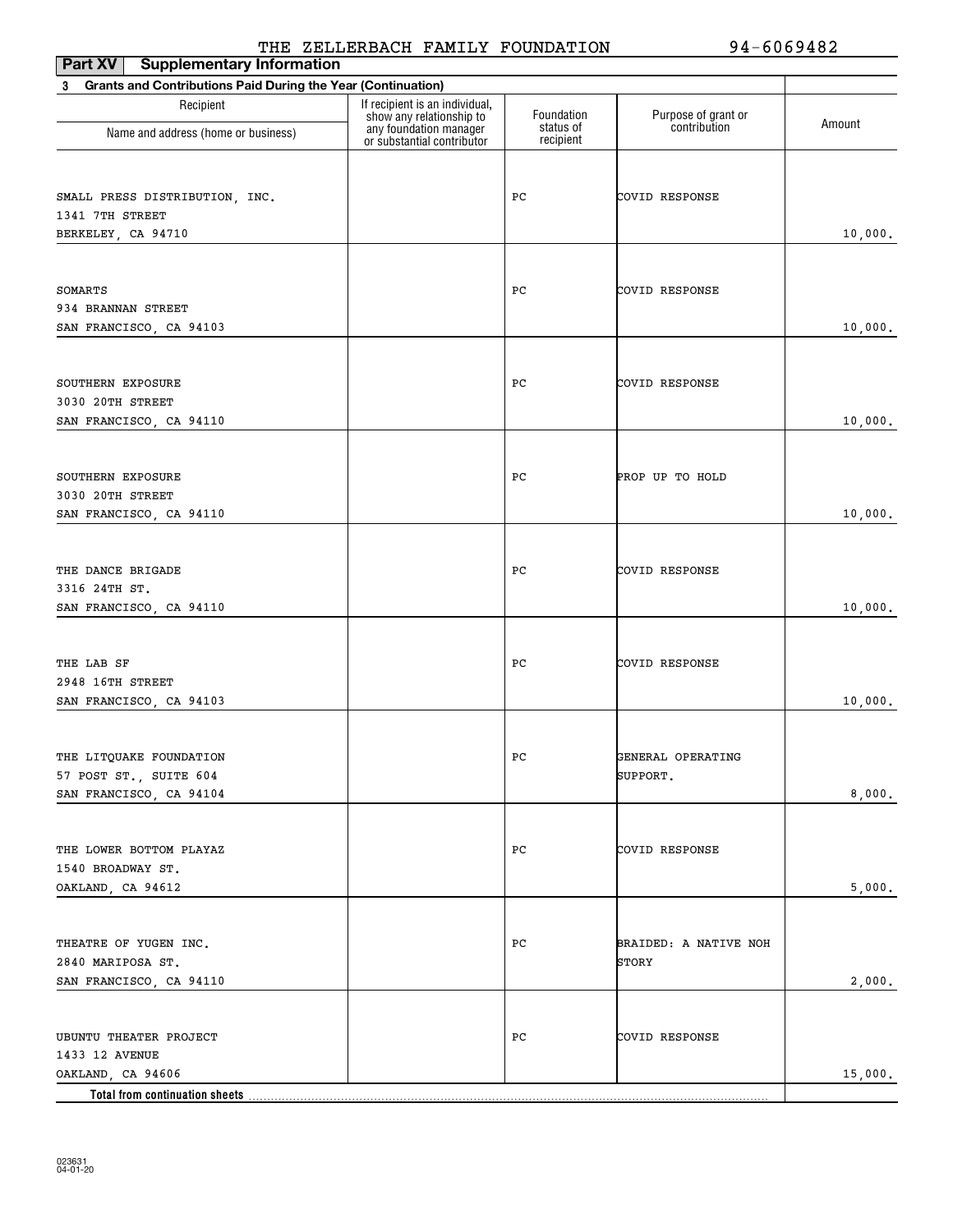| Part XV<br><b>Supplementary Information</b>                              |                                                            |                         |                                     |         |
|--------------------------------------------------------------------------|------------------------------------------------------------|-------------------------|-------------------------------------|---------|
| <b>Grants and Contributions Paid During the Year (Continuation)</b><br>3 |                                                            |                         |                                     |         |
| Recipient                                                                | If recipient is an individual,<br>show any relationship to | Foundation<br>status of | Purpose of grant or<br>contribution | Amount  |
| Name and address (home or business)                                      | any foundation manager<br>or substantial contributor       | recipient               |                                     |         |
| WOMEN'S AUDIO MISSION                                                    |                                                            | РC                      | COVID RESPONSE                      |         |
| 542-544 NATOMA STREET #C1                                                |                                                            |                         |                                     |         |
| SAN FRANCISCO, CA 94103                                                  |                                                            |                         |                                     | 10,000. |
|                                                                          |                                                            |                         |                                     |         |
| WOMEN'S AUDIO MISSION                                                    |                                                            | РC                      | LOCAL SIRENS: WOMEN IN              |         |
| 542-544 NATOMA STREET #C1                                                |                                                            |                         | MUSIC CONCERT SERIES                |         |
| SAN FRANCISCO, CA 94103                                                  |                                                            |                         |                                     | 8,000.  |
|                                                                          |                                                            |                         |                                     |         |
| WORLD ARTS WEST                                                          |                                                            | РC                      | CALL TO ACTION                      |         |
| 2 MARINA BLVD.                                                           |                                                            |                         |                                     |         |
| SAN FRANCISCO, CA 94123                                                  |                                                            |                         |                                     | 5,500.  |
| YERBA BUENA ARTS & EVENTS                                                |                                                            | РC                      | GENERAL OPERATING                   |         |
| 760 HOWARD STREET                                                        |                                                            |                         | SUPPORT.                            |         |
| SAN FRANCISCO, CA 94103                                                  |                                                            |                         |                                     | 5,000.  |
|                                                                          |                                                            |                         |                                     |         |
|                                                                          |                                                            |                         |                                     |         |
| Z SPACE STUDIO                                                           |                                                            | РC                      | COVID RESPONSE                      |         |
| 499 ALABAMA ST. SUITE 450<br>SAN FRANCISCO, CA 94110                     |                                                            |                         |                                     | 10,000. |
|                                                                          |                                                            |                         |                                     |         |
|                                                                          |                                                            |                         |                                     |         |
| Z SPACE STUDIO                                                           |                                                            | РC                      | THE RED SHADES                      |         |
| 499 ALABAMA ST. SUITE 450                                                |                                                            |                         |                                     |         |
| SAN FRANCISCO, CA 94110                                                  |                                                            |                         |                                     | 7,000.  |
|                                                                          |                                                            |                         |                                     |         |
|                                                                          |                                                            |                         |                                     |         |
|                                                                          |                                                            |                         |                                     |         |
|                                                                          |                                                            |                         |                                     |         |
|                                                                          |                                                            |                         |                                     |         |
|                                                                          |                                                            |                         |                                     |         |
|                                                                          |                                                            |                         |                                     |         |
|                                                                          |                                                            |                         |                                     |         |
|                                                                          |                                                            |                         |                                     |         |
|                                                                          |                                                            |                         |                                     |         |
|                                                                          |                                                            |                         |                                     |         |
|                                                                          |                                                            |                         |                                     |         |
|                                                                          |                                                            |                         |                                     |         |
|                                                                          |                                                            |                         |                                     |         |
| Total from continuation sheets.                                          |                                                            |                         |                                     |         |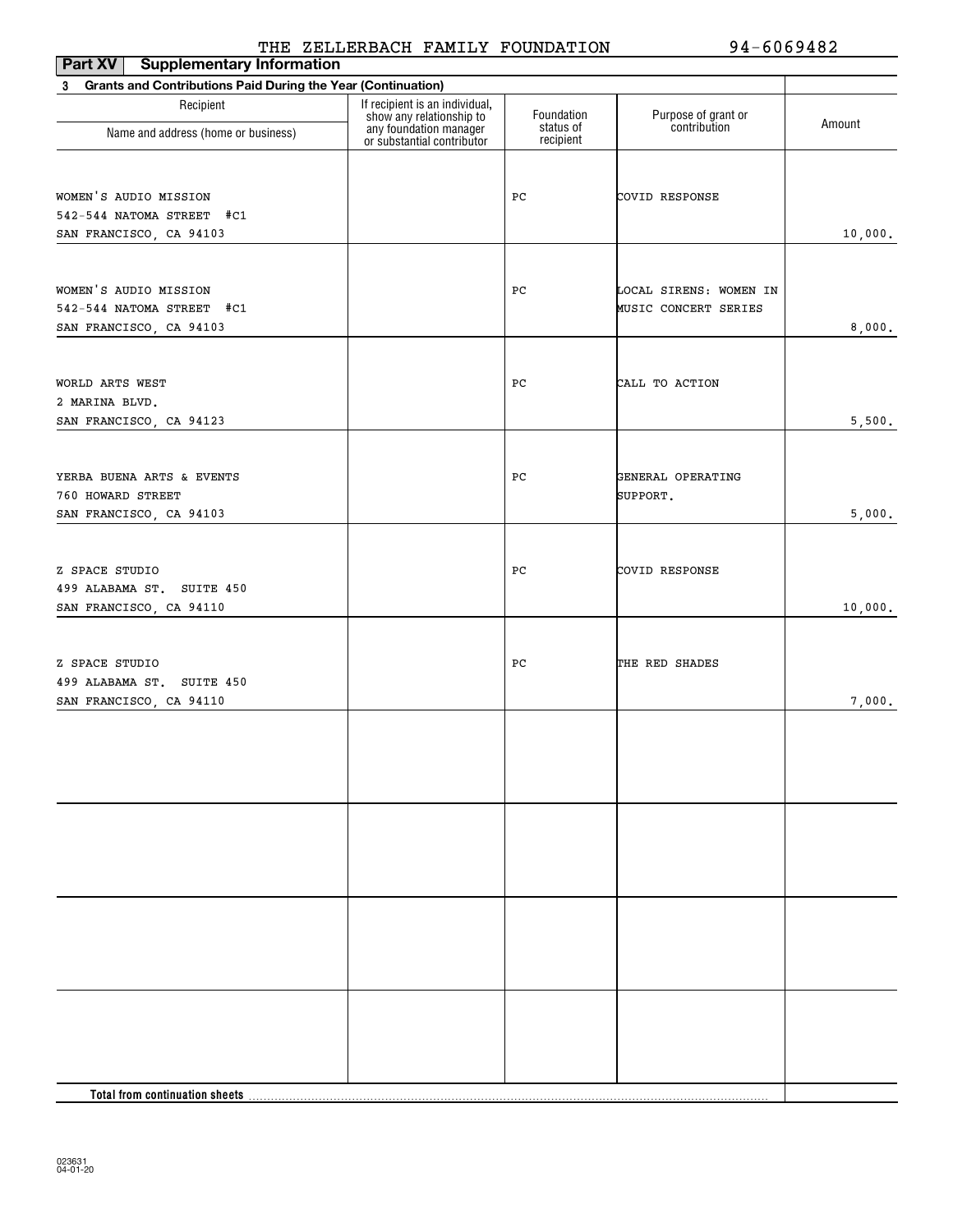| Part XV<br><b>Supplementary Information</b>                                                              |                                                                                      |                         |                                                                                                         |          |
|----------------------------------------------------------------------------------------------------------|--------------------------------------------------------------------------------------|-------------------------|---------------------------------------------------------------------------------------------------------|----------|
| <b>Grants and Contributions Approved for Future Payment (Continuation)</b><br>3                          |                                                                                      |                         |                                                                                                         |          |
| Recipient                                                                                                | If recipient is an individual,<br>show any relationship to<br>any foundation manager | Foundation<br>status of | Purpose of grant or<br>contribution                                                                     | Amount   |
| Name and address (home or business)                                                                      | or substantial contributor                                                           | recipient               |                                                                                                         |          |
| TAHIRIH JUSTICE CENTER<br>6402 ARLINGTON BLVD, SUITE 300<br>FALLS CHURCH, VA 22042                       |                                                                                      | PС                      | SUPPORTING IMMIGRANT<br>SURVIVORS OF<br>GENDER-BASED VIOLENCE<br>IN THE BAY AREA                        | 40,000.  |
| COLEMAN CHILDREN AND YOUTH SERVICES<br>459 VIENNA STREET<br>SAN FRANCISCO, CA 94112                      |                                                                                      | PС                      | SAN FRANCISCO YOUTH<br>ORGANIZING PROGRAM                                                               | 52,000.  |
| OASIS LEGAL SERVICES<br>1900 ADDISON STREET, SUITE 100<br>BERKELEY, CA 94704                             |                                                                                      | PС                      | GENERAL OPERATING<br>SUPPORT                                                                            | 40,000.  |
| EAST BAY SANCTUARY COVENANT<br>P.O. BOX 4670<br>BERKELEY, CA 94704                                       |                                                                                      | PС                      | GENERAL OPERATING<br>SUPPORT                                                                            | 40,000.  |
| PARTNERSHIPS FOR TRAUMA RECOVERY<br>1936 UNIVERSITY AVENUE, SUITE 191<br>BERKELEY, CA 94704              |                                                                                      | PС                      | GENERAL OPERATING<br>SUPPORT                                                                            | 55,000.  |
| COMMUNITIES UNITED FOR RESTORATIVE<br>YOUTH JUSTICE<br>490 LAKE PARK AVENUE, #16086<br>OAKLAND, CA 94610 |                                                                                      | PС                      | GENERAL OPERATING<br><b>SUPPORT</b>                                                                     | 50,000.  |
| W. HAYWOOD BURNS INSTITUTE<br>475 14TH STREET, SUITE 800<br>OAKLAND, CA 94612                            |                                                                                      | PС                      | COORDINATED ADVOCACY<br>FOR JUVENILE JUSTICE<br>REFORM AND<br>REINVESTMENT PROGRAM<br>IN ALAMEDA COUNTY | 60,000.  |
| ROCKEFELLER PHILANTHROPIC ADVISORS<br>6 WEST 48TH STREET, 10TH FLOOR<br>NEW YORK, NY 10036               |                                                                                      | PC                      | LISTEN4GOOD PROGRAM                                                                                     | 15,000.  |
|                                                                                                          |                                                                                      |                         |                                                                                                         |          |
| Total from continuation sheets                                                                           |                                                                                      |                         |                                                                                                         | 352,000. |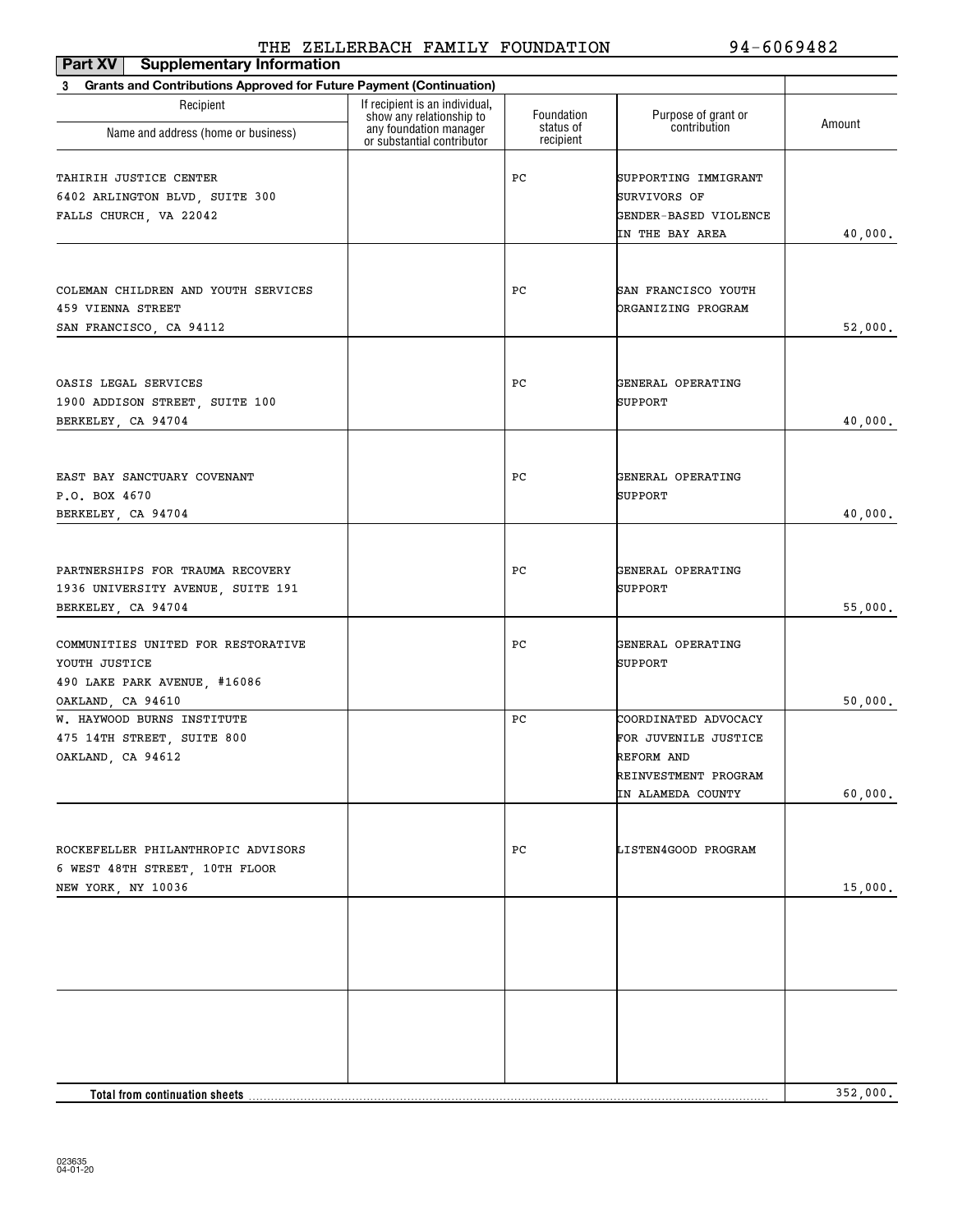**3a Grants and Contributions Paid During the Year Continuation of Purpose of Grant or Contribution**

NAME OF RECIPIENT - CALIFORNIA IMMIGRANT POLICY CENTER

TO SUPPORT STRATEGIC COMMUNICATIONS AND COMMUNITY OUTREACH THAT ADVANCE

THE WELL BEING AND FULL INCLUSION OF IMMIGRANTS IN CALIFORNIA.

NAME OF RECIPIENT - CATHOLIC CHARITIES OF THE DIOCESE OF SANTA ROSA

TO SUPPORT FAMILY-BASED IMMIGRATION LEGAL SERVICES, CITIZENSHIP TEST

PREPARATION, AND COMMUNITY EDUCATION AND OUTREACH TO LOW-INCOME

IMMIGRANTS IN NORTHERN AND WESTERN SONOMA COUNTY.

NAME OF RECIPIENT - CATHOLIC CHARITIES OF THE EAST BAY

TO SUPPORT FAMILY-BASED IMMIGRATION LEGAL SERVICES TO LOW-INCOME

IMMIGRANTS AND TO UNACCOMPANIED IMMIGRANT CHILDREN WHO RESIDE IN CONTRA COSTA COUNTY.

NAME OF RECIPIENT - CENTRO LEGAL DE LA RAZA

TO SUPPORT IMMIGRATION LEGAL SERVICES, INFORMATION, EDUCATION AND

OUTREACH TO UNACCOMPANIED IMMIGRANT CHILDREN AND MIGRANT FAMILIES WHO

ARE AT RISK OF DEPORTATION.

NAME OF RECIPIENT - CHINESE FOR AFFIRMATIVE ACTION

TO SUPPORT WORK THAT MONITORS, TRACKS, AND ADDRESSES ANTI-ASIAN RACISM

AND XENOPHOBIA , ESPECIALLY DURING THE COVD-19 PANDEMIC.

NAME OF RECIPIENT - NATIONAL IMMIGRATION FORUM

TO SUPPORT EFFORTS TO PARTNER WITH EMPLOYERSTO PROVIDE CITIZENSHIP

ASSISTANCE TO ELIGIBLE EMPLOYEES IN THE EAST BAY.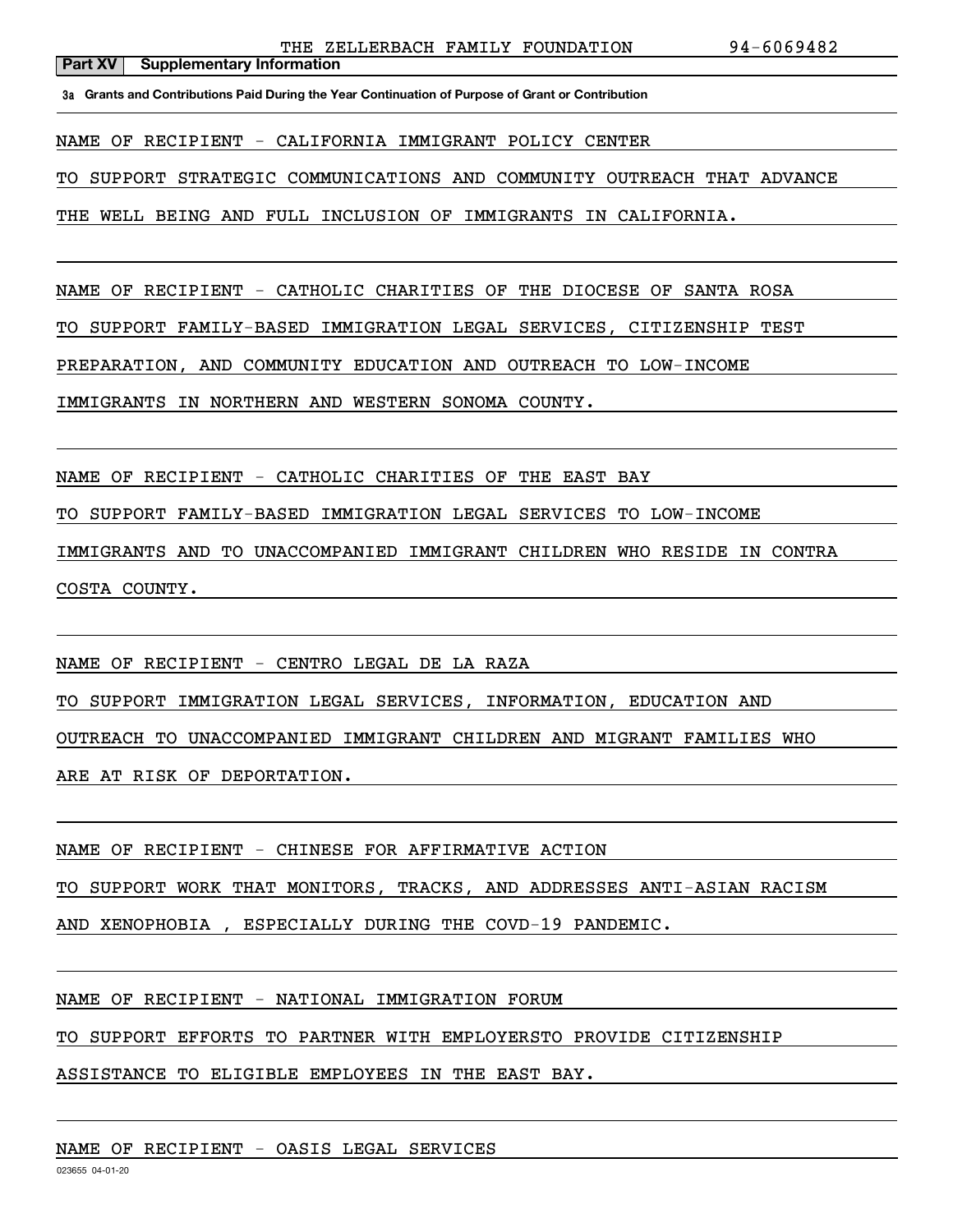**3a Grants and Contributions Paid During the Year Continuation of Purpose of Grant or Contribution**

TO SUPPORT PROVISION OF LEGAL SERVICES FOR ASYLUM SEEKERS WHO ARE

LGBTQIA+ AND TO PROVIDE TRAINING AND MENTORSHIP TO PRO BONO ATTORNEYS

AND LAW STUDENTS.

NAME OF RECIPIENT - UC HASTINGS FOUNDATION

TO SUPPORT AT ECHNICAL ASSISTANCE, TRAININGS AND A LITIGATION STRATEGY

TOSAFEGUARD ASYLUM PROTECTIONS AFTER THE MATTER OF A-B- RULING.

NAME OF RECIPIENT - BAY AREA LEGAL AID

TO SUPPORT THE YOUTH JUSTICE PROJECT, WHICH PROVIDES LEGAL SERVICES AND

ASSISTANCE TO BAY AREA YOUTH AND YOUNG ADULTS WHO ARE IN FOSTER CARE,

HOMELESS, DISCONNECTED OR SYSTEMS-INVOLVED.

NAME OF RECIPIENT - BECAUSE BLACK IS STILL BEAUTIFUL

TO SUPPORT THE VALIDATION OF RESEARCH AND DEVELOPMENT OF A

RESEARCH-BASED, USER-DESIGNED APPROACH TO PROMOTE OPTIMAL CHANGE IN THE

LIVES OF JUSTICE-INVOLVED BLACK WOMEN.

NAME OF RECIPIENT - COMMUNITY INITIATIVES

TO SUPPORT THE LAUNCH OFA YOUTH COMMUNICATIONS INITIATIVE THAT

AMPLIFIESTHE VOICESOF A NEW GENERATION COMING OF AGE IN EAST CONTRA

COSTA COUNTY.

NAME OF RECIPIENT - CALIFORNIA YOUTH CONNECTION

TO SUPPORT YOUTH-LED ADVOCACY TO TRANSFORM THE FOSTER CARE SYSTEM

THROUGH LEGISLATIVE, POLICY, AND PRACTICE CHANGE.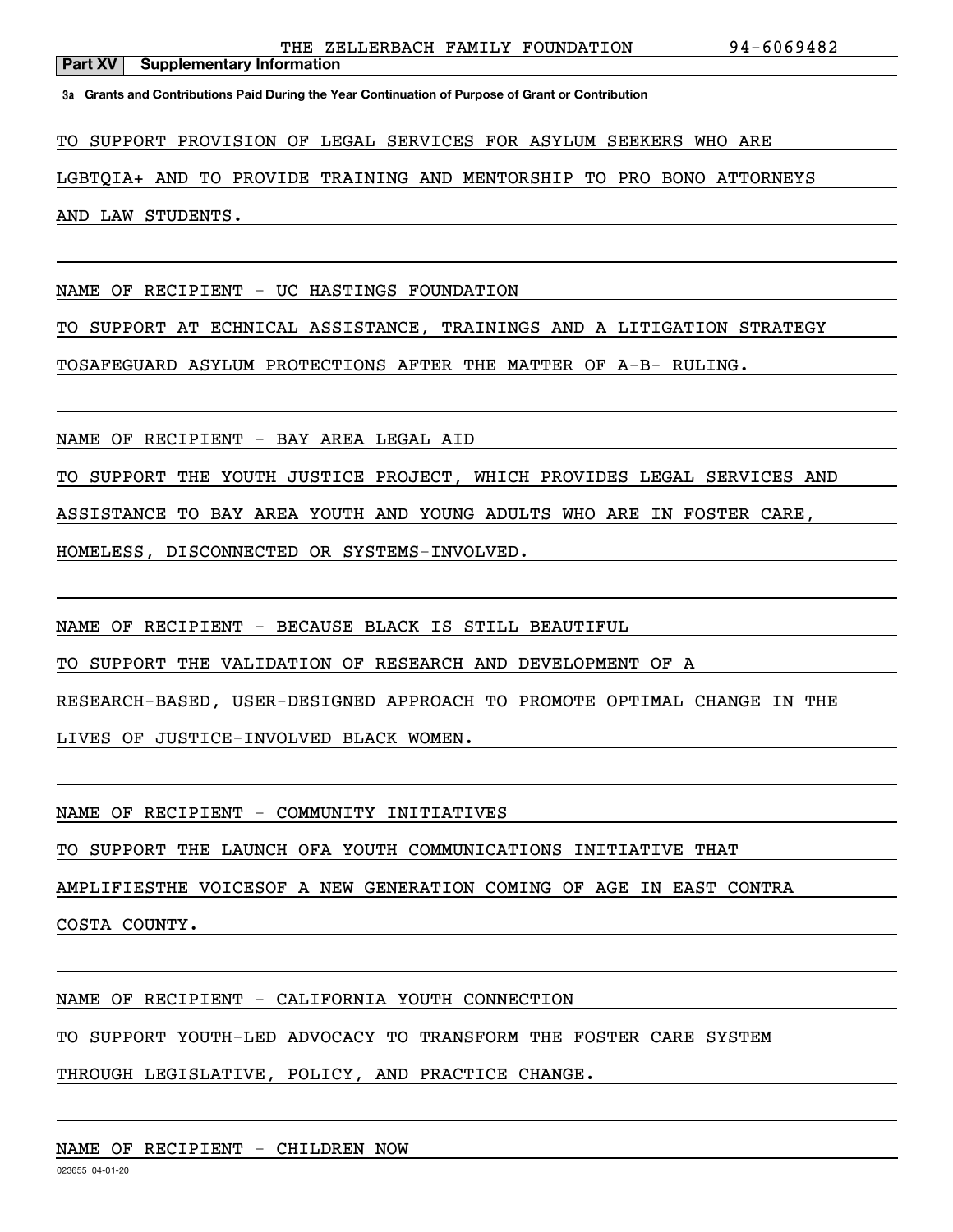**3a Grants and Contributions Paid During the Year Continuation of Purpose of Grant or Contribution**

TO SUPPORT EFFORTS TO BRING TOGETHER ADVOCATES AND STATE AND LOCAL

LEADERSHIP FROM BEHAVIORAL HEALTH AND CHILD WELFARE TO PROMOTE

IMPROVED, COORDINATED APPROACHES TO CHILD WELL-BEING.

NAME OF RECIPIENT - NEW VENTURE FUND

TO SUPPORT A PUBLIC/PRIVATE COALITION-BUILDING EFFORT THAT CAN

TRANSFORM OUTCOMES FOR CHILDREN BY LEVERAGING BEHAVIORAL HEALTH POLICY.

NAME OF RECIPIENT - COLEMAN CHILDREN AND YOUTH SERVICES

TO SUPPORT A BROAD COALITION OF SAN FRANCISCO YOUTH TO INFORM LOCAL

POLICY DECISIONS AND HOLD SYSTEMS ACCOUNTABLE TO DIVEST FROM THE

CRIMINALIZATION AND INVEST IN YOUTH DEVELOPMENT.

NAME OF RECIPIENT - EAST BAY AGENCY FOR CHILDREN

TO SUPPORT TRAUMA TRANSFORMED, AREGIONAL COLLABORATIVE TO TRANSFORM

OVERLAPPING SYSTEMS THAT CARE FOR CHILDREN AND YOUTH.

NAME OF RECIPIENT - EAST BAY FAMILY DEFENDERS

TO SUPPORT A PROGRAM THAT PREVENTS FOSTER CARE PLACEMENT AND

PROMOTESFAMILY REUNIFICATION BY PROVIDING SUPPORT TO PARENTS AND

CAREGIVERS FACING CHILD WELFARE INTERVENTION.

NAME OF RECIPIENT - FLOURISH AGENDA INC.

TO SUPPORT ADVANCING HEALING CENTERED ENGAGEMENT WORK AT YOUTH SERVING

ORGANIZATIONS, FOUNDATIONS, AND LOCAL AND STATE GOVERNMENT AGENCIES.

NAME OF RECIPIENT - NATIONAL INST FOR CRIMINAL JUSTICE REFORM

023655 04-01-20 TO SUPPORT NEIGHBORHOOD OPPORTUNITY AND ACCOUNTABILITY BOARD (NOAB)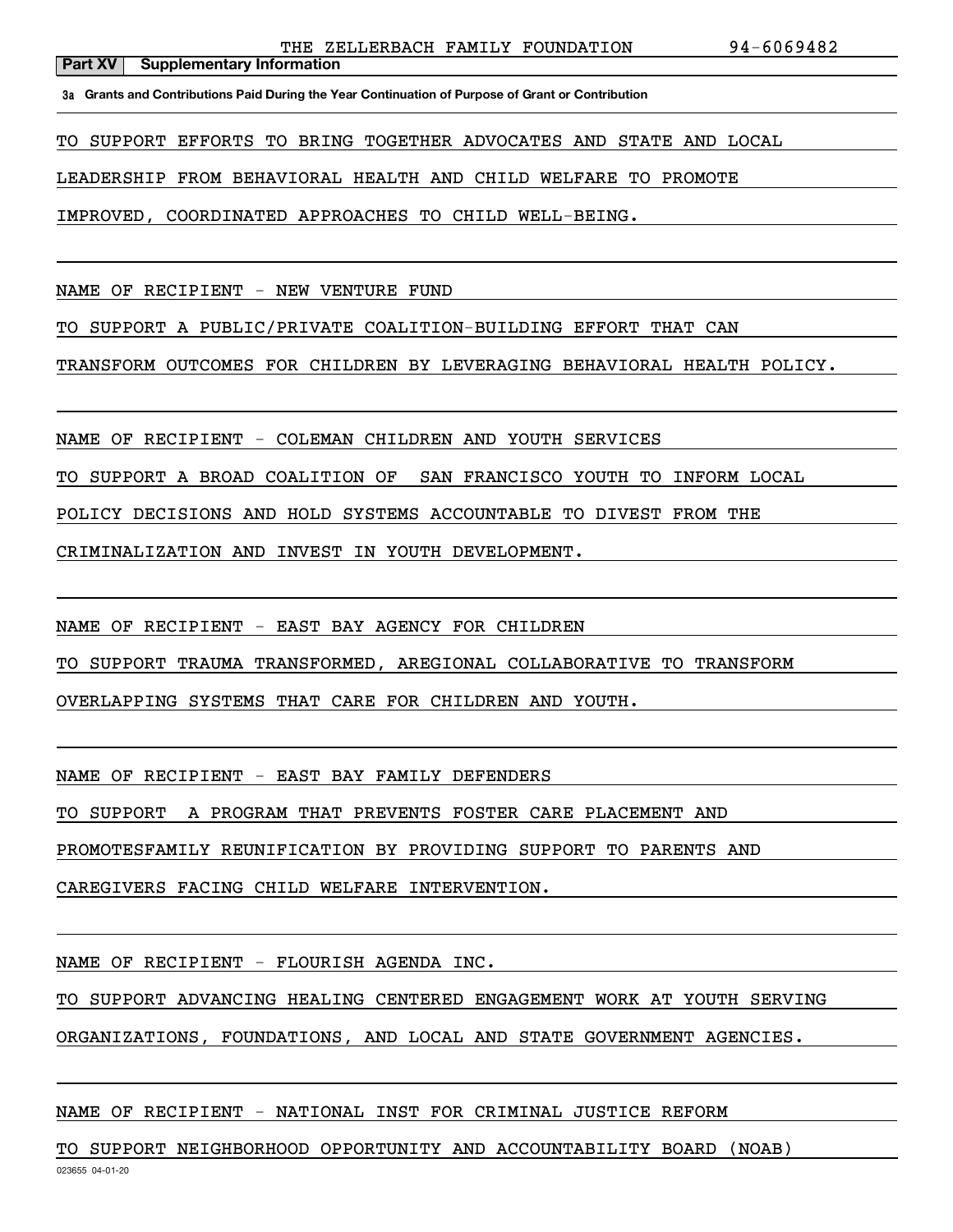**3a Grants and Contributions Paid During the Year Continuation of Purpose of Grant or Contribution**

#### INITIATIVE IN ALAMEDA COUNTY.

**Part XV** Supplementary Information

NAME OF RECIPIENT - THE ALLIANCE FOR CHILDREN'S RIGHTS

TO SUPPORT A BETTER UNDERSTANDING OF HOW DIVERTING CHILDREN FROM FORMAL

FOSTER CARE IMPACTS THEIR CAREGIVERS.

NAME OF RECIPIENT - UNIVERSITY OF CHICAGO

TO CONTRIBUTE TO A STATEWIDE EVALUATION OF THE IMPACT OF THE CALIFORNIA

FOSTERING CONNECTIONS TO SUCCESS ACT (AB 12) ON OUTCOMES OF FOSTER

YOUTH AS THEY TRANSITION TO ADULTHOOD.

NAME OF RECIPIENT - W. HAYWOOD BURNS INSTITUTE

TO SUPPORT A COALITION OF ORGANIZATIONS TO DEVELOP AND IMPLEMENT A

COORDINATED, STRATEGIC APPROACH TO JUVENILE JUSTICE REFORM AND

REINVESTMENT IN ALAMEDA COUNTY.

NAME OF RECIPIENT - YOUTH ALIVE

TO SUPPORT TEENS ON TARGET, A PEER VIOLENCE PREVENTION PROGRAM FOR HIGH

SCHOOL STUDENTS FROM OAKLAND NEIGHBORHOODS.

NAME OF RECIPIENT - SAN FRANCISCO BOTANICAL GARDEN SOCIETY

TO SUPPORT MAINTENANCE OF THE JENNIE B. ZELLERBACH GARDEN AT THE SAN

FRANCISCO BOTANICAL GARDEN SOCIETY.

NAME OF RECIPIENT - FRACTURED ATLAS

TO SUPPORT PANELIST GRANT TO LISA MARIE ROLLINS AND THIRD ROOT

PRODUCTIONS FOR THE NEW PLAY LOVE IS ANOTHER COUNTRY.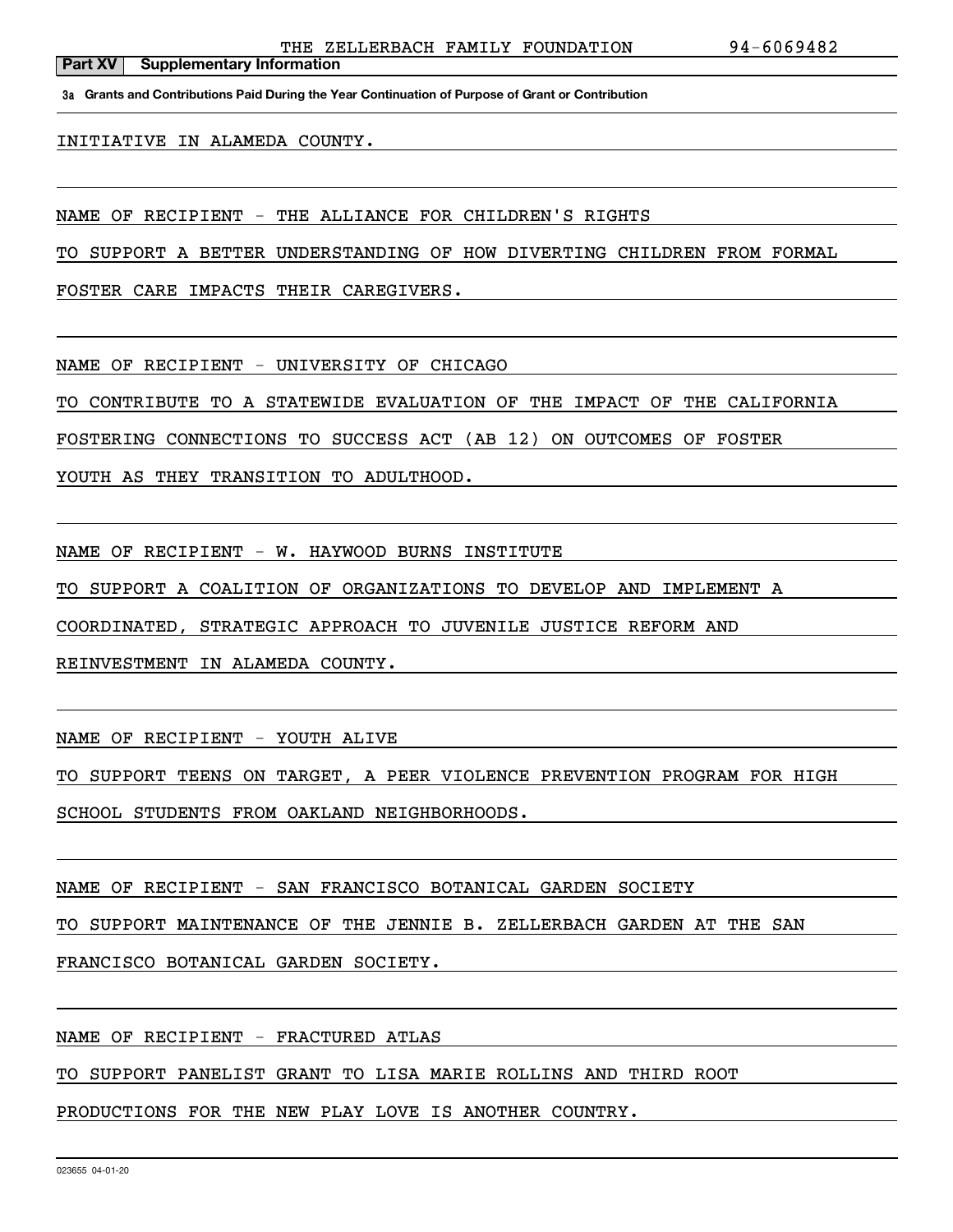**3a Grants and Contributions Paid During the Year Continuation of Purpose of Grant or Contribution**

NAME OF RECIPIENT - HOPE MOHR DANCE

TO SUPPORT PANELIST GRANT TO HOPE MOHR DANCE FOR 2020 BRIDGE PROJECT,

"POWER SHIFT: IMPROVISATION, ACTIVISM, AND COMMUNITY."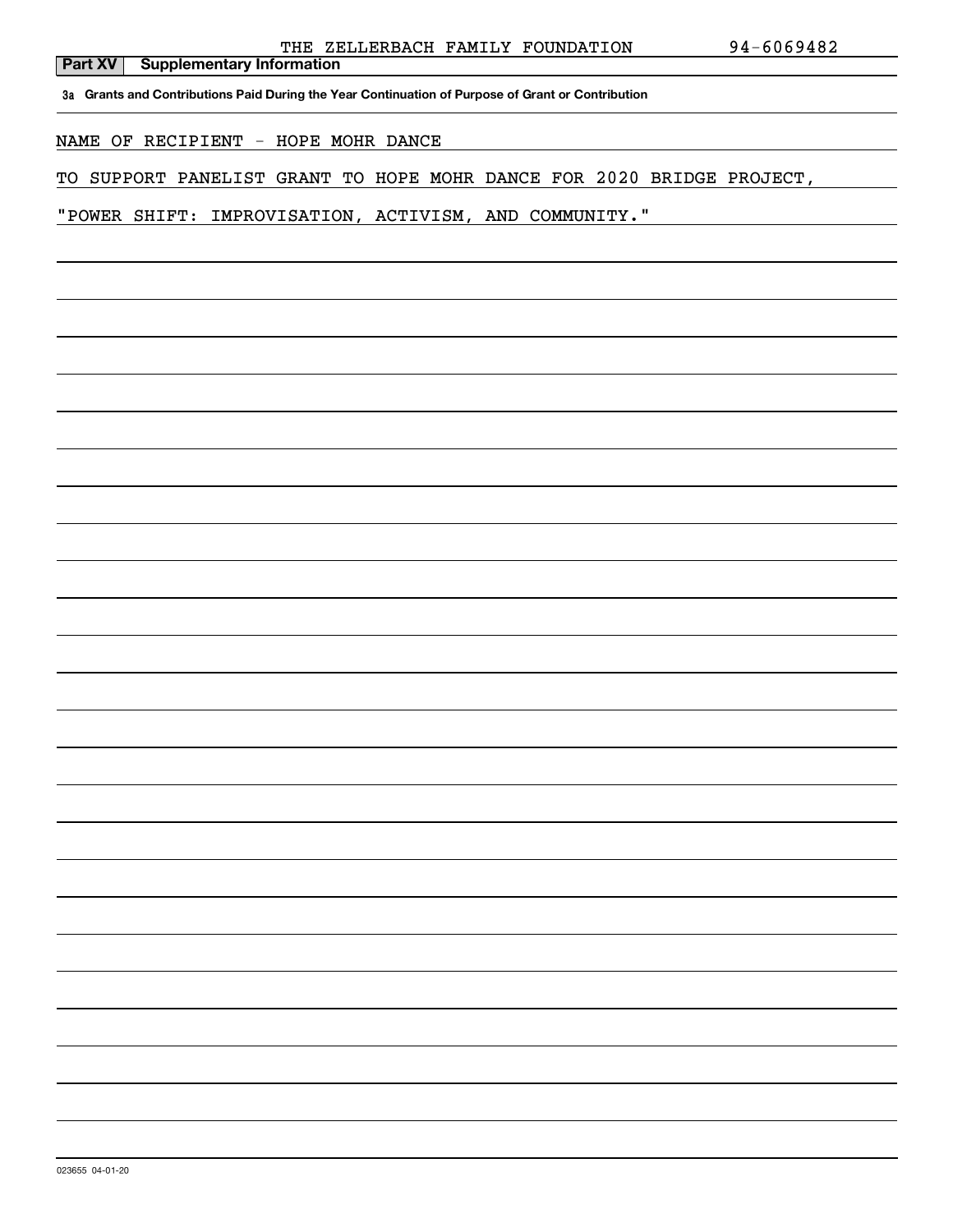Department of the Treasury Internal Revenue Service **(Form 990, 990-EZ, or 990-PF)**

#### Name of the organization

# **Schedule B Schedule of Contributors**

**| Attach to Form 990, Form 990-EZ, or Form 990-PF. | Go to www.irs.gov/Form990 for the latest information.** OMB No. 1545-0047

**2020**

**Employer identification number**

| 94-6069482 |  |  |  |  |  |
|------------|--|--|--|--|--|
|            |  |  |  |  |  |

|                                       | THE ZELLERBACH FAMILY FOUNDATION |  | 94-6069482 |
|---------------------------------------|----------------------------------|--|------------|
| <b>Organization type (check one):</b> |                                  |  |            |

| Filers of:         | Section:                                                                    |
|--------------------|-----------------------------------------------------------------------------|
| Form 990 or 990-EZ | 501(c)(<br>) (enter number) organization                                    |
|                    | $4947(a)(1)$ nonexempt charitable trust not treated as a private foundation |
|                    | 527 political organization                                                  |
| Form 990-PF        | ΧI<br>501(c)(3) exempt private foundation                                   |
|                    | 4947(a)(1) nonexempt charitable trust treated as a private foundation       |
|                    | 501(c)(3) taxable private foundation                                        |

Check if your organization is covered by the **General Rule** or a **Special Rule. Note:**  Only a section 501(c)(7), (8), or (10) organization can check boxes for both the General Rule and a Special Rule. See instructions.

### **General Rule**

 $\boxed{\textbf{X}}$  For an organization filing Form 990, 990-EZ, or 990-PF that received, during the year, contributions totaling \$5,000 or more (in money or property) from any one contributor. Complete Parts I and II. See instructions for determining a contributor's total contributions.

#### **Special Rules**

| For an organization described in section 501(c)(3) filing Form 990 or 990-EZ that met the 33 1/3% support test of the regulations under               |
|-------------------------------------------------------------------------------------------------------------------------------------------------------|
| sections 509(a)(1) and 170(b)(1)(A)(vi), that checked Schedule A (Form 990 or 990-EZ), Part II, line 13, 16a, or 16b, and that received from          |
| any one contributor, during the year, total contributions of the greater of (1) \$5,000; or (2) 2% of the amount on (i) Form 990, Part VIII, line 1h; |
| or (ii) Form 990-EZ, line 1. Complete Parts I and II.                                                                                                 |

For an organization described in section 501(c)(7), (8), or (10) filing Form 990 or 990-EZ that received from any one contributor, during the year, total contributions of more than \$1,000 exclusively for religious, charitable, scientific, literary, or educational purposes, or for the prevention of cruelty to children or animals. Complete Parts I (entering "N/A" in column (b) instead of the contributor name and address), II, and III.  $\mathcal{L}^{\text{max}}$ 

purpose. Don't complete any of the parts unless the **General Rule** applies to this organization because it received *nonexclusively* year, contributions <sub>exclusively</sub> for religious, charitable, etc., purposes, but no such contributions totaled more than \$1,000. If this box is checked, enter here the total contributions that were received during the year for an  $\;$ exclusively religious, charitable, etc., For an organization described in section 501(c)(7), (8), or (10) filing Form 990 or 990-EZ that received from any one contributor, during the religious, charitable, etc., contributions totaling \$5,000 or more during the year  $\Box$ — $\Box$   $\Box$  $\mathcal{L}^{\text{max}}$ 

**Caution:**  An organization that isn't covered by the General Rule and/or the Special Rules doesn't file Schedule B (Form 990, 990-EZ, or 990-PF),  **must** but it answer "No" on Part IV, line 2, of its Form 990; or check the box on line H of its Form 990-EZ or on its Form 990-PF, Part I, line 2, to certify that it doesn't meet the filing requirements of Schedule B (Form 990, 990-EZ, or 990-PF).

**For Paperwork Reduction Act Notice, see the instructions for Form 990, 990-EZ, or 990-PF. Schedule B (Form 990, 990-EZ, or 990-PF) (2020)** LHA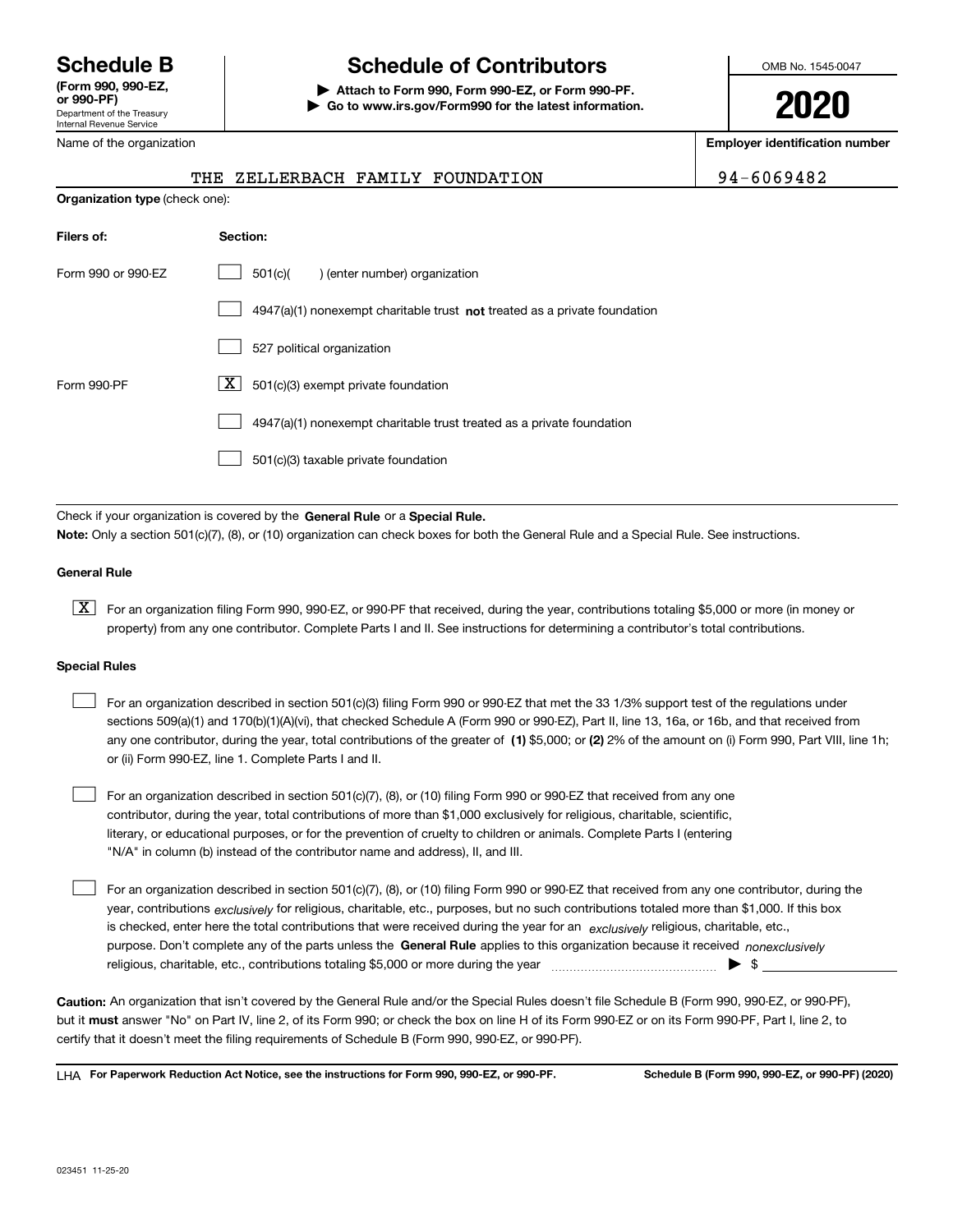**Employer identification number**

## THE ZELLERBACH FAMILY FOUNDATION | 94-6069482

Chedule B (Form 990, 990-EZ, or 990-PF) (2020)<br>
lame of organization<br> **2PART I 2PALERBACH FAMILY FOUNDATION**<br> **2Part I Contributors** (see instructions). Use duplicate copies of Part I if additional space is needed.

| (a)        | (b)                                                                                       | (c)                               | (d)                                                                                                         |
|------------|-------------------------------------------------------------------------------------------|-----------------------------------|-------------------------------------------------------------------------------------------------------------|
| No.        | Name, address, and ZIP + 4                                                                | <b>Total contributions</b>        | Type of contribution                                                                                        |
| 1          | SAN FRANCISCO FOUNDATION<br>ONE EMBARCADERO CENTER, SUITE 1400<br>SAN FRANCISCO, CA 94111 | 30,000.<br>\$                     | $\boxed{\text{X}}$<br>Person<br>Payroll<br>Noncash<br>(Complete Part II for<br>noncash contributions.)      |
| (a)<br>No. | (b)<br>Name, address, and ZIP + 4                                                         | (c)<br><b>Total contributions</b> | (d)<br>Type of contribution                                                                                 |
| 2          | SIMPSON PSB FUND<br>21 ORINDA WAY, STE. C, #358<br>ORINDA, CA 94563                       | 25,000.<br>\$                     | $\overline{\mathbf{x}}$<br>Person<br>Payroll<br>Noncash<br>(Complete Part II for<br>noncash contributions.) |
| (a)<br>No. | (b)<br>Name, address, and ZIP + 4                                                         | (c)<br><b>Total contributions</b> | (d)<br>Type of contribution                                                                                 |
|            |                                                                                           | \$                                | Person<br>Payroll<br>Noncash<br>(Complete Part II for<br>noncash contributions.)                            |
| (a)<br>No. | (b)<br>Name, address, and ZIP + 4                                                         | (c)<br><b>Total contributions</b> | (d)<br>Type of contribution                                                                                 |
|            |                                                                                           | \$                                | Person<br>Payroll<br><b>Noncash</b><br>(Complete Part II for<br>noncash contributions.)                     |
| (a)<br>No. | (b)<br>Name, address, and ZIP + 4                                                         | (c)<br><b>Total contributions</b> | (d)<br>Type of contribution                                                                                 |
|            |                                                                                           | \$                                | Person<br>Payroll<br><b>Noncash</b><br>(Complete Part II for<br>noncash contributions.)                     |
| (a)<br>No. | (b)<br>Name, address, and ZIP + 4                                                         | (c)<br><b>Total contributions</b> | (d)<br>Type of contribution                                                                                 |
|            |                                                                                           | \$                                | Person<br>Payroll<br>Noncash<br>(Complete Part II for<br>noncash contributions.)                            |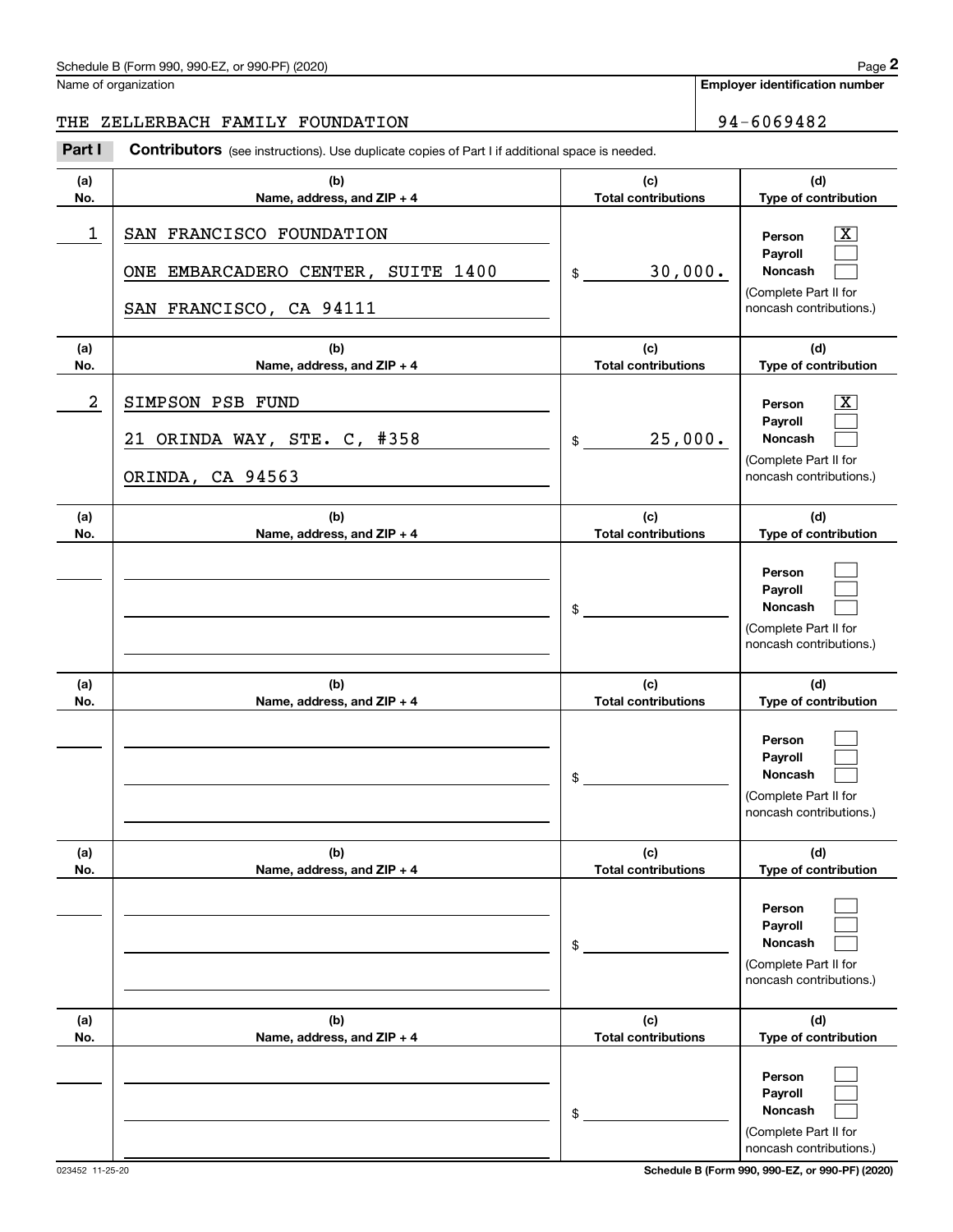Name of organization

**Employer identification number**

THE ZELLERBACH FAMILY FOUNDATION | 94-6069482

Chedule B (Form 990, 990-EZ, or 990-PF) (2020)<br>
lame of organization<br> **34 – 6069482**<br> **2Part II if additional space is needed.**<br> **Part II Noncash Property** (see instructions). Use duplicate copies of Part II if additional

| (a)<br>No.<br>from<br>Part I | (b)<br>Description of noncash property given | (c)<br>FMV (or estimate)<br>(See instructions.) | (d)<br>Date received |
|------------------------------|----------------------------------------------|-------------------------------------------------|----------------------|
|                              |                                              | $\frac{1}{2}$                                   |                      |
| (a)<br>No.<br>from<br>Part I | (b)<br>Description of noncash property given | (c)<br>FMV (or estimate)<br>(See instructions.) | (d)<br>Date received |
|                              |                                              | $\frac{1}{2}$                                   |                      |
| (a)<br>No.<br>from<br>Part I | (b)<br>Description of noncash property given | (c)<br>FMV (or estimate)<br>(See instructions.) | (d)<br>Date received |
|                              |                                              | $\sim$                                          |                      |
| (a)<br>No.<br>from<br>Part I | (b)<br>Description of noncash property given | (c)<br>FMV (or estimate)<br>(See instructions.) | (d)<br>Date received |
|                              |                                              | \$                                              |                      |
| (a)<br>No.<br>from<br>Part I | (b)<br>Description of noncash property given | (c)<br>FMV (or estimate)<br>(See instructions.) | (d)<br>Date received |
|                              |                                              | \$                                              |                      |
| (a)<br>No.<br>from<br>Part I | (b)<br>Description of noncash property given | (c)<br>FMV (or estimate)<br>(See instructions.) | (d)<br>Date received |
|                              |                                              | \$                                              |                      |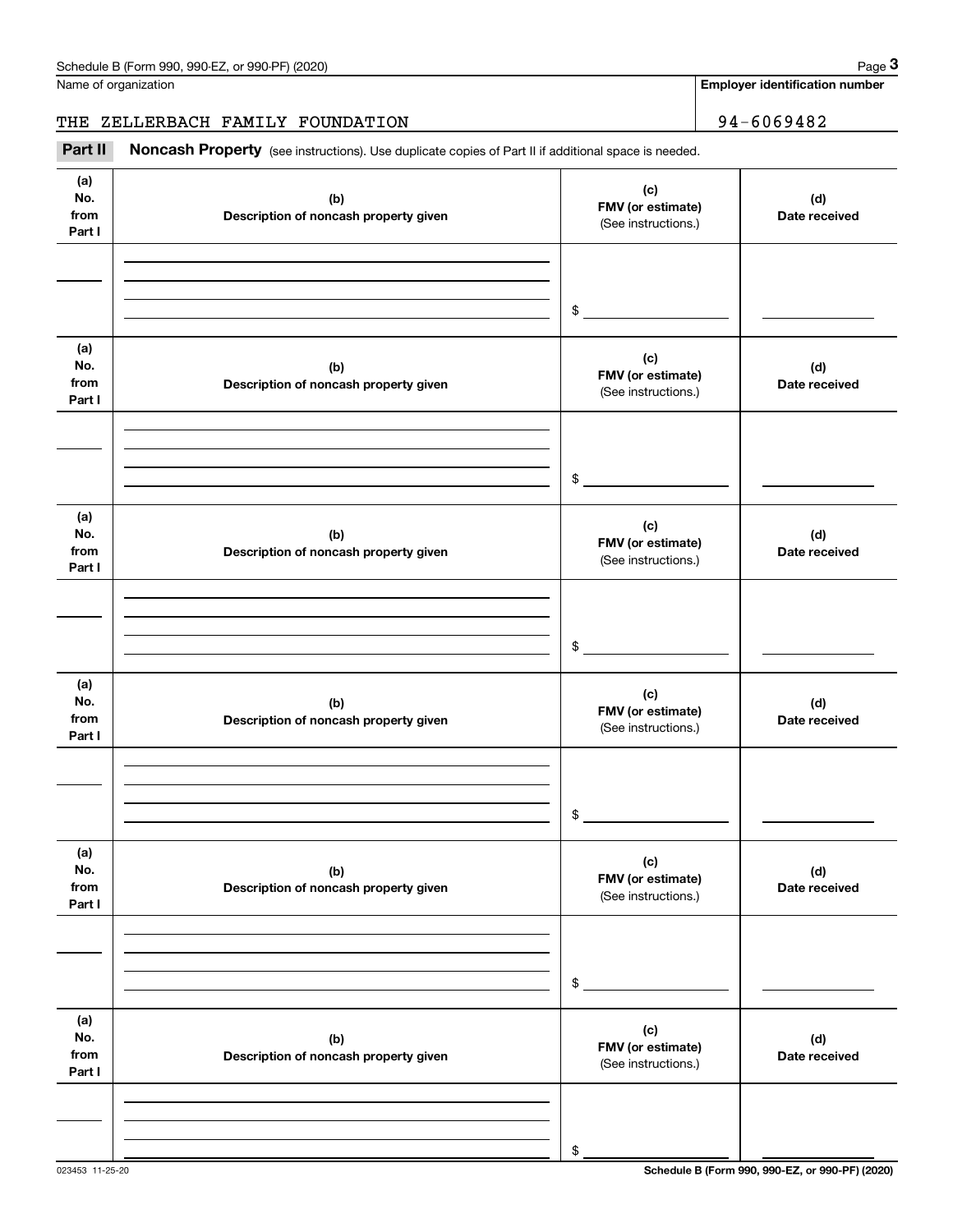| Schedule B (Form 990, 990-EZ, or 990-PF) (2020) |  |  |
|-------------------------------------------------|--|--|
|-------------------------------------------------|--|--|

|                           | Schedule B (Form 990, 990-EZ, or 990-PF) (2020)                                                                                                              |                      | Page 4                                                                                                                                                         |  |  |  |  |  |  |
|---------------------------|--------------------------------------------------------------------------------------------------------------------------------------------------------------|----------------------|----------------------------------------------------------------------------------------------------------------------------------------------------------------|--|--|--|--|--|--|
| Name of organization      |                                                                                                                                                              |                      | Employer identification number                                                                                                                                 |  |  |  |  |  |  |
| THE                       | ZELLERBACH FAMILY FOUNDATION                                                                                                                                 |                      | 94-6069482                                                                                                                                                     |  |  |  |  |  |  |
| <b>Part III</b>           | from any one contributor. Complete columns (a) through (e) and the following line entry. For organizations                                                   |                      | Exclusively religious, charitable, etc., contributions to organizations described in section 501(c)(7), (8), or (10) that total more than \$1,000 for the year |  |  |  |  |  |  |
|                           | completing Part III, enter the total of exclusively religious, charitable, etc., contributions of \$1,000 or less for the year. (Enter this info. once.) \\$ |                      |                                                                                                                                                                |  |  |  |  |  |  |
| (a) No.                   | Use duplicate copies of Part III if additional space is needed.                                                                                              |                      |                                                                                                                                                                |  |  |  |  |  |  |
| from<br>Part I            | (b) Purpose of gift                                                                                                                                          | (c) Use of gift      | (d) Description of how gift is held                                                                                                                            |  |  |  |  |  |  |
|                           |                                                                                                                                                              |                      |                                                                                                                                                                |  |  |  |  |  |  |
|                           |                                                                                                                                                              |                      |                                                                                                                                                                |  |  |  |  |  |  |
|                           |                                                                                                                                                              |                      |                                                                                                                                                                |  |  |  |  |  |  |
|                           |                                                                                                                                                              | (e) Transfer of gift |                                                                                                                                                                |  |  |  |  |  |  |
|                           | Transferee's name, address, and ZIP + 4<br>Relationship of transferor to transferee                                                                          |                      |                                                                                                                                                                |  |  |  |  |  |  |
|                           |                                                                                                                                                              |                      |                                                                                                                                                                |  |  |  |  |  |  |
|                           |                                                                                                                                                              |                      |                                                                                                                                                                |  |  |  |  |  |  |
|                           |                                                                                                                                                              |                      |                                                                                                                                                                |  |  |  |  |  |  |
| (a) No.<br>from           | (b) Purpose of gift                                                                                                                                          | (c) Use of gift      | (d) Description of how gift is held                                                                                                                            |  |  |  |  |  |  |
| Part I                    |                                                                                                                                                              |                      |                                                                                                                                                                |  |  |  |  |  |  |
|                           |                                                                                                                                                              |                      |                                                                                                                                                                |  |  |  |  |  |  |
|                           |                                                                                                                                                              |                      |                                                                                                                                                                |  |  |  |  |  |  |
|                           |                                                                                                                                                              |                      |                                                                                                                                                                |  |  |  |  |  |  |
|                           | (e) Transfer of gift                                                                                                                                         |                      |                                                                                                                                                                |  |  |  |  |  |  |
|                           | Transferee's name, address, and $ZIP + 4$                                                                                                                    |                      | Relationship of transferor to transferee                                                                                                                       |  |  |  |  |  |  |
|                           |                                                                                                                                                              |                      |                                                                                                                                                                |  |  |  |  |  |  |
|                           |                                                                                                                                                              |                      |                                                                                                                                                                |  |  |  |  |  |  |
|                           |                                                                                                                                                              |                      |                                                                                                                                                                |  |  |  |  |  |  |
| (a) No.<br>from<br>Part I | (b) Purpose of gift                                                                                                                                          | (c) Use of gift      | (d) Description of how gift is held                                                                                                                            |  |  |  |  |  |  |
|                           |                                                                                                                                                              |                      |                                                                                                                                                                |  |  |  |  |  |  |
|                           |                                                                                                                                                              |                      |                                                                                                                                                                |  |  |  |  |  |  |
|                           |                                                                                                                                                              |                      |                                                                                                                                                                |  |  |  |  |  |  |
|                           |                                                                                                                                                              | (e) Transfer of gift |                                                                                                                                                                |  |  |  |  |  |  |
|                           |                                                                                                                                                              |                      |                                                                                                                                                                |  |  |  |  |  |  |
|                           | Transferee's name, address, and ZIP + 4                                                                                                                      |                      | Relationship of transferor to transferee                                                                                                                       |  |  |  |  |  |  |
|                           |                                                                                                                                                              |                      |                                                                                                                                                                |  |  |  |  |  |  |
|                           |                                                                                                                                                              |                      |                                                                                                                                                                |  |  |  |  |  |  |
| (a) No.<br>from           |                                                                                                                                                              |                      |                                                                                                                                                                |  |  |  |  |  |  |
| Part I                    | (b) Purpose of gift                                                                                                                                          | (c) Use of gift      | (d) Description of how gift is held                                                                                                                            |  |  |  |  |  |  |
|                           |                                                                                                                                                              |                      |                                                                                                                                                                |  |  |  |  |  |  |
|                           |                                                                                                                                                              |                      |                                                                                                                                                                |  |  |  |  |  |  |
|                           |                                                                                                                                                              |                      |                                                                                                                                                                |  |  |  |  |  |  |
|                           |                                                                                                                                                              | (e) Transfer of gift |                                                                                                                                                                |  |  |  |  |  |  |
|                           | Transferee's name, address, and $ZIP + 4$                                                                                                                    |                      | Relationship of transferor to transferee                                                                                                                       |  |  |  |  |  |  |
|                           |                                                                                                                                                              |                      |                                                                                                                                                                |  |  |  |  |  |  |
|                           |                                                                                                                                                              |                      |                                                                                                                                                                |  |  |  |  |  |  |
|                           |                                                                                                                                                              |                      |                                                                                                                                                                |  |  |  |  |  |  |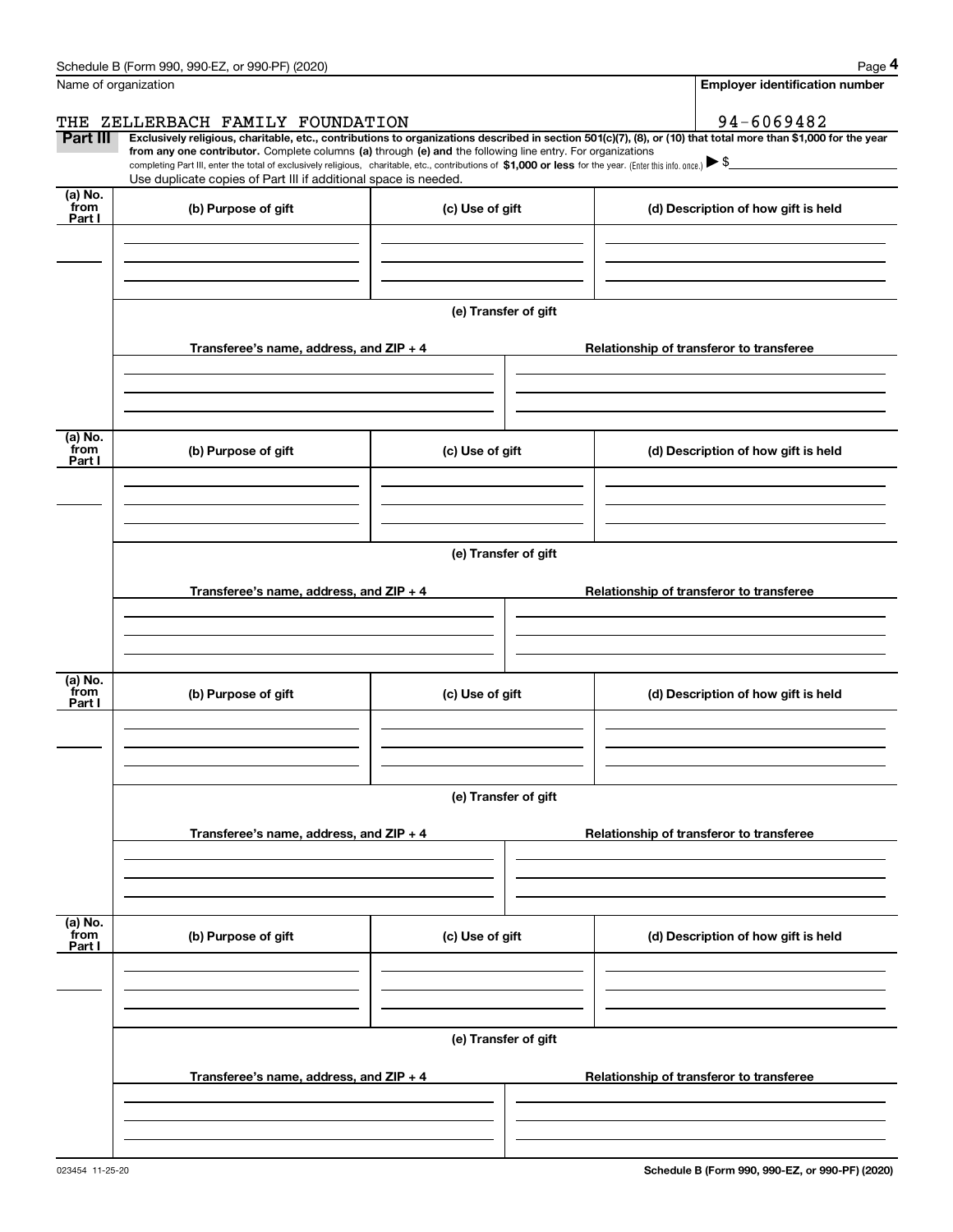| 012801 02-02-21 |
|-----------------|

#### Department of the Treasury Internal Revenue Service Form**2220**

Name

# **Underpayment of Estimated Tax by Corporations**

**| Attach to the corporation's tax return. | Go to www.irs.gov/Form2220 for instructions and the latest information.**

**2020**FORM 990-PF

**Employer identification number**

## THE ZELLERBACH FAMILY FOUNDATION **194-6069482**

**Note:**Generally, the corporation is not required to file Form 2220 (see Part II below for exceptions) because the IRS will figure any penalty owed and bill the corporation. However, the corporation may still use Form 2220 to figure the penalty. If so, enter the amount from page 2, line 38, on the estimated tax penalty line of the corporation's income tax return, but **do not** attach Form 2220.

#### **1**Total tax (see instructions) ~~~~~~~~~~~~~~~~~~~~~~~~~~~~~~~~~~~~~~~~~~~~~~**2a**Personal holding company tax (Schedule PH (Form 1120), line 26) included on line 1 **3** Subtract line 2d from line 1. If the result is less than \$500, do not complete or file this form. The corporation **45 Required annual payment.** Enter the **smaller** of line 3 or line 4. If the corporation is required to skip line 4, **12d345**Part II | Reasons for Filing - Check the boxes below that apply. If any boxes are checked, the corporation must file Form 2220 **b**Look-back interest included on line 1 under section 460(b)(2) for completed long-term **c** Credit for federal tax paid on fuels (see instructions) ~~~~~~~~~~~~~~~~~~~~~ **dTotal.**  Add lines 2a through 2c ~~~~~~~~~~~~~~~~~~~~~~~~~~~~~~~~~~~~~~~~~~~~ **2a2b2c** Enter the tax shown on the corporation's 2019 income tax return. See instructions. **Caution:** If the tax is zero **6**contracts or section 167(g) for depreciation under the income forecast method  $\ldots\ldots\ldots\ldots\ldots\ldots\ldots$ does not owe the penalty or the tax year was for less than 12 months, skip this line and enter the amount from line 3 on line 5 ~~~~~~~~~~~~~~ enter the amount from line 3 even if it does not owe a penalty. See instructions. The corporation is using the adjusted seasonal installment method. **Part I Required Annual Payment**  $\mathcal{L}^{\text{max}}$ 141,041. 141,041. 160,172. 141,041.

**7**The corporation is using the annualized income installment method.  $\mathcal{L}^{\text{max}}$ 

**8**The corporation is a "large corporation" figuring its first required installment based on the prior year's tax.  $\boxed{\text{X}}$ 

### **Part III Figuring the Underpayment**

|    | Installment due dates. Enter in columns (a) through (d) the                                                                                                                         |    | (a)      | (b)      | (c)      | (d)      |  |  |
|----|-------------------------------------------------------------------------------------------------------------------------------------------------------------------------------------|----|----------|----------|----------|----------|--|--|
|    | 15th day of the 4th (Form 990-PF filers: Use 5th month),<br>6th, 9th, and 12th months of the corporation's tax year.<br>Filers with installments due on or after April 1, 2020, and | 9  | 07/15/20 | 07/15/20 | 09/15/20 | 12/15/20 |  |  |
| 10 | <b>Required installments.</b> If the box on line 6 and/or line 7                                                                                                                    |    |          |          |          |          |  |  |
|    | above is checked, enter the amounts from Sch A, line 38. If                                                                                                                         |    |          |          |          |          |  |  |
|    | the box on line 8 (but not 6 or 7) is checked, see instructions                                                                                                                     |    |          |          |          |          |  |  |
|    | for the amounts to enter. If none of these boxes are checked.                                                                                                                       |    |          |          |          |          |  |  |
|    | enter 25% (0.25) of line 5 above in each column                                                                                                                                     | 10 | 35, 260. | 35, 261. | 35, 260. | 35, 260. |  |  |
|    | 11 Estimated tax paid or credited for each period. For                                                                                                                              |    |          |          |          |          |  |  |
|    | column (a) only, enter the amount from line 11 on line 15.                                                                                                                          |    |          |          |          |          |  |  |
|    | See instructions                                                                                                                                                                    | 11 | 64,557.  |          | 10,000.  | 20,000.  |  |  |
|    | Complete lines 12 through 18 of one column                                                                                                                                          |    |          |          |          |          |  |  |
|    | before going to the next column.                                                                                                                                                    |    |          |          |          |          |  |  |
|    | 12 Enter amount, if any, from line 18 of the preceding column                                                                                                                       | 12 |          | 29,297.  |          |          |  |  |
| 13 |                                                                                                                                                                                     | 13 |          | 29,297.  | 10,000.  | 20,000.  |  |  |
| 14 | Add amounts on lines 16 and 17 of the preceding column                                                                                                                              | 14 |          |          | 5,964.   | 31,224.  |  |  |
| 15 | Subtract line 14 from line 13. If zero or less, enter -0-                                                                                                                           | 15 | 64,557.  | 29,297.  | 4,036.   | 0.       |  |  |
|    | 16 If the amount on line 15 is zero, subtract line 13 from line                                                                                                                     |    |          |          |          |          |  |  |
|    |                                                                                                                                                                                     | 16 |          | 0.       | 0.       |          |  |  |
|    | 17 Underpayment. If line 15 is less than or equal to line 10,                                                                                                                       |    |          |          |          |          |  |  |
|    | subtract line 15 from line 10. Then go to line 12 of the next                                                                                                                       |    |          |          |          |          |  |  |
|    |                                                                                                                                                                                     | 17 |          | 5,964.   | 31, 224. | 35, 260. |  |  |
|    | 18 Overpayment. If line 10 is less than line 15, subtract line 10                                                                                                                   |    |          |          |          |          |  |  |
|    | from line 15. Then go to line 12 of the next column                                                                                                                                 | 18 | 29,297.  |          |          |          |  |  |
|    | Go to Part IV on page 2 to figure the penalty. Do not go to Part IV if there are no entries on line 17 - no penalty is owed.                                                        |    |          |          |          |          |  |  |

For Paperwork Reduction Act Notice, see separate instructions. LHA

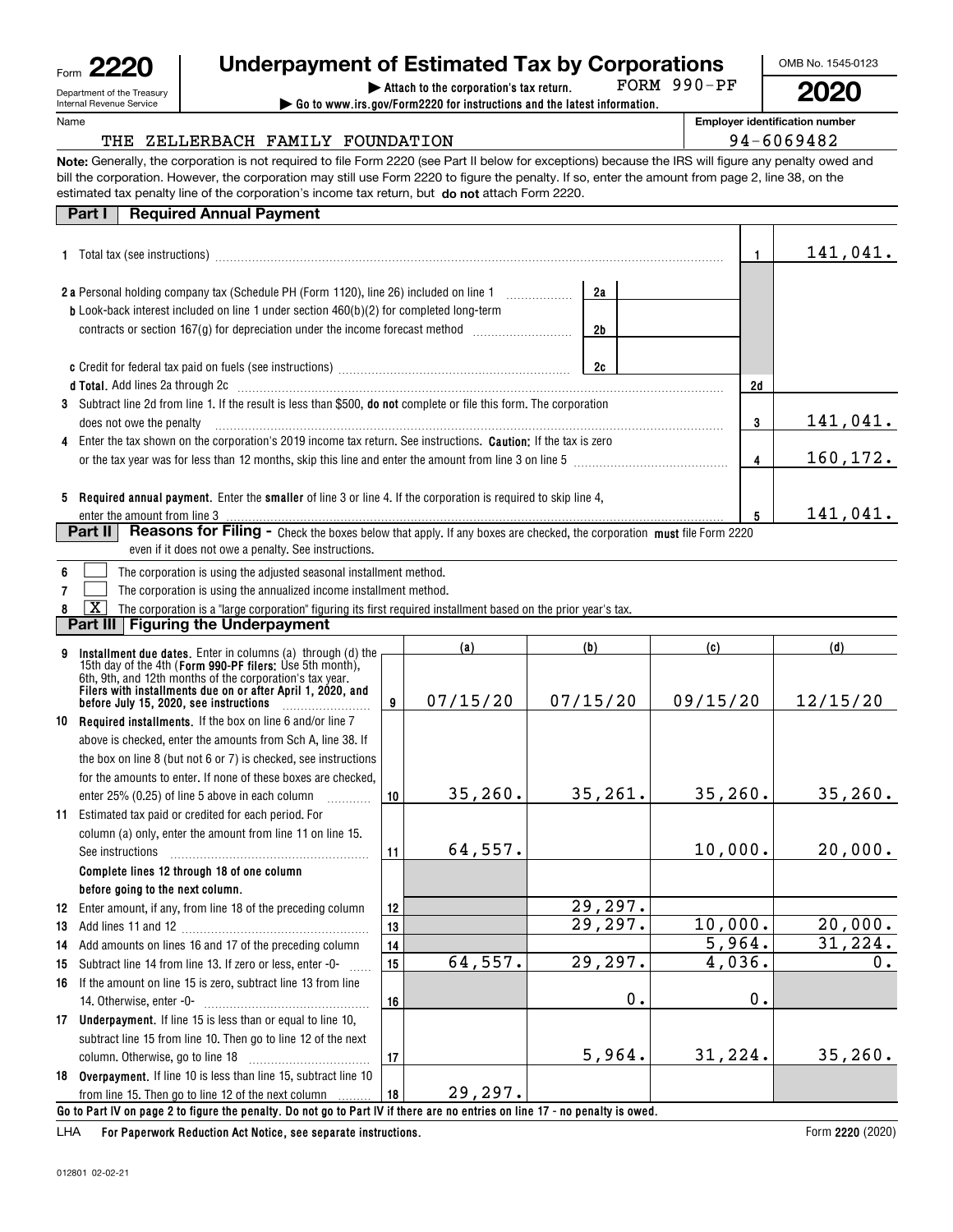### **Part IV Figuring the Penalty**

|    |                                                                                                                                                                                                                                                                                                                                    |         | (a)  | (b)      | (c)        | (d)  |
|----|------------------------------------------------------------------------------------------------------------------------------------------------------------------------------------------------------------------------------------------------------------------------------------------------------------------------------------|---------|------|----------|------------|------|
|    | 19 Enter the date of payment or the 15th day of the 4th month<br>after the close of the tax year, whichever is earlier.<br>(C corporations with tax years ending June 30<br>and S corporations: Use 3rd month instead of 4th month.<br>Form 990-PF and Form 990-T filers: Use 5th month<br>instead of 4th month.) See instructions | 19      |      |          |            |      |
| 20 | Number of days from due date of installment on line 9 to the                                                                                                                                                                                                                                                                       |         |      |          |            |      |
|    | date shown on line 19                                                                                                                                                                                                                                                                                                              | 20      |      |          |            |      |
|    | 21 Number of days on line 20 after 4/15/2020 and before 7/1/2020                                                                                                                                                                                                                                                                   | 21      |      |          |            |      |
|    | 22 Underpayment on line 17 x Number of days on line 21 x 5% (0.05)<br>366                                                                                                                                                                                                                                                          | 22      | S    | \$       | \$         | \$   |
|    | 23 Number of days on line 20 after 6/30/2020 and before 10/1/2020                                                                                                                                                                                                                                                                  | 23      |      |          |            |      |
| 24 | Underpayment on line 17 x Number of days on line 23 x 3% (0.03)<br>366                                                                                                                                                                                                                                                             | 24      | l \$ | \$       | \$         | \$   |
|    | 25 Number of days on line 20 after $9/30/2020$ and before $1/1/2021$                                                                                                                                                                                                                                                               | 25      |      |          |            |      |
| 26 | Underpayment on line 17 x Number of days on line 25 x 3% (0.03)<br>366                                                                                                                                                                                                                                                             | 26      | -\$  | \$       | \$         | \$   |
| 27 | Number of days on line 20 after 12/31/2020 and before 4/1/2021<br>$\sim$                                                                                                                                                                                                                                                           | 27      | SEE  | ATTACHED | WORKSHEET  |      |
| 28 | Underpayment on line 17 x Number of days on line 27 x 3% (0.03)<br>365                                                                                                                                                                                                                                                             | 28      | l \$ | \$       | \$         | \$   |
| 29 | Number of days on line 20 after 3/31/2021 and before 7/1/2021                                                                                                                                                                                                                                                                      | 29      |      |          |            |      |
| 30 | Underpayment on line 17 x Number of days on line 29 x *%<br>365                                                                                                                                                                                                                                                                    | 30      | -\$  | \$       | \$         | \$   |
|    | 31 Number of days on line 20 after 6/30/2021 and before 10/1/2021                                                                                                                                                                                                                                                                  | 31      |      |          |            |      |
|    | 32 Underpayment on line 17 x Number of days on line 31 x $*$ %<br>365                                                                                                                                                                                                                                                              | 32      | S    | \$       | \$         | \$   |
|    | 33 Number of days on line 20 after 9/30/2021 and before 1/1/2022                                                                                                                                                                                                                                                                   | 33      |      |          |            |      |
|    | 34 Underpayment on line 17 x Number of days on line 33 x $*$ %<br>365                                                                                                                                                                                                                                                              | 34   \$ |      | \$       | \$         | \$   |
|    | $35$ Number of days on line 20 after 12/31/2021 and before 3/16/2022                                                                                                                                                                                                                                                               | 35      |      |          |            |      |
| 36 | Underpayment on line 17 x Number of days on line 35 x *%<br>.<br>365                                                                                                                                                                                                                                                               | 36      | \$   | \$       | \$         | \$   |
|    | 37 Add lines 22, 24, 26, 28, 30, 32, 34, and 36                                                                                                                                                                                                                                                                                    | 37      | \$   | \$       | \$         | \$   |
|    | 38 Penalty. Add columns (a) through (d) of line 37. Enter the total here and on Form 1120, line 34; or the comparable<br>line for other income tax returns                                                                                                                                                                         |         |      |          | $38$ \ $$$ | 840. |
|    | * Use the penalty interest rate for each calendar quarter, which the IRS will determine during the first month in the preceding quarter.                                                                                                                                                                                           |         |      |          |            |      |

information on the Internet, access the IRS website at **www.irs.gov**. You can also call 1-800-829-4933 to get interest rate information. These rates are published quarterly in an IRS News Release and in a revenue ruling in the Internal Revenue Bulletin. To obtain this

**2220**  Form (2020)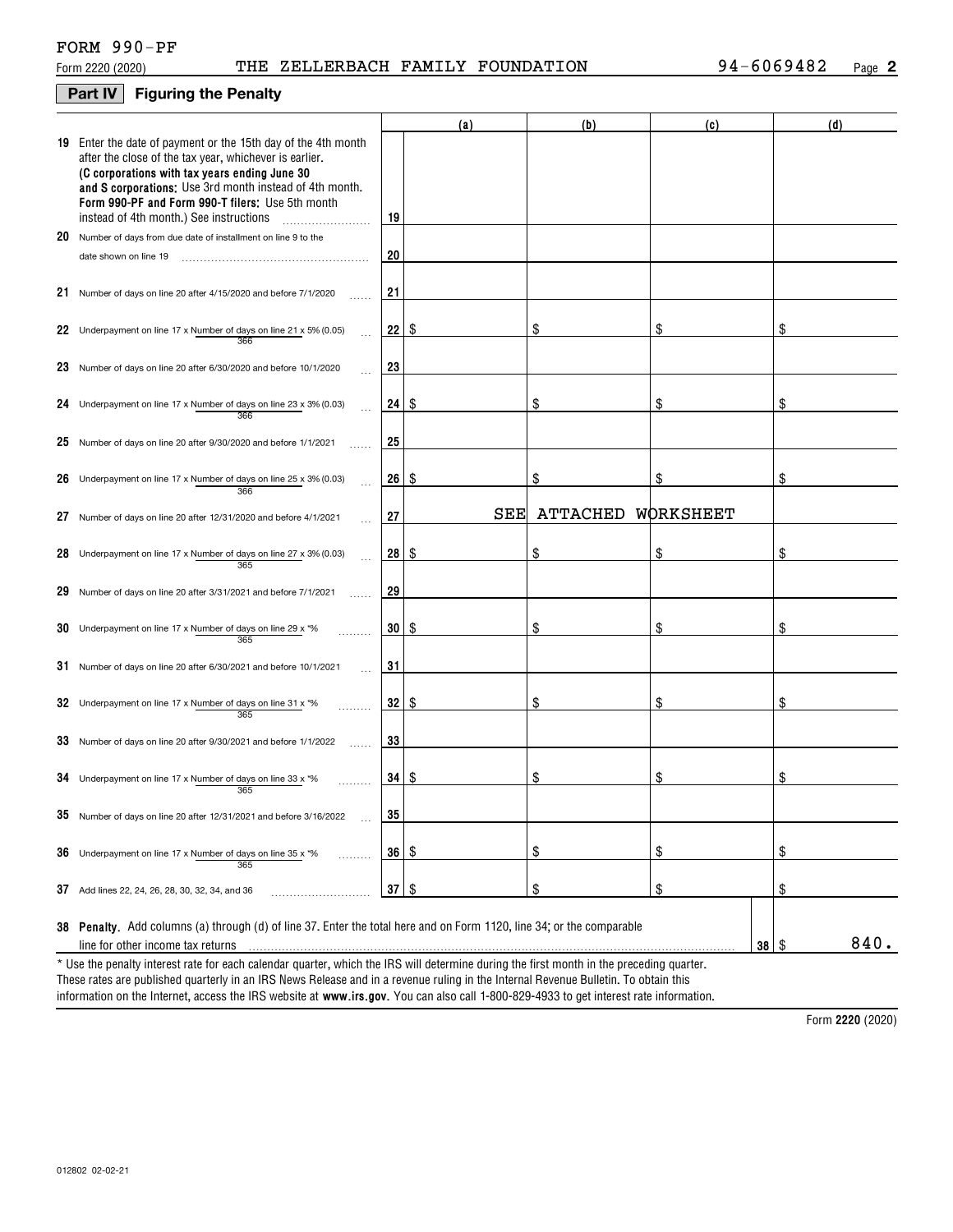### **UNDERPAYMENT OF ESTIMATED TAX WORKSHEET** FORM 990-PF

| Name(s)                        |                                  |                    |                    | <b>Identifying Number</b> |            |
|--------------------------------|----------------------------------|--------------------|--------------------|---------------------------|------------|
|                                | THE ZELLERBACH FAMILY FOUNDATION |                    |                    |                           | 94-6069482 |
| (A)                            | (B)                              | (C)<br>Adjusted    | (D)<br>Number Days | (E)<br>Daily              | (F)        |
| *Date                          | Amount                           | <b>Balance Due</b> | <b>Balance Due</b> | <b>Penalty Rate</b>       | Penalty    |
|                                |                                  | $-0-$              |                    |                           |            |
| 07/15/20                       | 35, 260.                         | 35, 260.           |                    |                           |            |
| 07/15/20                       | 35, 261.                         | 70,521.            |                    |                           |            |
| 07/15/20                       | $-50,000.$                       | 20,521.            |                    |                           |            |
| 07/15/20                       | $-14,557.$                       | 5,964.             | 62                 | .000081967                | 30.        |
| 09/15/20                       | 35, 260.                         | 41,224.            |                    |                           |            |
| 09/15/20                       | $-10,000.$                       | 31,224.            | 91                 | .000081967                | 233.       |
| 12/15/20                       | 35, 260.                         | 66,484.            |                    |                           |            |
| 12/15/20                       | $-20,000.$                       | 46,484.            | 16                 | .000081967                | $61.$      |
| 12/31/20                       | $0$ .                            | 46,484.            | 135                | .000082192                | 516.       |
|                                |                                  |                    |                    |                           |            |
|                                |                                  |                    |                    |                           |            |
|                                |                                  |                    |                    |                           |            |
|                                |                                  |                    |                    |                           |            |
|                                |                                  |                    |                    |                           |            |
|                                |                                  |                    |                    |                           |            |
|                                |                                  |                    |                    |                           |            |
|                                |                                  |                    |                    |                           |            |
|                                |                                  |                    |                    |                           |            |
|                                |                                  |                    |                    |                           |            |
|                                |                                  |                    |                    |                           |            |
|                                |                                  |                    |                    |                           |            |
| Penalty Due (Sum of Column F). |                                  |                    |                    |                           | 840.       |

\* Date of estimated tax payment, withholding credit date or installment due date.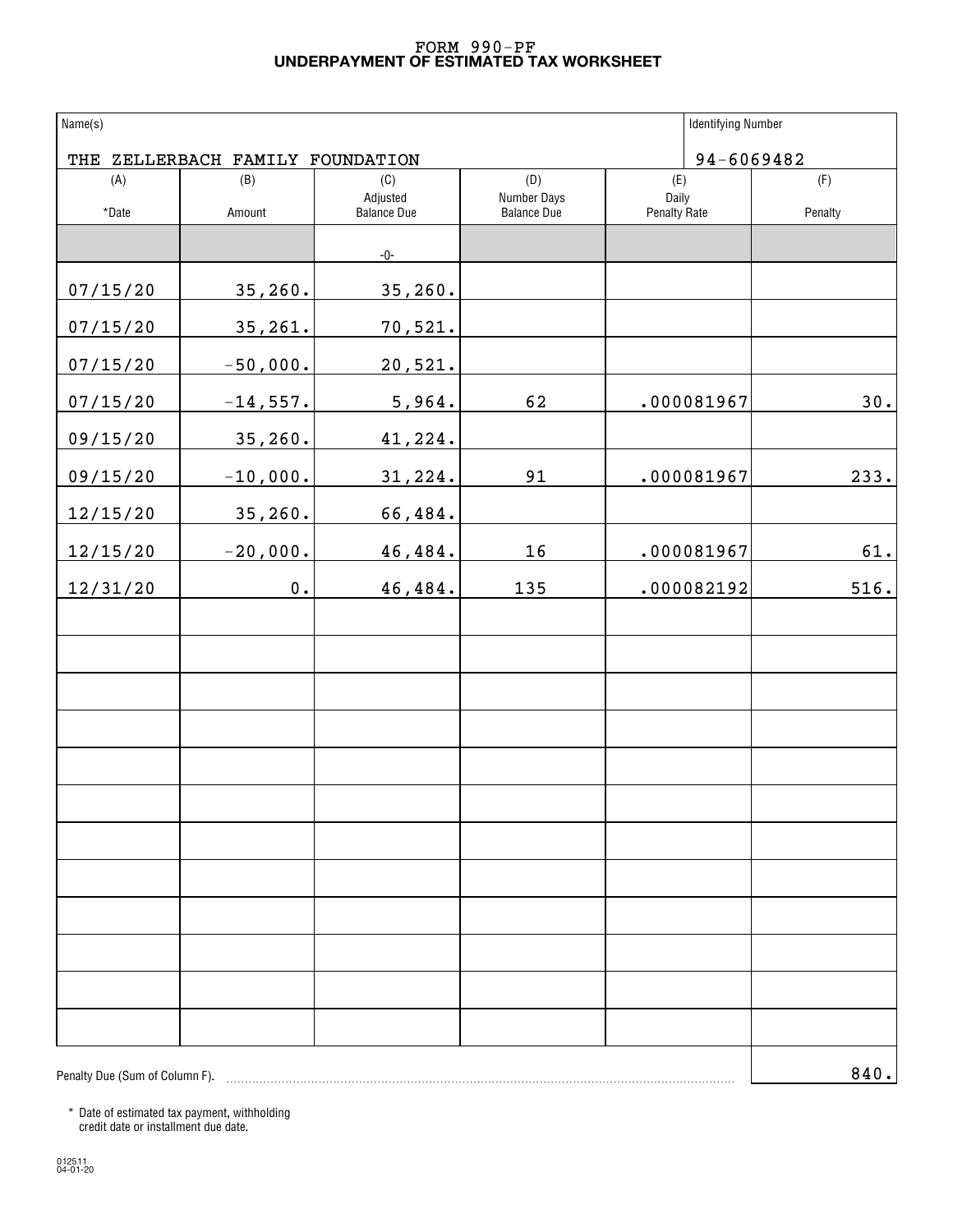| FORM 990-PF |     |                                    | GAIN OR (LOSS) FROM SALE OF ASSETS        |                                  |    |                                  |             |          | STATEMENT 1         |  |
|-------------|-----|------------------------------------|-------------------------------------------|----------------------------------|----|----------------------------------|-------------|----------|---------------------|--|
|             | (A) | DESCRIPTION OF PROPERTY            |                                           |                                  |    | <b>MANNER</b><br><b>ACQUIRED</b> | <b>DATE</b> | ACQUIRED | DATE SOLD           |  |
|             |     |                                    | WELLINGON GLOBAL - REDEEMED SHARE         |                                  |    | PURCHASED                        | 01/01/10    |          | 09/01/20            |  |
|             |     | (B)<br><b>GROSS</b>                | (C)<br>COST OR                            | (D)<br><b>EXPENSE OF</b>         |    | (E)                              |             |          | (F)                 |  |
|             |     | SALES PRICE                        | OTHER BASIS                               | SALE                             |    | DEPREC.                          |             |          | GAIN OR LOSS        |  |
|             |     | 600,000.                           | 212,521.                                  |                                  | 0. |                                  | 0.          |          | 387,479.            |  |
|             | (A) | DESCRIPTION OF PROPERTY            |                                           |                                  |    | <b>MANNER</b><br>ACQUIRED        | <b>DATE</b> | ACQUIRED | DATE SOLD           |  |
| $K-1$       |     |                                    | SALE OF HIGHCLERE INTERNATIONAL INVESTORS |                                  |    | PURCHASED                        | 01/01/08    |          | 12/31/20            |  |
|             |     | (B)<br><b>GROSS</b><br>SALES PRICE | (C)<br>COST OR<br>OTHER BASIS             | (D)<br><b>EXPENSE OF</b><br>SALE |    | (E)<br>DEPREC.                   |             |          | (F)<br>GAIN OR LOSS |  |
|             |     | 1,749,853.                         | 1,209,508.                                |                                  | 0. |                                  | 0.          |          | 540,345.            |  |
|             | (A) | DESCRIPTION OF PROPERTY            |                                           |                                  |    | <b>MANNER</b><br><b>ACQUIRED</b> | <b>DATE</b> | ACQUIRED | DATE SOLD           |  |
|             |     |                                    | SALE OF EDGBASTON ASIAN EQUITY TRUST K-1  |                                  |    | PURCHASED                        |             | 01/01/14 | 12/31/20            |  |
|             |     | (B)<br>GROSS                       | (C)<br>COST OR                            | (D)<br><b>EXPENSE OF</b>         |    | (E)                              |             |          | (F)                 |  |
|             |     | SALES PRICE                        | OTHER BASIS                               | <b>SALE</b>                      |    | DEPREC.                          |             |          | GAIN OR LOSS        |  |
|             |     | 1,730,680.                         | 2,476,261.                                |                                  | 0. |                                  | 0.          |          | $-745,581.$         |  |
|             | (A) | DESCRIPTION OF PROPERTY            |                                           |                                  |    | <b>MANNER</b><br>ACQUIRED        | <b>DATE</b> | ACQUIRED | DATE SOLD           |  |
|             |     | ARROWSTREET - REDEMPTION           |                                           |                                  |    | PURCHASED                        | 01/01/20    |          | 12/31/20            |  |
|             |     | (B)<br><b>GROSS</b><br>SALES PRICE | (C)<br>COST OR<br>OTHER BASIS             | (D)<br><b>EXPENSE OF</b><br>SALE |    | (E)<br>DEPREC.                   |             |          | (F)<br>GAIN OR LOSS |  |
|             |     | 300,000.                           | 100,000.                                  |                                  | 0. |                                  | $0$ .       |          | 200,000.            |  |

}}}}}}}}}}}}}}}}}}}}}}}}}}}}}}}} }}}}}}}}}}

~~~~~~~~~~~~~~~~~~~~~~~~~~~~~~~~~~~~~~~~~~~~~~~~~~~~~~~~~~~~~~~~~~~~~~~~~~~~~~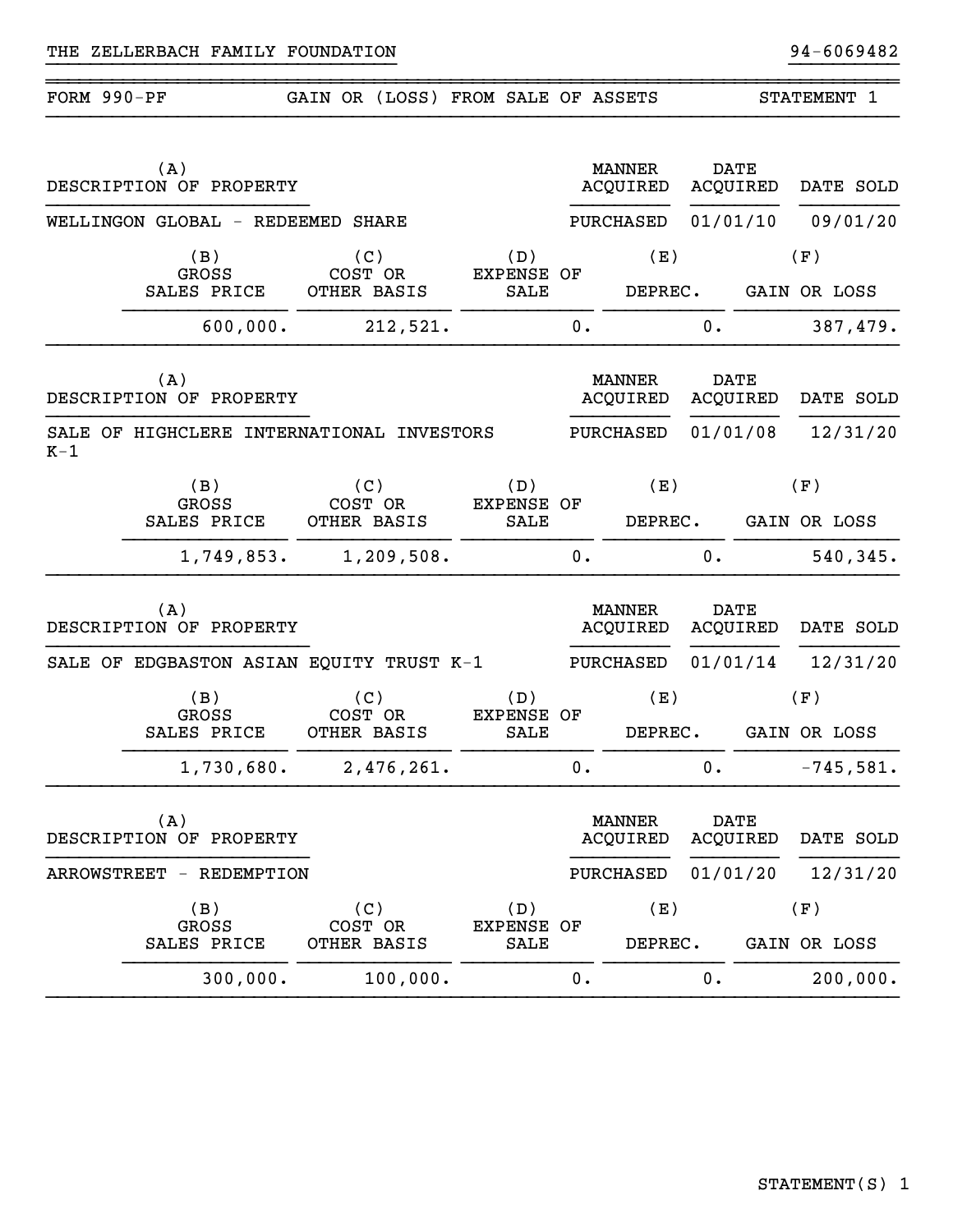|     | (A)<br>DESCRIPTION OF PROPERTY |                                            |                           |    | <b>MANNER</b><br><b>ACQUIRED</b> | <b>DATE</b><br>ACQUIRED |          | DATE SOLD     |
|-----|--------------------------------|--------------------------------------------|---------------------------|----|----------------------------------|-------------------------|----------|---------------|
|     | TWO SIGMA - REDEMPTION         |                                            |                           |    | PURCHASED                        | 01/01/16                |          | 08/01/20      |
|     | (B)<br><b>GROSS</b>            | (C)<br><b>VALUE AT</b>                     | (D)<br><b>EXPENSE OF</b>  |    | (E)                              |                         |          | (F)           |
|     | SALES PRICE                    | TIME OF ACQ.                               | SALE                      |    | DEPREC.                          |                         |          | GAIN OR LOSS  |
|     | 100,000.                       | $0$ .                                      |                           | 0. |                                  | 0.                      |          | 100,000.      |
|     | (A)<br>DESCRIPTION OF PROPERTY |                                            |                           |    | <b>MANNER</b><br>ACQUIRED        | <b>DATE</b>             | ACQUIRED | DATE SOLD     |
| SIT | - REDEEMED SHARES              |                                            |                           |    | PURCHASED                        |                         | 01/01/18 | 04/01/20      |
|     | (B)                            | (C)                                        | (D)                       |    | (E)                              |                         |          | (F)           |
|     | <b>GROSS</b><br>SALES PRICE    | COST OR<br>OTHER BASIS                     | <b>EXPENSE OF</b><br>SALE |    | DEPREC.                          |                         |          | GAIN OR LOSS  |
|     | 3, 290, 254.                   | 4,340,430.                                 |                           | 0. |                                  | 0.                      |          | $-1,050,176.$ |
|     | (A)<br>DESCRIPTION OF PROPERTY |                                            |                           |    | <b>MANNER</b><br>ACQUIRED        | <b>DATE</b>             | ACQUIRED | DATE SOLD     |
|     |                                | PIMCO SHORT TERM FUND - REDEEMED SHARES    |                           |    | PURCHASED                        | 01/01/20                |          | 12/28/20      |
|     | (B)                            | (C)<br>COST OR                             | (D)<br><b>EXPENSE OF</b>  |    | (E)                              |                         |          | (F)           |
|     | <b>GROSS</b><br>SALES PRICE    | OTHER BASIS                                | SALE                      |    | DEPREC.                          |                         |          | GAIN OR LOSS  |
|     | 3,871,963.                     | 3,890,424.                                 |                           | 0. |                                  | $\mathbf 0$ .           |          | $-18,461.$    |
|     | (A)<br>DESCRIPTION OF PROPERTY |                                            |                           |    | <b>MANNER</b><br>ACQUIRED        | <b>DATE</b><br>ACQUIRED |          | DATE SOLD     |
|     |                                | MATHEWS PACIFIER TIGER - REDEEMED SHARES   |                           |    | PURCHASED 11/01/18               |                         |          | 12/23/20      |
|     | (B)<br><b>GROSS</b>            | (C)<br>COST OR                             | (D)<br><b>EXPENSE OF</b>  |    | (E)                              |                         |          | (F)           |
|     | SALES PRICE                    | OTHER BASIS                                | SALE                      |    | DEPREC.                          |                         |          | GAIN OR LOSS  |
|     | 2,000,000.                     | 1,647,800.                                 |                           | 0. |                                  | 0.                      |          | 352, 200.     |
|     | (A)<br>DESCRIPTION OF PROPERTY |                                            |                           |    | <b>MANNER</b><br><b>ACQUIRED</b> | <b>DATE</b>             | ACQUIRED | DATE SOLD     |
|     |                                | MATHEWS PACIFIER TIGER - REINVESTED SHARES |                           |    | PURCHASED                        | 11/01/18                |          | 12/16/20      |
|     | (B)<br>GROSS                   | (C)<br>COST OR                             | (D)<br><b>EXPENSE OF</b>  |    | (E)                              |                         |          | (F)           |
|     | SALES PRICE                    | OTHER BASIS                                | SALE                      |    | DEPREC.                          |                         |          | GAIN OR LOSS  |
|     | 188,335.                       | 0.                                         |                           | 0. |                                  | 0.                      |          | 188,335.      |

}}}}}}}}}}}}}}}}}}}}}}}}}}}}}}}} }}}}}}}}}}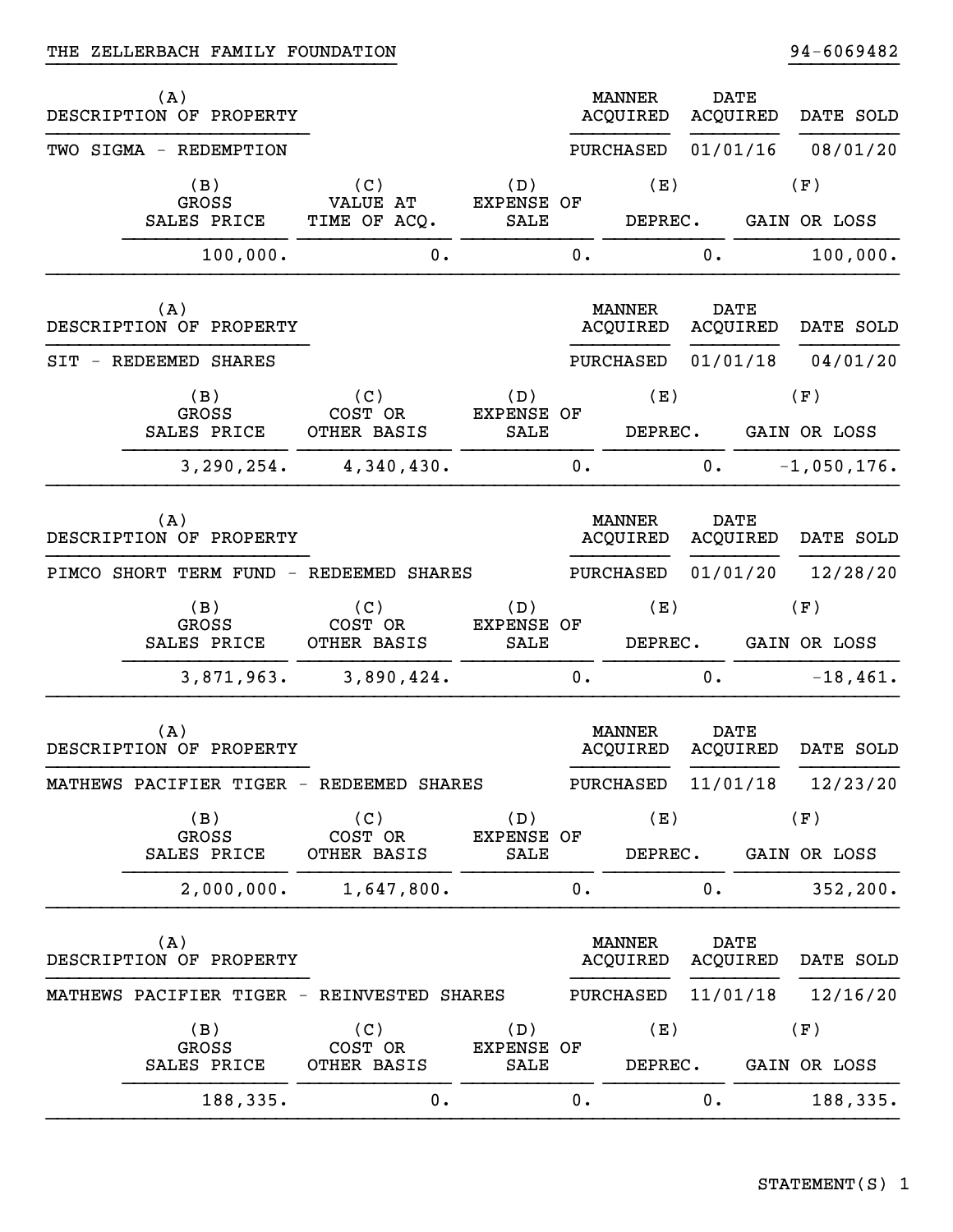|         | (A) | DESCRIPTION OF PROPERTY            |                                     |                                         |    | <b>MANNER</b><br>ACQUIRED |    | <b>DATE</b><br>ACQUIRED |     | DATE SOLD |      |
|---------|-----|------------------------------------|-------------------------------------|-----------------------------------------|----|---------------------------|----|-------------------------|-----|-----------|------|
| DODGE & |     |                                    | COX - REINVESTED SHARES             |                                         |    | PURCHASED                 |    | 01/01/18                |     | 12/18/20  |      |
|         |     | (B)<br><b>GROSS</b><br>SALES PRICE | (C)<br>COST OR<br>OTHER BASIS       | (D)<br><b>EXPENSE OF</b><br><b>SALE</b> |    | (E)<br>DEPREC.            |    | GAIN OR LOSS            | (F) |           |      |
|         |     | 83,616.                            | 0.                                  |                                         | 0. |                           | 0. |                         |     | 83,616.   |      |
|         | (A) | DESCRIPTION OF PROPERTY            |                                     |                                         |    | <b>MANNER</b><br>ACQUIRED |    | <b>DATE</b><br>ACQUIRED |     | DATE SOLD |      |
|         |     | CLASS ACTION SETTLEMENTS           |                                     |                                         |    | PURCHASED                 |    | 12/01/20                |     | 12/31/20  |      |
|         |     | (B)<br>GROSS                       | (C)<br>COST OR                      | (D)<br><b>EXPENSE OF</b>                |    | (E)                       |    |                         | (F) |           |      |
|         |     | SALES PRICE                        | OTHER BASIS                         | SALE                                    |    | DEPREC.                   |    | GAIN OR LOSS            |     |           |      |
|         |     | 875.                               | 0.                                  |                                         | 0. |                           | 0. |                         |     |           | 875. |
|         | (A) | DESCRIPTION OF PROPERTY            |                                     |                                         |    | MANNER<br>ACQUIRED        |    | <b>DATE</b><br>ACQUIRED |     | DATE SOLD |      |
|         |     |                                    | SALE OF LEGACY VENTURE III, LLC K-1 |                                         |    | PURCHASED                 |    | 01/01/05                |     | 12/31/20  |      |
|         |     | (B)<br><b>GROSS</b><br>SALES PRICE | (C)<br>COST OR<br>OTHER BASIS       | (D)<br><b>EXPENSE OF</b><br>SALE        |    | (E)<br>DEPREC.            |    | GAIN OR LOSS            | (F) |           |      |
|         |     | 283,825.                           | 283,825.                            |                                         | 0. |                           | 0. |                         |     |           | 0.   |
|         | (A) | DESCRIPTION OF PROPERTY            |                                     |                                         |    | <b>MANNER</b><br>ACQUIRED |    | <b>DATE</b><br>ACQUIRED |     | DATE SOLD |      |
|         |     |                                    | SALE OF LLCP FIG TREE AIV, LP K-1   |                                         |    | PURCHASED 03/23/16        |    |                         |     | 12/31/20  |      |
|         |     | (B)<br>GROSS<br>SALES PRICE        | (C)<br>COST OR<br>OTHER BASIS       | (D)<br>EXPENSE OF<br>SALE               |    | (E)<br>DEPREC.            |    | GAIN OR LOSS            | (F) |           |      |
|         |     | 1,264,533.                         | 1,264,533.                          |                                         | 0. |                           | 0. |                         |     |           | 0.   |
|         |     |                                    |                                     |                                         |    |                           |    |                         |     |           |      |

}}}}}}}}}}}}}}}}}}}}}}}}}}}}}}}} }}}}}}}}}}

 $~\rightarrow$   $~\rightarrow$   $~\rightarrow$   $~\rightarrow$   $~\rightarrow$   $~\rightarrow$   $~\rightarrow$   $~\rightarrow$   $~\rightarrow$   $~\rightarrow$   $~\rightarrow$   $~\rightarrow$   $~\rightarrow$   $~\rightarrow$   $~\rightarrow$   $~\rightarrow$   $~\rightarrow$   $~\rightarrow$   $~\rightarrow$   $~\rightarrow$   $~\rightarrow$   $~\rightarrow$   $~\rightarrow$   $~\rightarrow$   $~\rightarrow$   $~\rightarrow$   $~\rightarrow$   $~\rightarrow$   $~\rightarrow$   $~\rightarrow$   $~\rightarrow$   $~\rightarrow$   $~\rightarrow$   $~\rightarrow$   $~\rightarrow$   $~\rightarrow$   $~\rightarrow$ 

CAPITAL GAINS DIVIDENDS FROM PART IV 0. }}}}}}}}}}}}}}} TOTAL TO FORM 990-PF, PART I, LINE 6A 38,632.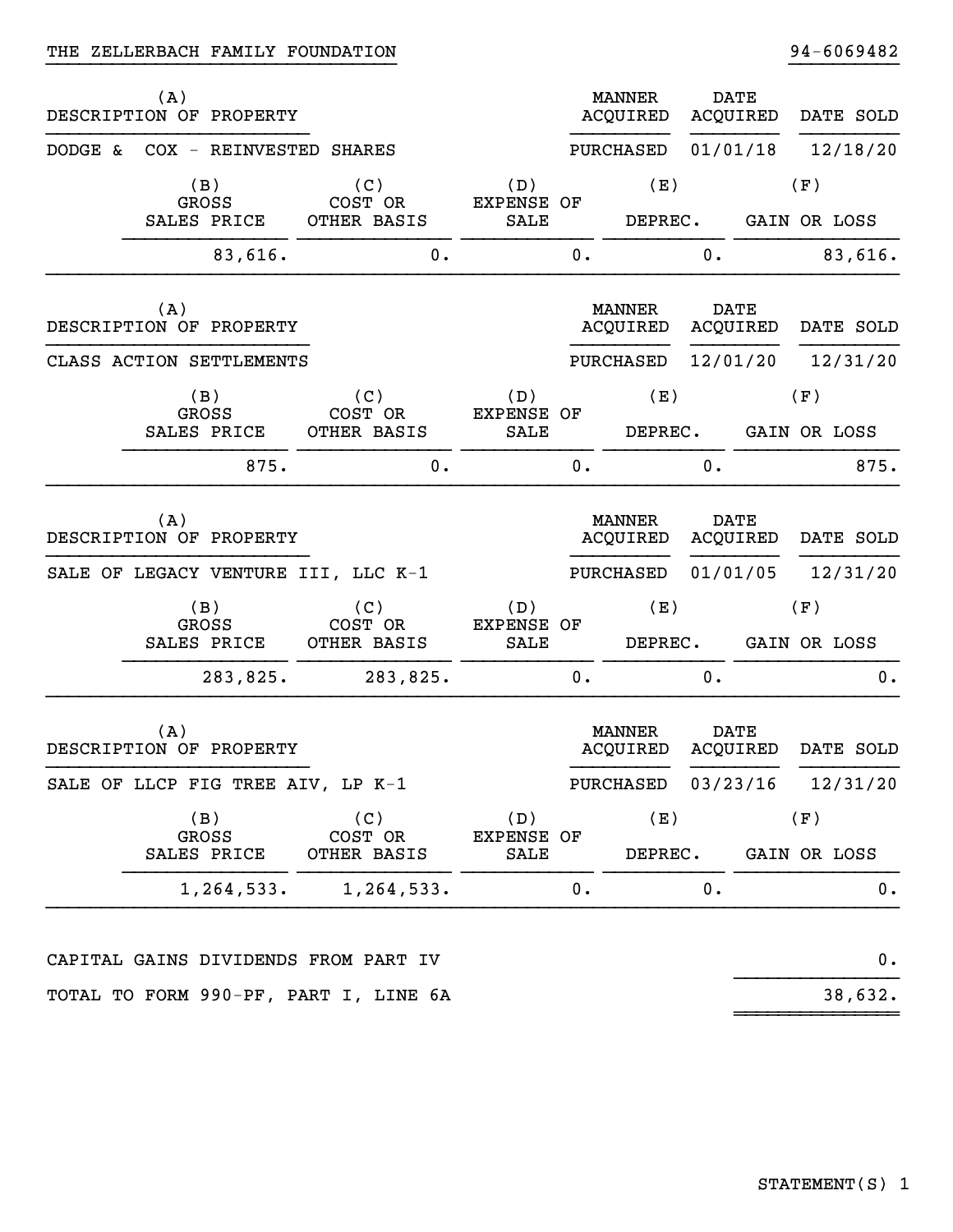| FORM 990-PF                                                      |                        |                                     |       | DIVIDENDS AND INTEREST FROM SECURITIES      |                                        | STATEMENT <sub>2</sub>               |
|------------------------------------------------------------------|------------------------|-------------------------------------|-------|---------------------------------------------|----------------------------------------|--------------------------------------|
| <b>SOURCE</b>                                                    | GROSS<br><b>AMOUNT</b> | CAPITAL<br>GAINS<br>DIVIDENDS       |       | (A)<br>REVENUE<br>PER BOOKS                 | (B)<br>NET INVEST-<br>MENT INCOME      | (C)<br>ADJUSTED<br>NET INCOME        |
| DIVIDEND AND<br>INTEREST INCOME<br>PARTNERSHIP                   | 364,814.               |                                     | $0$ . | 364,814.                                    | 407,939.                               |                                      |
| DIVIDEND AND<br>INTEREST INCOME                                  | 305,093.               |                                     | $0$ . |                                             | 305,093. 1,106,586.                    |                                      |
| TO PART I, LINE 4                                                | 669,907.               |                                     | 0.    |                                             | 669,907. 1,514,525.                    |                                      |
| FORM 990-PF                                                      |                        | OTHER INCOME                        |       |                                             |                                        | STATEMENT 3                          |
| DESCRIPTION                                                      |                        |                                     |       | (A)<br><b>REVENUE</b><br>PER BOOKS          | (B)<br>NET INVEST-<br>MENT INCOME      | (C)<br><b>ADJUSTED</b><br>NET INCOME |
| PARTNERSHIP INCOME<br>OTHER INVESTMENT INCOME<br>OZ DISTRIBUTION |                        |                                     |       | $0$ .<br>$-44$ .                            | 99,101. 1,570,468.<br>1,840.<br>$-44.$ |                                      |
| TOTAL TO FORM 990-PF, PART I, LINE 11                            |                        |                                     |       | 99,057.                                     | 1,572,264.                             |                                      |
| FORM 990-PF                                                      |                        | LEGAL FEES                          |       |                                             |                                        | STATEMENT 4                          |
| DESCRIPTION                                                      |                        | (A)<br><b>EXPENSES</b>              |       | (B)<br>NET INVEST-<br>PER BOOKS MENT INCOME | (C)<br><b>ADJUSTED</b><br>NET INCOME   | (D)<br><b>CHARITABLE</b><br>PURPOSES |
| LEGAL FEE                                                        |                        | 8,362.                              |       | $\mathbf 0$ .                               |                                        | 8,362.                               |
| TO FM 990-PF, PG 1, LN 16A                                       |                        | 8,362.                              |       | 0.                                          |                                        | 8,362.                               |
|                                                                  |                        |                                     |       |                                             |                                        |                                      |
| FORM 990-PF                                                      |                        | <b>ACCOUNTING FEES</b>              |       |                                             |                                        | STATEMENT 5                          |
| DESCRIPTION                                                      |                        | (A)<br><b>EXPENSES</b><br>PER BOOKS |       | (B)<br>NET INVEST-<br>MENT INCOME           | (C)<br><b>ADJUSTED</b><br>NET INCOME   | (D)<br>CHARITABLE<br>PURPOSES        |
| <b>ACCOUNTING FEE</b>                                            |                        | 57,837.                             |       | 20, 243.                                    |                                        | 37,594.                              |
| TO FORM 990-PF, PG 1, LN 16B                                     |                        | 57,837.                             |       | 20, 243.                                    |                                        | 37,594.                              |
|                                                                  |                        |                                     |       |                                             |                                        |                                      |

}}}}}}}}}}}}}}}}}}}}}}}}}}}}}}}} }}}}}}}}}}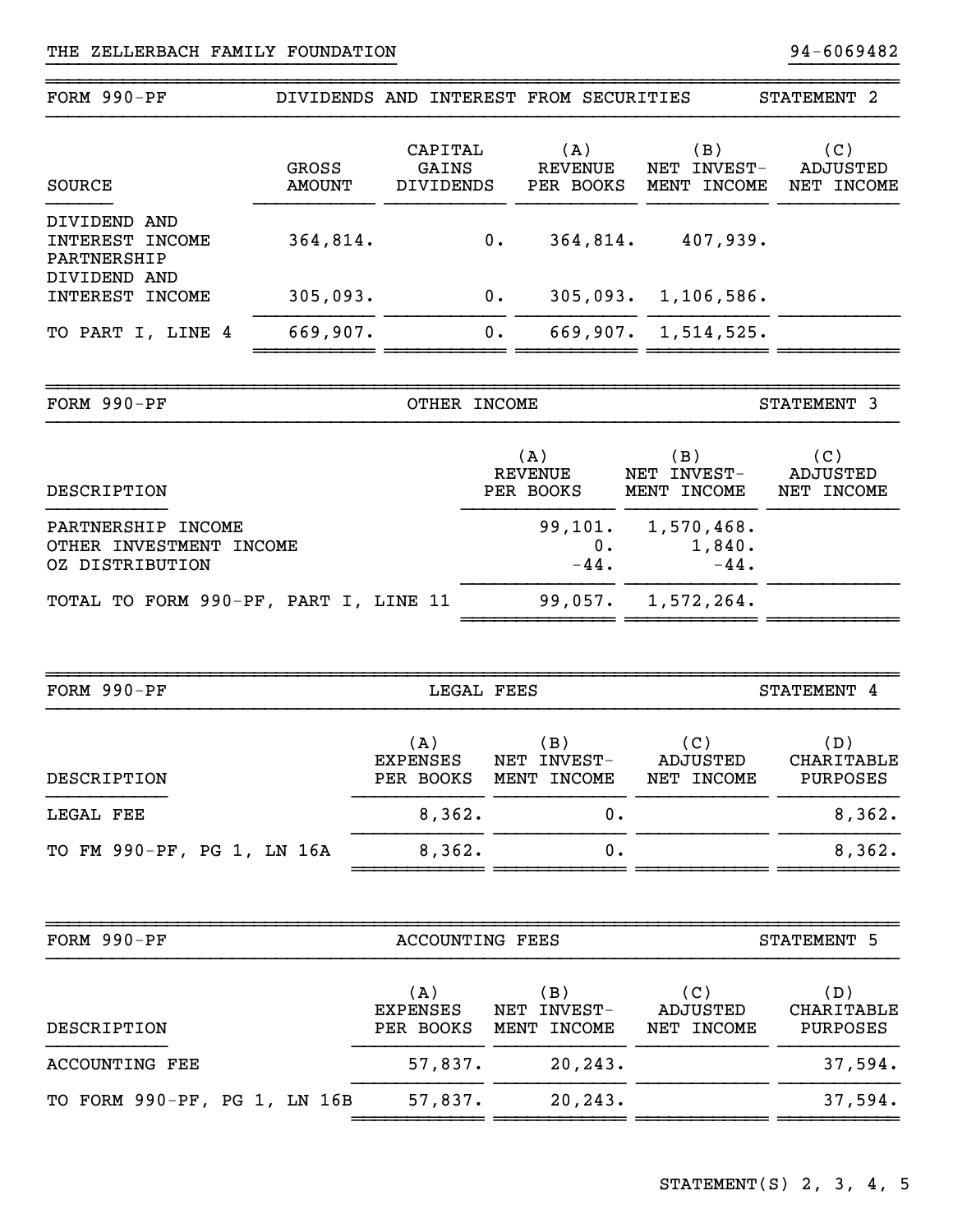| $FORM 990-PF$                                                                                                         | OTHER PROFESSIONAL FEES                               |                                         | STATEMENT 6                   |                                                  |  |
|-----------------------------------------------------------------------------------------------------------------------|-------------------------------------------------------|-----------------------------------------|-------------------------------|--------------------------------------------------|--|
| DESCRIPTION                                                                                                           | (A)<br>EXPENSES<br>PER BOOKS                          | (B)<br>INVEST-<br>NET<br>MENT INCOME    | (C)<br>ADJUSTED<br>NET INCOME | (D)<br><b>CHARITABLE</b><br>PURPOSES             |  |
| INVESTMENT MANAGER FEES<br>INVESTMENT ADVISORY FEES<br>CONSULTING<br>COMMUNITY ART PANELS<br><b>BOARD DEVELOPMENT</b> | 49,691.<br>200,566.<br>72,376.<br>12,000.<br>190,511. | 183,800.<br>200, 566.<br>0.<br>0.<br>0. |                               | $0$ .<br>$0$ .<br>72,376.<br>12,000.<br>190,511. |  |
| TO FORM 990-PF, PG 1, LN 16C                                                                                          | 525, 144.                                             | 384, 366.                               |                               | 274,887.                                         |  |

}}}}}}}}}}}}}}}}}}}}}}}}}}}}}}}} }}}}}}}}}}

~~~~~~~~~~~~~~~~~~~~~~~~~~~~~~~~~~~~~~~~~~~~~~~~~~~~~~~~~~~~~~~~~~~~~~~~~~~~~~

| FORM 990-PF                                              | TAXES                               |                                               | STATEMENT 7                   |                                      |  |
|----------------------------------------------------------|-------------------------------------|-----------------------------------------------|-------------------------------|--------------------------------------|--|
| DESCRIPTION                                              | (A)<br><b>EXPENSES</b><br>PER BOOKS | $\mathbf{B}$<br>INVEST-<br>NET<br>MENT INCOME | (C)<br>ADJUSTED<br>NET INCOME | (D)<br>CHARITABLE<br><b>PURPOSES</b> |  |
| EXCISE TAX<br>PARTNERSHIP FOREIGN TAXES<br>PAYROLL TAXES | 322,677.<br>$0$ .<br>66,314.        | 0.<br>84,965.<br>6,325.                       |                               | 0.<br>0.<br>59,989.                  |  |
| TO FORM 990-PF, PG 1, LN 18                              | 388,991.                            | 91, 290.                                      |                               | 59,989.                              |  |

| $FORM 990-PF$                                                                                                                                   | OTHER EXPENSES                                                |                                                 | STATEMENT 8                   |                                                              |  |
|-------------------------------------------------------------------------------------------------------------------------------------------------|---------------------------------------------------------------|-------------------------------------------------|-------------------------------|--------------------------------------------------------------|--|
| DESCRIPTION                                                                                                                                     | (A)<br><b>EXPENSES</b><br>PER BOOKS                           | $\mathbf{(B)}$<br>INVEST-<br>NET<br>MENT INCOME | (C)<br>ADJUSTED<br>NET INCOME | (D)<br>CHARITABLE<br><b>PURPOSES</b>                         |  |
| PROFESSIONAL DEVELOPMENT<br>SOFTWARE LICENSING FEES<br><b>BUSINESS INSURANCE</b><br>DUES AND MEMBERSHIPS<br>OFFICE EXPENSES<br><b>TELEPHONE</b> | 2,925.<br>28,373.<br>17,705.<br>35,038.<br>10,478.<br>15,219. | 0.<br>0.<br>1,689.<br>0.<br>1,048.<br>1,452.    |                               | 2,925.<br>28,373.<br>16,016.<br>35,038.<br>9,430.<br>13,767. |  |
| TO FORM 990-PF, PG 1, LN 23                                                                                                                     | 109,738.                                                      | 4,189.                                          |                               | 105,549.                                                     |  |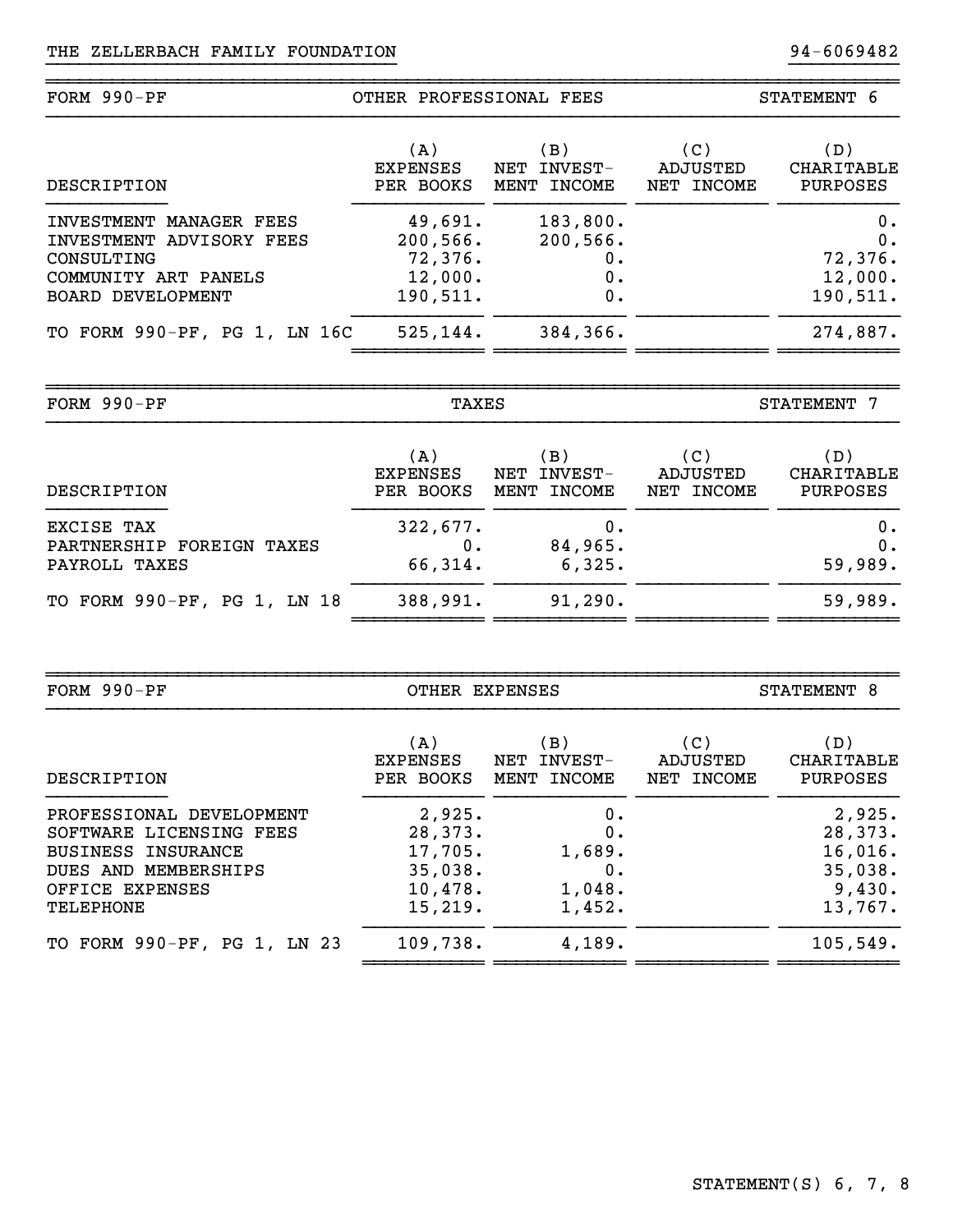| $FORM 990-PF$ |                                                  |  |   |               |                | U.S. AND STATE/CITY GOVERNMENT OBLIGATIONS | STATEMENT 9                 |
|---------------|--------------------------------------------------|--|---|---------------|----------------|--------------------------------------------|-----------------------------|
| DESCRIPTION   |                                                  |  |   | U.S.<br>GOV'T | OTHER<br>GOV'T | <b>BOOK VALUE</b>                          | <b>FAIR MARKET</b><br>VALUE |
|               | STATE STREET GOVERNMENT BONDS INDEX              |  | x |               |                | 9,403,416.                                 | 9,403,416.                  |
|               | TOTAL U.S. GOVERNMENT OBLIGATIONS                |  |   |               |                | 9,403,416.                                 | 9,403,416.                  |
|               | TOTAL STATE AND MUNICIPAL GOVERNMENT OBLIGATIONS |  |   |               |                |                                            |                             |
|               | TOTAL TO FORM 990-PF, PART II, LINE 10A          |  |   |               |                | 9,403,416.                                 | 9,403,416.                  |

}}}}}}}}}}}}}}}}}}}}}}}}}}}}}}}} }}}}}}}}}}

~~~~~~~~~~~~~~~~~~~~~~~~~~~~~~~~~~~~~~~~~~~~~~~~~~~~~~~~~~~~~~~~~~~~~~~~~~~~~~FORM 990-PF CORPORATE STOCK STATEMENT 10

| DESCRIPTION                             | <b>FAIR MARKET</b><br><b>BOOK VALUE</b><br>VALUE |
|-----------------------------------------|--------------------------------------------------|
| WELLINGTON-CAPITAL APPRECIATION         | 6,669,768.<br>6,669,768.                         |
| CEVIAN CAPITAL II FUND                  | 2,512,902.<br>2,512,902.                         |
| INVESTMENTS: ARROWSTREET                | 5,813,055.<br>5,813,055.                         |
| INVESTMENTS: HILLHOUSE GAOLING          | $6,406,545$ .<br>6,406,545.                      |
| VAN ECK INT INVESTORS GOLD FUND         | 1,894,619.<br>1,894,619.                         |
| TWO SIGMA                               | $6,324,380.$ $6,324,380.$                        |
| VANGUARD REIT                           | 1,476,522.<br>1,476,522.                         |
| CITY OF LONDON EMERGING MARKETS         | 4,489,475.<br>4,489,475.                         |
| SILCHESTER INTERNATION INVESTORS        | 9,701,362.<br>9,701,362.                         |
| RS GLOBAL NATURAL RESOURCES             | 1,311,715.<br>1,311,715.                         |
| MATTHEWS PACIFIC TIGER                  | $1,555,397.$ $1,555,397.$                        |
| INVESTMENTS: MELLON DYNAMIC US EQUITY   | 3,917,838.<br>3,917,838.                         |
| SNYDER CAPITAL                          | 5,433,254.<br>5,433,254.                         |
| DODGE & COX INCOME FUND                 | 4,222,320.<br>4,222,320.                         |
| THE CHILDREN'S INVESTMENT FUND          | 3,292,250.<br>3,292,250.                         |
| TOTAL TO FORM 990-PF, PART II, LINE 10B | 65,021,402.<br>65,021,402.                       |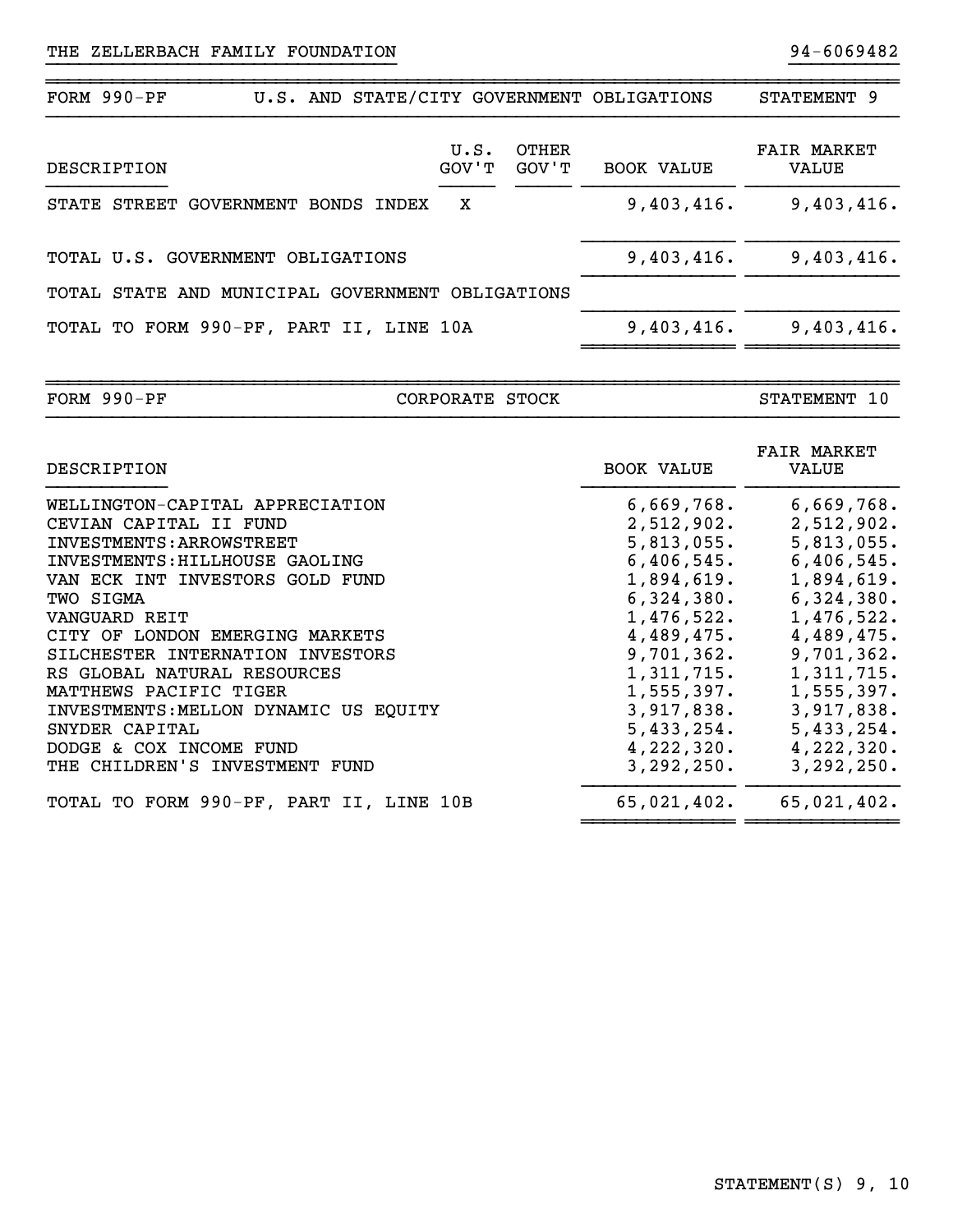## FORM 990-PF OTHER INVESTMENTS STATEMENT 11

}}}}}}}}}}}}}}}}}}}}}}}}}}}}}}}} }}}}}}}}}}

~~~~~~~~~~~~~~~~~~~~~~~~~~~~~~~~~~~~~~~~~~~~~~~~~~~~~~~~~~~~~~~~~~~~~~~~~~~~~~

| DESCRIPTION                        | VALUATION<br>METHOD | <b>BOOK VALUE</b> | <b>FAIR MARKET</b><br>VALUE |
|------------------------------------|---------------------|-------------------|-----------------------------|
| COMMONFUND VENTURE PARTNERS X      | FMV                 | 4,798,018.        | 4,798,018.                  |
| COMMONFUND PRIVATE EQUITY PTRS VII | <b>FMV</b>          | 1,049,406.        | 1,049,406.                  |
| COMMONFUND PRIVATE EQUITY PTRS VI  | <b>FMV</b>          | 152,469.          | 152,469.                    |
| COMMONFUND PRIVATE EQUITY PTRS V   | <b>FMV</b>          | 1,191.            | 1,191.                      |
| COMMONFUND INTERNATIONAL VI        | <b>FMV</b>          | 387,020.          | 387,020.                    |
| COMMONFUND NATURAL RESOURCES VIII  | <b>FMV</b>          | 601,858.          | 601,858.                    |
| COMMONFUND NATURAL RESOURCES VII   | <b>FMV</b>          | 303, 227.         | 303, 227.                   |
| COMMONFUND NATURAL RESOURCES IX    | <b>FMV</b>          | 1,359,544.        | 1,359,544.                  |
| COMMONFUND VENTURE PARTNERS XI     | FMV                 | 2,181,410.        | 2,181,410.                  |
| COMMONFUND NATURAL RESOURCES X     | <b>FMV</b>          | 1,209,167.        | 1,209,167.                  |
| COMMONFUND VENTURE PTRS VII        | <b>FMV</b>          | 387,427.          | 387,427.                    |
| COMMUNFUND VENTURE PARTNERS VI     | <b>FMV</b>          | 40,407.           | 40,407.                     |
| DAVIDSON KEMPNER INTERNATIONAL     | <b>FMV</b>          | 6,606,697.        | 6,606,697.                  |
| ENDOWMENT VENTURE PARTNERS V       | <b>FMV</b>          | 64,203.           | 64,203.                     |
| FORESTER DIVERSIFIED               | <b>FMV</b>          | 5,919,837.        | 5,919,837.                  |
| FORESTER OVERSEAS LTD              | <b>FMV</b>          | 8,392,441.        | 8,392,441.                  |
| GREENSPRING GLOBAL VIII            | <b>FMV</b>          | 2,003,238.        | 2,003,238.                  |
| COMMONFUND INTERNATIONAL V         | <b>FMV</b>          | 165,653.          | 165,653.                    |
| LEGACY VENTURES IV                 | <b>FMV</b>          | 699,368.          | 699,368.                    |
| COMMONFUND VENTURE PTRS VIII       | <b>FMV</b>          | 1,261,926.        | 1,261,926.                  |
| COMMONFUND CAPITAL VENTURE PTRS IX | <b>FMV</b>          | 2,139,594.        | 2,139,594.                  |
| TIFF REALTY & RESOURCES II         | <b>FMV</b>          | 452,030.          | 452,030.                    |
| ACCOLADE PARTNERS VI               | <b>FMV</b>          | 1,049,313.        | 1,049,313.                  |
| UNIVERSITY TECHNOLOGY VENTURES     | <b>FMV</b>          | 23,244.           | 23,244.                     |
| VISION RIDGE SAF II                | <b>FMV</b>          | 506,693.          | 506,693.                    |
| MANGROVE PARTNERS FUND             | <b>FMV</b>          | 1,495,046.        | 1,495,046.                  |
| MAP 2004 LP                        | <b>FMV</b>          | 917,622.          | 917,622.                    |
| INVESTMENTS: CLEAR VENTURES II     | <b>FMV</b>          | 135,449.          | 135,449.                    |
| MAP 2012                           | <b>FMV</b>          | 1, 204, 554.      | 1,204,554.                  |
| INVESTMENTS: ACCOLADE PARTNERS VII | <b>FMV</b>          | 1,140,111.        | 1,140,111.                  |
| INVESTMENTS: GREENSPRING GLOBAL IX | <b>FMV</b>          | 1,412,145.        | 1,412,145.                  |
| NORTHGATE VENTURE PARTNERS II      | FMV                 | 431,678.          | 431,678.                    |
| VIA SEED TECHNOLOGY PARTNERS II    | FMV                 | 1,187,875.        | 1,187,875.                  |
| LL CAPITAL II                      | <b>FMV</b>          | 573,018.          | 573,018.                    |
| VIA SEED TECH PARTNERS III P       | <b>FMV</b>          | 446,305.          | 446,305.                    |
| TIFF MODERN VENTURE 1.0            | FMV                 | 1,863,117.        | 1,863,117.                  |
| LEGACY VENTURES VI                 | FMV                 | 2,677,029.        | 2,677,029.                  |
| VIA SEED TECH PARTNERS III E       | FMV                 | 747,582.          | 747,582.                    |
| METROPOLITAN REAL ESTATE GLOBAL    | FMV                 | 119,533.          | 119,533.                    |
| LL CAPITAL I                       | FMV                 | 3, 225, 379.      | 3, 225, 379.                |
| LEGACY VENTURES III                | FMV                 | 252,983.          | 252,983.                    |
| LEGACY VENTURES V                  | FMV                 | 2, 221, 211.      | 2, 221, 211.                |
| 57 STARS GLOBAL OPPORTUNITY 4      | FMV                 | 1,166,821.        | 1,166,821.                  |
| ACCOLADE PARTNERS IV               | FMV                 | 1,456,058.        | 1,456,058.                  |
| <b>ACCOLADE PARTNERS V</b>         | FMV                 | 1,926,619.        | 1,926,619.                  |
| BSP SPECIAL SITUATIONS             | FMV                 | 1,847,077.        | 1,847,077.                  |
| 57 STARS GLOBAL OPPORTUNITY 3      | FMV                 | 2, 293, 163.      | 2,293,163.                  |
| LLCP I FOLLOW-ON                   | FMV                 | 233,788.          | 233,788.                    |
| GREENSPRING GLOBAL X               | FMV                 | 43,854.           | 43,854.                     |
| 1607 CAPITAL IEF                   | FMV                 | 7,357,321.        | 7,357,321.                  |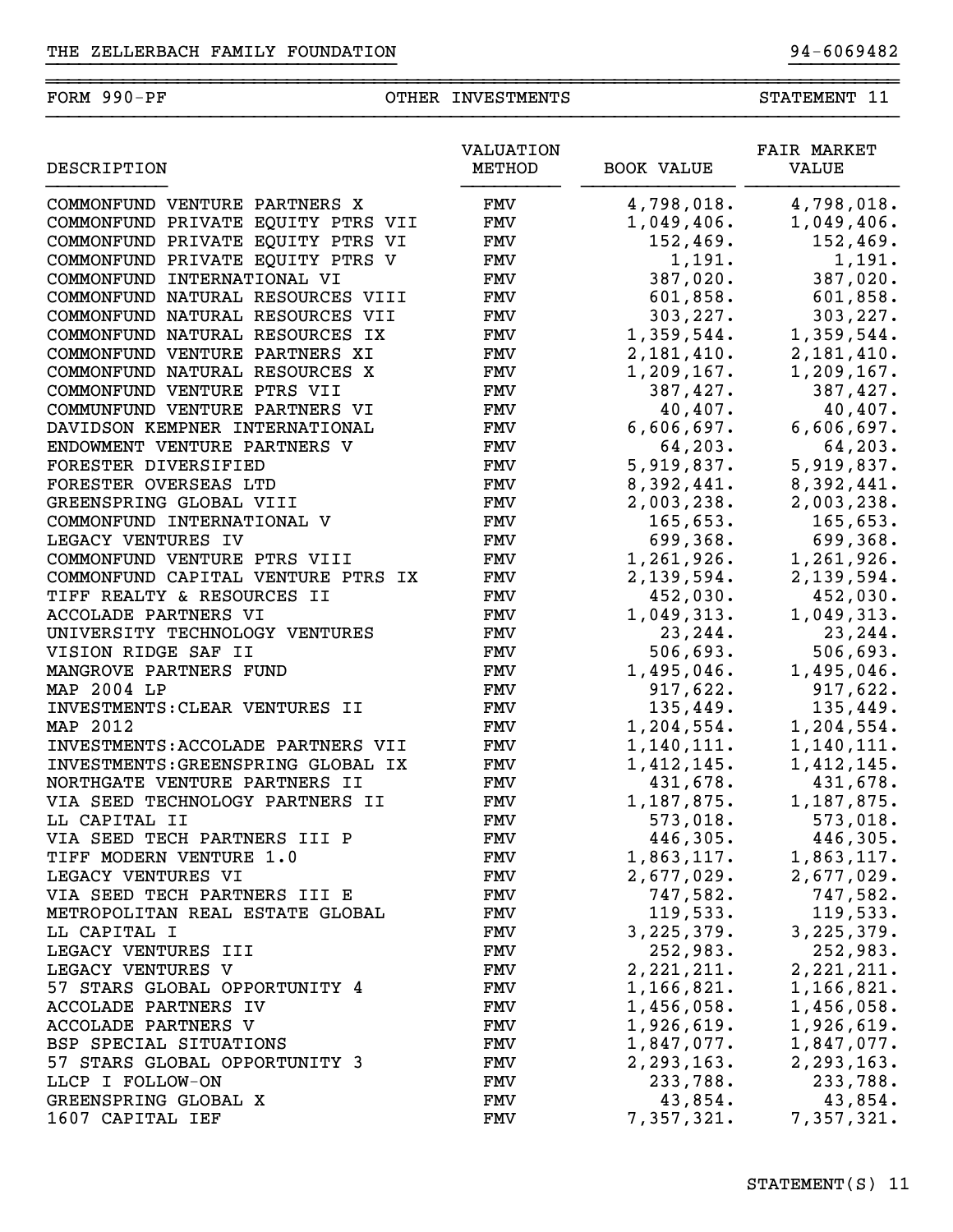|  |  | TOTAL TO FORM 990-PF, PART II, LINE 13 |  |  |  | 78,130,719. | 78,130,719. |
|--|--|----------------------------------------|--|--|--|-------------|-------------|
|--|--|----------------------------------------|--|--|--|-------------|-------------|

| 78,130,719. | 78, 130, 719. |
|-------------|---------------|
|             |               |

| FORM 990-PF<br>OTHER LIABILITIES       |                         |                        |
|----------------------------------------|-------------------------|------------------------|
| DESCRIPTION                            | BOY AMOUNT              | EOY AMOUNT             |
| DEFERRED TAXES<br>LEASE LIABILITY      | 400, 335.<br>1,560,000. | 592,835.<br>1,281,000. |
| TOTAL TO FORM 990-PF, PART II, LINE 22 | 1,960,335.              | 1,873,835.             |

}}}}}}}}}}}}}}}}}}}}}}}}}}}}}}}} }}}}}}}}}}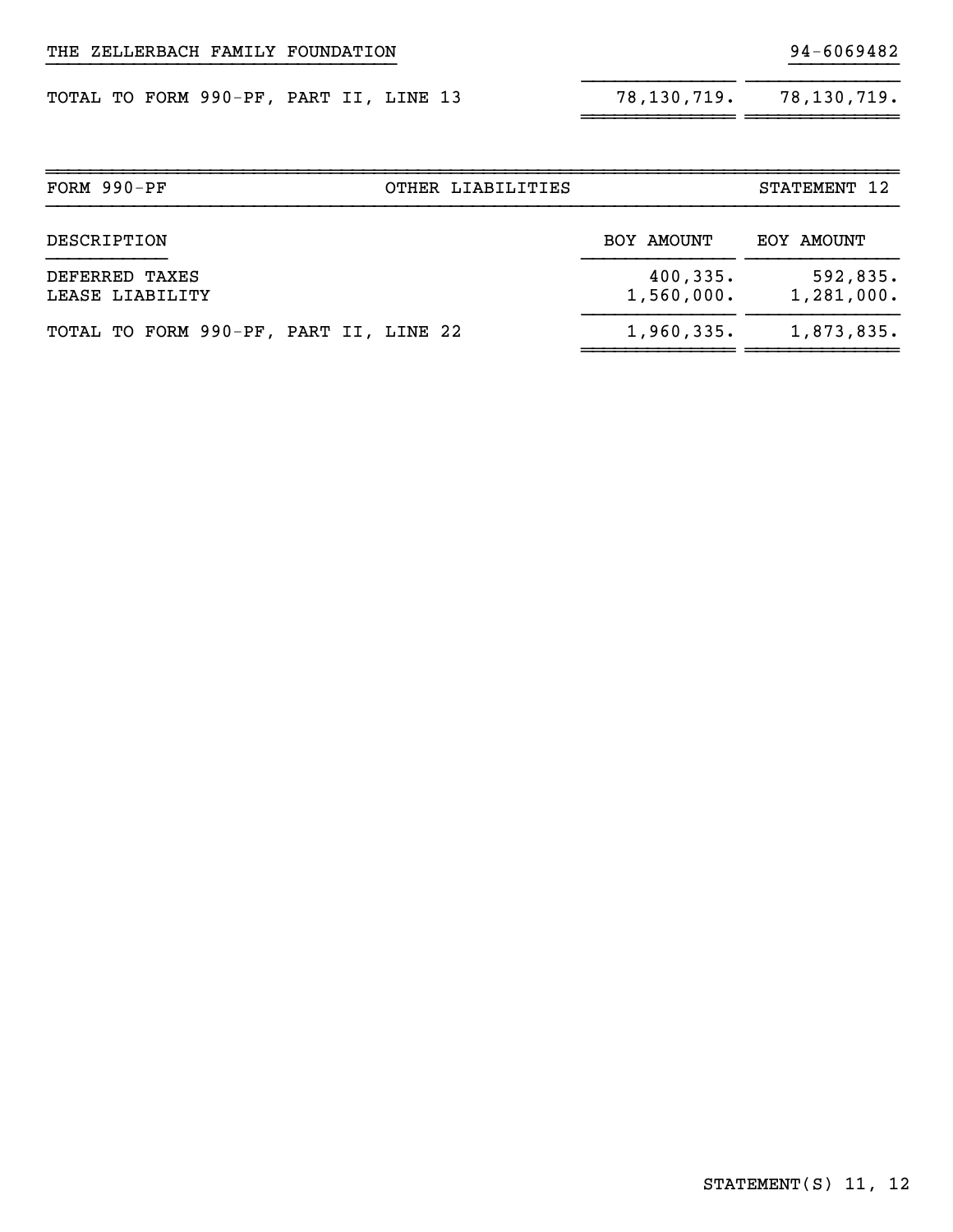| FORM 990-PF                                                                            | PART VIII - LIST OF OFFICERS, DIRECTORS<br>TRUSTEES AND FOUNDATION MANAGERS | STATEMENT 13 |                    |    |
|----------------------------------------------------------------------------------------|-----------------------------------------------------------------------------|--------------|--------------------|----|
| NAME AND ADDRESS                                                                       | TITLE AND COMPEN- BEN PLAN EXPENSE<br>AVRG HRS/WK SATION CONTRIB ACCOUNT    |              | EMPLOYEE           |    |
| NANCY ZELLERBACH BOSCHWITZ<br>455 MARKET STREET, SUITE 2200<br>SAN FRANCISCO, CA 94105 | VP & SECRETARY<br>1.00                                                      | 0.           | 0.                 | 0. |
| JEANETTE M. DUNCKEL<br>455 MARKET STREET, SUITE 2200<br>SAN FRANCISCO, CA 94105        | <b>DIRECTOR</b><br>1.00                                                     | $0 \cdot$    | $0$ .              | 0. |
| SUCHI SOMASEKAR<br>455 MARKET STREET, SUITE 2200<br>SAN FRANCISCO, CA 94105            | DIRECTOR<br>1.00                                                            | $0 \cdot$    | 0.                 | 0. |
| MARY ANN MILIAS<br>455 MARKET STREET, SUITE 2200<br>SAN FRANCISCO, CA 94105            | <b>TREASURER</b><br>1.00                                                    | $0 \cdot$    | 0.                 | 0. |
| STEPHEN SHAPIRO<br>455 MARKET STREET, SUITE 2200<br>SAN FRANCISCO, CA 94105            | VICE PRESIDENT<br>1.00                                                      | $0 \cdot$    | $0$ .              | 0. |
| LISA STEINDLER<br>455 MARKET STREET, SUITE 2200<br>SAN FRANCISCO, CA 94105             | <b>DIRECTOR</b><br>1.00                                                     | 0.           | 0.                 | 0. |
| JAMES W. HEAD<br>455 MARKET STREET, SUITE 2200<br>SAN FRANCISCO, CA 94105              | <b>DIRECTOR</b><br>1.00                                                     | 0.           | 0.                 | 0. |
| THOMAS H. ZELLERBACH<br>455 MARKET STREET, SUITE 2200<br>SAN FRANCISCO, CA 94105       | <b>CHAIRMAN</b><br>5.00                                                     | $0 \cdot$    | 0.                 | 0. |
| <b>ALLISON MAGEE</b><br>455 MARKET STREET, SUITE 2200<br>SAN FRANCISCO, CA 94105       | EXECUTIVE DIRECTOR<br>40.00                                                 |              | 284, 332. 48, 374. | 0. |
| RAVI KARRA<br>455 MARKET STREET, SUITE 2200<br>SAN FRANCISCO, CA 94105                 | <b>DIRECTOR</b><br>1.00                                                     | $0$ .        | $0 \cdot$          | 0. |

}}}}}}}}}}}}}}}}}}}}}}}}}}}}}}}} }}}}}}}}}}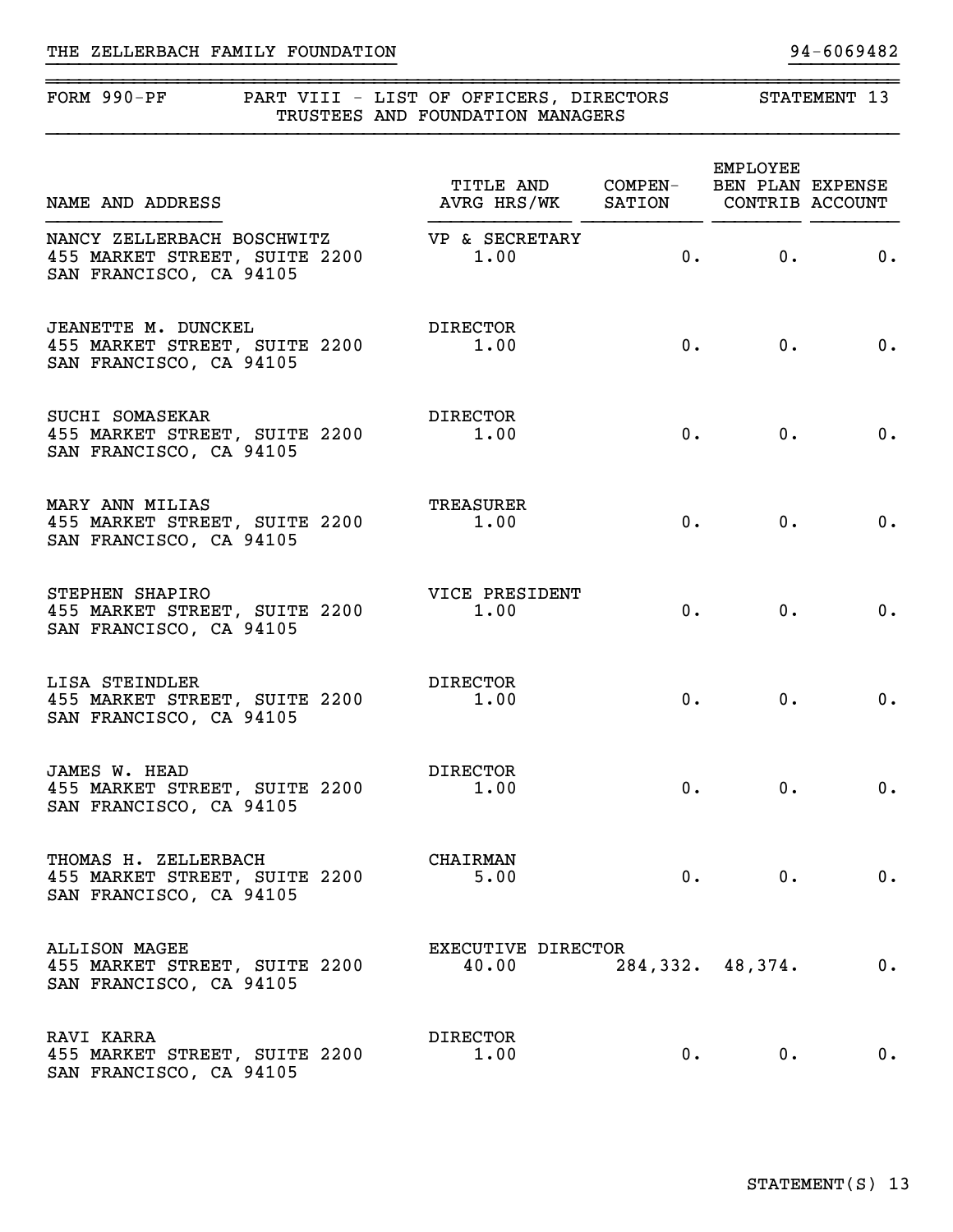| THE ZELLERBACH FAMILY FOUNDATION                                          |                         | 94-6069482         |       |    |
|---------------------------------------------------------------------------|-------------------------|--------------------|-------|----|
| KARIN KISSANE<br>455 MARKET STREET, SUITE 2200<br>SAN FRANCISCO, CA 94105 | <b>DIRECTOR</b><br>1.00 | $0$ .              | $0$ . | 0. |
| TOTALS INCLUDED ON 990-PF, PAGE 6, PART VIII                              |                         | 284, 332. 48, 374. |       | 0. |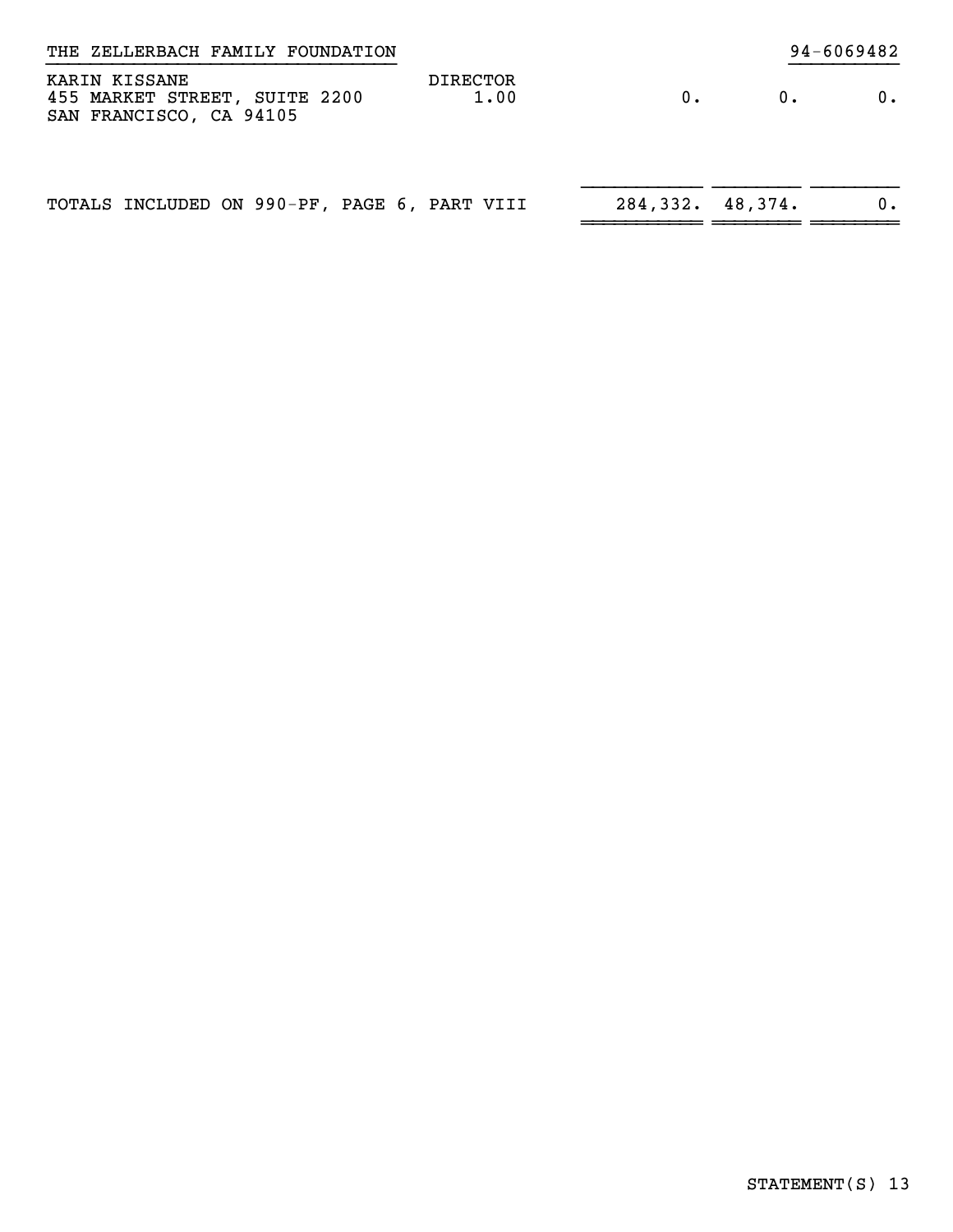}}}}}}}}}}}}}}}}}}}}}}}}}}}}}}}} }}}}}}}}}}

PURSUANT TO IRC SECTION 4942(H)(2) AND IRC SECTION 53.4942(A)-3(D)(2), THE ZELLERBACH FAMILY FOUNDATION HEREBY ELECTS TO TREAT CURRENT YEAR QUALIFYING DISTRIBUTIONS OF \$25,000 AS BEING MADE OUT OF CORPUS TO SATISFY THE REQUIREMENTS OF IRC SECTION 4942(G)(3).

SIGNATURE OF OFFICER